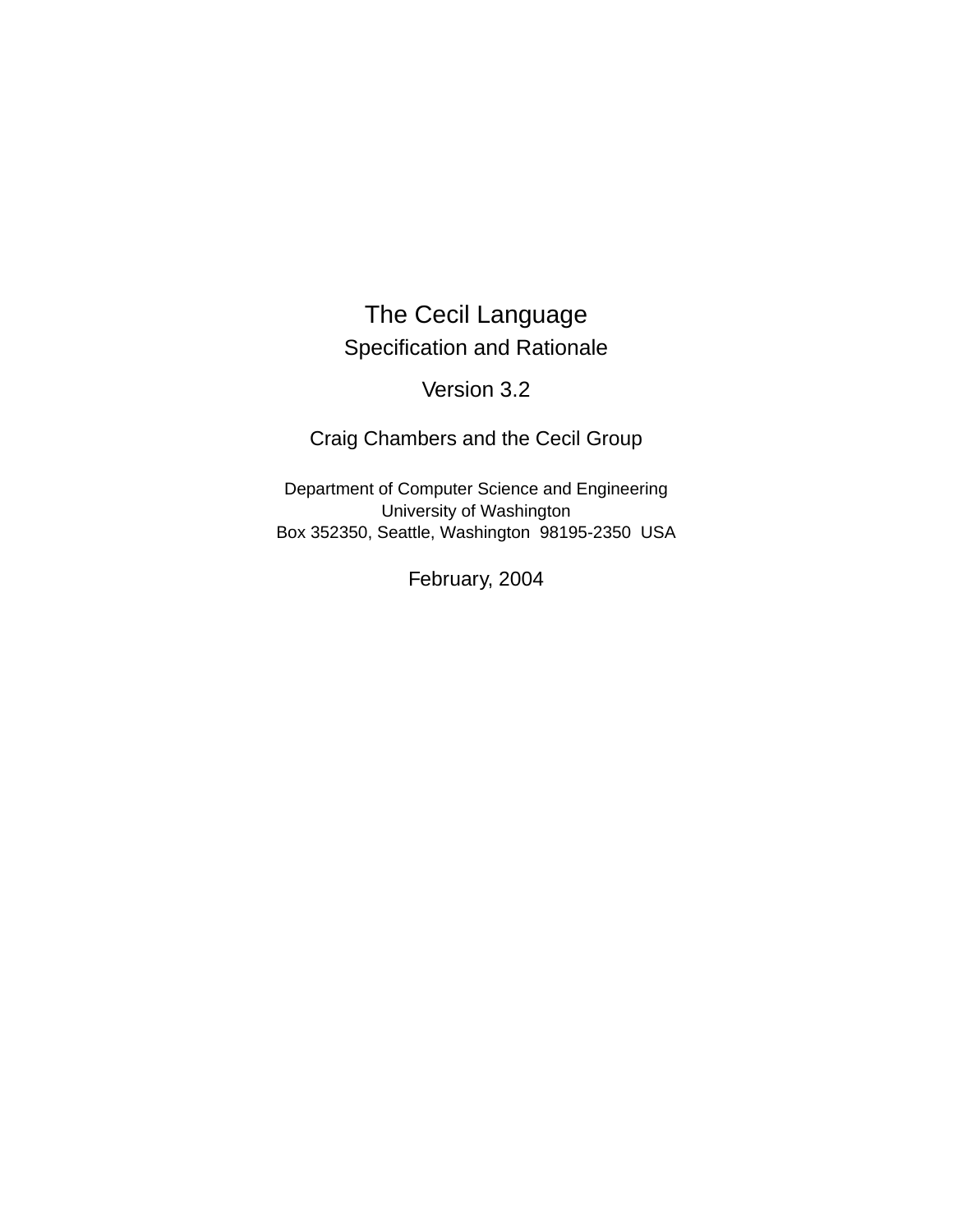## **Abstract**

Cecil is a purely object-oriented language intended to support rapid construction of high-quality, extensible software. Cecil combines multi-methods with a simple classless object model, a kind of dynamic inheritance, modules, and optional static type checking. Instance variables in Cecil are accessed solely through messages, allowing instance variables to be replaced or overridden by methods and vice versa. Cecil's predicate objects mechanism allows an object to be classified automatically based on its run-time (mutable) state. Cecil's static type system distinguishes between subtyping and code inheritance, but Cecil enables these two graphs to be described with a single set of declarations, streamlining the common case where the two graphs are parallel. Cecil includes a fairly flexible form of parameterization, including explicitly parameterized objects, types, and methods, as well as implicitly parameterized methods related to the polymorphic functions commonly found in functional languages. By making type declarations optional, Cecil aims to allow mixing of and migration between exploratory and production programming styles. Cecil supports a module mechanism that enables independently-developed subsystems to be encapsulated, allowing them to be type-checked and reasoned about in isolation despite the presence of multi-methods and subclassing. Objects can be extended externally with additional methods and instance variables, often encapsulated in separate modules, supporting a kind of rolebased or subject-oriented programming style.

This document mixes the specification of the language with discussions of design issues and explanations of the reasoning that led to various design decisions.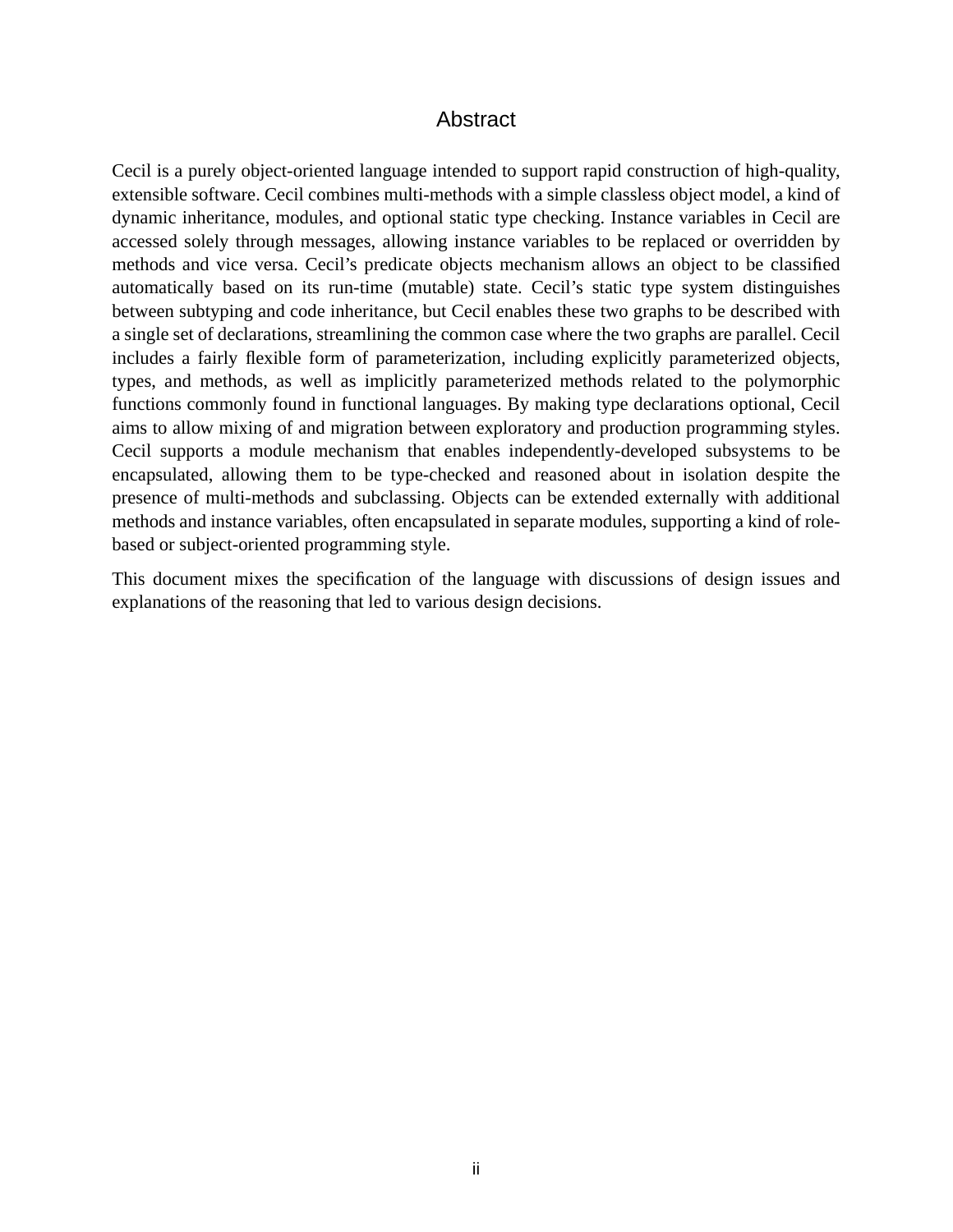## Table of Contents

| 1            |                  |                                 |                                                          | . 6 |  |  |  |  |
|--------------|------------------|---------------------------------|----------------------------------------------------------|-----|--|--|--|--|
|              | 1.1              | Design Goals and Major Features |                                                          |     |  |  |  |  |
|              | 1.2 <sub>1</sub> | Overview                        |                                                          |     |  |  |  |  |
| $\mathbf{2}$ |                  |                                 |                                                          |     |  |  |  |  |
|              | 2.1              |                                 | Objects and Inheritance                                  | 10  |  |  |  |  |
|              |                  | 2.1.1                           | Inheritance                                              | 11  |  |  |  |  |
|              |                  |                                 | 2.1.2 Object Instantiation                               | 11  |  |  |  |  |
|              |                  |                                 | 2.1.3 Extension Declarations                             | 12  |  |  |  |  |
|              |                  |                                 | 2.1.4 Predefined Objects                                 | 12  |  |  |  |  |
|              |                  | 2.1.5                           | <b>Closures</b>                                          | 13  |  |  |  |  |
|              | 2.2              | <b>Methods</b>                  |                                                          | 13  |  |  |  |  |
|              |                  | 2.2.1                           | Argument Specializers and Multi-Methods                  | 14  |  |  |  |  |
|              |                  | 2.2.2                           | <b>Method Bodies</b>                                     | 15  |  |  |  |  |
|              |                  | 2.2.3                           | <b>Primitive Methods</b>                                 | 16  |  |  |  |  |
|              | 2.3              | Fields                          |                                                          | 17  |  |  |  |  |
|              |                  | 2.3.1                           | Read-Only vs. Mutable Fields                             | 18  |  |  |  |  |
|              |                  |                                 | 2.3.2 Fields and Methods                                 | 18  |  |  |  |  |
|              |                  |                                 | 2.3.3 Copy-Down vs. Shared Fields                        | 19  |  |  |  |  |
|              |                  | 2.3.4                           | <b>Field Initialization</b>                              | 20  |  |  |  |  |
|              |                  |                                 | 2.4 Predicate Objects                                    | 21  |  |  |  |  |
|              |                  | 2.4.1                           | <b>Predicate Objects and Inheritance</b>                 | 23  |  |  |  |  |
|              |                  | 2.4.2                           | <b>Predicate Objects and Fields</b>                      | 26  |  |  |  |  |
|              |                  | 2.5 Statements and Expressions  |                                                          |     |  |  |  |  |
|              |                  | 2.5.1                           | <b>Declaration Blocks</b>                                | 28  |  |  |  |  |
|              |                  | 2.5.2                           | <b>Variable Declarations</b>                             | 28  |  |  |  |  |
|              |                  |                                 | 2.5.3 Variable References                                | 29  |  |  |  |  |
|              |                  | 2.5.4                           | <b>Assignment Statements</b>                             | 29  |  |  |  |  |
|              |                  | 2.5.5                           | Literals                                                 | 29  |  |  |  |  |
|              |                  | 2.5.6                           | Message Sends                                            | 29  |  |  |  |  |
|              |                  |                                 | 2.5.7 Object Constructors                                | 31  |  |  |  |  |
|              |                  | 2.5.8                           | <b>Vector Constructors</b>                               | 31  |  |  |  |  |
|              |                  | 2.5.9                           | <b>Closures</b>                                          | 31  |  |  |  |  |
|              |                  |                                 | 2.5.10 Parenthetical Subexpressions                      | 32  |  |  |  |  |
|              | 2.6              |                                 | <b>Precedence Declarations</b>                           | 32  |  |  |  |  |
|              |                  | 2.6.1                           | <b>Previous Approaches</b>                               | 33  |  |  |  |  |
|              |                  |                                 | 2.6.2 Precedence and Associativity Declarations in Cecil | 34  |  |  |  |  |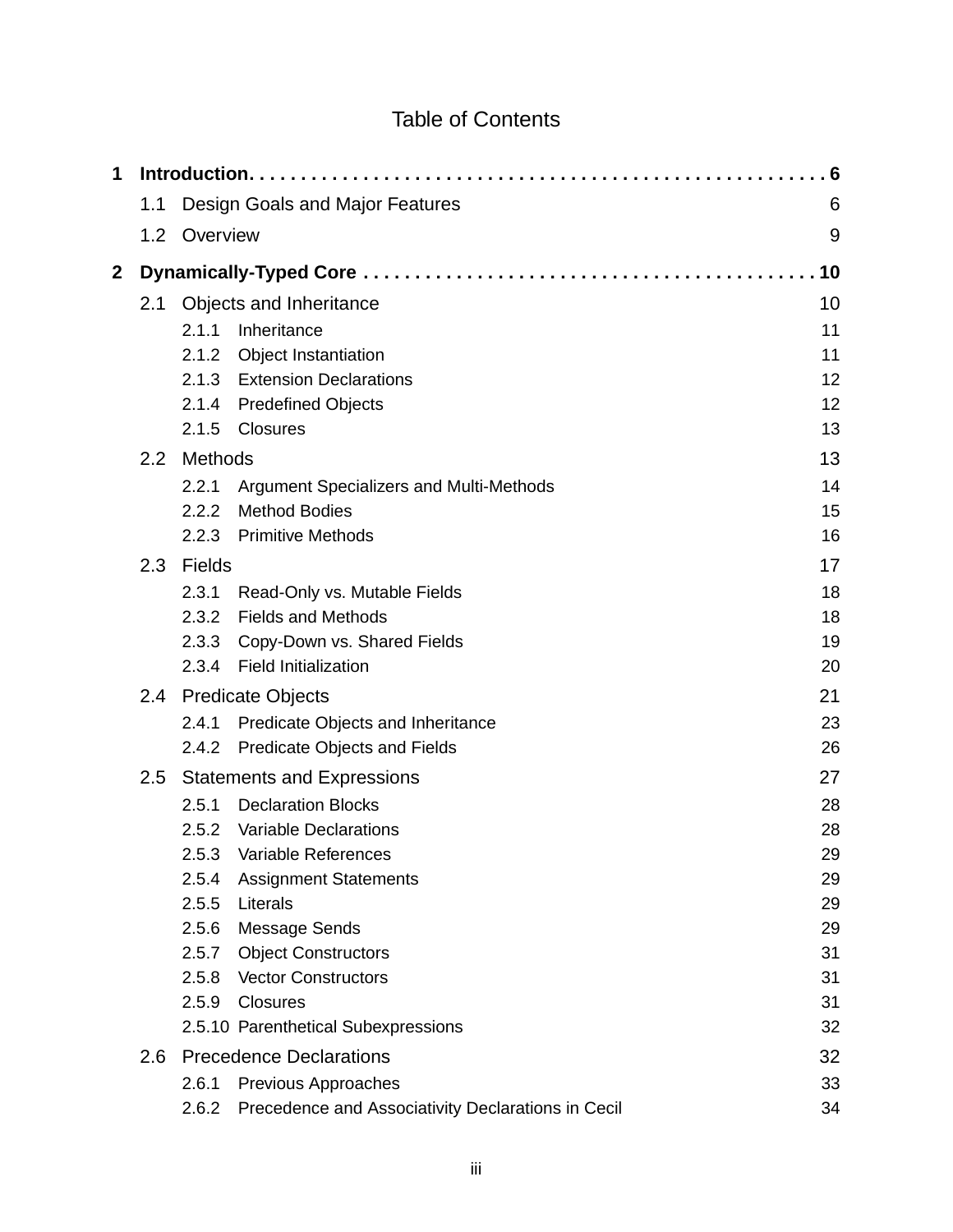|   | 2.7 |                | Method Lookup                                                           | 35       |
|---|-----|----------------|-------------------------------------------------------------------------|----------|
|   |     | 2.7.1          | Philosophy                                                              | 35       |
|   |     | 2.7.2          | Semantics                                                               | 36       |
|   |     |                | 2.7.3 Examples                                                          | 37       |
|   |     |                | 2.7.4 Strengths and Limitations                                         | 38       |
|   |     | 2.7.5          | Multiple Inheritance of Fields                                          | 39       |
|   |     | 2.7.6          | <b>Cyclic Inheritance</b>                                               | 40       |
|   |     | 2.7.8          | 2.7.7 Method Lookup and Lexical Scoping<br><b>Method Invocation</b>     | 40<br>41 |
|   | 2.8 | Resends        |                                                                         | 41       |
|   | 2.9 |                | <b>Files and Include Declarations</b>                                   | 43       |
|   |     | 2.10 Pragmas   |                                                                         | 43       |
|   |     |                |                                                                         | 45       |
| 3 |     |                |                                                                         |          |
|   | 3.1 | Goals          |                                                                         | 45       |
|   | 3.2 |                | <b>Types and Signatures</b>                                             | 46       |
|   | 3.3 |                | <b>Type and Signature Declarations</b>                                  | 48       |
|   |     | 3.3.1          | <b>Type Declarations</b>                                                | 49       |
|   |     |                | 3.3.2 Representation and Object Declarations                            | 49       |
|   |     |                | 3.3.3 Type and Object Extension Declarations                            | 51       |
|   |     | 3.3.4<br>3.3.5 | <b>Signature Declarations</b><br>Implementation and Method Declarations | 51<br>52 |
|   |     | 3.3.6          | <b>Field Implementation Declarations</b>                                | 52       |
|   |     | 3.3.7          | <b>Other Type Declarations</b>                                          | 53       |
|   |     | 3.3.8          | <b>Discussion</b>                                                       | 53       |
|   |     |                | 3.4 Special Types and Type Constructors                                 | 54       |
|   |     | 3.4.1          | Named Types                                                             | 54       |
|   |     | 3.4.2          | <b>Closure Types</b>                                                    | 55       |
|   |     | 3.4.3          | Least-Upper-Bound Types                                                 | 55       |
|   |     | 3.4.4          | Greatest-Lower-Bound Types                                              | 55       |
|   | 3.5 |                | <b>Object Role Annotations</b>                                          | 56       |
|   | 3.6 |                | <b>Type Checking Messages</b>                                           | 58       |
|   |     | 3.6.1          | <b>Checking Messages Against Signatures</b>                             | 58       |
|   |     | 3.6.2          | <b>Checking Signatures Against Method Implementations</b>               | 59       |
|   |     | 3.6.3          | Comparison with Other Type Systems                                      | 61       |
|   |     | 3.6.4          | <b>Type Checking Inherited Methods</b>                                  | 62       |
|   | 3.7 |                | Type Checking Expressions, Statements, and Declarations                 | 64       |
|   | 3.8 |                | <b>Type Checking Subtyping Declarations</b>                             | 69       |
|   | 3.9 |                | <b>Type Checking Predicate Objects</b>                                  | 69       |
|   |     |                | 3.10 Mixed Statically- and Dynamically-Typed Code                       | 71       |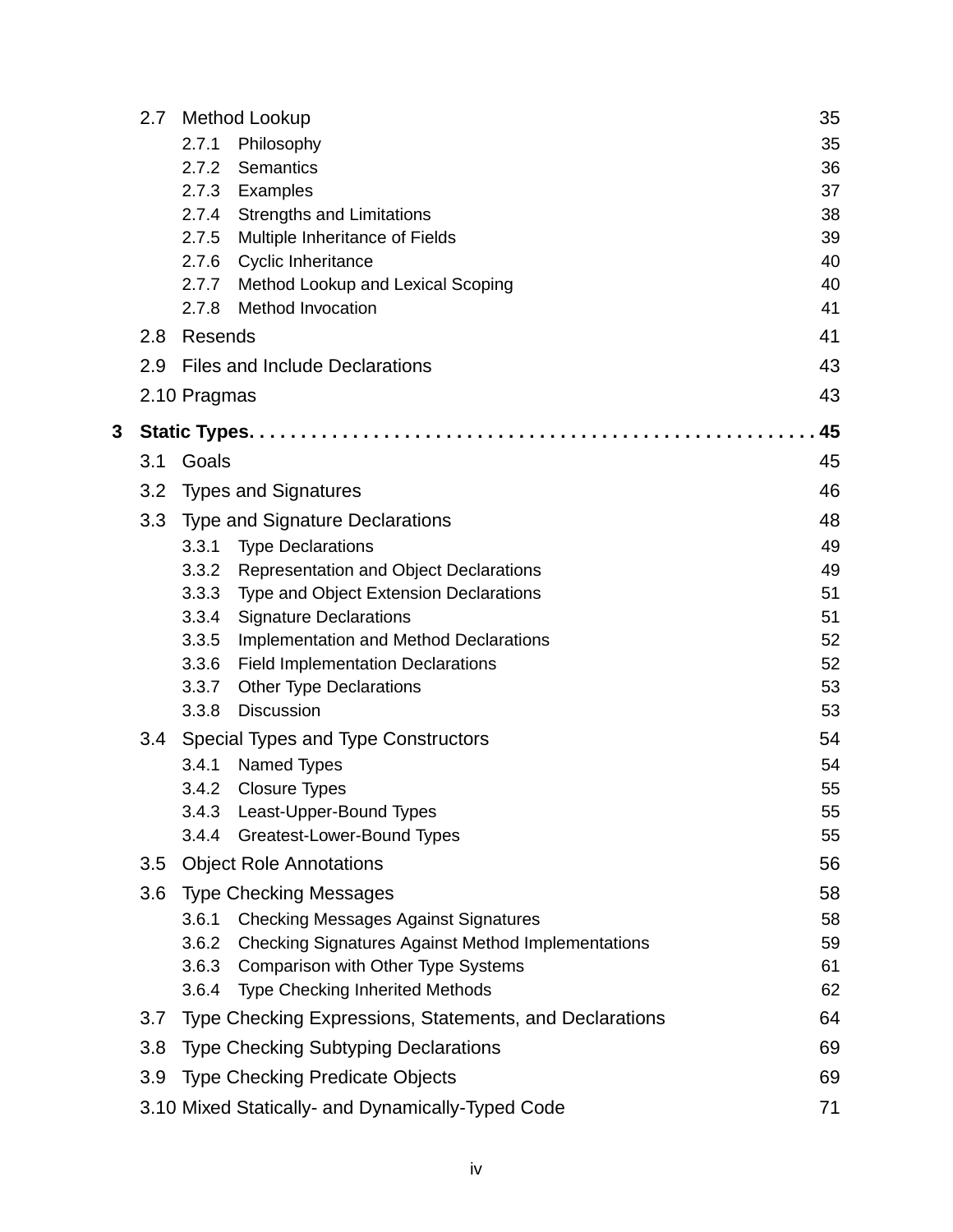| 4 | Parameterization and Bounded Parametric Polymorphism 73 |                |                                                                                      |          |  |  |  |  |
|---|---------------------------------------------------------|----------------|--------------------------------------------------------------------------------------|----------|--|--|--|--|
|   | <b>Parameterized Declarations</b><br>4.1                |                |                                                                                      |          |  |  |  |  |
|   |                                                         | 4.1.1          | Type Parameters, Type Variables, and Instantiating Types                             | 73       |  |  |  |  |
|   |                                                         |                | 4.1.2 Explicit and Implicit Parameterization                                         | 74       |  |  |  |  |
|   |                                                         |                | 4.1.3 Omitting the Explicit forall Clause: the Backquote Sugar                       | 75       |  |  |  |  |
|   | 4.2                                                     |                | Bounded Polymorphism and Type Constraints                                            | 75       |  |  |  |  |
|   | 4.3                                                     |                | <b>Constraint Solving and Type Inference</b>                                         | 77       |  |  |  |  |
|   | 4.4                                                     |                | F-bounded Polymorphism                                                               | 79       |  |  |  |  |
|   | 4.5                                                     |                | <b>Related Work</b>                                                                  | 81       |  |  |  |  |
|   |                                                         | 4.5.1          | Languages Based on F-Bounded Polymorphism                                            | 81       |  |  |  |  |
|   |                                                         | 4.5.2          | Languages Based on SelfType or Matching                                              | 83       |  |  |  |  |
|   |                                                         | 4.5.3          | Languages Based on Signature Constraints and Implicit Structural Subtyping 83        |          |  |  |  |  |
|   |                                                         |                | 4.5.4 Languages Based on Instantiation-Time Checking                                 | 85       |  |  |  |  |
|   |                                                         | 4.5.5<br>4.5.6 | Languages Based on Covariant Redefinition<br>Languages Offering Local Type Inference | 85<br>85 |  |  |  |  |
|   |                                                         |                |                                                                                      |          |  |  |  |  |
| 5 |                                                         |                |                                                                                      |          |  |  |  |  |
| 6 |                                                         |                |                                                                                      |          |  |  |  |  |
| 7 |                                                         |                |                                                                                      |          |  |  |  |  |
|   |                                                         |                |                                                                                      |          |  |  |  |  |
|   |                                                         |                |                                                                                      |          |  |  |  |  |
|   |                                                         | A.1 Grammar    |                                                                                      | 99       |  |  |  |  |
|   |                                                         | A.2 Tokens     |                                                                                      | 105      |  |  |  |  |
|   | A.3 White Space<br>105                                  |                |                                                                                      |          |  |  |  |  |
|   |                                                         |                |                                                                                      |          |  |  |  |  |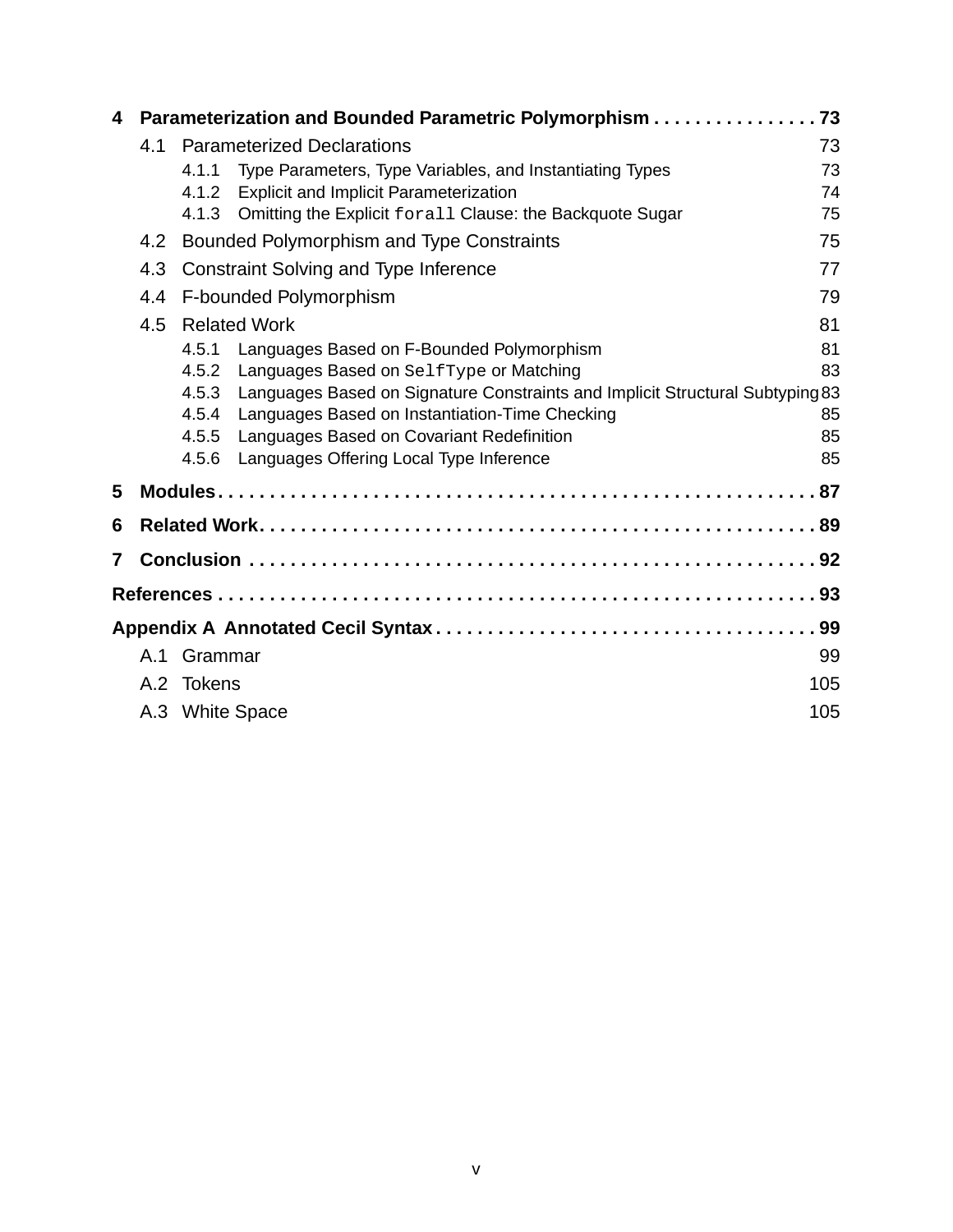## 1 Introduction

This document describes the current design of Cecil, an object-oriented language intended to support the rapid construction of high-quality, reusable, extensible software systems [Chambers 92b, Chambers 93b, Chambers & Leavens 94]. Cecil is unusual in combining a pure, classless object model, multiple dispatching (multi-methods), modules, and mixed static and dynamic type checking. Cecil was inspired initially by Self [Ungar & Smith 87, Hölzle *et al.* 91a], CLOS [Bobrow *et al.* 88, Gabriel *et al.* 91], and Trellis [Schaffert *et al.* 85, Schaffert *et al.* 86]. The current version of Cecil extends the earlier version [Chambers 93a] with predicate objects, modules, and efficient typechecking algorithms.

## 1.1 Design Goals and Major Features

Cecil's design results from several goals:

*• Maximize the programmer's ability to develop software quickly and to reuse and modify existing software easily.*

In response to this goal, Cecil is based on a pure object model: all data are objects and objects are manipulated solely by passing messages. A pure object model ensures that the power of object-oriented programming is uniformly available for all data and all parts of programs. The run-time performance disadvantage traditionally associated with pure object-oriented languages is diminishing with the advent of advanced implementations.

Our experience also leads us to develop a classless (prototype-based) object model for Cecil. We feel that a classless object model is simpler and more powerful than traditional class-based object models. Cecil's object model is somewhat more restricted than those in other prototypebased languages [Borning 86, Lieberman 86, LaLonde *et al.* 86, Ungar & Smith 87, Lieberman *et al.* 87], in response to other design goals.

Since message passing is the cornerstone of the power of object-oriented systems, Cecil includes a fairly general form of dynamic binding based on multiple dispatching. Multimethods affect many aspects of the rest of the language design, and much of the research on Cecil aims to combine multi-methods with traditional object-oriented language concepts, such as encapsulation and static type checking, not found in other multiple dispatching languages.

Inheritance also plays a key role in organizing software and factoring out commonalities. Cecil extends traditional inheritance mechanisms with predicate objects to support an automatic form of classification of objects into specialized subclasses based on their run-time state. Since this state can be mutable, an object's classification can change over time. This mechanism enables inheritance and classification to be applied even when modelling time-varying properties of an object. For example, a rectangle can be automatically classified as the predicate subobject square whenever it satisfies the predicate that its length equals its width, even if the rectangle's length and width are mutable.

Instance variables (called fields in Cecil) are also accessed solely by sending messages, enabling fields to be replaced or even overridden with methods, and vice versa, without affecting clients. Fields can be given default initial values as part of their declaration. An initialization expression is evaluated lazily, when the field is first referenced, acting as a kind of memoized constant function. By allowing the initialization expression to reference the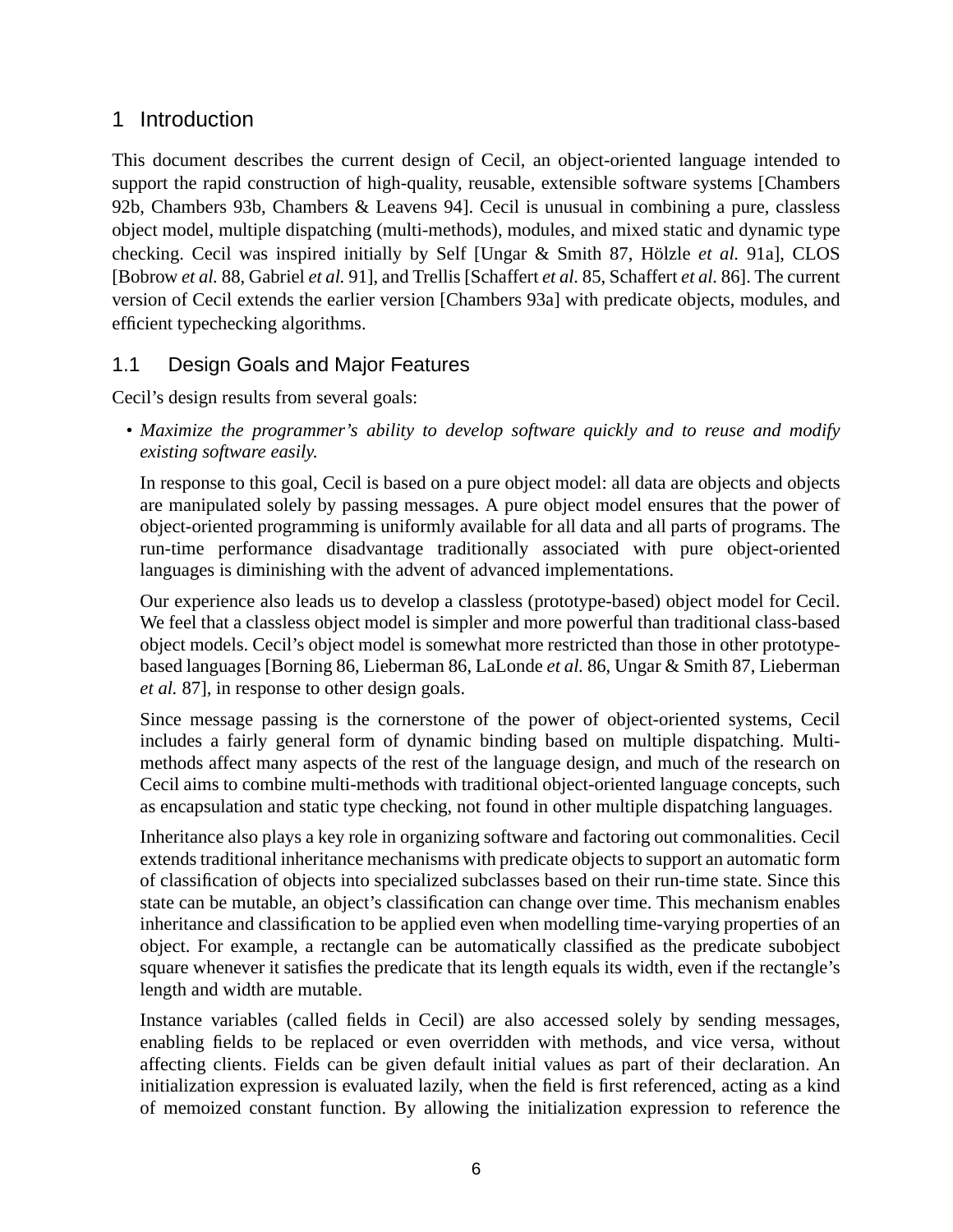object that it will become a part of, circular data structures can be constructed, and more generally, the value of one field can be computed from the values of other fields of an object.

*• Support production of high-quality, reliable software.*

To help in the construction of high-quality programs, programmers can add staticallycheckable declarations and assertions to Cecil programs. One important kind of static declaration specifies the types of (i.e., the interfaces to) objects and methods. Cecil allows programmers to specify the types of method arguments, results, and local variables, and Cecil performs type checking statically when a statically-typed expression is assigned to a staticallytyped variable or formal argument. The types specified by programmers describe the minimal *interfaces* required of legal objects, not their *representations* or *implementations*, to support maximum reuse of typed code. In Cecil, the subtype graph is distinguished from the code inheritance graph, since type checking has different goals and requirements than have code reuse and module extension [Snyder 86, Halbert & O'Brien 86, Cook *et al.* 90].

To support the independent construction of subsystems, Cecil includes a module system. A module encapsulates its internal implementation details and presents an interface to external clients. This encapsulation mechanism is specially designed to work in the presence of multimethods and inheritance/subtyping across module boundaries. Modules can be used to encapsulate "roles" [Andersen & Reenskaug 92] or "subjects" [Harrison & Ossher 93], programming idioms where pieces of the total interface of an object are split apart into application-specific facets. A given module can include method and field declarations that extend one or more previously-defined objects with additional specialized state and behavior.

Cecil includes other kinds of static declarations. An object can be annotated as an abstract object (providing shared behavior but not manipulable by programs), as a template object (providing behavior suitable for direct instantiation but otherwise not manipulable by the program), or as a concrete object (fully manipulable and instantiated as is). Object annotations inform the type checker how the programmer intends to use objects, enabling the type checker to be more flexible for objects used in only a limited fashion.

Cecil encourages a functional programming style by default, as this is likely to be easier to understand and more robust in the face of programming changes. By default, both local variables and fields are initialize-only; an explicit var keyword is required to assert that a variable or field can be mutated. An object can be created and its fields initialized to desired values in a single atomic operation; there are no partially-initialized states as are found during execution of a constructor in C++.

Finally, Cecil omits certain complex language features that can have the effect of masking programming errors. For example, in Cecil, multiple dispatching and multiple inheritance are both *unbiased* with respect to argument order and parent order; any resulting ambiguities are reported back to the programmer as potential errors. This design decision is squarely at odds with the decision in CLOS and related languages. Additionally, subtyping in Cecil is explicit rather than implicit, so that the behavioral specification information implied by types can be incorporated into the decision about whether one type is a behavioral subtype of another.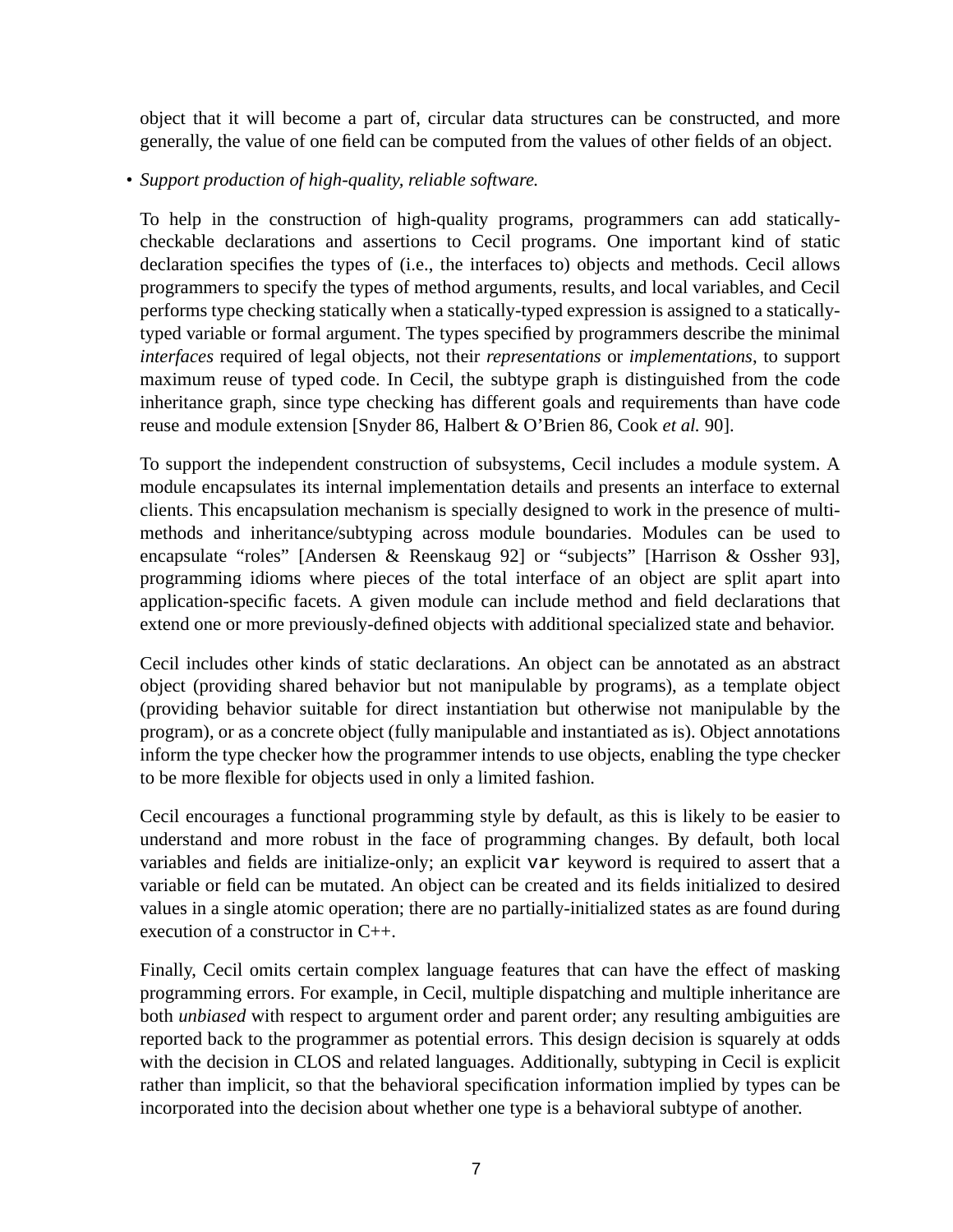*• Support both exploratory programming and production programming, and enable smooth migration of parts of programs from one style to the other.*

Central to achieving this goal in Cecil is the ability to omit type declarations and other annotations in initial exploratory versions of a subsystem and incrementally add annotations as the subsystem matures to production quality. Cecil's type system is intended to be flexible and expressive, so that type declarations can be added to an existing dynamically-typed program and achieve static type correctness without major reorganization of the program. In particular, objects, types, and methods may be explicitly parameterized by types, method argument and result types may be declared as or parameterized by implicitly-bound type variables to achieve polymorphic function definitions, and (as mentioned above) the subtype graph can differ from the inheritance graph. The presence of multiple dispatching relieves some of the type system's burden, since multiple dispatching supports in a type-safe manner what would be considered unsafe covariant method redefinition in a single-dispatching language.

Additionally, an environment for Cecil could infer on demand some parts of programs that otherwise must be explicitly declared, such as the list of supertypes of an object or the set of legal abstract methods of an object, so that one language can support both exploratory programmers (who use the inferencer) and production programmers (who explicitly specify what they want). This approach resolves some of the tension between language features in support of exploratory programming and features in support of production programming. In some cases, the language supports the more explicit production-oriented feature directly, with an environment expected to provide additional support for the exploratory-oriented feature.

*• Avoid unnecessary redundancy in programs.*

To avoid requiring the programmer to repeat specifying the interface of an object or method, Cecil allows a single object declaration to define both an implementation and a type (an interface). Similarly, where the subtype hierarchy coincides with the code inheritance hierarchy, a single declaration will establish both relations. This approach greatly reduces the amount of code that otherwise would be required in a system that distinguished subtyping and code inheritance. Without this degree of conciseness, we believe separating subtyping from code inheritance would be impracticably verbose.

Similarly, Cecil's classless object model is designed so that a single object declaration can define an entire data type. This contrasts with the situation in Self, where two objects are needed to define most data types [Ungar *et al.* 91]. Similarly, Cecil's object model supports both concise inheritance of representation and concise overriding of representation, unlike most class-based object-oriented languages which only support the former and most classless object-oriented languages which only conveniently support the latter.

Finally, Cecil avoids requiring annotations for exploratory programming. Annotations such as type declarations and privacy declarations are simply omitted when programming in exploratory mode. If this were not the case, the language would likely be too verbose for rapid exploratory programming.

*• Be "as simple as possible but no simpler."*

Cecil attempts to provide the smallest set of features that meet its design goals. For example, the object model is pure and classless, thus simplifying the language without sacrificing expressive power. However, some features are included in Cecil that make it more complex,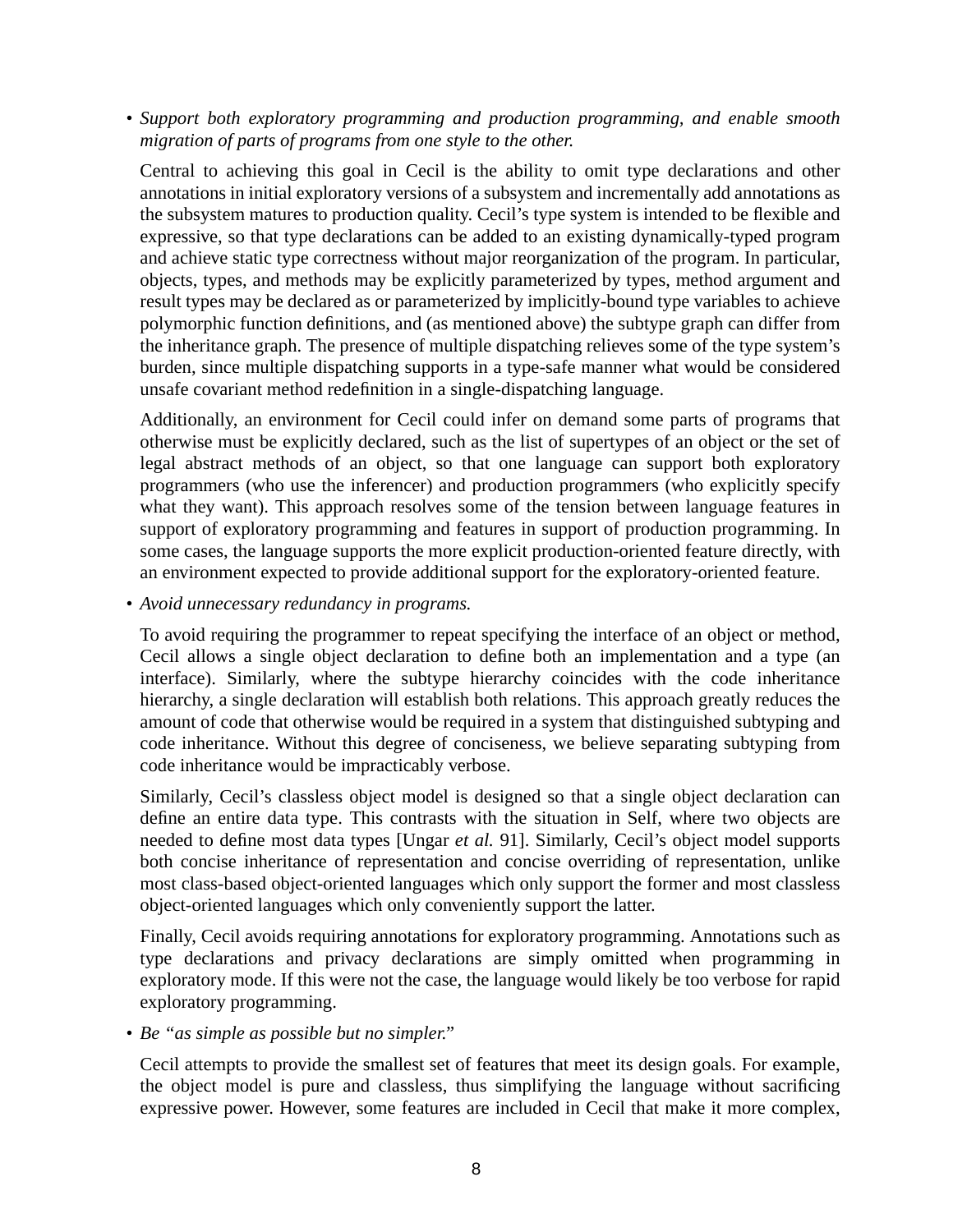such as supporting multiple dispatching or distinguishing between subtyping and implementation inheritance. Given no other alternative, our preference is for a more powerful language which is more complex over a simpler but less powerful language. Simplicity is important but should not override other language goals.

Cecil's design includes a number of other features that have proven their worth in other systems. These include multiple inheritance of both implementation and interface, closures to implement user-defined control structures and exceptions, and, of course, automatic storage reclamation.

## 1.2 Overview

This document attempts to provide a fairly detailed specification of the Cecil language, together with discussion of the various design decisions. The next section of this document describes the basic object and message passing model in Cecil. Section 3 extends this dynamically-typed core language with a static type system and describes a type checking algorithm, and section 4 discusses parameterization. Section 5 describes Cecil's module system. Section 6 discusses some related work, and section 7 concludes. Appendix A summarizes the complete syntax for Cecil.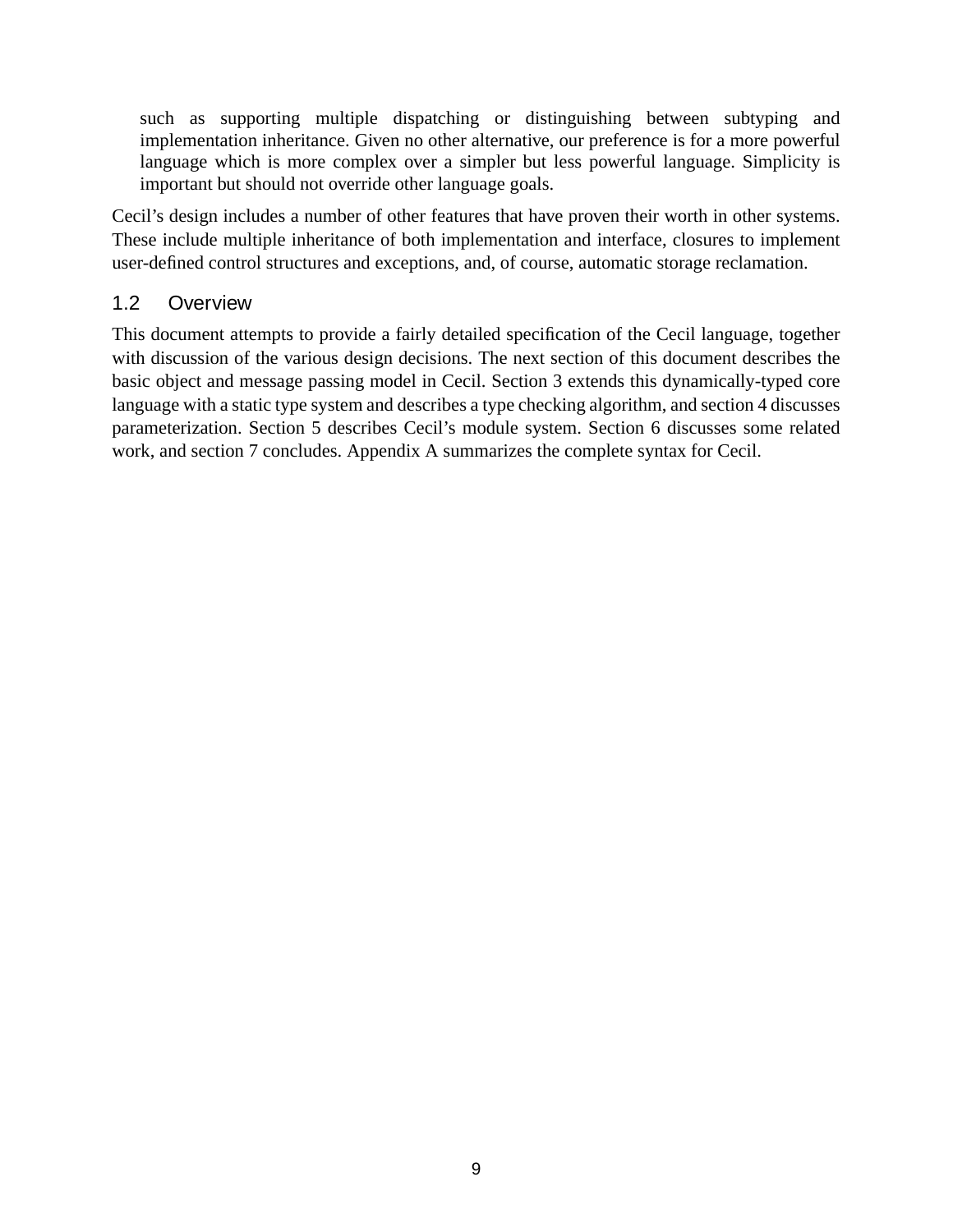## 2 Dynamically-Typed Core

Cecil is a pure object-oriented language. All data are objects, and message passing is the only way to manipulate objects. Even instance variables are accessed solely using message passing. This purity offers the maximum benefit of object-oriented programming, allowing code to manipulate an object with no knowledge of (and hence no dependence on) its underlying representation or implementation.

Each Cecil implementation defines how programs are put together. The UW Cecil implementation defines a program to be a sequence of declaration blocks and statements:

```
program ::= file body
file body ::= { top decl block | stmt }
```
Declaration blocks are comprised of a set of declarations that are introduced simultaneously; names introduced as part of the declarations in the declaration block are visible throughout the declaration block and also for the remainder of the scope containing the declaration block; the names go out of scope once the scope exits. Because the name of an object is visible throughout its declaration block, objects can inherit from objects defined later within the declaration block and methods can be specialized on objects defined later in the declaration block. In environments where the top-level declaration comprising the program is spread across multiple files, the ability to attach methods to objects defined in some other file is important.

The syntax of declarations is as follows:

```
top_decl_block ::= { decl | pragma }
decl \qquad \qquad \qquad \qquad \text{:= object\_decl}obj ext decl
                       | predicate_decl
                       method decl
                       field decl
                       | let_decl
                       precedence decl
                       include decl
```
The next four subsections describe objects, methods, fields, and predicate objects. Subsection 2.5 describes variables, statements, and expressions, and subsection 2.6 explains precedence declarations. Subsections 2.7 and 2.8 detail the semantics of message passing in Cecil. Subsection 2.9 describes include declarations and file structure in the UW Cecil implementation, and subsection 2.10 discusses pragmas.

## 2.1 Objects and Inheritance

The basic features of objects in Cecil are illustrated by the following declarations, which define a simple shape hierarchy. Comments in Cecil either begin with "--" and extend to the end of the line or are bracketed between " $(--$ " and " $--$ " and can be nested.

```
object shape;
object circle isa shape;
```
<sup>\*</sup> Ignoring type and signature declarations (section 3) and module declarations (section 5).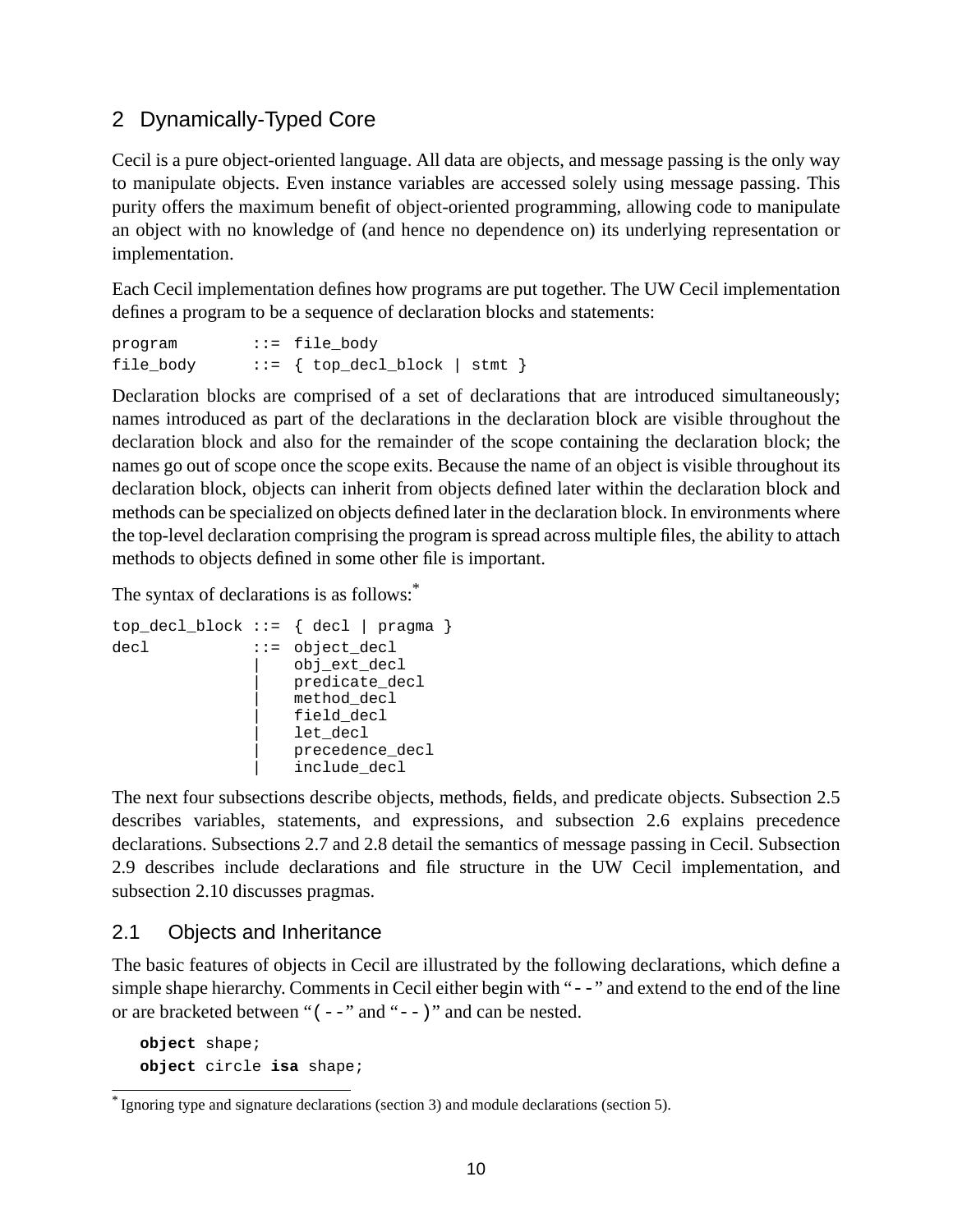```
object rectangle isa shape;
object rhombus isa shape;
object square isa rectangle, rhombus;
```
The syntax of an object declaration, excluding features relating to static type checking and modules, is as follows:<sup>\*</sup>

```
object_decl ::= "object" name {relation} [field_inits] ";"
relation ::= "isa" parents
parents ::= named_object { "," named_object }
named object ::= name
```
(name is the token for regular identifiers beginning with a letter; see appendix A.2 for more details on the lexical rules of Cecil.)

Cecil has a classless (prototype-based) object model: self-sufficient objects implement data abstractions, and objects inherit directly from other objects to share code. Cecil uses a classless model primarily because of its simplicity, but also because this avoids problems relating to firstclass classes and metaclasses and because it makes defining unique named objects with specialized behavior easy. Section 2.2 shows how treating "instance" objects and "class" objects uniformly enables CLOS-style eql specializers to be supported with no extra mechanism.

Section 2.3 describes field initializers.

## 2.1.1 Inheritance

Objects can inherit from other objects. Informally, this means that the operations defined for parent objects will also apply to child objects. Inheritance in Cecil may be multiple, simply by listing more than one parent object; any ambiguities among methods and/or fields defined on these parents will be reported to the programmer. Inheriting from the same ancestor more than once, either directly or indirectly, has no effect other than to place the ancestor in relation to other ancestors; Cecil has no repeated inheritance as in Eiffel [Meyer 88, Meyer 92]. An object need not have any (explicit) parents; all objects are considered to inherit from the predefined any object (see section 2.1.4). The inheritance graph must be acyclic.

Inheritance in Cecil requires a child to accept all of the fields and methods defined in the parents. These fields and methods may be overridden in the child, but facilities such as excluding fields or methods from the parents or renaming them as part of the inheritance, as found in Eiffel, are not present in Cecil. We have deliberately chosen to experiment with a simpler inheritance semantics.

Finally, it is important to note that inheritance of code is distinct from *subtyping* ("inheritance" of interface or of specification). Section 3 explains Cecil's support for subtyping and static type checking.

## 2.1.2 Object Instantiation

Rather than introduce a distinct instantiation concept into the language, new "instances" of some object are created solely by inheriting from the object. Object declarations allow statically-known,

<sup>\*</sup> Appendix A gives the complete syntax of the language and explains the notation.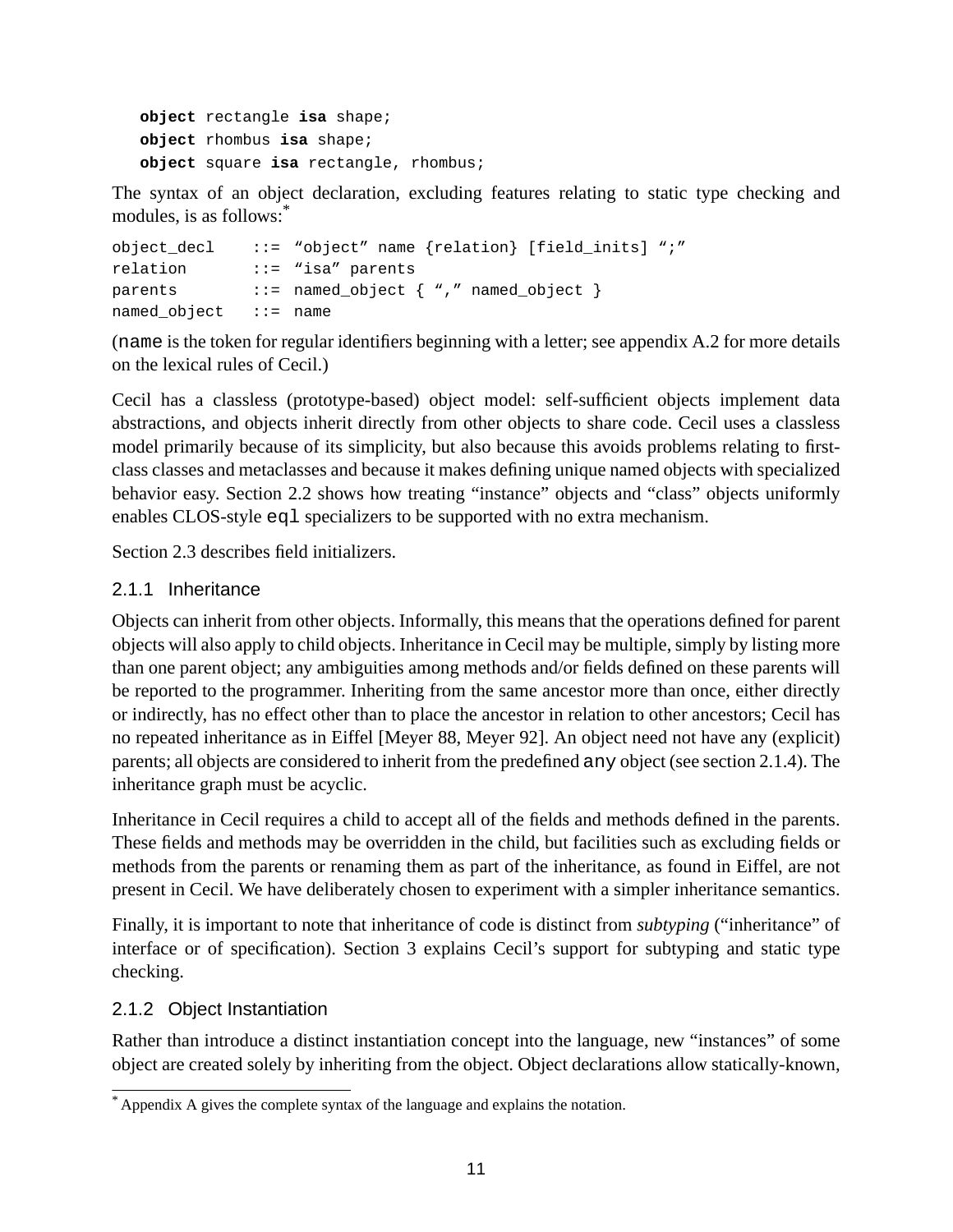named "instances" to be defined, while *object constructor expressions* allow new anonymous "instances" to be created at run-time. An object constructor expression is syntactically and semantically similar to an object declaration, except that there is no name for the object being created. For example:

#### **let** s1 := **object isa** square; -- *create a fresh "instance" of* square *when executed*

Section 2.5.7 describes object constructor expressions in more detail. Note that the parent of an object must be statically known; Cecil does not allow objects to be created whose parents are runtime computed expressions. This is a restriction over some other prototype-based languages.

## 2.1.3 Extension Declarations

The inheritance structure of a named object may be augmented separately from the object declaration through an object extension declaration:

```
obj_ext_decl ::= "extend" named_object {relation} [field_inits] ";"
```
In Cecil, object extension declarations, in conjunction with field and method declarations, enable programmers to extend previously-existing objects. This ability can be important when reusing and integrating groups of objects implemented by other programmers. For example, predefined objects such as int, i\_vector, and m\_vector are given additional behavior and ancestry through separate user code. Similarly, particular applications may need to add application-specific behavior to objects defined as part of other applications. For example, a text-processing application may add specialized tab-to-space conversion behavior to strings and other collections of characters defined in the standard library. Other object-oriented languages such as  $C++$  [Stroustrup 86, Ellis & Stroustrup 90] and Eiffel do not allow programmers to add behavior to existing classes without modifying the source code of the existing classes, and completely disallow adding behavior to built-in classes like strings. Sather is a notable exception, allowing a new class to be defined which is a superclass of some existing classes [Omohundro 93]. Section 3.3.3 explains how object extensions are particularly useful to declare that two objects, provided by two independent vendors, are subtypes of some third abstract type. Section 5 describes how modules can be used to localize extensions to particular regions of code.

## 2.1.4 Predefined Objects

Several objects are predefined and play special roles.

- The void object is used to represent a lack of a value. It is used as the result of methods or expressions that have no useful result. The system will guarantee (statically in the presence of type checking) that void is never passed as an argument to a method.
- The any object is implicitly the ancestor of all non-void objects. It supports behavior that is shared by all objects.

A Cecil implementation provides other predefined objects, such as integers, floats, characters, booleans, and mutable and immutable vectors and strings, as part of its standard library.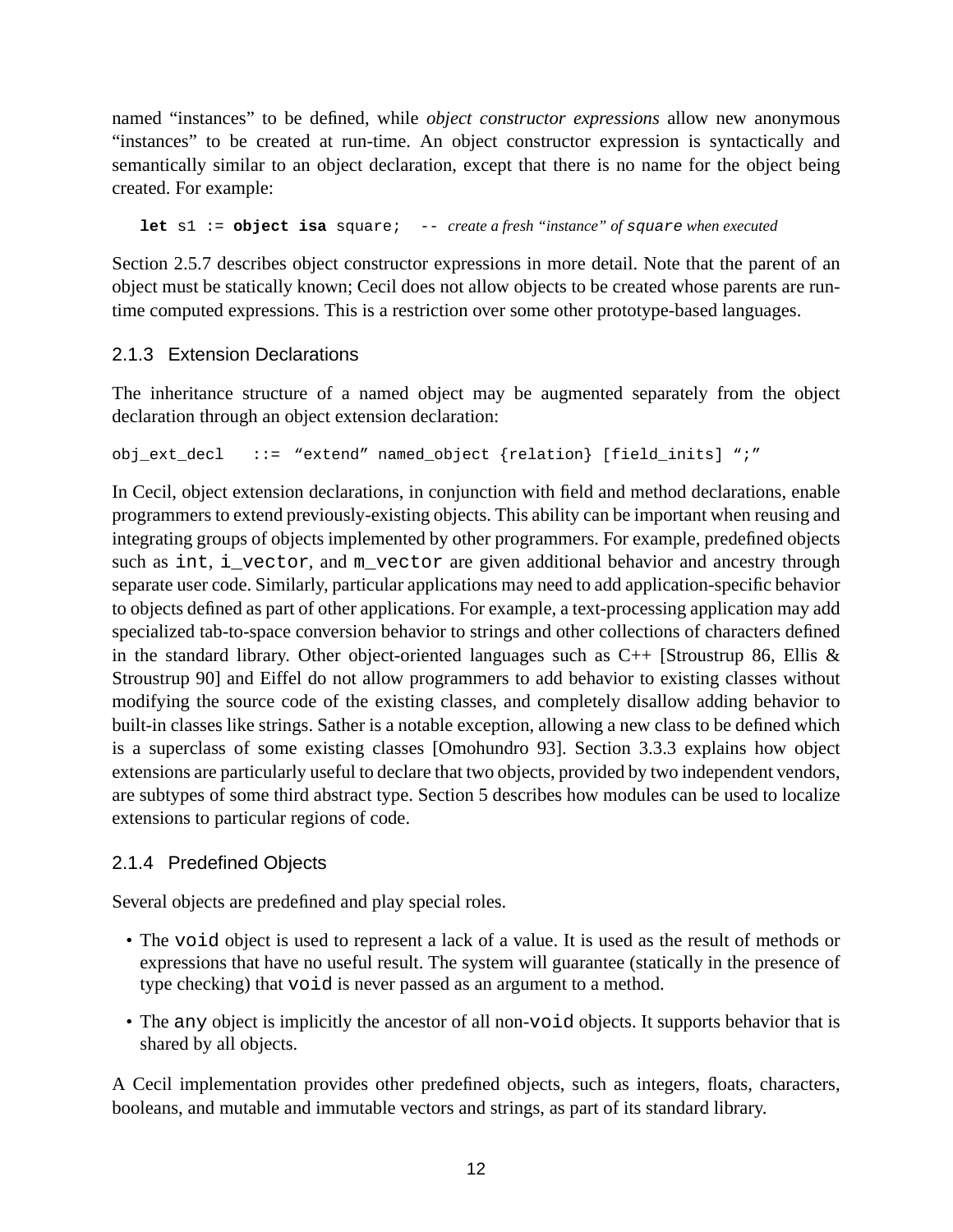#### 2.1.5 Closures

Cecil includes closure objects which represent first-class anonymous functions. Closures are lexically nested in their enclosing scope. As with methods, a closure can have formal arguments. A closure object is "invoked" by sending it the eval message, with additional actual arguments for each of its formal arguments. Closures are considered to inherit from the closure predefined object.

More details on closures are given throughout the remainder of section 2. In particular, section 2.5.9 describes the syntax and semantics of closure constructor expressions and section 2.2.2 describes the evaluation rules for closure eval methods.

## 2.2 Methods

The following definitions expand the earlier shape hierarchy with some methods:

```
object shape;
  method draw(s, d) { (-- draws s on display d --) }
  \text{method move_to(s, new-center}) { \left(-\text{move} \text{ } \text{so} \text{ } \text{new-center} \right) }
object circle isa shape;
  method area(c@circle) { c.radius * c.radius * pi}
  method circum(c@circle) { c.radius * 2 * pi }
object rectangle isa shape;
  method area(r@rectangle) { r.length * r.width }
  method circum(r@rectangle) { 2 * r.length + 2 * r.width }
  method draw(r@rectangle, d@Xwindow) {
    (-- override draw for the case of drawing rectangles on X windows --) }
object rhombus isa shape;
object square isa rectangle, rhombus; -- inherits area method, but overrides circum
  method circum(s@square) { 4 * s.length }
```
The syntax for method declarations (again, excluding aspects relating to static typing and encapsulation) is as follows:

| method decl | ::= "method" method_name "(" [formals] ")" {pragma}<br>" ${N, n \in \mathbb{Z} \mid \text{body} \mid \text{prim-body}}$ " ${N, n \in \mathbb{Z} \mid \text{obj} \mid \text{obj} \mid \text{obj} \mid \text{obj} \mid \text{obj} \mid \text{obj} \mid \text{obj} \mid \text{obj} \mid \text{obj} \mid \text{obj} \mid \text{obj} \mid \text{obj} \mid \text{obj} \mid \text{obj} \mid \text{obj} \mid \text{obj} \mid \text{obj} \mid \text{obj} \mid \text{obj} \mid \text{obj} \mid \text{obj} \mid \text{obj} \mid \text{obj} \mid \text{obj} \mid \text{obj} \$ |                                                |
|-------------|--------------------------------------------------------------------------------------------------------------------------------------------------------------------------------------------------------------------------------------------------------------------------------------------------------------------------------------------------------------------------------------------------------------------------------------------------------------------------------------------------------------------------------------------------------------------|------------------------------------------------|
| method name | $\cdots$ = msq name   op name                                                                                                                                                                                                                                                                                                                                                                                                                                                                                                                                      |                                                |
| msq name    | $\cdots$ name                                                                                                                                                                                                                                                                                                                                                                                                                                                                                                                                                      |                                                |
| formals     | $::=$ formal $\{$ "," formal $\}$                                                                                                                                                                                                                                                                                                                                                                                                                                                                                                                                  |                                                |
| formal      | $ ::=$ [name] specializer                                                                                                                                                                                                                                                                                                                                                                                                                                                                                                                                          | formal names are optional, if never referenced |
| specializer | $ ::= "@"$ named object<br>empty                                                                                                                                                                                                                                                                                                                                                                                                                                                                                                                                   | specialized formal<br>unspecialized formal     |

(op\_name is the token for infix and prefix operators beginning with a punctuation symbol; see appendix A.2 for more details.)

As a convention, we indent method declarations under the associated object declaration. This has no semantic implication, but it helps to visually organize a collection of object and method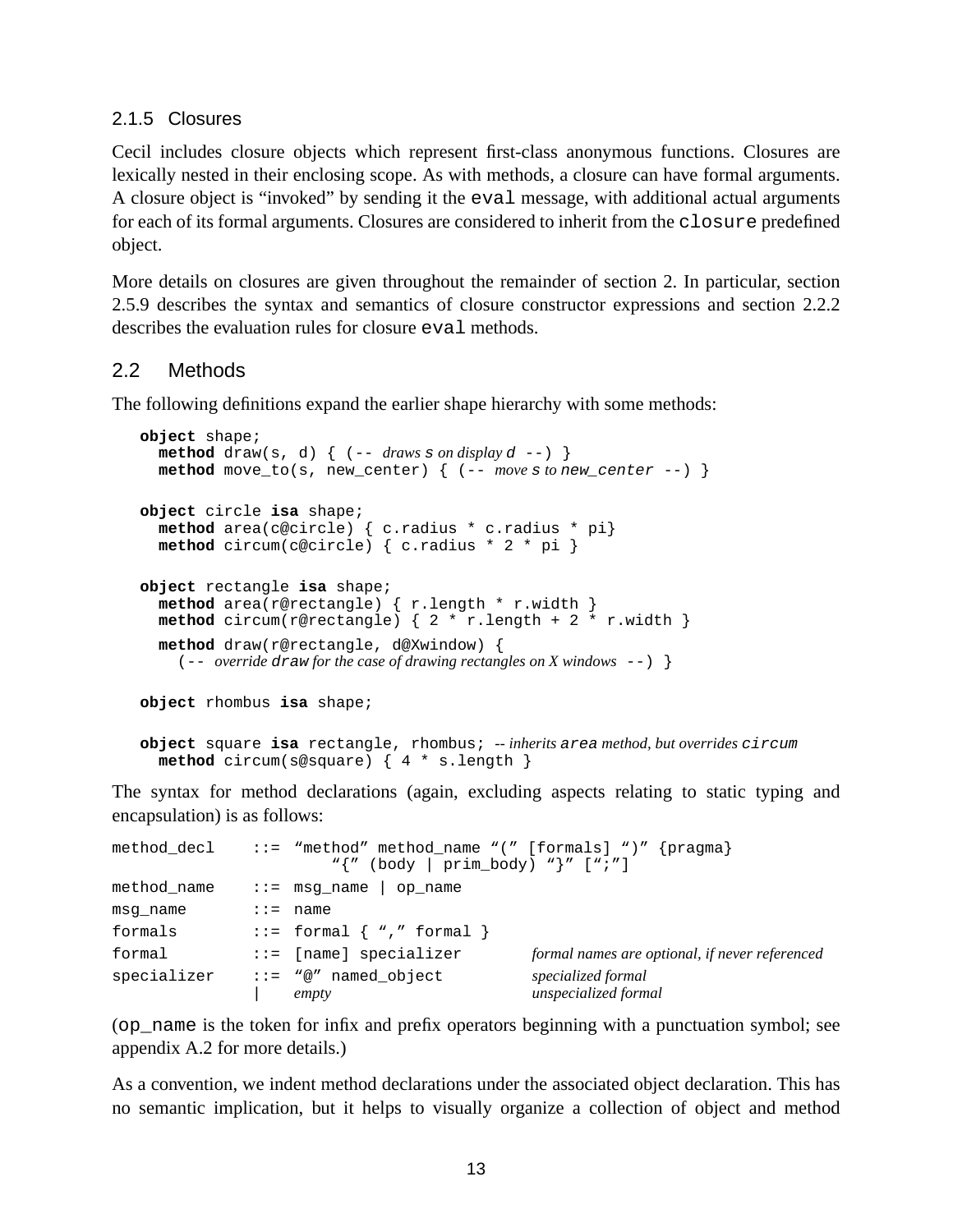declarations in the absence of a more powerful graphical programming environment [Chambers 92b].

## 2.2.1 Argument Specializers and Multi-Methods

In Cecil, a method specifies the kinds of arguments for which its code is designed to work. For each formal argument of a method, the programmer may specify that the method is applicable only to actual arguments that are implemented or represented in a particular way, i.e., that are equal to or inherit from a particular object. These specifications are called *argument specializers*, and arguments with such restrictions are called *specialized arguments*. The r@rectangle notation specializes the  $r$  formal argument on the  $r$ ectangle object, implying that the method is intended to work correctly with any actual argument object that is equal to or a descendant of the rectangle object as the r formal. An unspecialized formal argument (one lacking  $a \varnothing \ldots$ suffix), such as s and new\_center in the move\_to method above, is treated as being specialized on the predefined object any that is implicitly an ancestor of all other objects; consequently an unspecialized formal can accept any argument object.

Methods may be overloaded, i.e., there may be many methods with the same name, as long as the methods with the same name and number of arguments differ in their argument specializers. Methods with different numbers of arguments are independent; the system considers the number of arguments to be part of the method's name. When sending a message of a particular name with a certain number of arguments, the method lookup system (described in section 2.7) will resolve the overloaded methods to a single most-specific applicable method based on the dynamic values of the actual argument objects and the corresponding formal argument specializers of the methods.

Zero, one, or several of a method's arguments may be specialized, thus enabling Cecil methods to emulate normal undispatched functions (by leaving all formals unspecialized, as in move\_to above) and singly-dispatched methods (by specializing only the first argument, as in the area methods) as well as true multi-methods (as in the specialized version of draw for rectangles on X windows). Statically-overloaded functions and functions declared via certain kinds of patternmatching also are subsumed by multi-methods. Callers which send a particular message to a group of arguments are not aware of the collection of methods that might handle the message or which arguments of the methods are specialized, if any; these are internal implementation decisions that should not affect callers. In particular, a given message can initially be implemented with a single unspecialized procedure and then later extended or replaced with several specialized implementations, without affecting clients of the original method, as occurs with the draw methods in the previous example. In contrast, CLOS has a "congruent lambda list" rule that requires all methods in a particular generic function to specialize on the same argument positions.

Argument specializers are distinct from type declarations. Argument specializers restrict the allowed implementations of actual arguments and are used as part of method lookup to locate a suitable method to handle a message send. Type declarations require that certain operations be supported by argument objects, but place no constraints on how those operations are implemented. Type declarations have no effect on method lookup.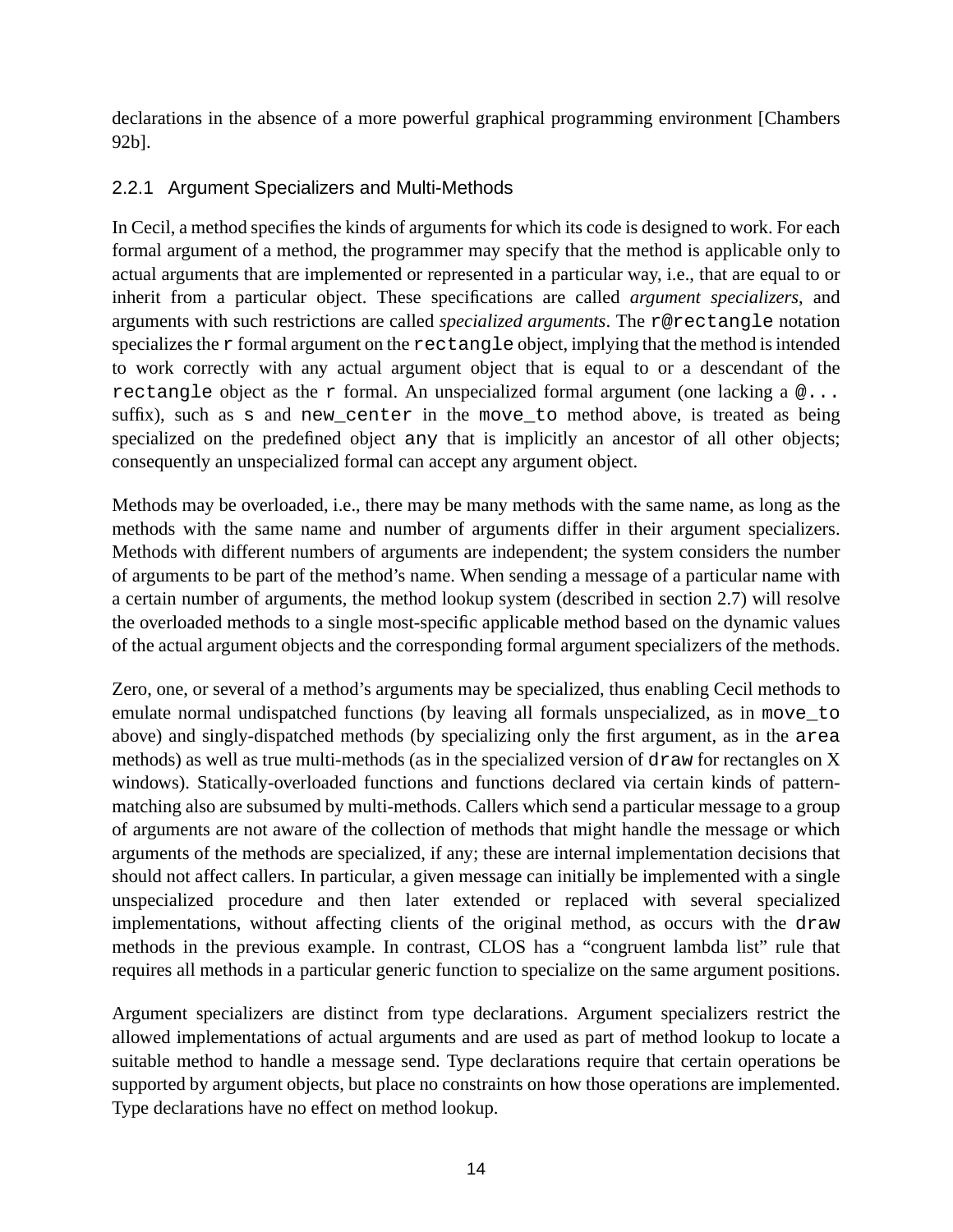The name of a formal may be omitted if it is not needed in the method's body. Unlike singlydispatched languages, there is no implicit self formal in Cecil; all formals are listed explicitly.

Cecil's classless object model combines with its definition of argument specializers to support something similar to CLOS's eq1 specializers. In CLOS, an argument to a multi-method in a generic function may be restricted to apply only to a particular *object* by annotating the argument specializer with the eql keyword. Cecil needs no extra language mechanism to achieve a similar effect, since methods already are specialized on particular objects. Cecil's mechanism differs from CLOS's in that in Cecil such a method also will apply to any children of the specializing object, while in CLOS the method will apply only for that object. Dylan, a descendant of CLOS, has a singleton specializer that is analogous to CLOS's eql specializer [Apple 92].

As mentioned in subsection 2.1.3, methods can be added to existing objects without needing to modify those existing objects. This facility, lacking in most object-oriented languages, can make reusing existing components easier since they can be adapted to new uses by adding methods, fields, and even parents to them.

The names of methods and fields are in a name space separate from the name space of objects and variables. A method or field can have the same name as a variable or object without confusion.

## 2.2.2 Method Bodies

The syntax of the body of a method, closure, or parenthetical subexpression is as follows:

| body                            | $ ::= \{ \text{stmt} \} \text{ result}$<br>empty                               | return void                                                                        |
|---------------------------------|--------------------------------------------------------------------------------|------------------------------------------------------------------------------------|
| result                          | $::=$ normal_return<br>non_local_rtn                                           | return an expression<br>return from the lexically-enclosing method                 |
|                                 | $normal\_return ::= decl\_block [ " " " ]$<br>assignment [";"]<br>$expr$ [";"] | return void<br>return void<br>return result of expression                          |
| $non\_local\_rtn$ ::= "^" [";"] | "^" $expr$ [";"]                                                               | do a non-local return, returning void<br>do a non-local return, returning a result |

(The syntax and semantics of statements and expressions is described in section 2.5.)

When invoked, a method evaluates its statements in a new environment containing bindings for the method's formal parameters and nested in the method's lexically-enclosing environment. (The interactions among nested scopes, method lookup, and other language features is described in more detail in section 2.7.7.)

The result of the message invoking the method is the result of the last statement in the method's body. If the method's body is empty, then the method returns the special void value. Alternatively, a method returns void if the last statement is a declaration block, an assignment statement, or an expression that itself returns void. The void value is used to indicate that the method returns no useful result. The system ensures that void is not accidentally used in later computation by reporting an error (statically in the presence of type checking) if void is passed as an argument to a message.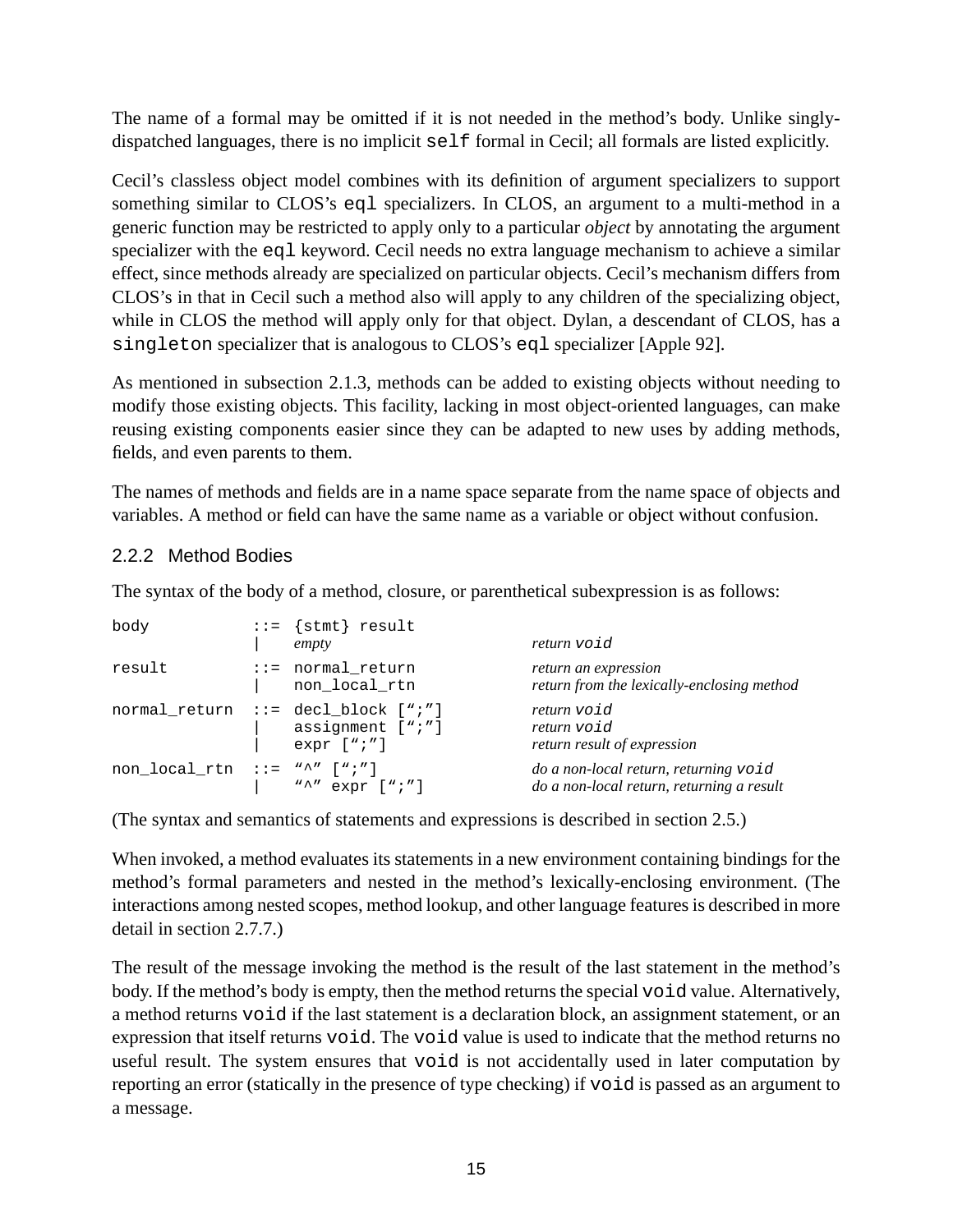When a closure's evalue method is invoked, evaluation proceeds much like the evaluation of any other method. One difference is that a closure eval method may force a *non-local return* by prefixing the result expression with the ^ symbol; if the result expression is omitted, then void is returned non-locally. A non-local return returns to the caller of the closest lexically-enclosing nonclosure method rather than to the caller of the eval method, just like a non-local return in Smalltalk-80\* [Goldberg & Robson 83] and Self and similar to a return statement in C. The language currently prohibits invoking a non-local return after the lexically-enclosing scope of a closure has returned; first-class continuations are not supported.

## 2.2.3 Primitive Methods

```
prim_body ::= "prim" { language_binding }
language_binding::= language ":" code_string
              | language "{" code_chars "}"
language ::= name
code_string ::= string
code_chars ::= brace_balanced_chars any characters, with balanced use of "{" and "}"
```
Low-level operations, such as integer arithmetic, vector indexing, looping, and file I/O, are implemented through the use of primitive methods. A primitive method's body is a list of (language name, implementation source code) pairs. The details of the protocol for writing code in another language inside a Cecil primitive method are implementation-specific. The UW Cecil implementation recognizes the  $c_{++}$  and  $r t l$  language names, for primitives written in  $C_{++}$  and the compiler's internal intermediate language, respectively. It is fairly straightforward to make calls to routines written in C++ from Cecil by defining a primitive method whose body is written in C++.

Looping primitive behavior is provided by the loop primitive method specialized on the closure predefined object. This method repeatedly invokes its argument closure until some closure performs a non-local return to break out of the loop. Other languages such as Scheme [Rees & Clinger 86] avoid the need for such a primitive by relying instead on user-level tail recursion and implementation-provided tail-recursion elimination. However, tail-recursion elimination precludes complete source-level debugging [Chambers 92a, Hölzle *et al.* 92] and consequently is undesirable in general. The primitive loop method may be viewed as a simple tail-recursive method for which the implementation has been instructed to perform tail-recursion elimination.

A primitive body may be included at the top-level using a primitive body declaration:

```
prim decl ::= prim body "i"
```
This construct allows code from other languages to be included outside of any compiled routines. Primitive declarations can be used to include global declarations used by primitive methods. Again, the detailed semantics of this construct are implementation-specific.

<sup>\*</sup>Smalltalk-80 is a trademark of ParcPlace Systems.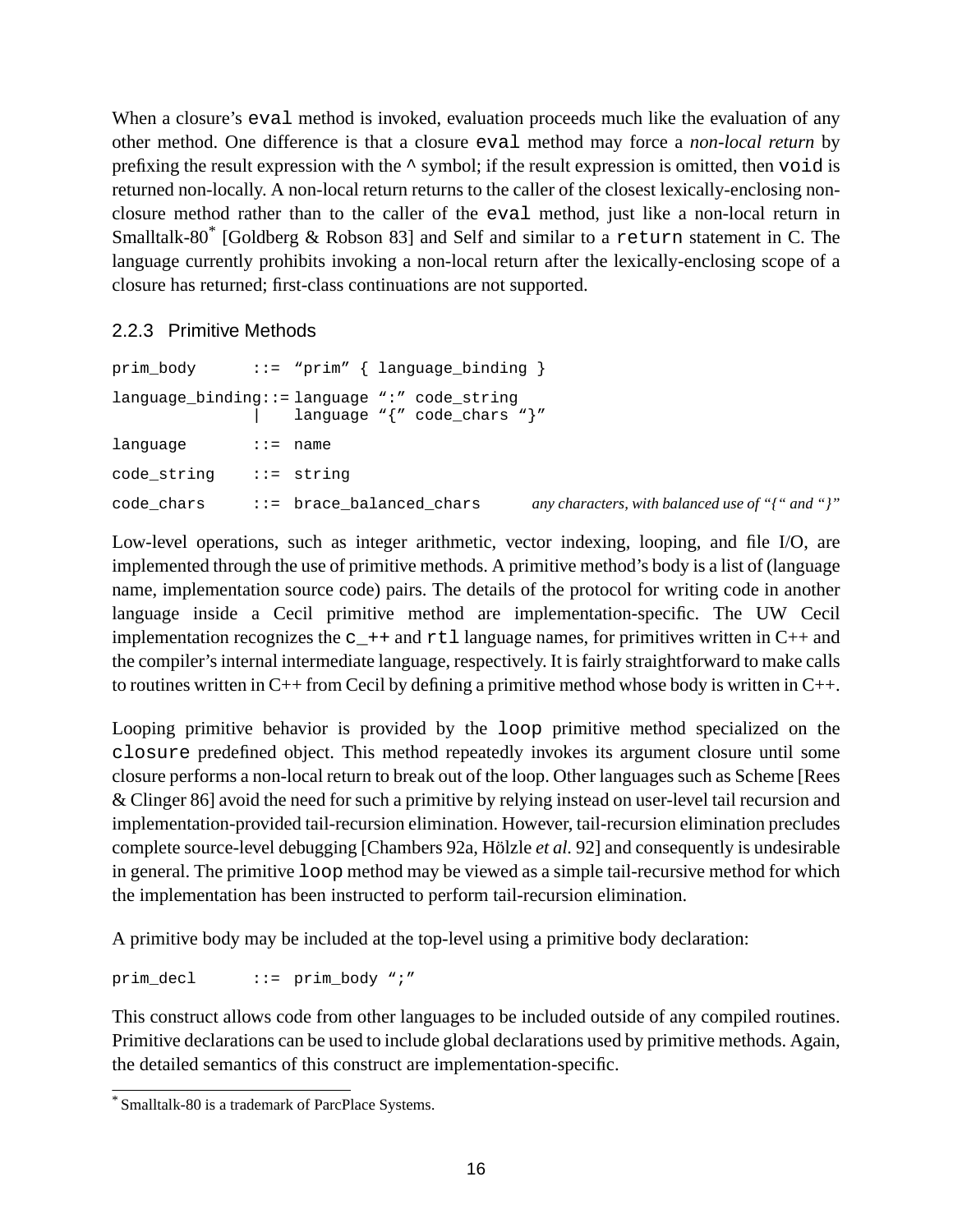#### 2.3 Fields

Object state, such as instance variables and class variables, is supported in Cecil through *fields* and associated *accessor methods*. To define a mutable instance variable x for a particular object obj, the programmer can declare a field of the following form:

**var field** x(@obj);

This declaration allocates space for an object reference in the  $\circ$ b  $\circ$  object and constructs two real methods attached to the obj object that provide the only access to the variable:

```
method x(v@obj) { prim rtl { <v.x> } } -- the get accessor method
method set_x(v@obj, value) { prim rtl { <v.x> := value; } } -- the set accessor method
```
The *get accessor method* returns the contents of the hidden variable. The *set accessor method* mutates the contents of the hidden variable to refer to a new object, and returns void. Accessor methods are specialized on the object containing the variable, thus establishing the link between the accessor methods and the object. For example, sending the  $x$  message to the  $\circ$ b  $\circ$ j object will find and invoke the get accessor method and return the contents of the hidden variable, thus acting like a reference to obj's x instance variable. (Section 5 describes how these accessor methods can be encapsulated within the data abstraction implementation and protected from external manipulation.)

To illustrate, the following declarations define a standard list inheritance hierarchy:

```
object list isa ordered_collection;
   method is_empty(l@list) \{ 1.length = 0 \}method prepend(x, l@list) { -- dispatch on second argument
      object isa cons \{ head := x, tail := 1 \}object nil isa list; -- empty list
   method length(@nil) { 0 }
   method do(@nil, ) {} -- iterating over all elements of the empty list: do nothing
   method pair_do(@nil, , ) {}
   method pair_do(, @nil, ) {}
   method pair_do(@nil, @nil, ) {}
object cons isa list; -- non-empty lists
   var field head(@cons); -- defines head(@cons) and set_head(@cons, ) accessor methods
   var field tail(@cons); -- defines tail(@cons) and set_tail(@cons, ) accessor methods
   method length(c@cons) { 1 + c.tail.length }
   method do(c@cons, block) {
      eval(block, c.head); -- call block on head of list
      do(c.tail, block); } -- recur down tail of list
   method pair_do(c1@cons, c2@cons, block) {
      eval(block, c1.head, c2.head);
      pair_do(c1.tail, c2.tail, block); }
```
The cons object has two fields, only accessible through the automatically-generated accessor methods.

The syntax of field declarations, excluding static typing aspects and encapsulation, is as follows: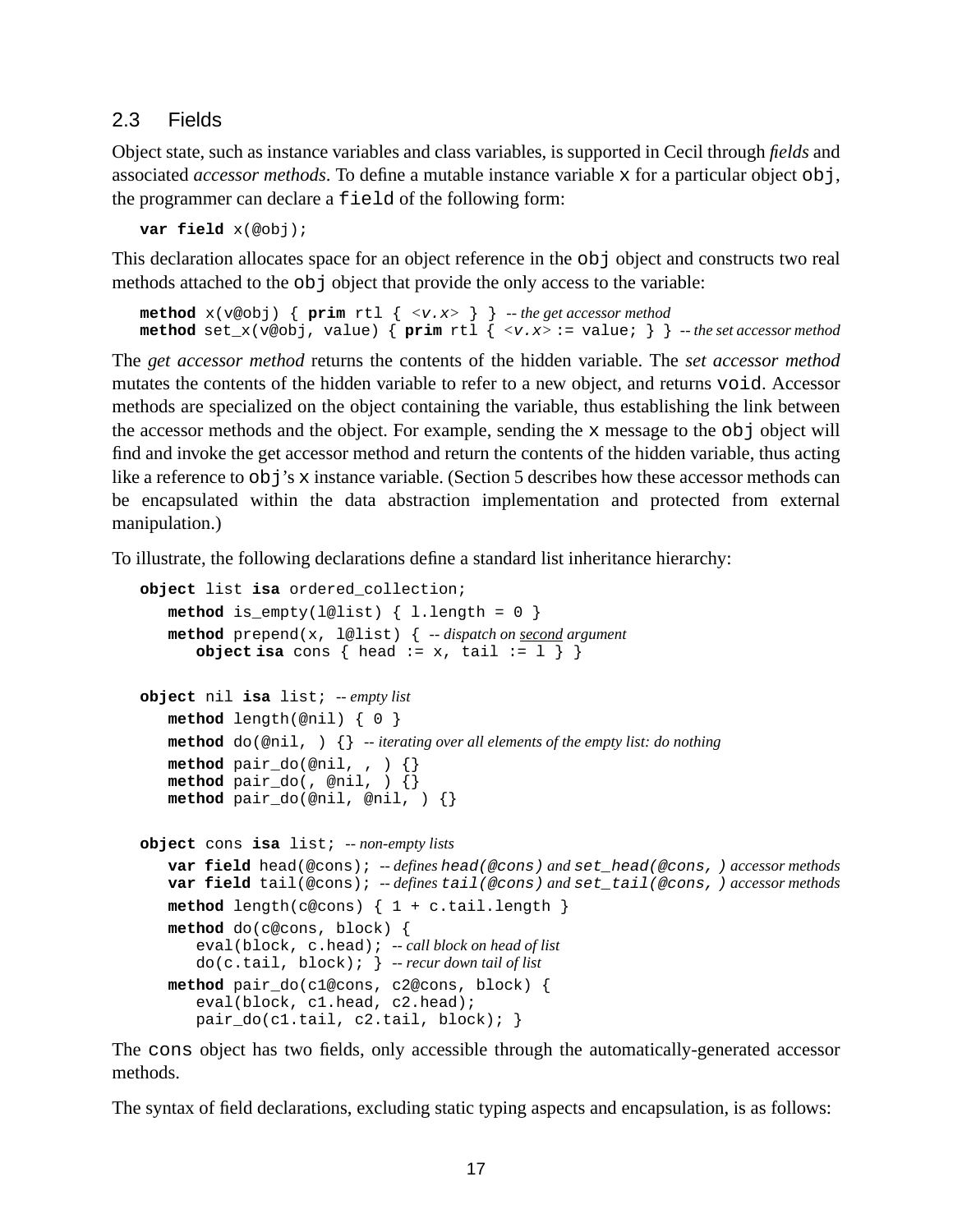```
field_decl ::= ["shared"] ["var"] "field" method_name "(" formal ")"
                         \{ \text{pragma} \} [":=" expr] ";"
```
## 2.3.1 Read-Only vs. Mutable Fields

By default, a field is immutable: only the get accessor method is generated for it. To support updating the value of a field, the var prefix must be used with the field declaration. The presence of the var annotation triggers generation of the set accessor method. Immutable fields receive their values either as part of object creation or by an initializing expression associated with the field declaration; see section 2.3.4. Note that the contents of an immutable field can itself be mutable, but the binding of the field to its contents cannot change. (Global and local variables in Cecil similarly default to initialize-only semantics, with an explicit var annotation required to allow updating of the variable's value, as described in section 2.5.2.)

In general, we believe that it is beneficial to explicitly indicate when a field is mutable; to encourage this indication, immutable fields are the default. Programmers looking at code can more easily reason about the behavior of programs if they know that certain parts of the state of an object cannot be side-effected. Similarly, immutable fields support the construction of immutable "value" objects, such as complex numbers and points, that are easier to reason about.

Many languages, including Self and Eiffel, support distinguishing between assignable and constant variables, but few imperative languages support initialize-only instance variables. CLOS can define initialize-only variables in the sense that a slot can be initialized at object-creation time without a set accessor method being defined, but in CLOS the slot-value primitive function can always modify a slot even if the set accessor is not generated.

## 2.3.2 Fields and Methods

Accessing variables solely through automatically-generated wrapper methods has a number of advantages over the traditional mechanism of direct variable access common in most objectoriented languages. Since instance variables can only be accessed through messages, all code becomes representation-independent to a certain degree. Instance variables can be overridden by methods, and vice versa, allowing code to be reused even if the representation assumed by the parent implementation is different in the child implementation. For example, in the following code, the rectangle abstraction can inherit from the polygon abstraction but alter the representation to something more appropriate for rectangles:

```
object polygon;
   var field vertices(@polygon);
   method draw(p@polygon, d@output_device) {
      (-- draw the polygon on an output device, accessing vertices --) }
object rectangle isa polygon;
   var field top(@rectangle);
   var field bottom(@rectangle);
   var field left(@rectangle);
   var field right(@rectangle);
   method vectices(r@rectangle) {
      -- ++ is a binary operator, here creating a new point object
```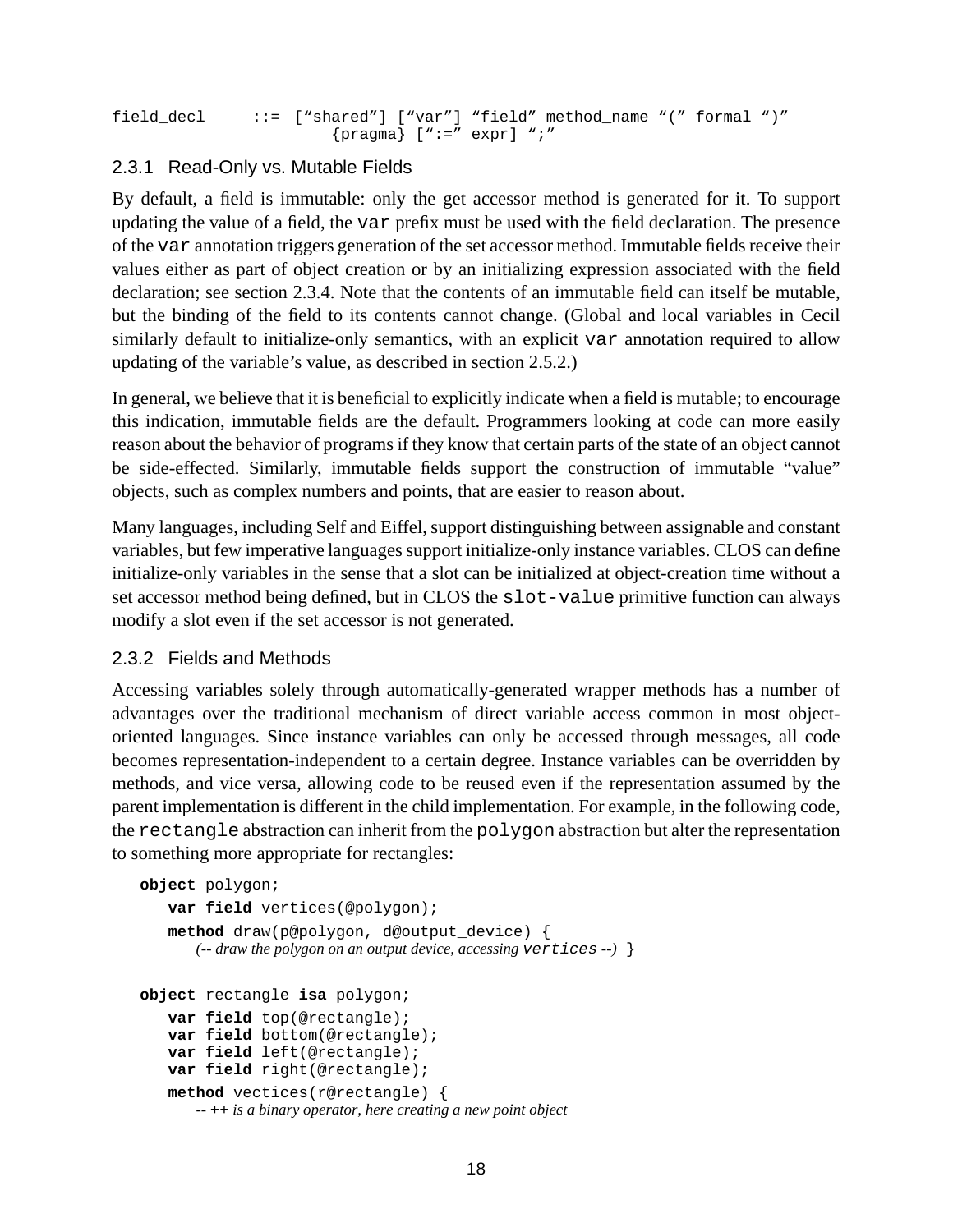```
[r.top ++ r.left, r.top ++ r.right,
    r.bottom ++ r.right, r.bottom ++ r.left] }
method set_vertices(r@rectangle, vs) {
   (-- set corners of rectangle from vs list, if possible --) }
```
Even within a single abstraction, programmers can change their minds about what is stored and what is computed without rewriting lots of code. Syntactically, a simple message send that accesses an accessor method is just as concise as would be a variable access (using the p.x syntactic sugar, described in section 2.5.6), thus imposing no burden on the programmer for the extra expressiveness. Other object-oriented languages such as Self and Trellis have shown the advantages of accessing instance variables solely through special get and set accessor methods. CLOS enables get and/or set accessor methods to be defined automatically as part of the defclass form, but CLOS also provides a lower-level slot-value primitive that can read and write any slot directly. Dylan joins Self and Trellis in accessing instance variables solely through accessor methods.

An object may define or inherit several fields with the same name. Just as with overloaded methods, this is legal as long as two methods, accessor or otherwise, do not have the same name, number of arguments, and argument specializers. A method may override a field accessor method without removing the field's memory location from the object, since a resend within the overriding method may invoke the field accessor method. Implementations may optimize away the storage for a field in an object if it cannot be accessed, as with the vertices field in the rectangle object.

## 2.3.3 Copy-Down vs. Shared Fields

By default, each object inheriting a field declaration receives its own space to hold its version of the field's contents, and the field's accessor methods access the memory space associated with their first argument. Such a "copy-down" field acts much like an instance variable declaration in a classbased language, since each object gets its own local copy of the field. Alternatively, a field declaration may be prefixed with the shared keyword, implying that all inheriting objects should share a single memory location. A shared field thus acts like a class variable.

Supporting both copy-down and shared fields addresses weaknesses in some other prototype-based object-oriented languages relative to class-based languages. In class-based languages, instance variables declared in a superclass are automatically copied down into subclasses; the *declaration* is inherited, not the variable's *contents*. Class variables, on the other hand, are shared among the class, its instances, and its subclasses. In some prototype-based languages, including Self and Actra [Lieberman 86], instance variables of one object are not copied down into inheriting objects; rather, these variables are shared, much like class variables in a class-based language. In Self, to get the effect of object-specific state, most data types are actually defined with two objects: one object, the *prototype*, includes all the instance-specific variables that objects of the data type need, while the other object, the *traits object*, is inherited by the prototype and holds the methods and shared state of the data type [Ungar *et al.* 91]. New Self objects are created by cloning (shallow-copying) a prototype, thus giving new objects their own instance variables while sharing the parent traits object and its methods and state. Defining a data type in two pieces can be awkward, especially since it separates the declarations of instance variables from the definitions of the methods that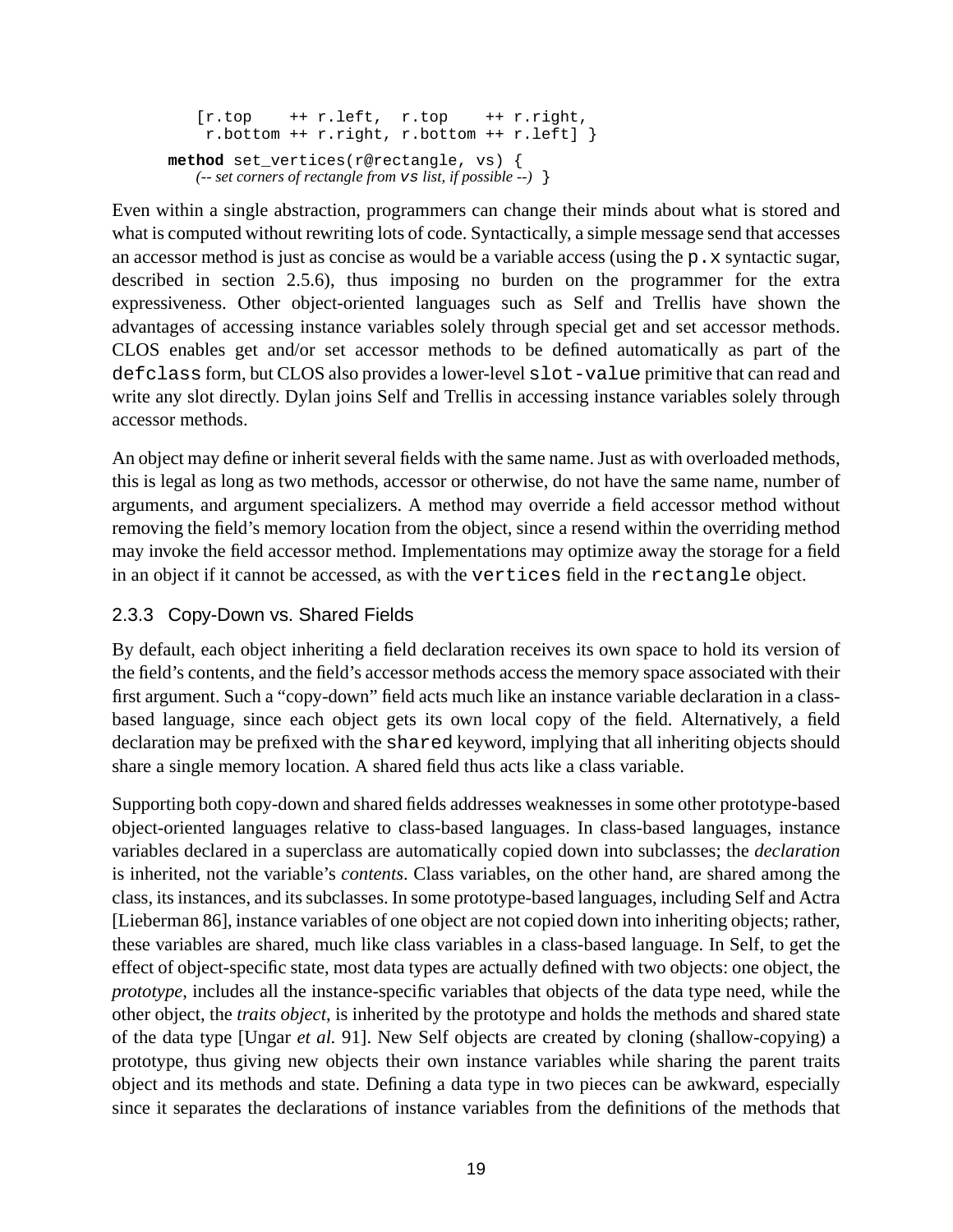access them. Furthermore, inheriting the instance variable part of the implementation of one data type into another is more difficult in Self than in class-based languages, relying on complex inheritance rules and dynamic inheritance [Chambers *et al.* 91] or programming environment support [Ungar 95]. Copy-down fields in Cecil solve these problems in Self without sacrificing the simple classless object model. In Cecil, only one object needs to be defined for a given data type, and the field declarations can be in the same place as the method declarations that access them. This design increases both conciseness and readability, at the cost of some additional language mechanism.

Cecil objects are created only through object declarations and object constructor expressions; these two expressions have similar run-time effects, with the former additionally binding staticallyknown names to the created objects enabling methods and fields to be associated with them and enabling other objects to inherit from them. Cecil needs no other primitive mechanism to create or copy objects as do other languages. Self provides a shallow-copy (clone) primitive in addition to object literal syntax (analogous to Cecil's object constructor expressions), in part because there are no "copy-down" data slots in Self. Class-based languages typically include several mechanisms for creating instances and classes and relations among them. On the other hand, creating an object by inheriting from an existing object may not be as natural as creating an object by copying an existing object.

## 2.3.4 Field Initialization

Cecil allows a field to be given an initial value when it is declared by suffixing the field declaration with the  $:=$  symbol and an initializing expression. Additionally, when an object is created, an object-specific initial value may be specified for a non-shared field. The syntax of field initializers for object declarations and object constructor expressions is as follows:

| field inits | ::= $\sqrt{x}$ field_init { $\sqrt{x}$ , " field_init } $\sqrt{x}$ |  |
|-------------|--------------------------------------------------------------------|--|
| field init  | $::=$ name [location] ":=" $expr$                                  |  |
| location    | $ ::= "@"$ named object                                            |  |

For example, the following method produces a new list object with particular values for its inherited fields:

```
method prepend(e, l@list) {
   object isa cons { head := e, tail := 1 } }
```
For a field initialization of the form name  $:= \exp r$ , the field to be initialized is found by performing a lookup akin to message lookup to find a field declaration named name, starting with the object being created. Method lookup itself cannot be used directly, since the field to be initialized may have been overridden with a method of the same name. Instead, a form of lookup that ignores all methods is used. If this lookup succeeds in finding a single most-specific matching field declaration, then that field is the one given an initial value; the matching field should not be a shared field. If no matching field or more than one matching field is found, then a "field initializer not understood" or an "ambiguous field initializer" error, respectively, is reported. To resolve ambiguities and to initialize fields otherwise overridden by other fields, an extended name for the field of the form name@obj  $:=$  expr may be used instead. For these kind of initializers, lookup for a matching field begins with the object named  $\infty$  rather than the object being created. The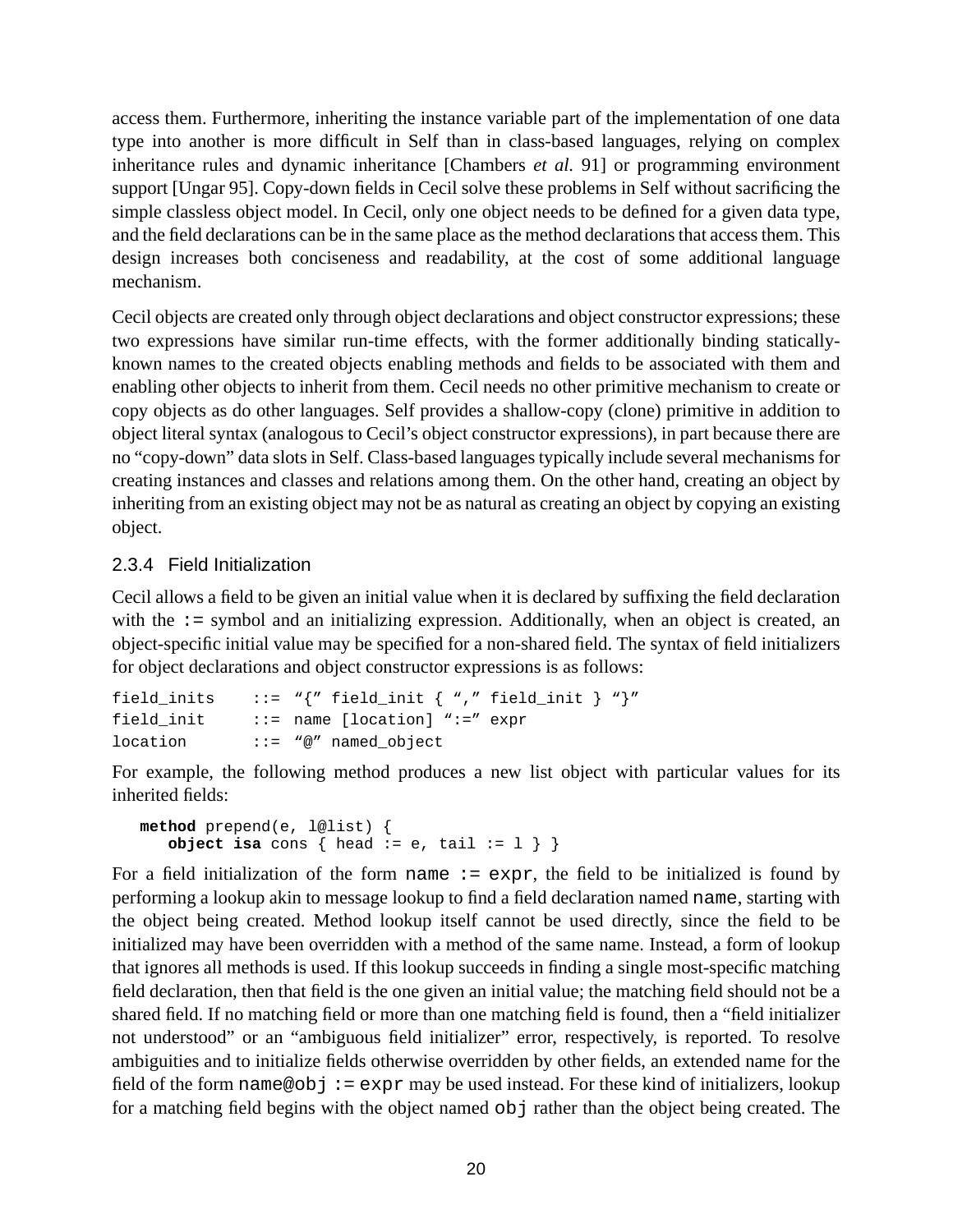obj object must be an ancestor of the object being created. Extended field names are analogous to a similar mechanism related to directed resends, described in section 2.8.

Immutable shared fields must be initialized as part of the field declaration; there is no other way to give them a value. Immutable copy-down fields may be initialized as part of the field declaration, but often they are initialized as part of object constructor expressions for objects that inherit the field, leading to a more functional programming style where data structures are (largely) immutable.

To avoid pesky problems with uninitialized variables, all fields must be initialized before being accessed, either by providing an initial value as part of the field declaration, by providing an objectspecific value as part of the object declaration or object constructor expression, or by assigning to the field before reading from it. The static type checker warns when it cannot prove that at least one of the first two options is taken for each field inherited by an object, as described in section 3.7.

In Cecil, the initializing expression for a field declaration is not evaluated until the field is first read. If the field is a shared field, then the initializer is evaluated and the contents of the field is updated to refer to the initial value; subsequent reads of the shared field will simply return the initial value. This supports functionality similar to once functions in Eiffel and other languages. If the field is a copy-down field, then the initializing expression will be evaluated separately for each object accessed, and the result cached for that object. The initializing expression may name the formal parameter of the field declaration, allowing the initial value of the field to reference the object of which the field is a part. The default initializer is not evaluated if it is not needed, i.e., if the field has already been given a contents as part of object creation or via invocation of the set accessor.

By evaluating field initializers on demand rather than at declaration time, we avoid the need to specify some arbitrary ordering over field declarations or to resort to an unhelpful "unspecified" or "implementation-dependent" rule. It is illegal to try to read the value of a field during execution of the field's initializer; no cyclic dependencies among field initializers are allowed.

Evaluating a copy-down field's initializer expression repeatedly for each inheriting object seems to support common Cecil programming style. This corresponds to  $CLOS's :initform$  specifier. An earlier version of Cecil specified caching of the results of field initializer evaluation so that other objects evaluating the same initializer expression would end up sharing the initial value. The initializing expression was viewed as a shared part of the field declaration, not as a separate part copied down to each inheriting object. This earlier semantics corresponded more to CLOS's :default-initargs specifier. The difference in the semantics is exposed if the initializing expression evaluates to a new mutable object. In practice, it seems that each object wants its own mutable object rather than sharing the mutable object among all inheriting objects. Moreover, the old semantics can be simulated with a combination of a copy-down field that accesses a shared field to get the field's initial value.

## 2.4 Predicate Objects

To enable inheritance and classes to be used to capture run-time varying object behavior, Cecil support *predicate objects* [Chambers 93b]. Predicate objects are like normal objects except that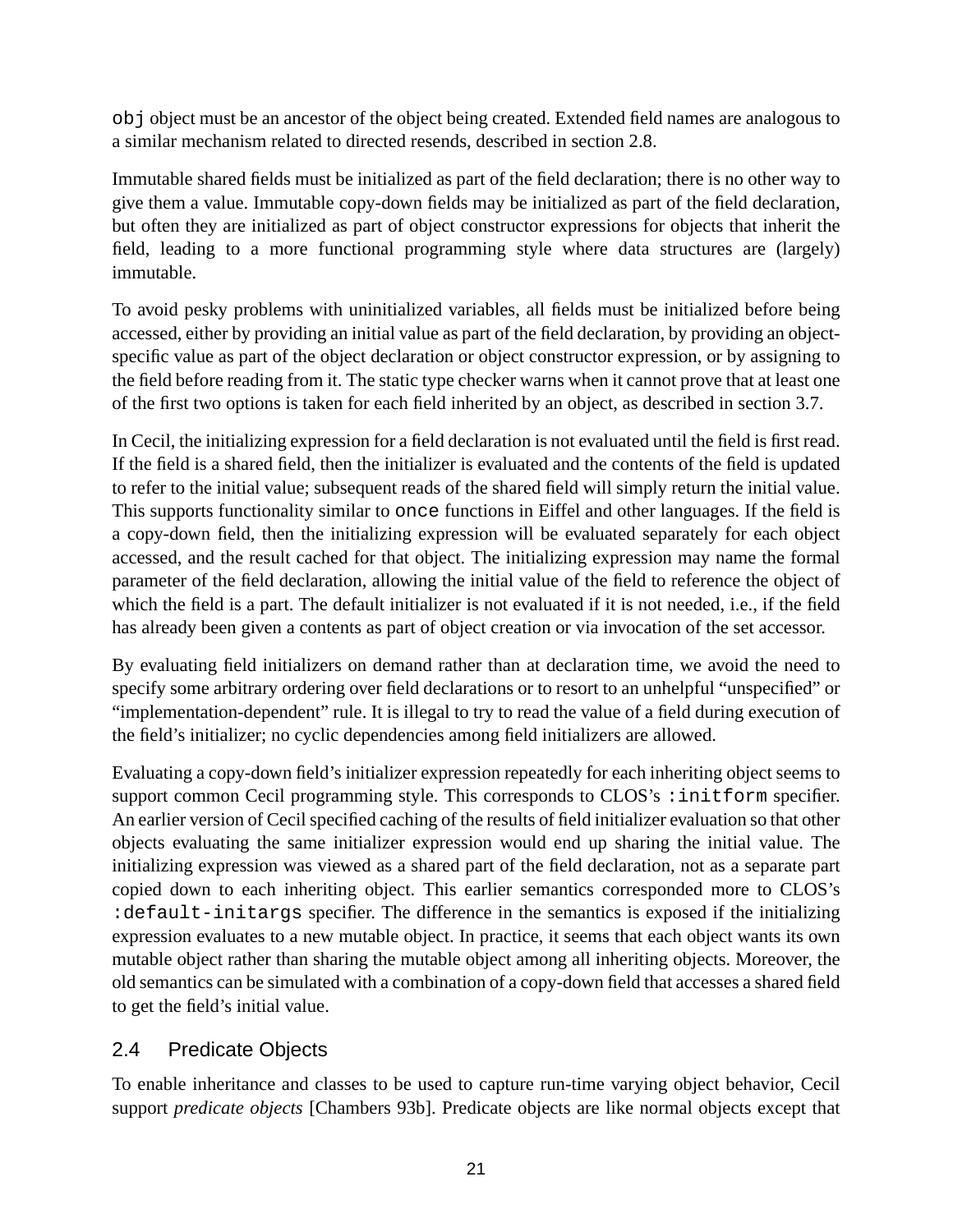they have an associated predicate expression. The semantics of a predicate object is that if an object inherits from the parents of the predicate object and also the predicate expression is true when evaluated on the child object, then the child is considered to also inherit from the predicate object in addition to its explicitly-declared parents. Since methods can be associated with predicate objects, and since predicate expressions can test the value or state of a candidate object, predicate objects allow a form of state-based dynamic classification of objects, enabling better factoring of code. Also, predicate objects and multi-methods allow a pattern-matching style to be used to implement cooperating methods.

For example, predicate objects could be used to implement a bounded buffer abstraction:

```
object buffer isa collection;
   field elements(b@buffer); -- a queue of elements
   field max_size(b@buffer); -- an integer
   method length(b@buffer) { b.elements.length }
   method is empty(b@buffer) \{ b.length = 0 \}method is_full(b@buffer) { b.length = b.max_size }
predicate empty_buffer isa buffer when buffer.is_empty;
   method get(b@empty_buffer) { ... } -- raise error or block caller
predicate non_empty_buffer isa buffer when not(buffer.is_empty);
   method get(b@non_empty_buffer) { remove_from_front(b.elements) }
predicate full_buffer isa buffer when buffer.is_full;
   method put(b@full_buffer, x) { ... } -- raise error or block caller
predicate non_full_buffer isa buffer when not(buffer.is_full);
   method put(b@non_full_buffer, x) { add_to_back(b.elements, x); }
```
**predicate** partially\_full\_buffer **isa** non\_empty\_buffer, non\_full\_buffer;

The following diagram illustrates the inheritance hierarchy created by this example (the explicit inheritance link from the buffer object to buffer is omitted):



Predicate objects increase expressiveness for this example in two ways. First, important states of bounded buffers, e.g., empty and full states, are explicitly identified in the program and named.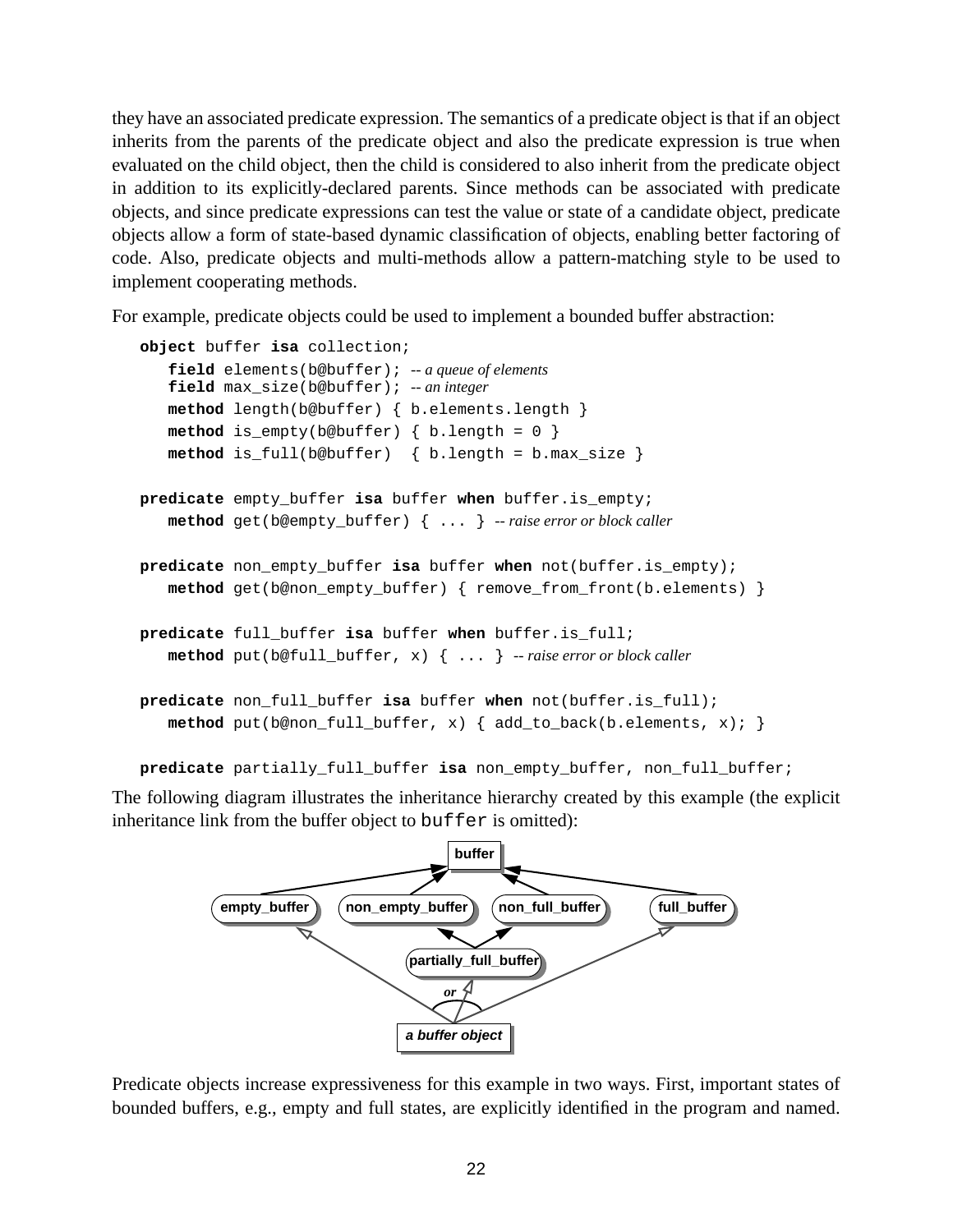Besides documenting the important conditions of a bounded buffer, the predicate objects remind the programmer of the special situations that code must handle. This can be particularly useful during maintenance phases as code is later extended with new functionality. Second, attaching methods directly to states supports better factoring of code and eliminates if and case statements, much as does distributing methods among classes in a traditional object-oriented language. In the absence of predicate objects, a method whose behavior depended on the state of an argument object would include an if or case statement to identify and branch to the appropriate case; predicate objects eliminate the clutter of these tests and clearly separate the code for each case. In a more complete example, several methods might be associated with each special state of the buffer. By factoring the code, separating out all the code associated with a particular state or behavior mode, we hope to improve the readability and maintainability of the code.

The syntax for a predicate object declaration is as follows:

predicate\_decl ::= "predicate" name {relation} [field\_inits] ["when" expr] ";"

## 2.4.1 Predicate Objects and Inheritance

For normal objects, one object is a child of another object exactly when the relationship is declared explicitly through isa declarations by the programmer. Predicate objects, on the other hand, support a form of automatic property-based classification: an object *O* is automatically considered a child of a predicate object *P* exactly when the following two conditions are satisfied:

- the object *O* is a descendant of each of the parents of the predicate object *P*, and
- the predicate expression of the predicate object *P* evaluates to true, when evaluated in a scope where each of the predicate object's parent names is bound to the object *O*.

By evaluating the predicate expression in a context where the parent names refer to the object being tested, the predicate expression can query the value or state of the object.

Since the state of an object can change over time (fields can be mutable), the results of predicate expressions evaluated on the object can change. If this happens, the system will automatically reclassify the object, recomputing its implicit inheritance links. For example, when a buffer object becomes full, the predicates associated with the non\_full\_buffer and full\_buffer predicate objects both change, and the inheritance graph of the buffer object is updated. As a result, different methods may be used to respond to messages, such as the put message in the filled buffer example. Predicate expressions are evaluated lazily as part of method lookup, rather than eagerly as the state of an object changes. Only when the value of some predicate expression is needed to determine the outcome of method lookup is the predicate evaluated. A separate paper describes efficient implementation schemes for predicate objects [Chambers 93].

If a predicate object inherits from another predicate object, it is a special case of that parent predicate object. This is because the child predicate object will only be in force whenever its parent predicate object's predicate evaluates to true. In essence, the parent's predicate expression is implicitly conjoined with the child's predicate expression. A non-predicate object also may inherit explicitly from a predicate object, with the implication that the predicate expression will always evaluate to true for the child object; the system verifies this assertion dynamically. For example, an unbounded buffer object might inherit explicitly from the non\_full\_buffer predicate object.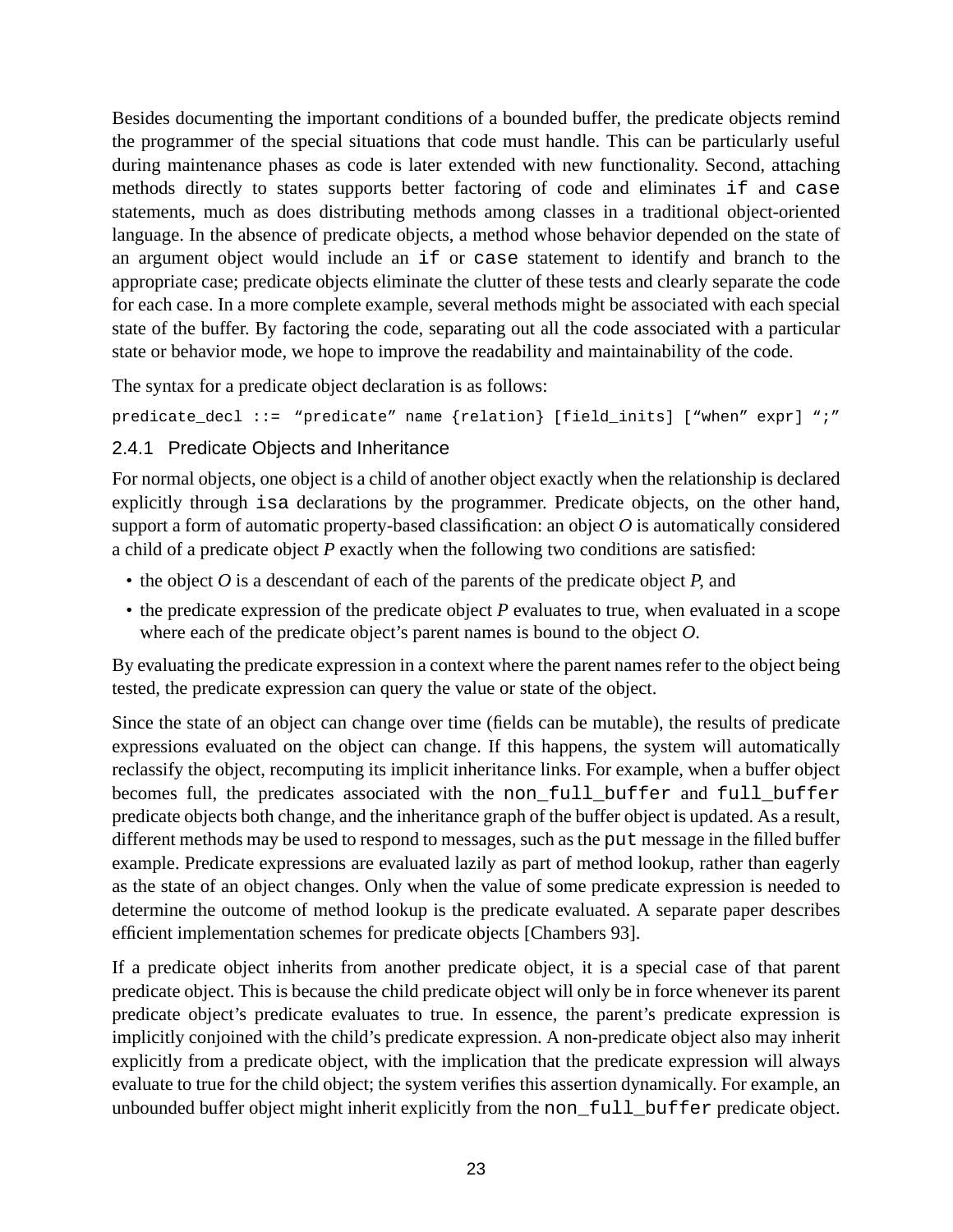A predicate object need not have a when clause, as illustrated by the partially\_full\_buffer predicate object defined above. Such a predicate object may still depend on a condition if at least one of its ancestors is a predicate object. In the above example, the partially\_full\_buffer predicate object has no explicit predicate expression, yet since an object only inherits from partially\_full\_buffer whenever it already inherits from both non\_empty\_buffer and non\_full\_buffer, the partially\_full\_buffer predicate object effectively repeats the conjunction of the predicate expressions of its parents, in this case that the buffer be neither empty nor full.

Predicate objects are intended to interact well with normal inheritance among data abstractions. If an abstraction isimplemented by inheriting from some other implementation, any predicate objects that specialize the parent implementation will automatically specialize the child implementation whenever it is in the appropriate state. For example, a new implementation of bounded buffers could be built that used a fixed-length array with insert and remove positions that cycle around the array:

```
object circular_buffer isa buffer;
   field array(b@circular_buffer); -- a fixed-length array of elements
   var field insert_pos(b@circular_buffer); -- an index into the array
   var field remove_pos(b@circular_buffer); -- another integer index
   method max_size(b@circular_buffer) { b.array.length }
   method length(b@circular_buffer) {
      -- % is modulus operator
      (b.insert_pos - b.remove_pos) % b.array.length }
predicate non_empty_circular_buffer isa circular_buffer, non_empty_buffer;
   method get(b@non_empty_circular_buffer) {
      var x := fetch(b.array, b.remove_pos);
      b.remove pos := (b.remove pos + 1) % b.array.length;
      x \}predicate non_full_circular_buffer isa circular_buffer, non_full_buffer;
   method put(b@non_full_circular_buffer, x) {
      store(b.array, b.insert_pos, x);
      b.insert pos := (b.insert pos + 1) % b.array.length; }
```
 $^*$  This implementation overrides buffer's max  $\,$  size field with a method and then ignores the buffer's elements field. In practice a more efficient implementation would break up buffer into an abstract parent object and two child objects for the queue-based implementation and the circular array implementation.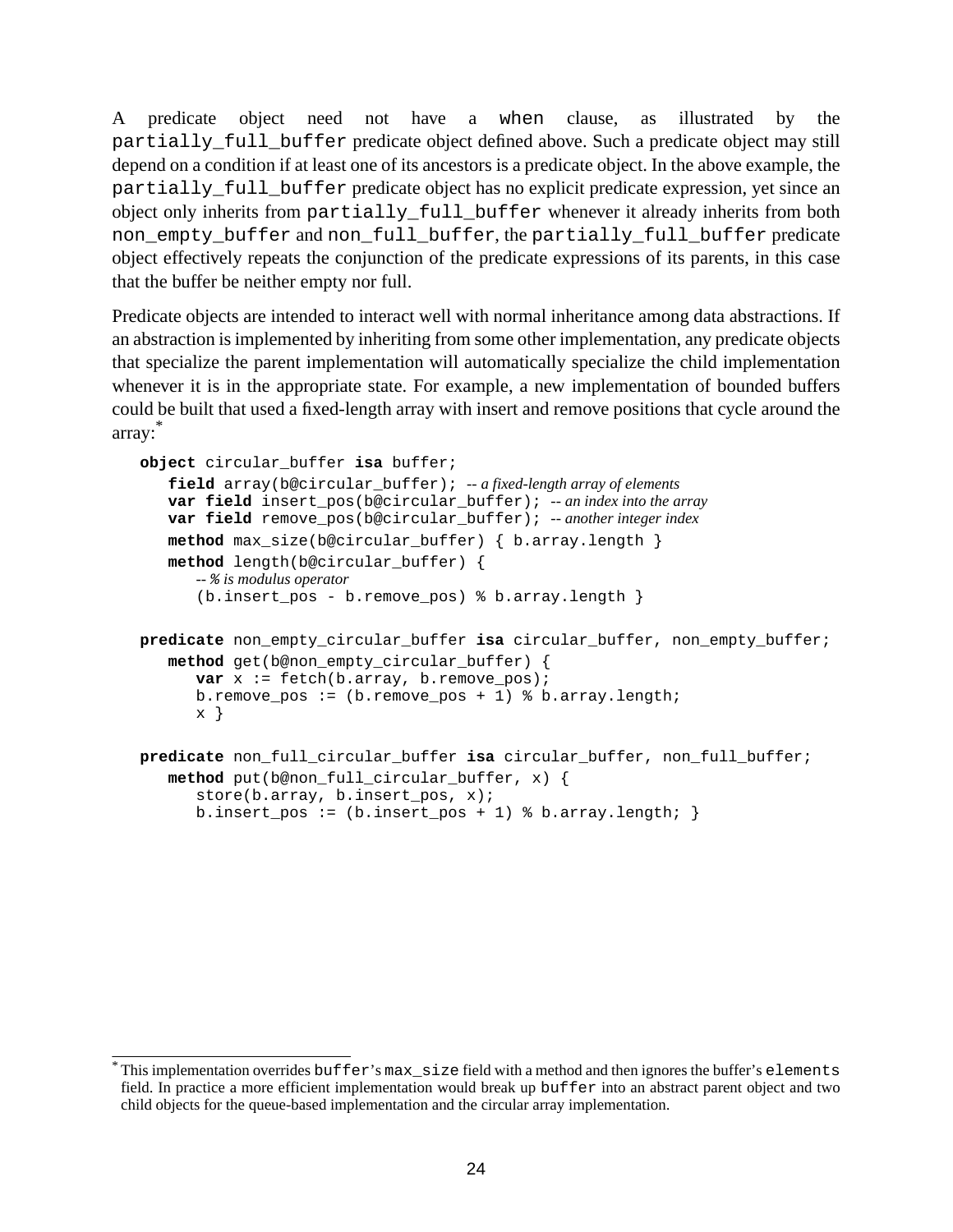The following diagram illustrates the extended inheritance graph for bounded and circular buffers (the partially\_full\_buffer predicate object is omitted):



Since the circular\_buffer implementation inherits from the original buffer object, a circular\_buffer object will automatically inherit from the empty\_buffer or full\_buffer predicate object whenever the circular\_buffer happens to be in one of those states. No empty\_circular\_buffer or full\_circular\_buffer objects need to be implemented if specialized behavior is not needed. The non\_empty\_circular\_buffer and non\_full\_circular\_buffer predicate objects are needed to override the default get and put methods in the non-blocking states. Any object that inherits from circular\_buffer and that also satisfies the predicate associated with non\_empty\_buffer will automatically be classified as a non\_empty\_circular\_buffer.

The specification of when an object inherits from a predicate object implicitly places a predicate object just below its immediate parents and after all other normal children of the parents. For example, consider an empty circular buffer object. Both the buffer object and its parent, the circular\_buffer object, will be considered to inherit from the empty\_buffer predicate object. Because circular\_buffer is considered to inherit from empty\_buffer, any methods attached to circular\_buffer will override methods attached to empty\_buffer. Often this is the desired behavior, but at other times it might be preferable for methods attached to predicate objects to override methods attached to "cousin" normal objects.<sup>\*</sup> If this were the case, then the buffer code could be simplified somewhat, as follows:

```
object buffer isa collection;
   ... -- elements, length, etc.
   method get(b@buffer) { remove_from_front(b.elements) }
   method put(b@buffer, x) { add_to_back(b.elements, x); }
predicate empty_buffer isa buffer when buffer.is_empty;
   method get(b@empty_buffer) { ... } -- raise error or block caller
```
<sup>\*</sup> One object is a cousin of another if they share a common ancestor but are otherwise unrelated.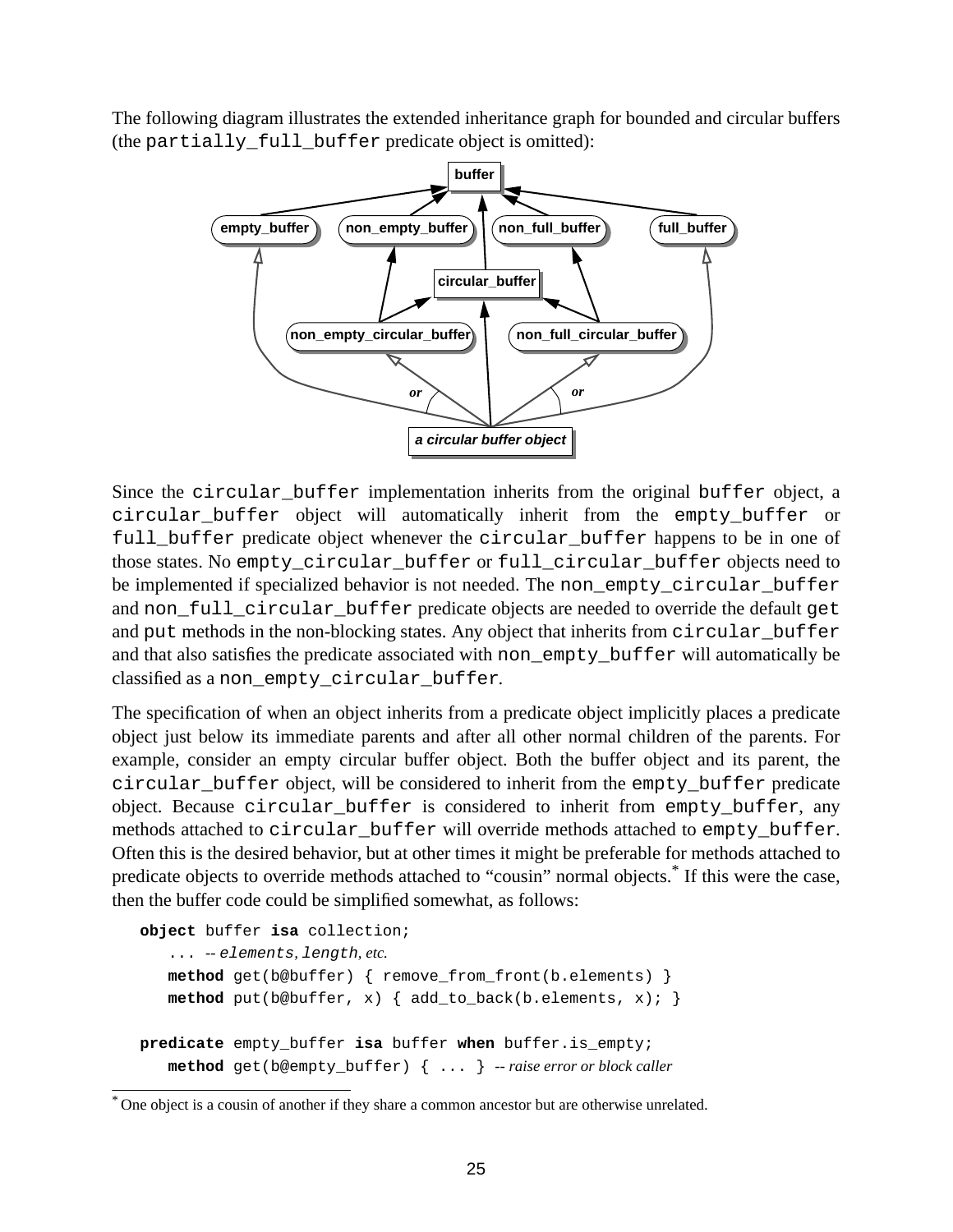```
predicate full_buffer isa buffer when buffer.is_full;
   method put(b@full_buffer, x) { ... } -- raise error or block caller
object circular_buffer isa buffer;
   ... -- array, insert_pos, length, etc.
  method get(b@circular_buffer) {
      var x := fetch(b.array, b.remove_pos);
      b.remove pos := (b.remove pos + 1) % b.array.length;
      x \}method put(b@circular_buffer, x) {
      store(b.array, b.insert_pos, x);
      b.insert_pos := (b.insert\_pos + 1) % b.array.length; }
```
The non-blocking versions of get and put would be associated with the buffer object directly, and the non\_empty\_buffer, non\_full\_buffer, and partially\_full\_buffer predicate objects could be removed (if desired). The non-blocking get and put routines for circular buffers would similarly be moved up to the circular\_buffer object itself, with the non\_empty\_circular\_buffer and non\_full\_circular\_buffer predicate objects being removed also. If the methods attached to the empty\_buffer object were considered to override those of the circular\_buffer object, then sending get to a circular buffer that was empty would (correctly) invoke the empty\_buffer implementation. In the current semantics of predicate objects in Cecil, however, the circular\_buffer's implementation of get would be invoked, leading to an error. A third potential semantics would be to consider the predicate object to be unordered with respect to "cousin" objects, and methods defined on two cousins to be mutually ambiguous. More experience with predicate objects is needed to adequately resolve this question.

## 2.4.2 Predicate Objects and Fields

Fields may be associated with a predicate object. This has the effect of reserving persistent space for the field in any object that might be classified as a descendant of the predicate object. The value stored in the field persists even when the field is inaccessible. At object-creation time, an initial value may be provided for fields potentially inherited from predicate objects, even if those fields may not be visible in the newly-created object. The semantics of accessing a field attached to a predicate object is governed by the semantics of accessing its corresponding accessor methods.

The following example exploits this semantics to implement a graphical window object that can be either expanded or iconified. Each of the two important states of the window remembers its own screen location (using a field named position in both cases), plus some other mode-specific information such as the text in the window and the bitmap of the icon, and this data persists across openings and closings of the window:

```
object window isa interactive_graphical_object;
   var field iconified(@window) := false;
  method display(w@window) {
      -- draw window using w.position
      ... }
```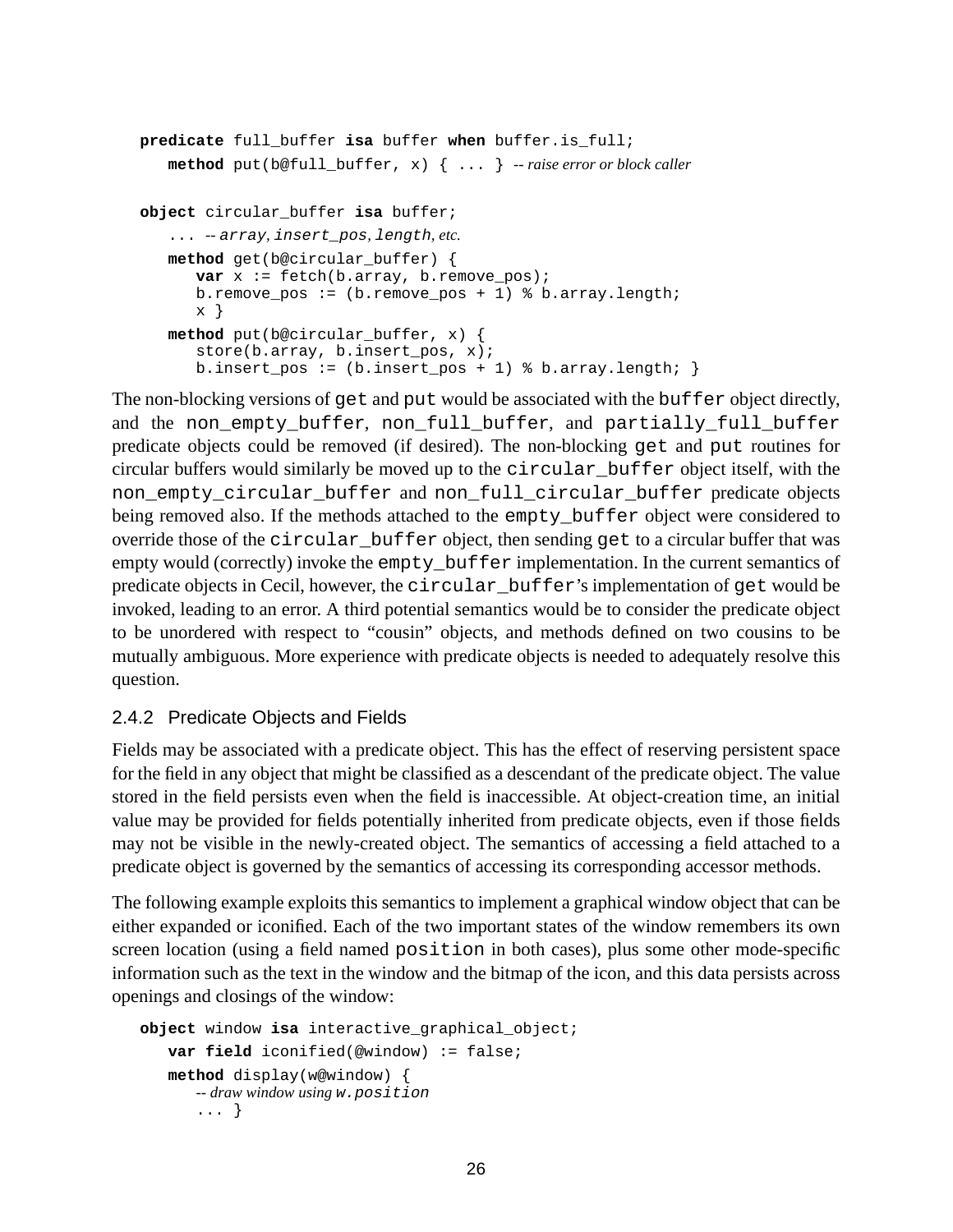```
method erase(w@window) {
      -- clear space where window is
      ... }
   method move(w@window, new_position) {
      -- works for both expanded and iconified windows!
      w.erase; w.position := new position; w.display; }
predicate expanded_window isa window when not(window.iconified);
   var field position(@expanded_window) := upper_left;
   field text(@expanded window);
   method iconify(w@expanded_window) {
      w.erase; w.iconified := true; w.display; }predicate iconified_window isa window when window.iconified;
   var field position(@iconfied_window) := lower_right;
   field icon(@iconified window);
   method open(w@iconified_window) {
      w.erase; w.iconified := false; w.display; }
method create_window(open_position, iconified_position,
                     text, icon) {
   object isa window {
      iconified := false,
      position@open_window := open_position,
      position@iconified_window := iconified_position,
      text := text, icon := icon \} }
```
A window object has two position fields, but only one is visible at a time. This allows the display, erase, and move routines to send the message position as part of their implementation, without needing to know whether the window is open or closed. The create window method initializes both position fields when the window is created, even though the position of the icon is not visible initially. The position@*object* notation used in the field initialization resolves the ambiguity between the two position fields.

## 2.5 Statements and Expressions

A statement is a declaration block, an assignment, or an expression:

stmt ::= decl\_block assignment ";" expr ";"

An expression is either a literal, a reference to a variable or a named object, an object constructor expression, a vector constructor expression, a closure constructor expression, a message, a resend, or a parenthetical subexpression:

| expr        | $ ::= \text{binop\_expr}$    |
|-------------|------------------------------|
| binop_expr  | $ ::=$ binop_msg   unop_expr |
| unop_expr   | $::=$ unop_msg $ $ dot_expr  |
| dot_expr    | $::=$ dot_msg   simple_expr  |
| simple_expr | $ ::=$ literal               |
|             | ref_expr                     |
|             | vector_expr                  |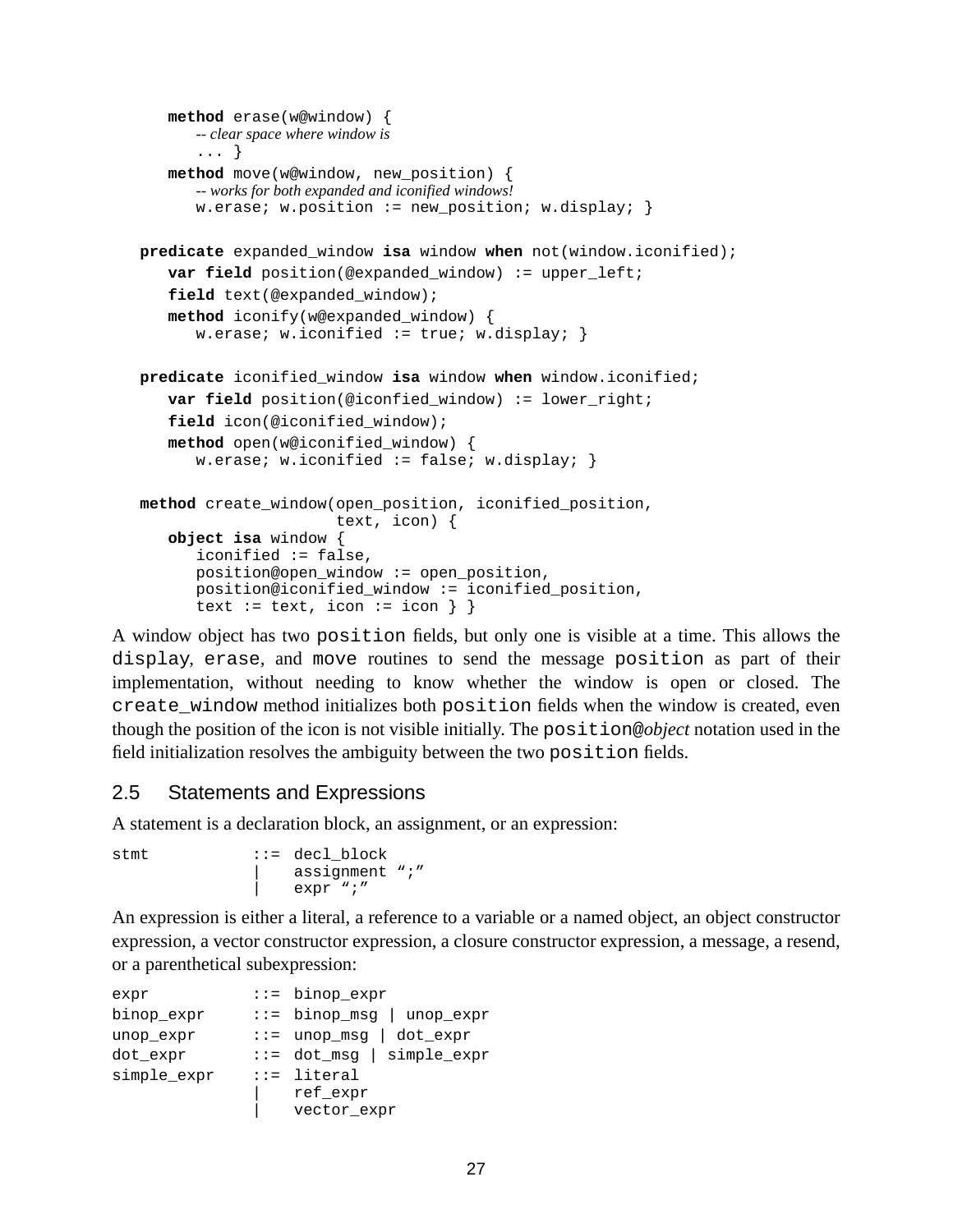```
| closure_expr
| object_expr
| message
| resend
| paren_expr
```
All of these constructs are described below, except for resends which are described later in section 2.8 and declarations other than variable declarations which are described in other sections.

#### 2.5.1 Declaration Blocks

A declaration block is an unbroken sequence of declarations:

decl\_block ::= decl { decl }

Names introduced as part of the declarations in the declaration block are visible throughout the declaration block and also for the remainder of the scope containing the declaration block; the names go out of scope once the scope exits. Because the name of an object is visible throughout its declaration block, objects can inherit from objects defined later within the declaration block and methods can be specialized on objects defined later in the declaration block. Similarly, methods declared within a single declaration block can be mutually recursive and there is no need for forward declarations or the like. In environments where the top-level declaration block comprising the program is spread across multiple files, as in the UW Cecil implementation, the ability to attach methods to objects defined later in some other file is important.

## 2.5.2 Variable Declarations

Variable declarations have the following syntax:

 $let\_decl$  ::= " $let"$  ["var"] name  ${pragna}$  ":="  $expr "i"$ 

If the var annotation is used, the variable may be assigned a new value using an assignment statement. Otherwise, the variable binding is constant. (The contents of the variable may still be mutable.) Formal parameters are treated as constant variable bindings and so are not assignable. The initializing expression is evaluated in a context where the name of the variable being declared and any variables declared later within the same declaration block are considered undefined. This avoids potential misunderstandings about the meaning of apparently self-referential or mutually recursive initializers while still supporting a kind of let\* [Steele 84] variable binding sequence.

Variable declarations may appear at the top level as well as inside a method. However, the ordering of variable declarations at the top level (and consequently the order of evaluation of the initializing expressions) is less obvious. In the current UW Cecil implementation, the textual ordering of variable declarations is used to define an ordering for evaluating variable initializers. (Similarly, statements interspersed with top-level declarations are evaluated in the order given.) We would prefer a semantics that was independent of the "order" of variable declarations at the top level, so that all top-level declarations are considered unordered. Possible alternative semantics which have this property include restricting variable initialization expressions to be simple expressions without side-effects (thereby making the issue of evaluation order unimportant), eliminating variable declarations at the top level entirely, or supporting a form of on-demand at-most-once evaluation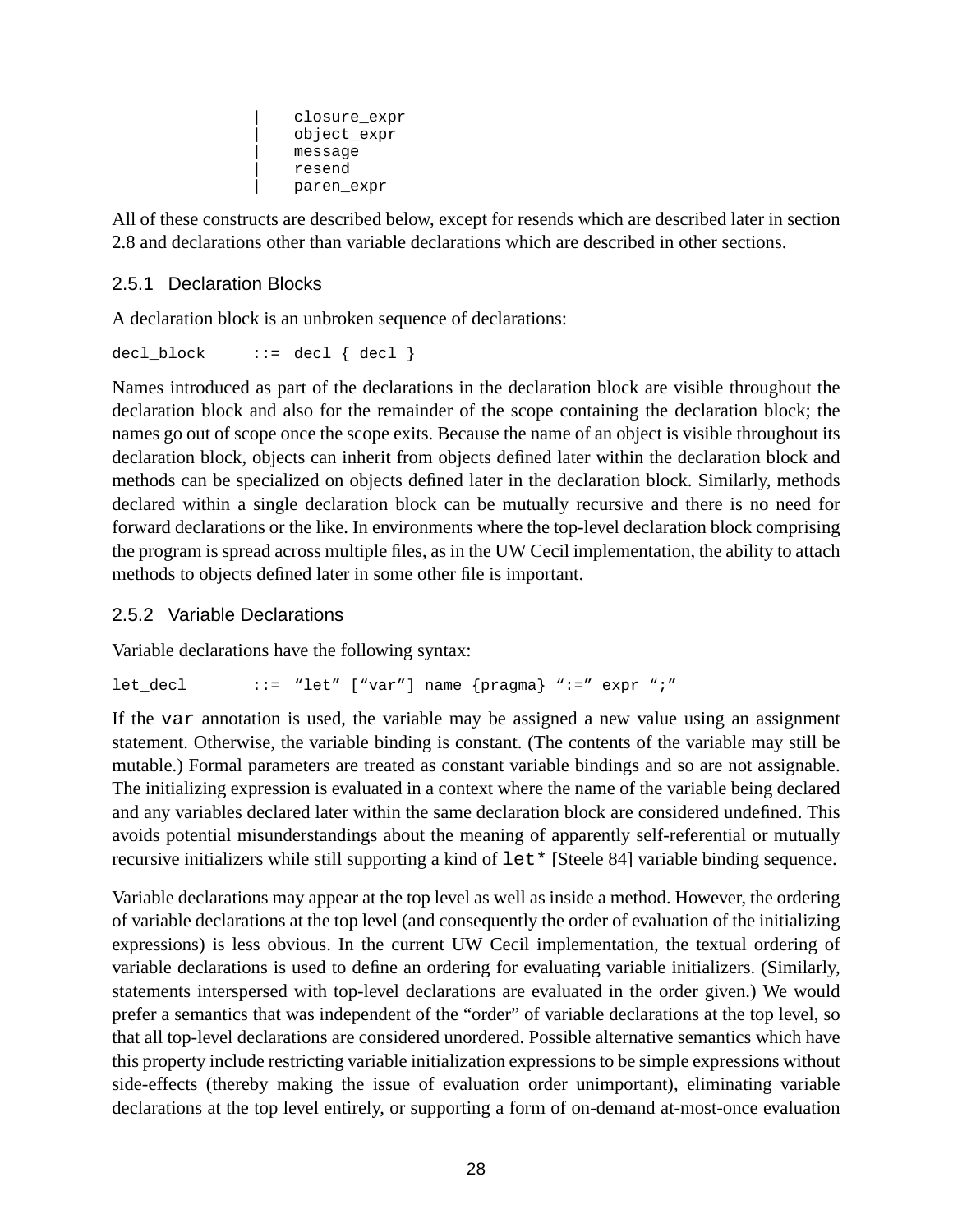of top-level variable initializers akin to the lazy evaluation semantics of field initializers (see section 2.3.4).

#### 2.5.3 Variable References

A variable or named object is referenced simply by naming the variable or object:

ref\_expr ::= name

The names of objects and variables are in the same name space. Lexical scoping is used to locate the closest lexically-enclosing variable or object binding for the name.

## 2.5.4 Assignment Statements

Assignment statements have the following syntax:

| assignment | $::=$ name " $:=$ " expr | assignment to a variable            |
|------------|--------------------------|-------------------------------------|
|            | assign_msg               | assignment-like syntax for messages |

If the left-hand-side is a simple name, then the closest lexically-enclosing binding of the name is located and changed to refer to the result of evaluating the right-hand-side expression. It is an error to try to assign to an object, a formal parameter, or to a variable declared without the var keyword.

If the left-hand-side has the syntax of a message, then the assignment statement is really syntactic sugar for a message send, as described in section 2.5.6.

## 2.5.5 Literals

Cecil literal constants can be integers, floating point numbers, characters, or strings:

```
literal ::= integer
                 | float
                  character
                  | string
```
Literals are immutable objects.

## 2.5.6 Message Sends

The syntax of a message send is as follows:

| message   | $::=$ msg_name "(" [exprs] ")"    |
|-----------|-----------------------------------|
| exprs     | $ ::= \text{expr} { " " " expr}$  |
| unop_msg  | $ ::=$ op_name unop_expr          |
| binop_msg | ::= binop_expr op_name binop_expr |

A message is written in one of three forms:

- named prefix form, with the name of the message followed by a parenthesized list of expressions,\*
- unary operator prefix form, with the message name listed before the argument expression, or
- infix form, with the message name in between a pair of argument subexpressions.

<sup>\*</sup> All arguments to the message must be listed explicitly; there is no implicit self argument.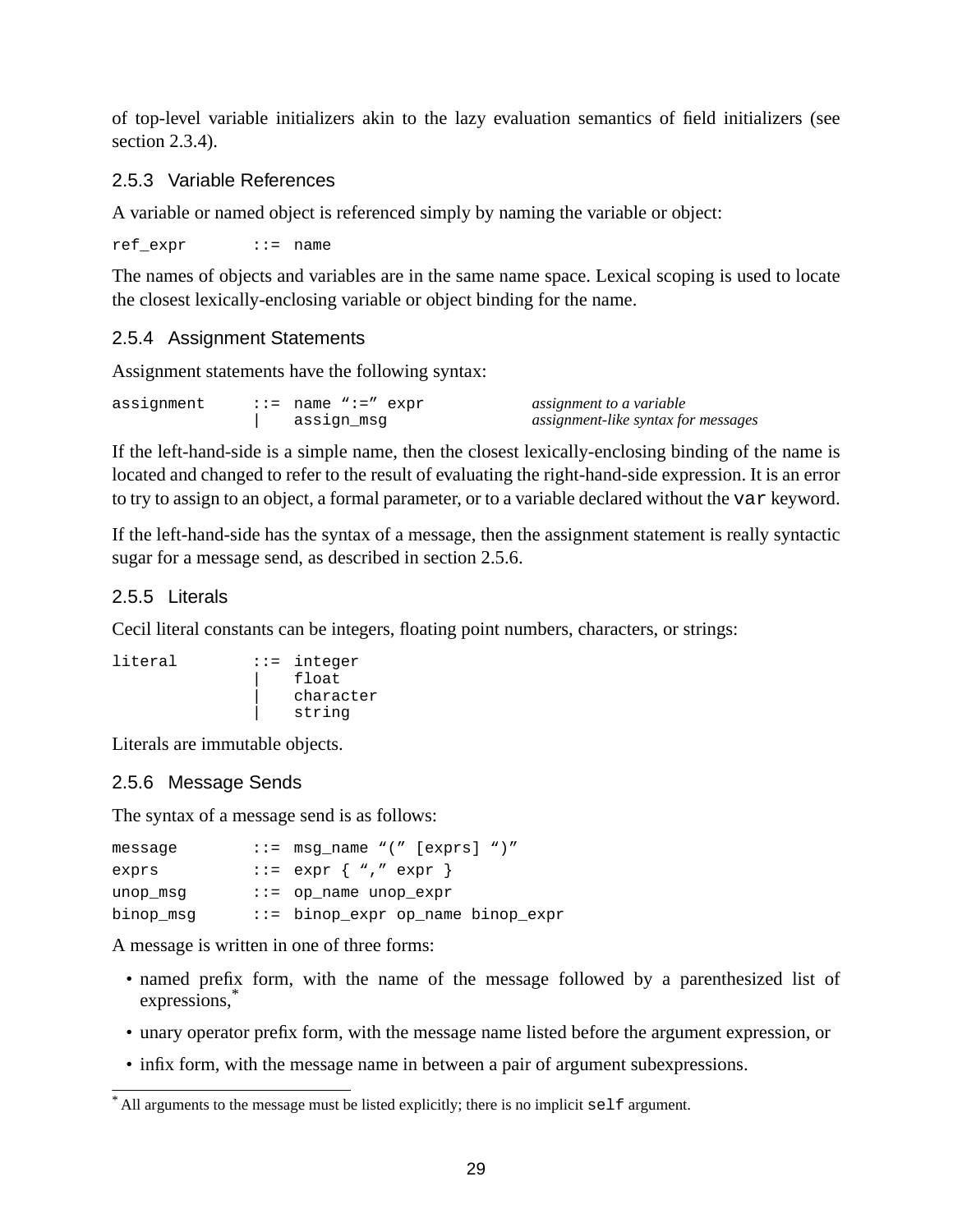Normally, a message whose name begins with a letter is written in named prefix form, while a message whose name begins with a punctuation symbol is written in unary prefix form or in infix form.\* To invoke a named message as an operator, or to invoke an operator as a named message, the name of the message is prefixed with an underscore (the leading underscore is not considered part of the message name). For example, the following two expressions both send the + message to 3 and  $4:$ 

$$
3 + 4
$$
  

$$
- (3, 4)
$$

and the following two expressions both send the bit\_and message to 3 and 4:

```
bit and(3, 4)3 bit and 4
```
The precedence and associativity of infix messages is specified through precedence declarations, described in section 2.6. The semantics of method lookup is described in section 2.7. Resends, a special kind of message send, are described in section 2.8.

Syntactic sugar exists for several common forms of messages. Dot notation allows the first argument of the message to be written first:

dot\_msg ::= dot\_expr "." msg\_name ["(" [exprs] ")"]

If the message takes only one argument, the trailing parentheses can be omitted. Consequently, the following three expressions all send the x message to p:

 $x(p)$ p.x() p.x

The following two expressions both send the bit\_and message to 3 and 4:

```
bit_and(3, 4)3.bit and(4)
```
This syntax may suggest that the first argument is more important than the others, but in fact the semantics is still that all arguments are treated uniformly, and any subset of the arguments might be dispatched at method-lookup time.

Other syntactic sugars support message sends written like assignments. Any message can appear on the left-hand-side of an assignment statement:

| assign msg | $::=$ lvalue msq ":=" expr                        |  | sugar for $set$ $msg(exprs$ , $expr)$ |
|------------|---------------------------------------------------|--|---------------------------------------|
| lvalue msg | $::=$ message<br>dot msg<br>unop msq<br>binop_msg |  |                                       |

In each of these cases, the name of the message sent to carry out the "assignment" is set followed by the name of the message in the lvalue\_msg expression, and the arguments to the

<sup>\*</sup> Named prefix form is always used for method declarations.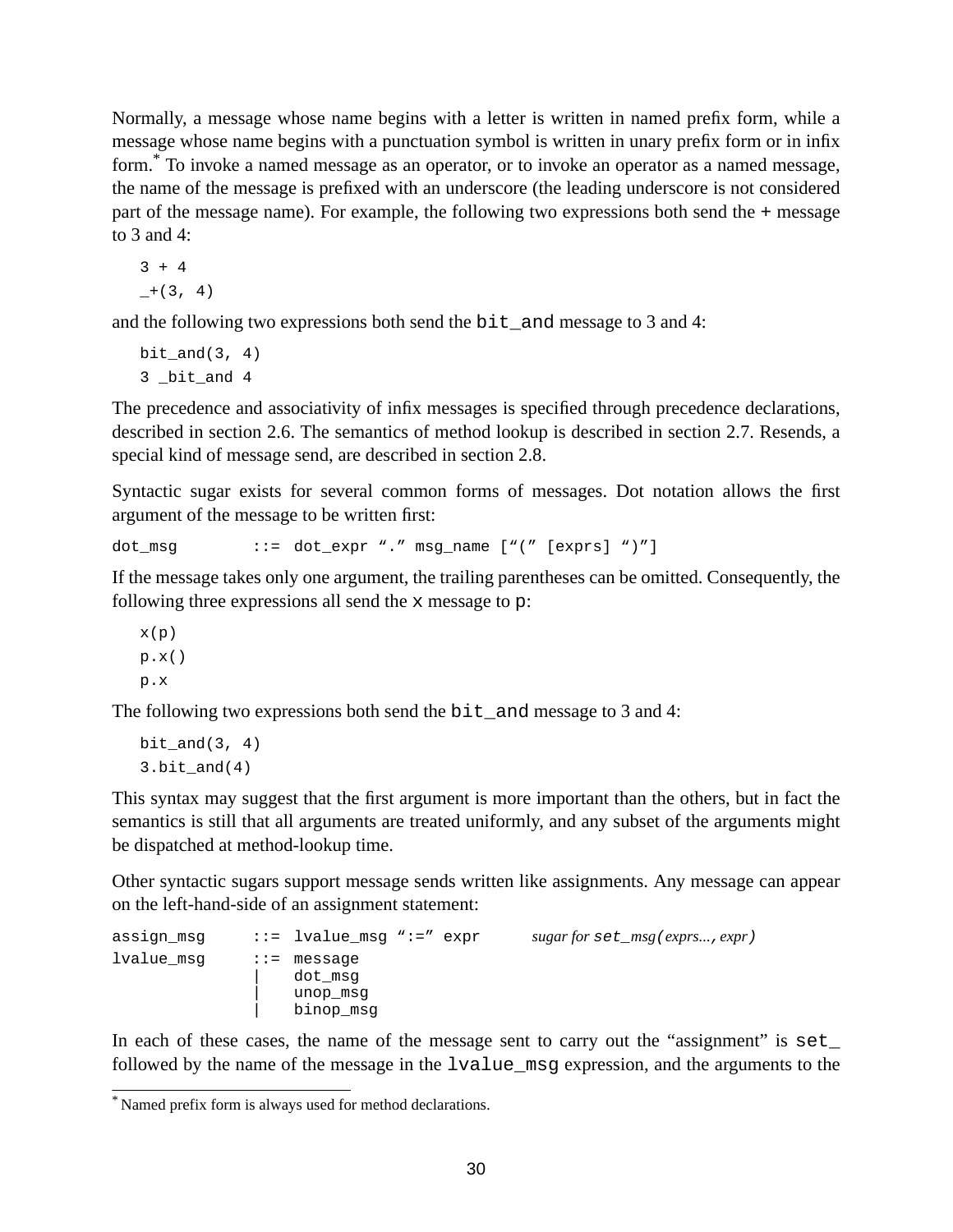real message are the arguments of the lvalue\_msg expression followed by the expression on the right-hand-side of the "assignment." So the following three expressions are all equivalent:

```
set_foo(p, q, r);
foo(p, q) := r;
p.foo(q) := r;
```
as are the following two expressions:

```
set_top(rectangle, x);
rectangle.top := x; -- frequently used for set accessor methods
```
as are the following two expressions:

```
set:(v, i, x);v! i := x;
```
Note that these syntactic sugars are assignments in syntax only. Semantically, they are all messages.

## 2.5.7 Object Constructors

New objects are created either through object declarations (as described in section 2.1) or by evaluating object constructor expressions. The syntax of an object constructor expression is as follows:

object  $expr$  ::= "object" {relation} [field inits]

This syntax is the same as for an object declaration except that no object name is specified. Object constructor expressions are analogous to object instantiation operations found in class-based languages. The only difference between named objects introduced through object declarations and anonymous objects created through object constructor expressions is that named objects have statically-known names. As a consequence, only named objects can have methods and fields attached to them and can have descendants.

## 2.5.8 Vector Constructors

A vector constructor expression is written as follows:

vector  $expr$  ::= "["  $[expression "]$ "

The result of evaluating a vector constructor expression is a new immutable object that inherits from the predefined i\_vector object and is initialized with the corresponding elements.

## 2.5.9 Closures

The syntax of a closure constructor expression is as follows:

```
closure_expr ::= [ % \xrightarrow{\infty} " ' " [closure_formals] " )" ] " { " body " } "closure_formals::= closure_formal { "," closure_formal }
closure_formal ::= [name] formal names are optional, if never referenced
```
This syntax is identical to that of a method declaration, except that the method keyword and message name are replaced with the & symbol (intended to be suggestive of the  $\lambda$  symbol). If the closure takes no arguments, then the  $\&$  () prefix may be omitted. When evaluated, a closure constructor produces two things: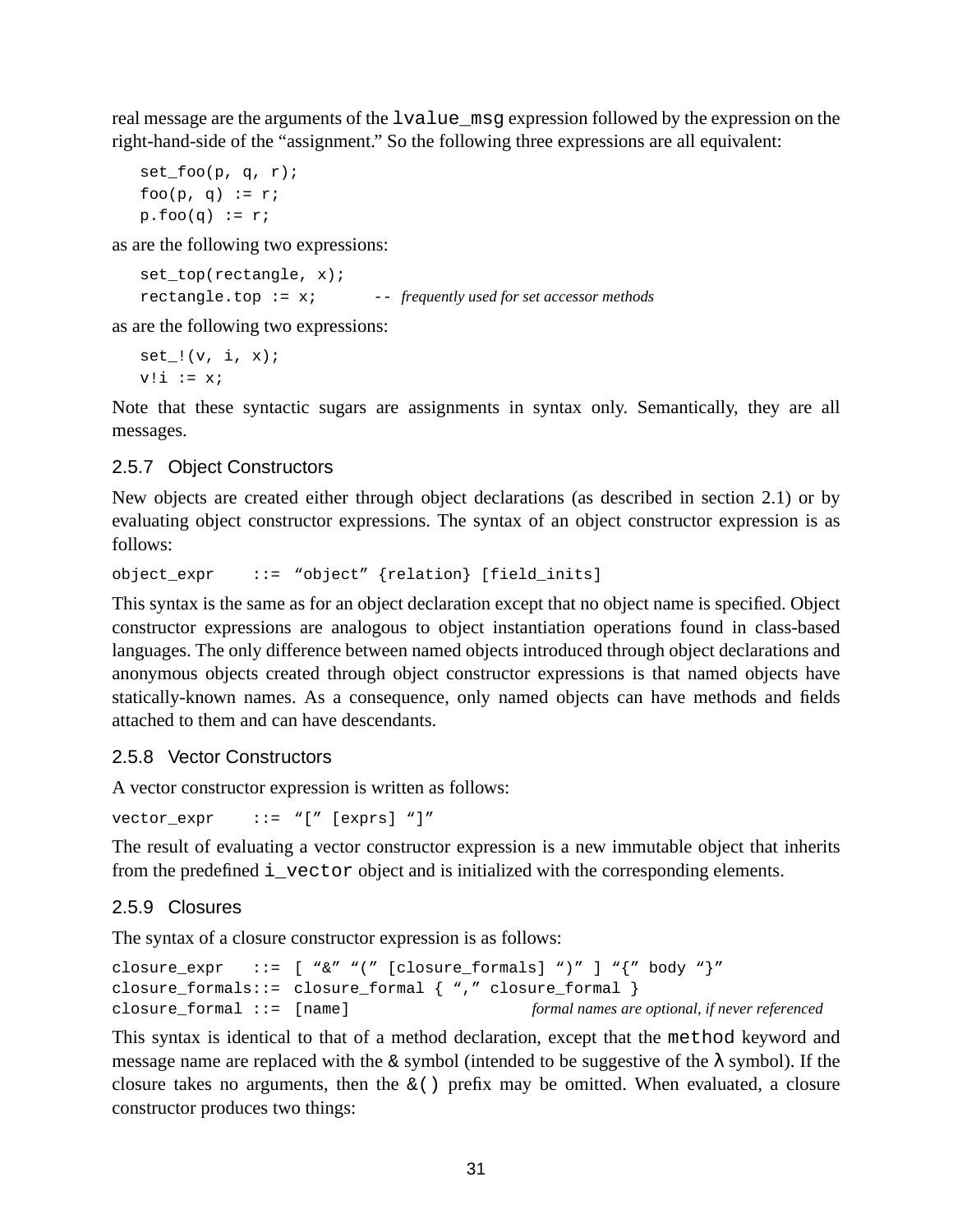- a new closure object that inherits from the predefined closure object, which is returned as the result of the closure constructor expression, and
- a method named eval whose anonymous first argument is specialized on the newly-created closure object and whose remaining arguments are those listed as formal parameters in the closure constructor expression.

As with other nested method declarations, the body of a closure's eval method is lexically-scoped within the scope that was active when the closure was created. However, unlike nested method declarations, the eval method is globally visible (as long as the connected closure object is reachable). Closures may be invoked after their lexically-enclosing scopes have returned.<sup>\*</sup>

All control structures in Cecil are implemented at user level using messages and closures, with the sole exception of the loop primitive method described in section 2.2.3. Additionally, closures can be used to achieve much the same effect as exceptions and multiple results, so these other constructs are currently omitted from the Cecil language. Sometimes the use of closures is syntactically more verbose than a built-in language construct might be, and we are considering various alternatives for allowing programmers to define syntactic extensions to the language to provide a cleaner syntax for their user-defined control structures.

#### 2.5.10 Parenthetical Subexpressions

A parenthesized subexpression has the same syntax as the body of a method:

paren expr  $::= "(" body ")"$ 

Like the body of a method or a closure, a parenthetical subexpression introduces a new nested scope and may contain statements and local declarations.

## 2.6 Precedence Declarations

Cecil programmers can define their own infix binary operators. Parsing expressions with several infix operators becomes problematic, however, since the precedence and associativity of the infix operators needs to be known to parse unambiguously. For example, in the following Cecil expression

foo ++  $bar *$ &&!  $bar *$ &&! qux max blop

the relative precedences of the  $++$ ,  $*\&&1$ , and  $\max$  infix operators is needed, as is the associativity of the \*&&! infix operator. For a more familiar example, we'd like the following Cecil expression (\*\* represents exponentiation)

 $x + y * z * e * f * f * q$ 

to parse using standard mathematical rules, as if it were parenthesized as follows:

 $x + ((y * (z * * (e * * f))) * q)$ 

<sup>&</sup>lt;sup>\*</sup> In the current UW Cecil implementation, there are some caveats to the use of such non-LIFO closures. See the system documentation for additional details.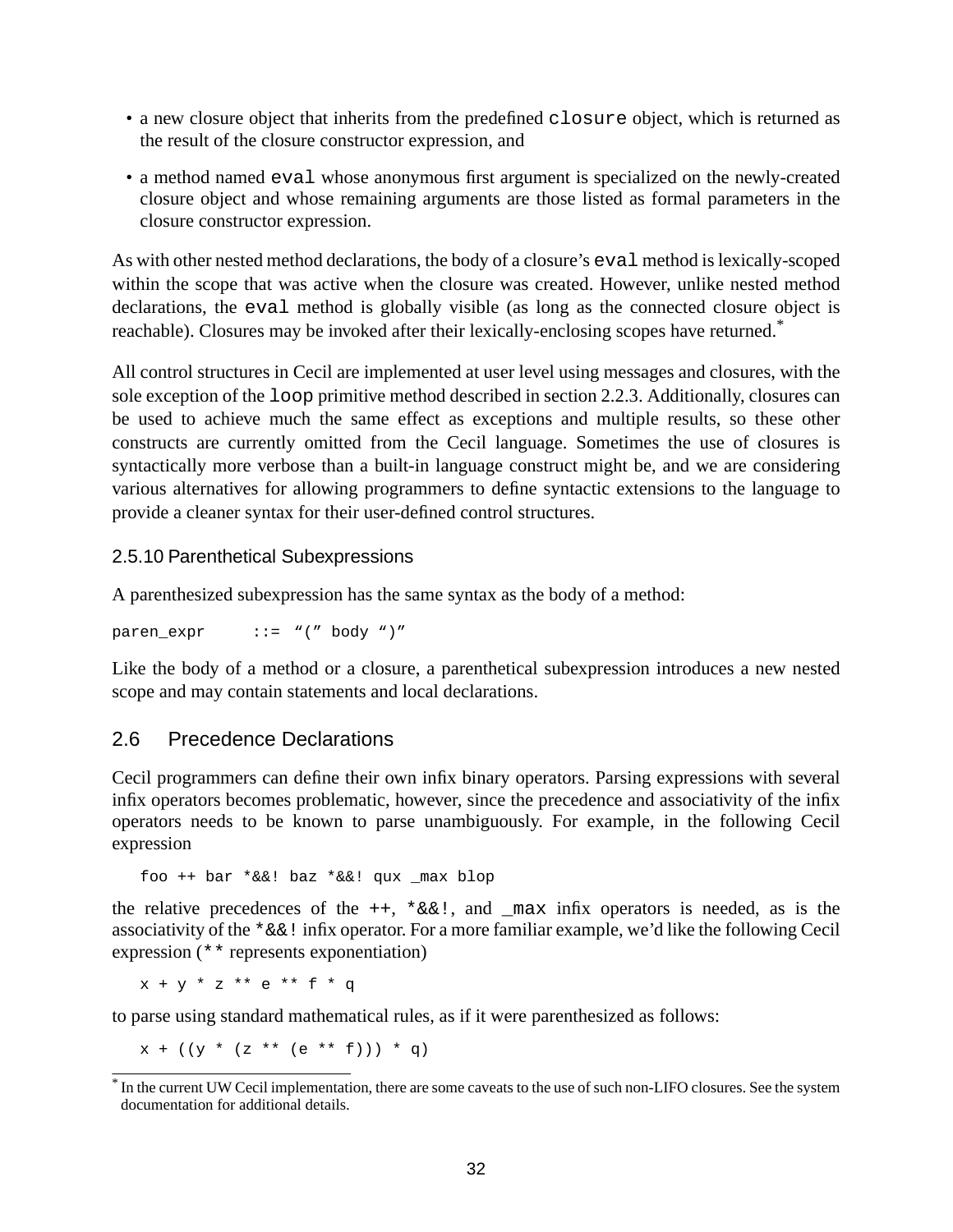## 2.6.1 Previous Approaches

Most languages restrict infix operators to a fixed set, with a fixed set of precedences and associativities. This is not appropriate for Cecil, since we'd like the set of infix messages to be userextensible.

Smalltalk defines all infix operators to be of equal precedence and left-associative. While simple, this rule differs from standard mathematical rules, sometimes leading to hard-to-find bugs. For example, in Smalltalk, the expression  $3 + 4 \times 5$  returns 35, not 23.

Self attempts to rectify this problem with Smalltalk by specifying the relative precedence of infix operators to be undefined, requiring programmers to explicitly parenthesize their code. This avoids problems with Smalltalk's approach, but leads to many unsightly parentheses. For example, the parentheses in the following Self code are all required:

 $(x \le y)$  &  $(y \le (z + 1))$ 

Self makes an exception for the case where the same binary operator is used in series, treating that case as left-associative. For example, the expression

 $x + y + z$ 

parses as expected in Self. Even so, the expression

 $x * * y * * z$ 

would parse "backwards" in Self, if \*\* were defined. (Self uses power: for exponentiation, perhaps to avoid problems like this.) Also, expressions like

 $x + v - z$ 

are illegal in Self, requiring explicit parenthesization.

Standard ML [Milner *et al.* 90] allows any operator to be declared prefix (called "nonfix" in SML) or infix, and infix operators can be declared left- or right-associative. Infix declarations also specify a precedence level, which is an integer from 0 (loosest binding) to 9 (tightest binding), with 0 being the default. For example, the following SML declarations are standard:

```
infix 7 *, /, div, mod;
infix 6 + 7 -7infix 4 = \langle \rangle \langle \rangle \langle \rangle \langle = \rangle =infix 3 := inonfix ~;
```
SML also provides special syntax to use an infix operator as a prefix operator, and vice versa.

A fixity declaration can appear wherever any other declaration can appear, and affect any parsing of expressions while the fixity declaration is in scope. Fixity declarations can be spread throughout a program, and multiple declarations can add independent operators to the same precedence level. Fixity declarations in one scope override any fixity declarations of the same operator from enclosing scopes.

One disadvantage of SML's approach is that is supports only 10 levels of precedence. It is not possible to add a new operator that is higher precedence than some operator already defined at level 9, nor is it possible to squeeze a new operator in between operators at adjacent levels. Finally, all operators at one level bind tighter than all operators at lower levels, even if the programmer might have preferred that expressions mixing operators from completely different applications be explicitly parenthesized, for readability.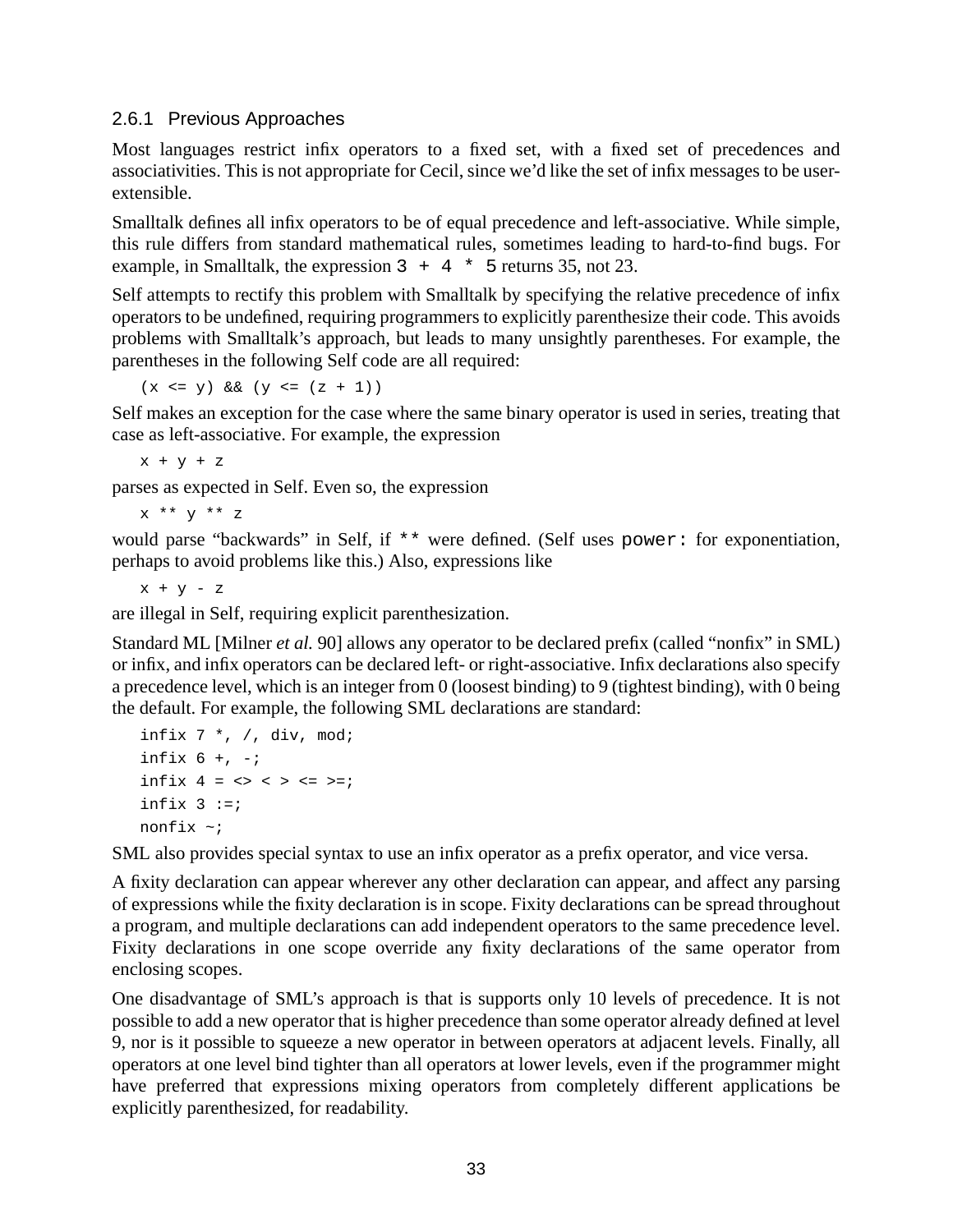#### 2.6.2 Precedence and Associativity Declarations in Cecil

Cecil allows the precedence and associativity of infix operators to be specified by programmers through precedence declarations. The syntax of these declarations is as follows:

```
prec_decl ::= "precedence" op_list [associativity] {precedence} ";"
associativity ::= "left_associative" | "right_associative" | "non_associative"
precedence ::= "below" op_list | "above" op_list | "with" op_list
op\_list ::= op\_name \{ "," op\_name \}
```
For example, the following declarations might appear as part of the standard prelude for Cecil:

```
precedence ** right_associative; -- exponentiation
precedence *, / left_associative below ** above +;
precedence +, - left_associative below * above =;
precedence =, !=, <, <=, >=, > non_associative below * above;
precedence & left_associative below = above |;
precedence | left_associative below &;
precedence % with *;
precedence ! left_associative above =; -- array indexing
```
By default, an infix operator has its own unique precedence, unrelated to the precedence of any other infix operator, and is non-associative. Expressions mixing operators of unrelated precedences or multiple sequential occurrences of an operator that is non-associative must be explicitly parenthesized.

The effect of a precedence declaration is to declare the relationship of the precedences of several binary operators and/or to specify the associativity of a binary operator. Like SML, the information provided by a precedence declaration is used during the scope of the declaration, and declarations of the same operator at one scope override any from an enclosing scope. Two precedence declarations cannot define the precedence of the same operator in the same scope.

A precedence declaration of the form

```
precedence bin-op1, ..., bin-opn
    associativity
    below bin-op<sub>B1</sub>, ..., bin-op<sub>Bn</sub>
    above bin-op_{A1}, ..., bin-op_{An}with bin-op_{W1}, ..., bin-op_{Wn};
```
declares that all the *bin-op<sup>i</sup>* belong to the same precedence group, and that this group is less tightly binding than the precedence groups of any of the *bin-op<sub>Bi</sub>* and more tightly binding than those of the  $bin-op_{Ai}$ . If any  $bin-op_{Wi}$  are provided, then the  $bin-op_i$  belong to the same precedence group as the *bin-opWi*; all the *bin-opWi* must already belong to the same precedence group. Otherwise, the  $bin-op<sub>i</sub>$  form a new precedence group. The associativity of the  $bin-op<sub>i</sub>$  is as specified by *associativity*, if present. If absent, then the associativity of the  $\phi$ *in-op<sub>i</sub>* is the same as the  $\phi$ *in-op<sub>Wi</sub>*, if provided, and non-associative otherwise. As illustrated by the example above, the ordering of two precedence groups may be redundantly specified. Cycles in the tighter-binding-than relation on precedence groups are not allowed. All operators in the same precedence group must have the same associativity.

Taken together, precedence declarations form a partial order on groups of infix operators. Parentheses may be omitted if adjacent infix operators are ordered according to the precedence declarations, or if adjacent infix operators are from the same precedence group and the precedence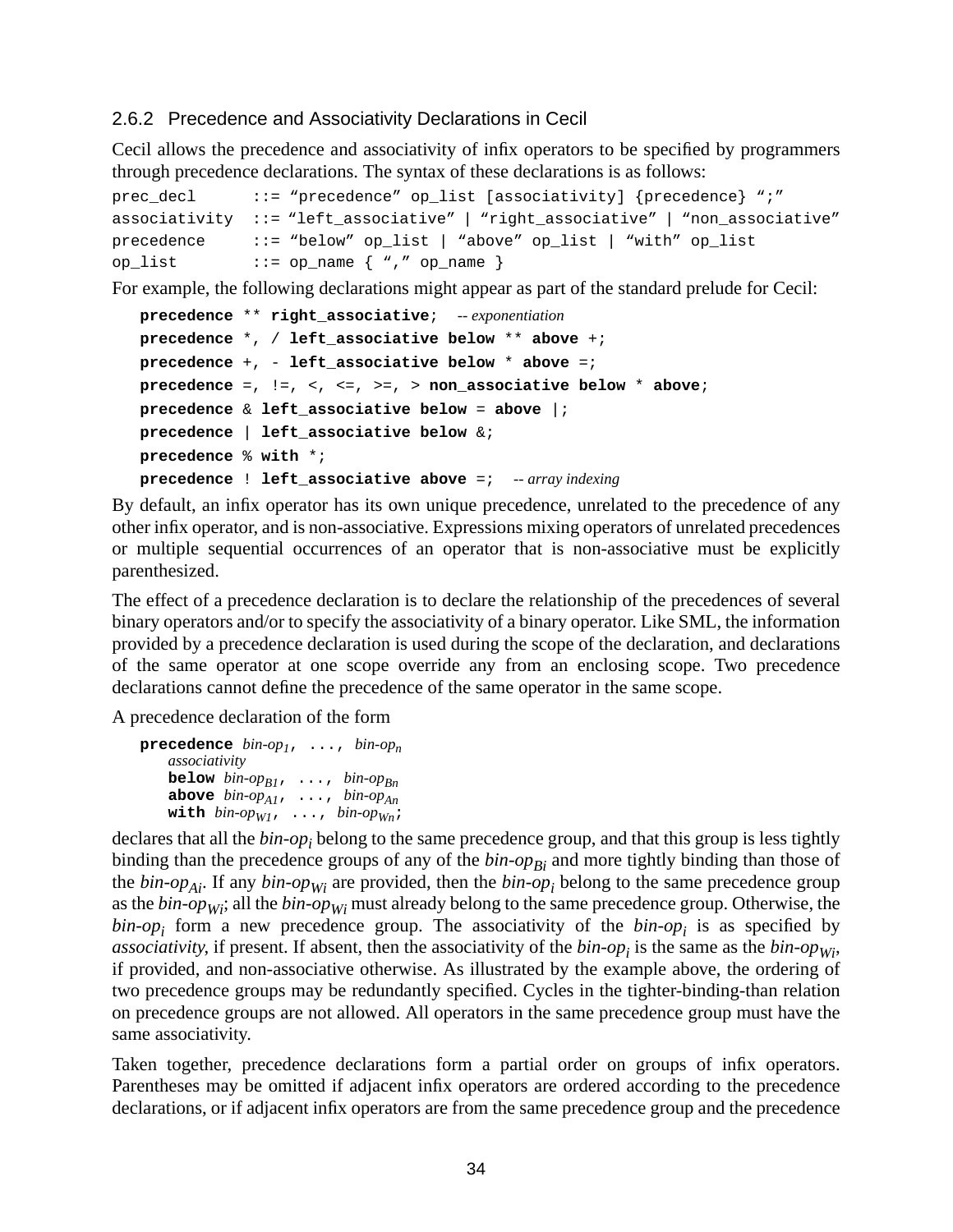group has either left- or right-associativity. Otherwise, parentheses must be included. For example, in the expression

 $v : (i + 1) < (v : i) + 1$ 

the parentheses around  $i+1$  and  $v:i$  are required, since ! and + are not ordered by the above precedence declarations. However, both ! and + are more tightly binding than <, so no additional parentheses are required.

In Cecil, a declaration within a declaration block is visible throughout the block, including during textually earlier declarations within the block. This applies to precedence declarations as well, somewhat complicating parsing. The implementation strategy used in the UW Cecil system parses expressions involving binary operators into a list of operators and operands, and these lists are converted into a traditional parse tree form only after all visible declarations have been processed.

Precedence declarations apply to infix message names, not to individual methods. Multiple methods may implement the same infix message, for different kinds of arguments, but all methods with a particular name share the same precedence in a given scope.

## 2.7 Method Lookup

This section details the semantics of multi-method lookup, beginning with a discussion of the motivations and assumptions that led to the semantics.

## 2.7.1 Philosophy

All computation in Cecil is accomplished by sending messages to objects. The lion's share of the semantics of message passing specifies method lookup, and these method lookup rules typically reduce to defining a search of the inheritance graph. In single inheritance languages, method lookup is straightforward. Most object-oriented languages today, including Cecil, support multiple inheritance to allow more flexible forms of code inheritance and/or subtyping. However, multiple inheritance introduces the possibility of ambiguity during method lookup: two methods with the same name may be inherited along different paths, thus forcing either the system or the programmer to determine which method to run or how to run the two methods in combination. Multiple dispatching introduces a similar potential ambiguity even in the absence of multiple inheritance, since two methods with differing argument specializers could both be applicable but neither be uniformly more specific than the other. Consequently, the key distinguishing characteristic of method lookup in a language with multiple inheritance and/or multiple dispatching is how exactly this ambiguity problem is resolved.

Some languages resolve all ambiguities automatically. For example, Flavors [Moon 86] linearizes the class hierarchy, producing a total ordering on classes, derived from each class' local left-toright ordering of superclasses, that can be searched without ambiguity just as in the single inheritance case. However, linearization can produce unexpected method lookup results, especially if the program contains errors [Snyder 86]. CommonLoops [Bobrow *et al.* 86] and CLOS extend this linearization approach to multi-methods, totally ordering multi-methods by prioritizing argument position, with earlier argument positions completely dominating later argument positions. Again, this removes the possibility of run-time ambiguities, at the cost of automatically resolving ambiguities that may be the result of programming errors.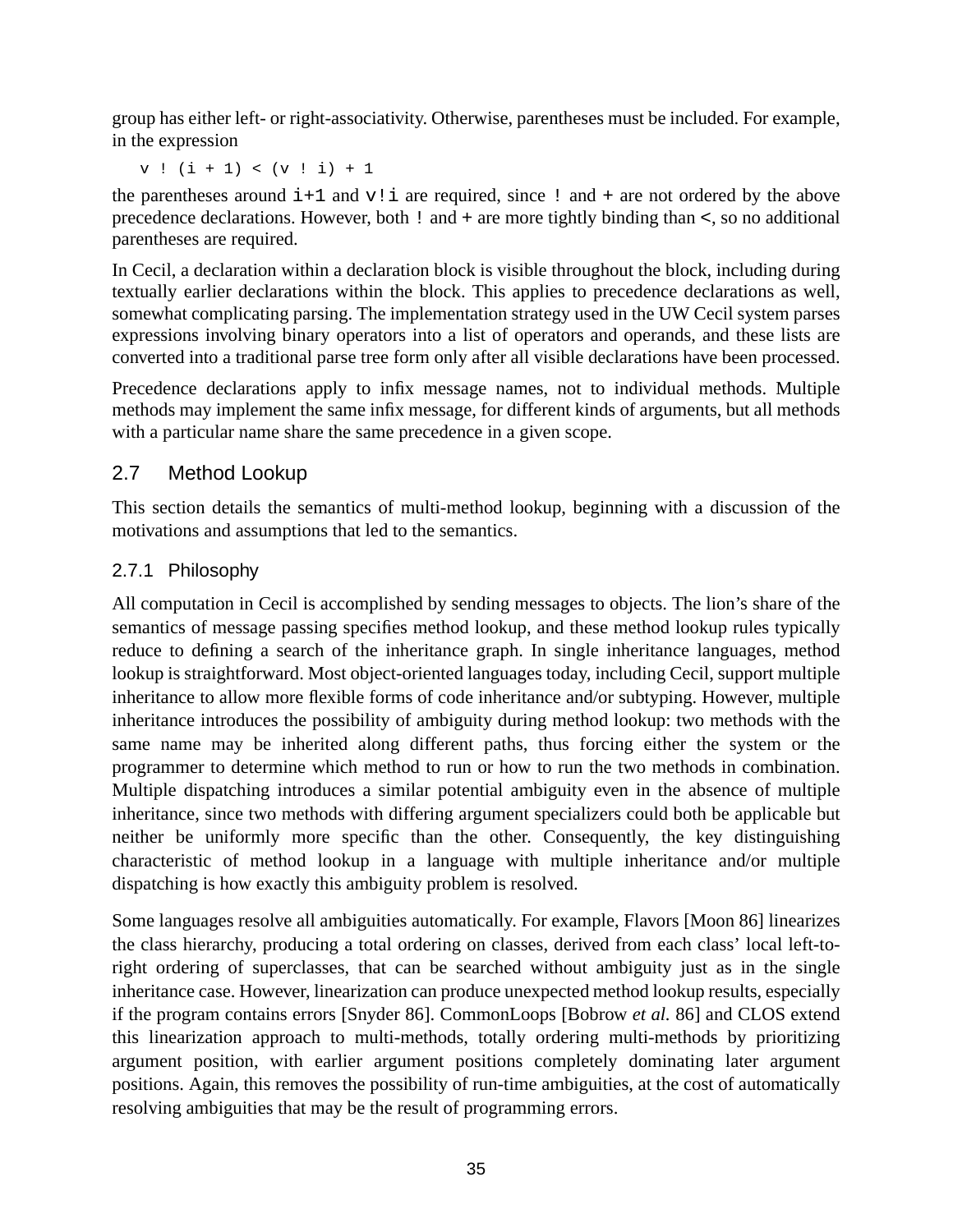Cecil takes a different view on ambiguity, motivated by several assumptions:

- We expect programmers will sometimes make mistakes during program development. The language should help identify these mistakes rather than mask or misinterpret them.
- Our experience with Self leads us to believe that programming errors that are hidden by such automatic language mechanisms are some of the most difficult and time-consuming to find.
- Our experience with Self also encourages us to strive for the simplest possible inheritance rules that are adequate. Even apparently straightforward extensions can have subtle interactions that make the extensions difficult to understand and use [Chambers *et al.* 91].
- Complex inheritance patterns can hinder future program evolution, since method lookup can depend on program details such as parent ordering and argument ordering, and it usually is unclear from the program text which details are important for a particular application.

Accordingly, we have striven for a very simple system of multiple inheritance and multiple dispatching for Cecil.

## 2.7.2 Semantics

Method lookup in Cecil uses a form of Touretzky's inferential distance heuristic [Touretzky 86], where children override parents. The method lookup rules interpret a program's inheritance graph as a partial ordering on objects, where being less in the partial order corresponds to being more specific: an object *A* is less than (more specific than) another object *B* in the partial order if and only if *A* is a proper descendant of *B*. This ordering on objects in turn induces an analogous ordering on the set of methods specialized on the objects, reflecting which methods override which other methods. In the partial ordering on methods with a particular name and number of arguments, one method *M* is less than (more specific than) another method *N* if and only if each of the argument specializers of *M* is equal to or less than (more specific than) the corresponding argument specializer of *N*. Since two methods cannot have the same argument specializers, at least one argument specializer of *M* must be strictly less than (more specific than) the corresponding specializer of *N*. An unspecialized argument is considered specialized on the any object which is an ancestor of all other objects; a specialized argument therefore is strictly less than (more specific than) an unspecialized argument. The ordering on methods is only partial since ambiguities are possible.

Given the partial ordering on methods, method lookup is straightforward. For a particular message send, the system constructs the partial ordering of methods with the same name and number of arguments as the message. The system then throws out of the ordering any method that has an argument specializer that is not equal to or an ancestor of the corresponding actual argument passed in the message; such a method is not applicable to the actual call. Finally, the system attempts to locate the single most-specific method remaining, i.e., the method that is least in the partial order over applicable methods. If no methods are left in the partial order, then the system reports a "message not understood" error. If more than one method remains in the partial order, but there is no single method that overrides all others, then the system reports a "message ambiguous" error. Otherwise, there is exactly one method in the partial order that is strictly more specific than all other methods, and this method is returned as the result of the message lookup.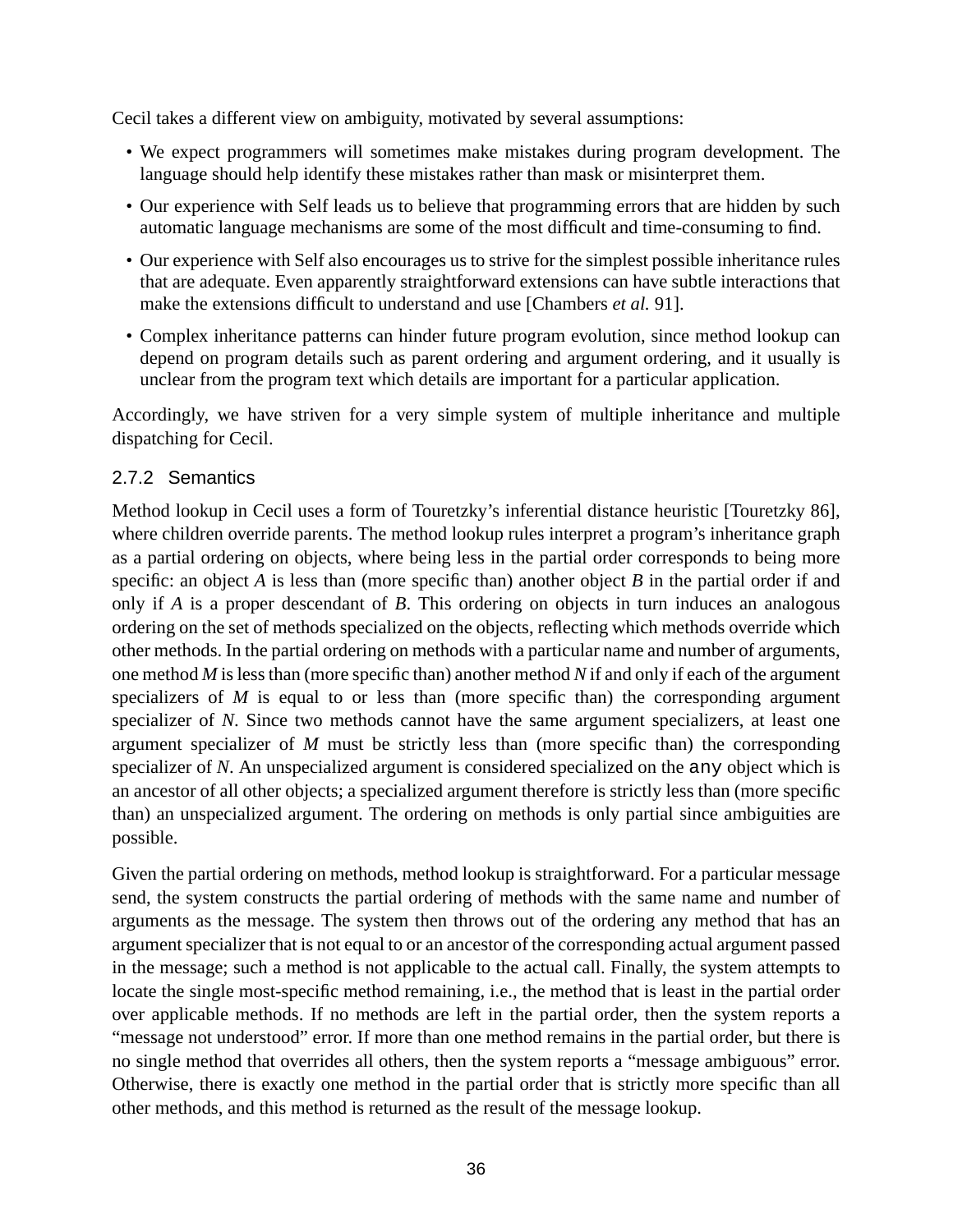### 2.7.3 Examples

For example, consider the following inheritance graph (containing only singly-dispatched methods for the moment):



The partial ordering on objects in this graph defines ABC to be more specific than either AB or AC, and both AB and AC are more specific than A. Thus, methods defined for ABC will be more specific (will override) methods defined in A, AB, or AC, and methods defined in either AB or AC will be more specific (will override) methods defined in A. The AB and AC objects are mutually unordered, and so any methods defined for both AB and AC will be unordered.

If the message m1 is sent to the ABC object, both the implementation of m1 whose formal argument is specialized on the ABC object and the implementation of m1 specialized on A will apply, but the method specialized on ABC will be more specific than the one specialized on A (since ABC is more specific than A), and so ABC's m1 will be chosen. If instead the m1 message were sent to the AB object, then the version of m1 specialized on the A object would be chosen; the version of m1 specialized on ABC would be too specific and so would not apply.

If the m2 message is sent to ABC, then both the version of m2 whose formal argument is specialized on A and the one whose formal is specialized on AC apply. But the partial ordering places the AC object ahead of the A object, and so AC's version of m2 is selected.

If the m3 message is sent to ABC, then both AB's and AC's versions of m3 apply. Neither AB nor AC is the single most-specific object, however; the two objects are mutually incomparable. Since the system cannot select an implementation of m3 automatically without having a good chance of being wrong and so introducing a subtle bug, the system therefore reports an ambiguous message error. The programmer then is responsible for resolving the ambiguity explicitly, typically by writing a method in the child object which resends the message to a particular ancestor; resends are described in section 2.8. Sends of m3 to either AB or AC would be unambiguous, since the other method would not apply.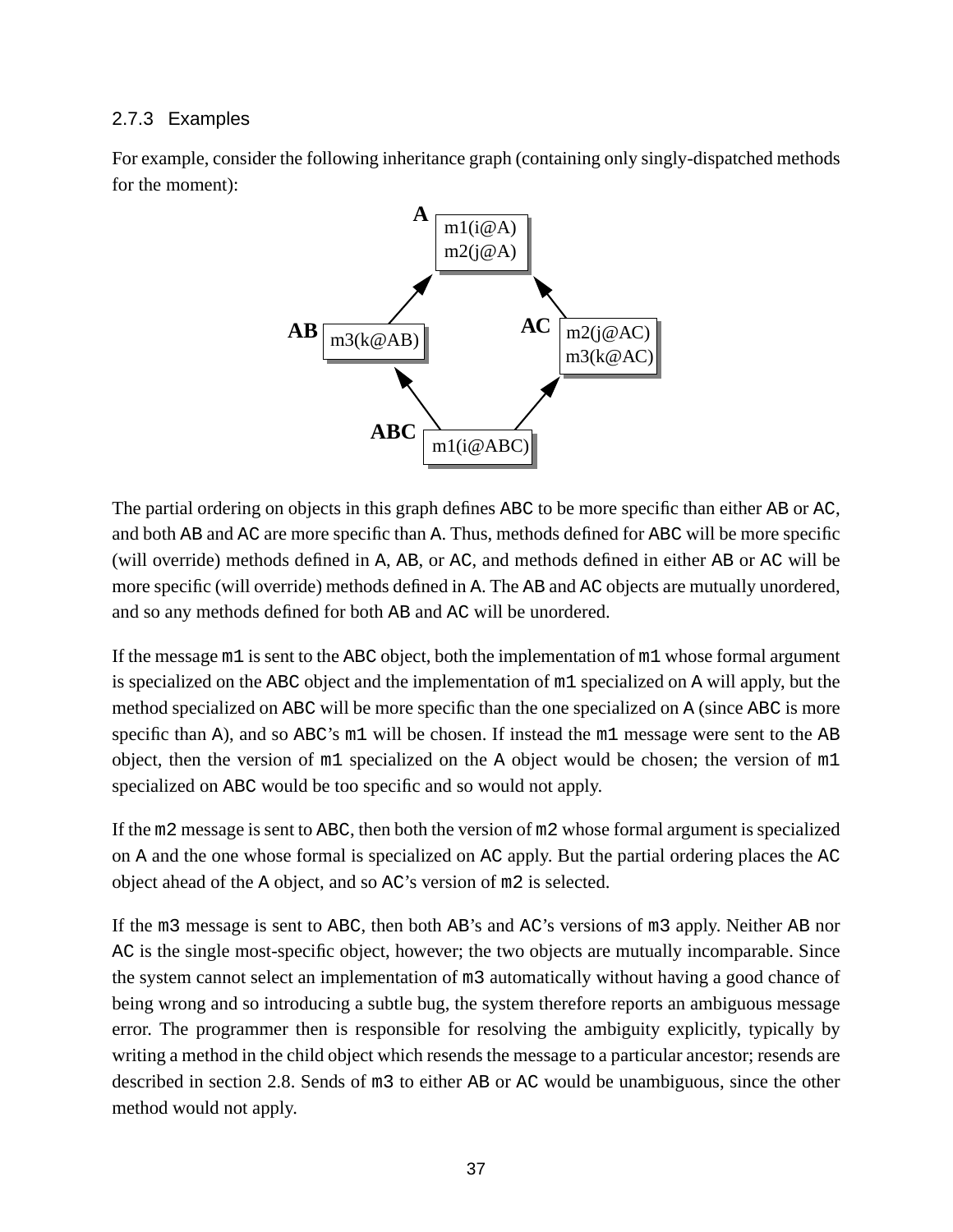To illustrate these rules in the presence of multi-methods, consider the following inheritance graph (methods dispatched on two arguments are shown twice in this picture):



Methods m1 in A and m3 in AB illustrate that multiple methods with the same name and number of arguments may be associated with (specialized on) the same object, as long as some other arguments are specialized differently. The following table reports the results of several message sends using this inheritance graph.

| message      | invoked method or error  | explanation                                                                                                |  |
|--------------|--------------------------|------------------------------------------------------------------------------------------------------------|--|
| m1(ABC, XYZ) | ml(i@A, j@XZ)            | XZ overrides X                                                                                             |  |
| m2(ABC, XYZ) | m2(j@AB, k)              | AB overrides A                                                                                             |  |
| m3(ABC, XYZ) | m3(j@AB, k@XY)           | XY overrides unspecialized                                                                                 |  |
| m4(AB, XY)   | "message not understood" | ABC too specific for AB $\Rightarrow$ no applicable method                                                 |  |
| m5(ABC, XYZ) | "message ambiguous"      | AB overrides A but XZ overrides $X \implies$<br>no single most-specific applicable method                  |  |
| m6(ABC, XYZ) | "message ambiguous"      | AC overrides unspecialized but XYZ overrides<br>unspecialized $\Rightarrow$ no single most-specific method |  |

#### 2.7.4 Strengths and Limitations

The partial ordering view of multiple inheritance has several desirable properties:

• It is simple. It implements the intuitive rule that children override their parents (they are lesser in the partial ordering), but does not otherwise order parents or count inheritance links or invoke other sorts of complicated rules.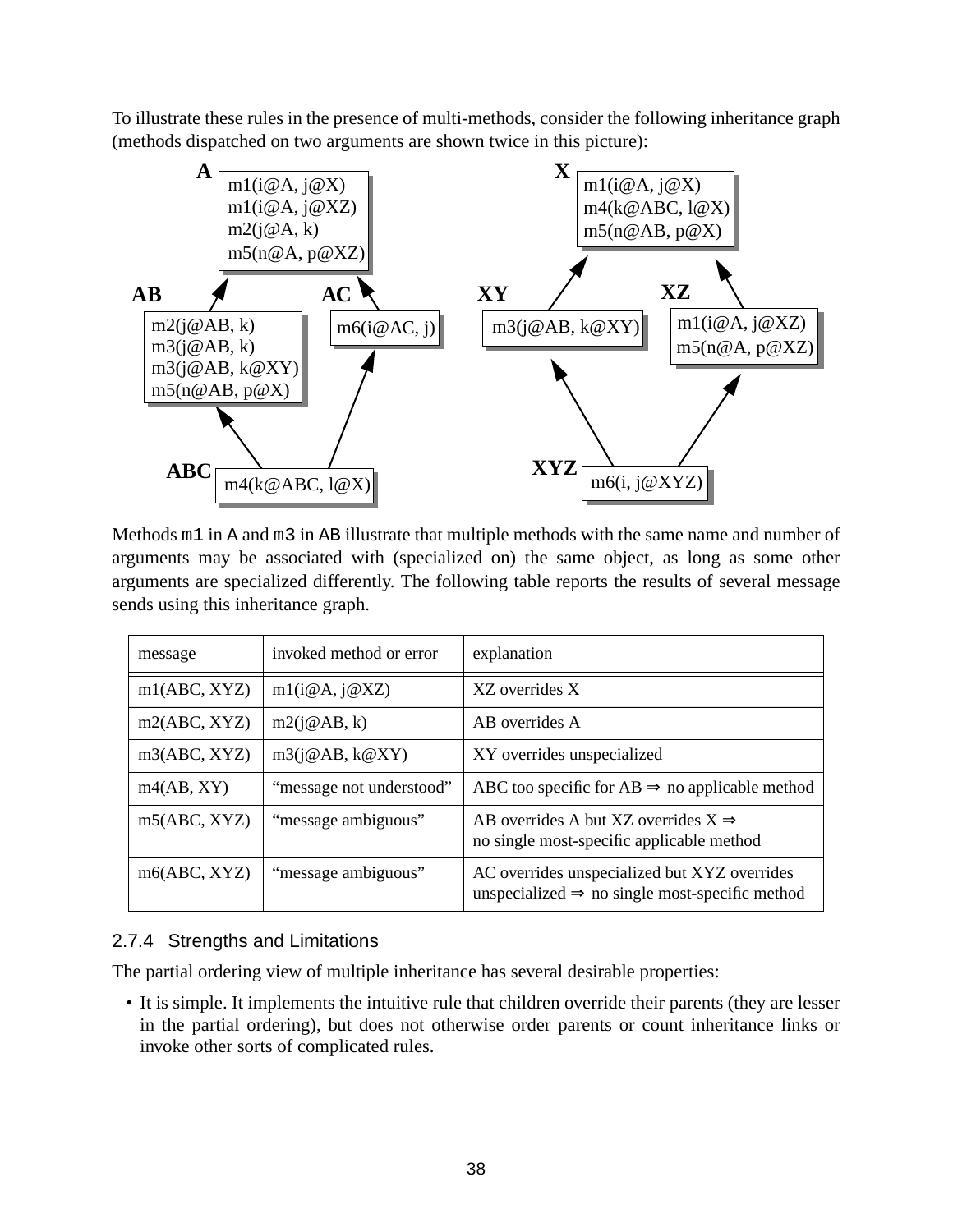- Ambiguities are not masked. These ambiguities are reported back to the programmer at message lookup time before the error can get hidden. If the programmer has included static type declarations, the system will report the ambiguity at type-check-time.
- This form of multiple inheritance is robust under programming changes. Programmers can change programs fairly easily, and the system will report any ambiguities which may arise because of programming errors. More complex inheritance rules tend to be more brittle, possibly hindering changes to programs that exploit the intricacies of the inheritance rules and hiding ambiguities that reflect programming errors.
- Cecil's partial ordering view of multiple inheritance does not transform the inheritance graph prior to determining method lookup, as does linearization. This allows programmers to reason about method lookup using the same inheritance graph that they use to write their programs.

Of course, there may be times when having a priority ordering over parents or over argument positions would resolve an ambiguity automatically with no fuss. For these situations, it might be nice to be able to inform the system about such preferences. Self's prioritized multiple inheritance strategy can blend ordered and unordered inheritance, but it has some undesirable properties (such as sometimes preferring a method in an ancestor to one in a child) and interacts poorly with resends and dynamic inheritance.\* It may be that Cecil could support something akin to prioritized multiple inheritance (and perhaps even a prioritized argument list), but use these preferences as a last resort to resolving ambiguities; only if ambiguities remain after favoring children over parents would preferences on parents or argument position be considered. Such as design appears to have fewer drawbacks than Self's approach or CLOS's approach while gaining most of the benefits.

An alternative approach might be to support explicit declarations that one method is intended to override another method. These declarations would add relations to the partial order over methods, potentially resolving ambiguities. This approach has the advantage that it operates directly on the method overriding relationship rather than on parent order or the like which only indirectly affects method overriding relationships. Moreover, this approach can only resolve existing ambiguities, not change any existing overriding relationships, thereby making it easier to reason about the results of method lookup. To implement this approach, a mechanism for naming particular methods (e.g., the method's name and its specializers) must be added.

### 2.7.5 Multiple Inheritance of Fields

In other languages with multiple inheritance, in addition to the possibility of name clashes for methods, the possibility exists for name clashes for instance variables. Some languages maintain separate copies of instance variables inherited from different classes, while other languages merge like-named instance variables together in the subclass. The situation is simpler in Cecil, since all access to instance variables is through field accessor methods. An object (conceptually at least) maintains space for each inherited copy-down field, independently of their names (distinct fields with the same name are not merged automatically). Accesses to these fields are mediated by their accessor methods, and the normal multiple inheritance rules are used to resolve any ambiguities

<sup>\*</sup> Recently, Self's multiple inheritance semantics has been greatly simplified, eliminating prioritized inheritance. Self's rules are now similar to Cecil's, except that Self omits the "children-override-parents" global rule. This has the effect of declaring as ambiguous messages such as  $m2(ABC)$  in the first example in section 2.7.3.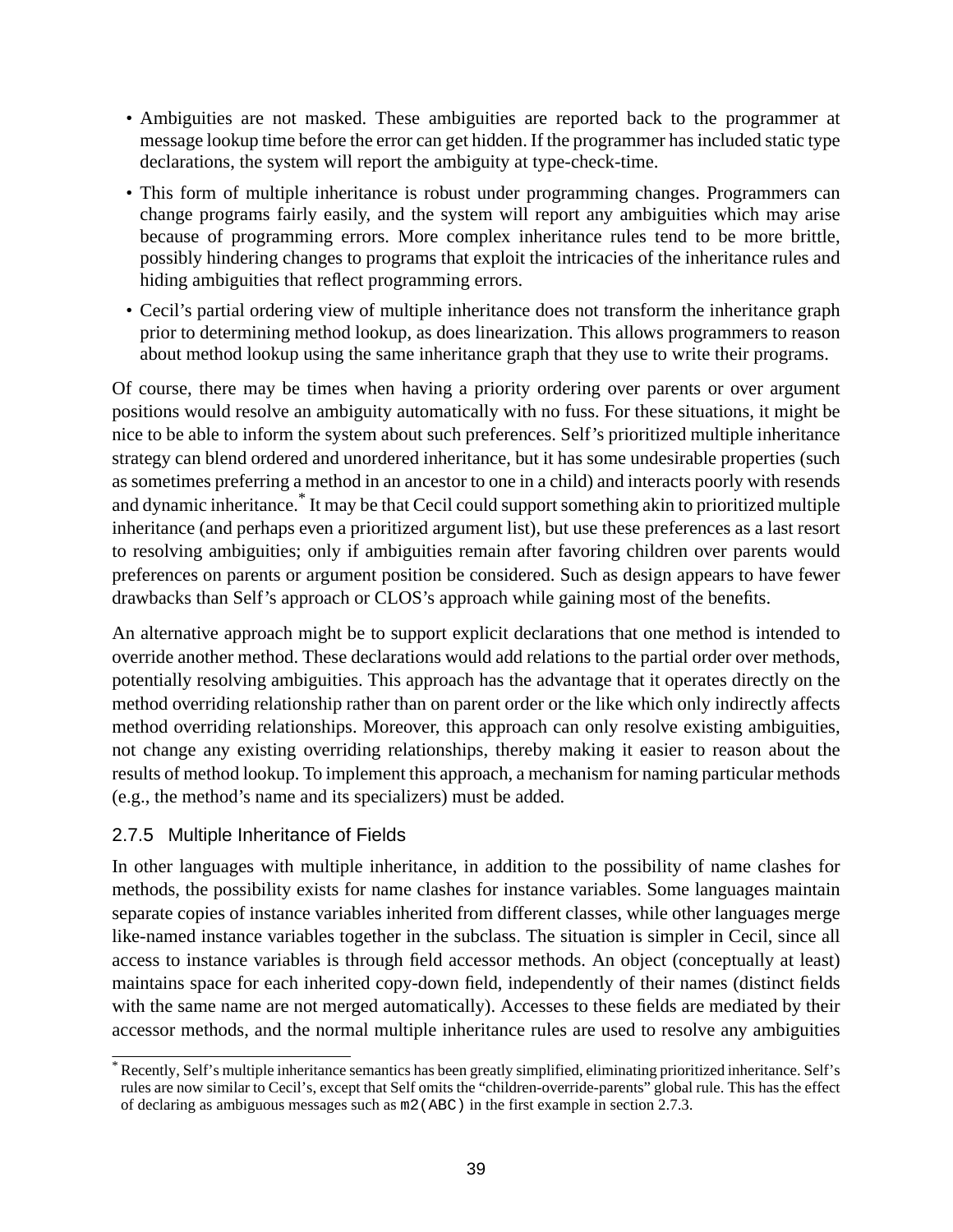among like-named field accessor methods. In particular, a method in the child with the same name as a field accessor method could send directed resend messages (described later in section 2.8) to access the contents of one or the other of the ambiguous fields.

### 2.7.6 Cyclic Inheritance

In the current version of Cecil, inheritance is required to be acyclic. However, cycles in the inheritance graph would be easy to allow. Instead of defining a partial order over objects, inheritance would define a preorder, where all objects participating in a cycle are considered to inherit from all other objects in the cycle, but not be more specific than any of them. This preorder on inheritance induces a corresponding preorder on methods. The same rules for successful method lookup still apply: a single most specific method must be found. If two methods are in a cycle in the method specificity preorder, then neither is more specific than the other. In effect, objects can participate in inheritance cycles if they define disjoint sets of methods. This design of "mutuallyrecursive" objects could be used to factor a single large object into multiple separate objects, each implementing a separate facet of the original object's implementation.

### 2.7.7 Method Lookup and Lexical Scoping

Since methods may be declared both at the top level and nested inside of methods, method lookup must take into account not only which methods are more specialized than which others but also which methods are defined in more deeply-nested scopes. The interaction between lexical scoping and inheritance becomes even more significant in the presence of modules as described in section 5.

The view of lexically-nested methods in Cecil is that nested methods *extend* the inheritance graph defined in the enclosing scope, rather than *override* it. We call this "porous" lexical scoping of methods, since the enclosing scope filters through into the nested scope. When performing method lookup for a message within some nested scope, the set of methods under consideration are those declared in the current scope plus any methods defined in lexically-enclosing scopes. If a local method has the same name, number of arguments, and argument specializers as a method defined in an enclosing scope, then the local method shadows (replaces) the method in the enclosing scope. Additionally, any object declarations or object extension declarations in the local scope are added to those declarations and extensions defined in enclosing scopes. Once this augmented inheritance graph is constructed, method lookup proceeds as before without reference to the scope in which some object or method is defined.

Other languages, such as BETA [Kristensen *et al.* 87], take the opposite approach, searching for a matching method in one scope before proceeding to the enclosing scope. If a matching method is found in one scope, it is selected even if a more specialized method is defined in an enclosing scope. More experience is needed to judge which of these alternatives is preferable. Cecil's approach gets some advantage by distinguishing variable references, which always respect only the lexical scope, from field references, which always are treated as message sends and primarily respect inheritance links. BETA uses the same syntax to access both global variables and inherited instance variables, making the semantics of the construct somewhat more complicated.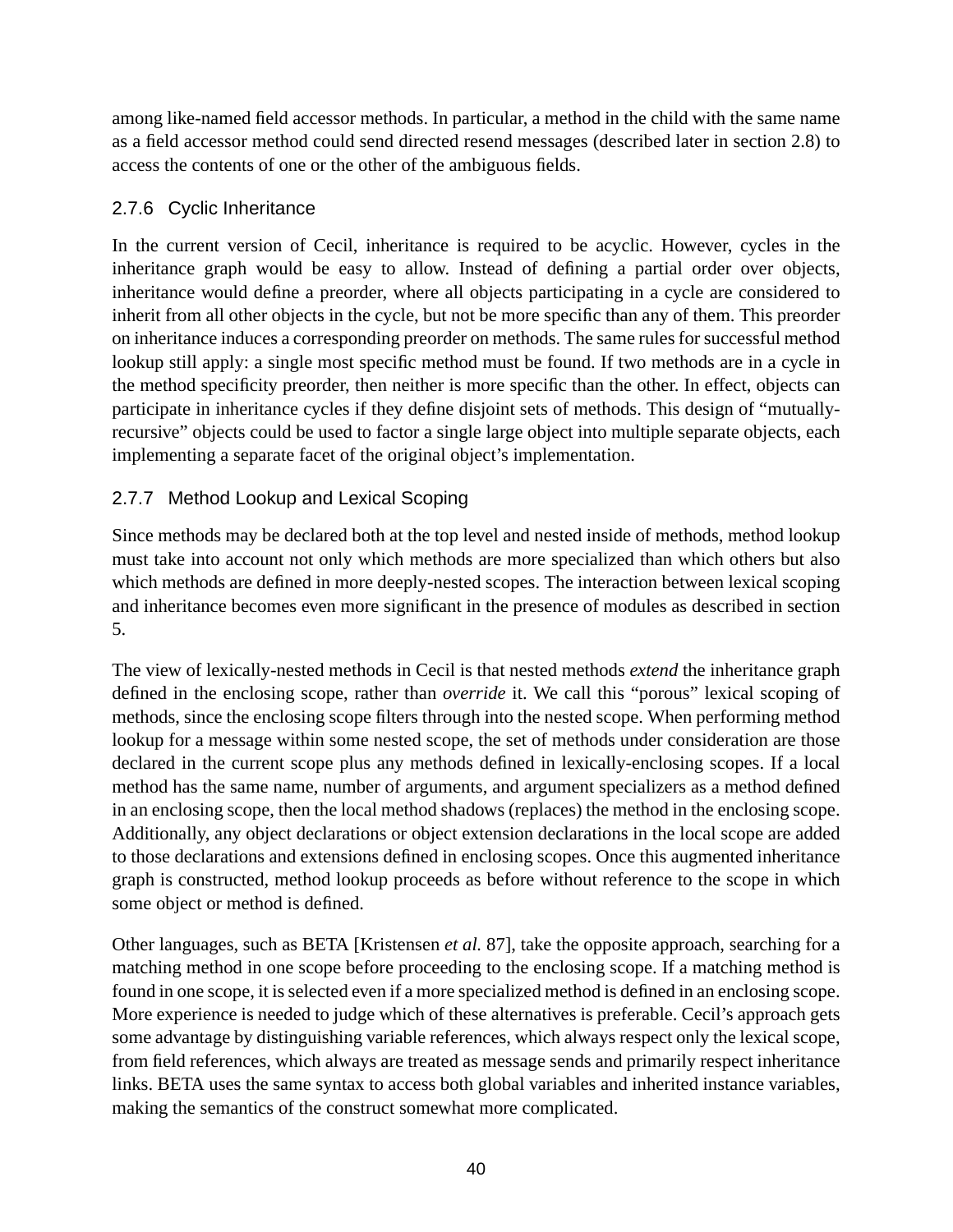Nested methods can be used to achieve the effect of a typecase statement as found in other languages, including Trellis and Modula-3 [Nelson 91, Harbison 92]. For example, to test the implementation of an object, executing different code for each case, the programmer could write something like the following:

```
method test(x) {
   method typecase(z@obj1) { (-- code for case where x inherits from obj1 --) }
   method typecase(z@obj2) { (-- code for case where x inherits from obj2 --) }
   method typecase(z@obj3) { (-- code for case where x inherits from obj3 --) }
   method typecase(z) { (-- code for default case --) }
   typecase(x);
}
```
In the example,  $obj1$ ,  $obj2$ , and  $obj3$  may be related in the inheritance hierarchy, in which case the most-specific case will be chosen. If no case applies or no one case is most specific, then a "message not understood" or an "ambiguous message" error will result. These results fall out of the semantics of method lookup. By nesting the typecase methods inside the calling method, the method bodies can access other variables in the calling method through lexical scoping, plus the scope of the temporary typecase methods is limited to that particular method invocation. Eiffel's reverse assignment attempt and Modula-3's NARROW operation can be handled similarly.

### 2.7.8 Method Invocation

If method lookup is successful in locating a single target method without error, the method is invoked. A new activation record is created, formals in the new scope are initialized with actuals, the statements within the body of the method are executed in the context of this new activation record (or the primitive method is executed, or the field accessor method is executed), and the result of the method (possibly void) is returned to the caller.

# 2.8 Resends

Most existing object-oriented languages allow one method to override another method while preserving the ability of the overriding method to invoke the overridden version: Smalltalk-80 has super, CLOS has call-next-method,  $C_{++}$  has qualified messages using the :: operator, Trellis has qualified messages using the ' operator, and Self has undirected and directed resend (integrating unqualified super-like messages and qualified messages). Such a facility allows a method to be defined as an incremental extension of an existing method by overriding it with a new definition and invoking the overridden method as part of the implementation of the overriding method. This same facility also allows ambiguities in message lookup to be resolved by explicitly forwarding the message to a particular ancestor.

Cecil includes a construct for resending messages that adapts the Self undirected and directed resend model to the multiply-dispatched case. The syntax for a resend is as follows:

| resend      | $::=$ "resend" $[$ " $($ " resend_args " $)$ " ] |                                                                                                    |  |
|-------------|--------------------------------------------------|----------------------------------------------------------------------------------------------------|--|
| resend args | $ ::=$ resend_arg $\{$ "," resend_arg $\}$       |                                                                                                    |  |
| resend arg  | $::=$ $expr$                                     | corresponding formal of sender must be<br>unspecialized                                            |  |
|             | name<br>"@" named object<br>name                 | undirected resend (name is a specialized formal)<br>directed resend (name is a specialized formal) |  |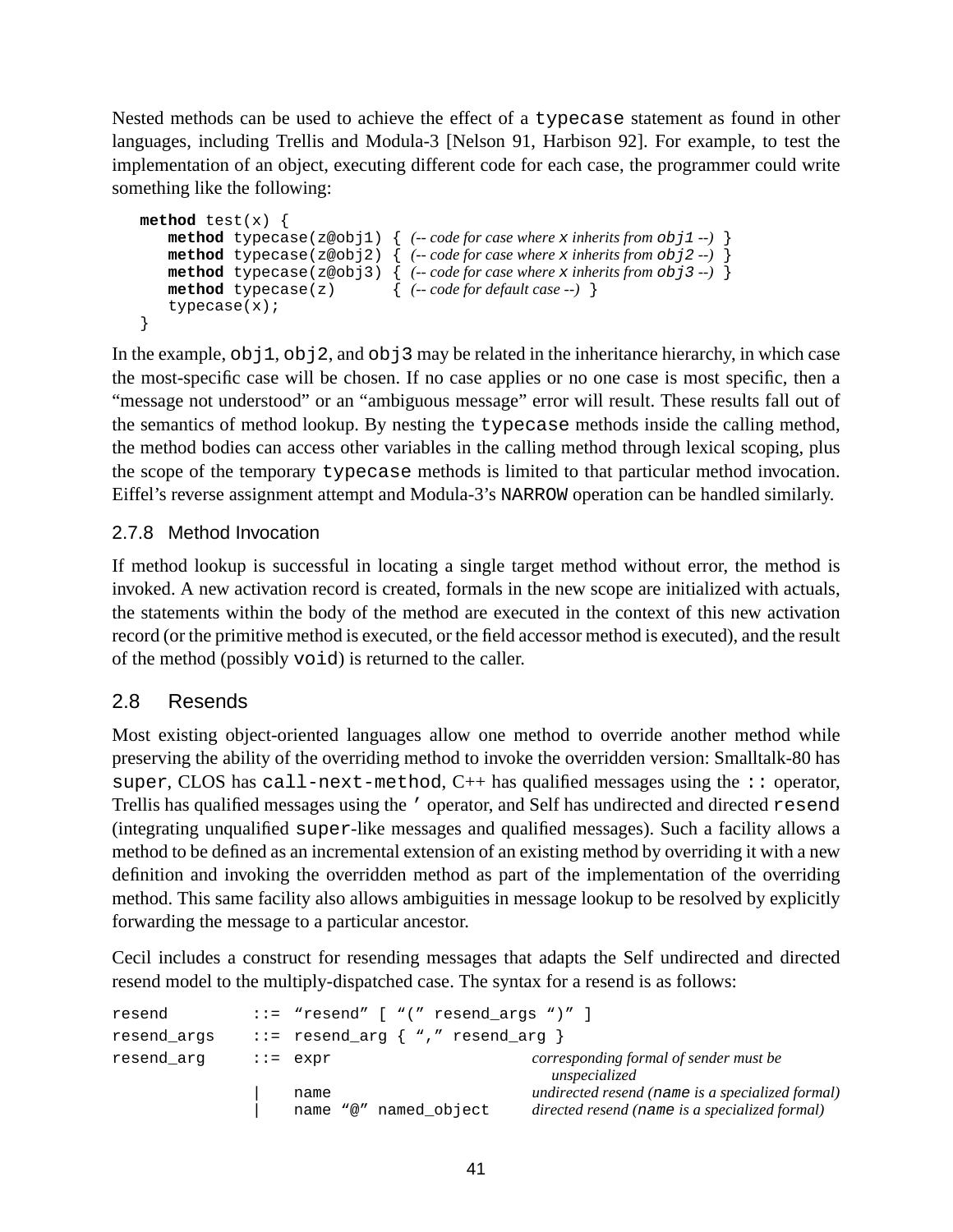The purpose of the resend construct is to allow a method to invoke one of the methods that the resending method overrides. Consequently, only methods with the same name and number of arguments as the resending method whose argument specializers are ancestors of the resending method's argument specializers are considered possible targets of a resend.

To invoke an overridden method, the normal prefix message sending syntax is used but with the following changes and restrictions:

- Syntactically, the name of the message is the keyword resend; semantically, the name of the message is implicitly the same as the name of the sending method.
- The number of arguments to the message must be the same as for the sending method.
- All specialized formal arguments of the resending method must be passed through unchanged as the corresponding arguments to the resend.

As a syntactic convenience, if all formals of the sender are passed through as arguments to the resend unchanged, then the simple resend keyword without an argument list is sufficient.

The semantics of a resent message are similar to a normal message, except that only methods that are less specific than the resending method in the partial order over methods are considered possible matches; this has the effect of "searching upwards" in the inheritance graph to find the single most-specific method that the resending method overrides. The restrictions on the name, on the number of arguments, and on passing specialized objects through unchanged ensures that the methods considered as candidates are applicable to the name and arguments of the send. Singledispatching languages often have similar restrictions: Smalltalk-80 requires that the implicit self argument be passed through unchanged with the super send, and CLOS's call-nextmethod uses the same name and arguments as the calling method.

For example, the following illustrates how resends may be used to provide incremental extensions to existing methods:

```
object colored_rectangle isa rectangle;
   field color(@colored rectangle);
   method display(r@colored_rectangle, d@output_device) {
      d.color := r.color; -- set the right color for this rectangle
      resend; -- do the normal rectangle drawing; sugar for resend(r, d)
   }
```
Resends may also be used to explicitly resolve ambiguities in the method lookup by filtering out undesired methods. Any of the required arguments to a resend (those that are specialized formals of the resending method) may be suffixed with the @ symbol and the name of an ancestor of the corresponding argument specializer. This restricts methods considered in the resulting partial order to be those whose corresponding argument specializers (if present) are equal to or ancestors of the object named as part of the resend.

To illustrate, the following method resolves the ambiguity of height for vlsi\_cell in favor of the rectangle version of height:\*

<sup>\*</sup> This example was adapted from Ungar and Smith's original Self paper [Ungar & Smith 87].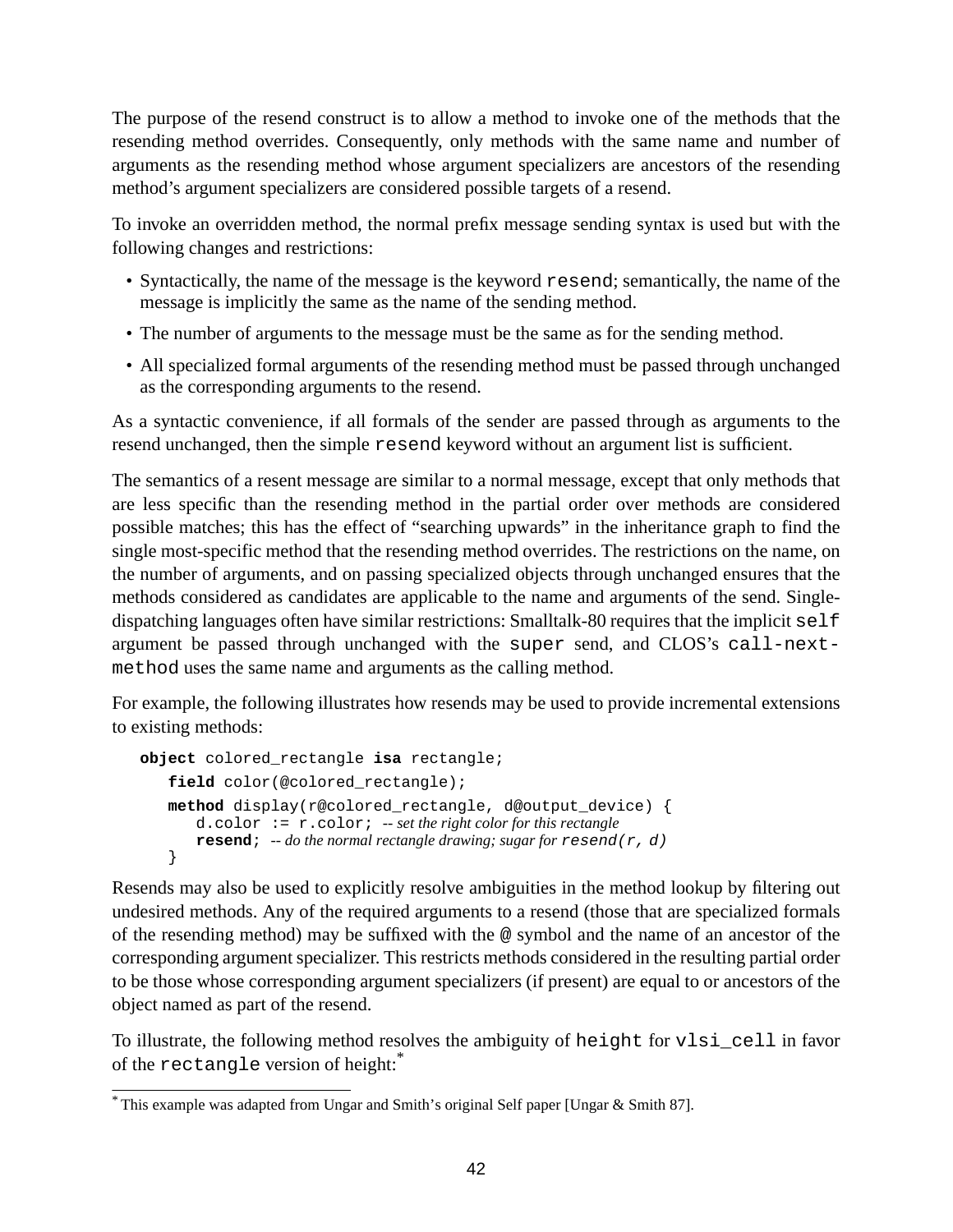```
object rectangle;
   field height(@rectangle);
object tree_node;
   method height(t@tree_node) { 1 + height(t.parent) }
object vlsi_cell isa rectangle, tree_node;
   method height(v@vlsi_cell) { resend(v@rectangle) }
```
This model of undirected and directed resends is a simplification of the Self rules, extended to the multiple dispatching case. Self's rules additionally support prioritized multiple inheritance and dynamic inheritance, neither of which is present in Cecil. Self also allows the name and number of arguments to be changed as part of the resend. In some cases, it appears to be useful to be able to change the name of the message as part of the resend. For example, it might be useful to be able to provide access to the tree\_node version of the height method under some other name, but this currently is not possible in Cecil. We are investigating possible semantics for resends where the name of the message is changed, so that both ambiguously-inherited methods can be invoked.

As demonstrated by Self, supporting both undirected and directed resends is preferable to just supporting directed resends as does C++ and Trellis, since the resending code does not need to be changed if the local inheritance graph is adjusted. Since CLOS does not admit the possibility of ambiguity, it need only support undirected resends (i.e., call-next-method); there is no need for directed resends.

### 2.9 Files and Include Declarations

The current UW Cecil implementation is file-based. The compiler is given a single file name, naming the file containing the program to compile. To include other files into the program, a file can include an include declaration, at the global scope:

```
include_decl ::= "include" file_name ";"
file name ::= string
included file ::= file body
```
The effect of an include declaration is to include the declarations from the named file into the current scope. The named file must have the syntax of a single declaration block. File inclusion is idempotent: redundant inclusions of a file into a particular scope have no effect.

#### 2.10 Pragmas

Pragmas can be used by the Cecil programmer to provide additional information and implementation directives to the Cecil implementation. The set of recognized pragmas and their interpretation is implementation-dependent. A description of some of the pragmas supported by the UW Cecil implementation is provided in its documentation.

Pragmas are written as follows:

pragma  $::=$  " $(**"$  expr "\*\*)"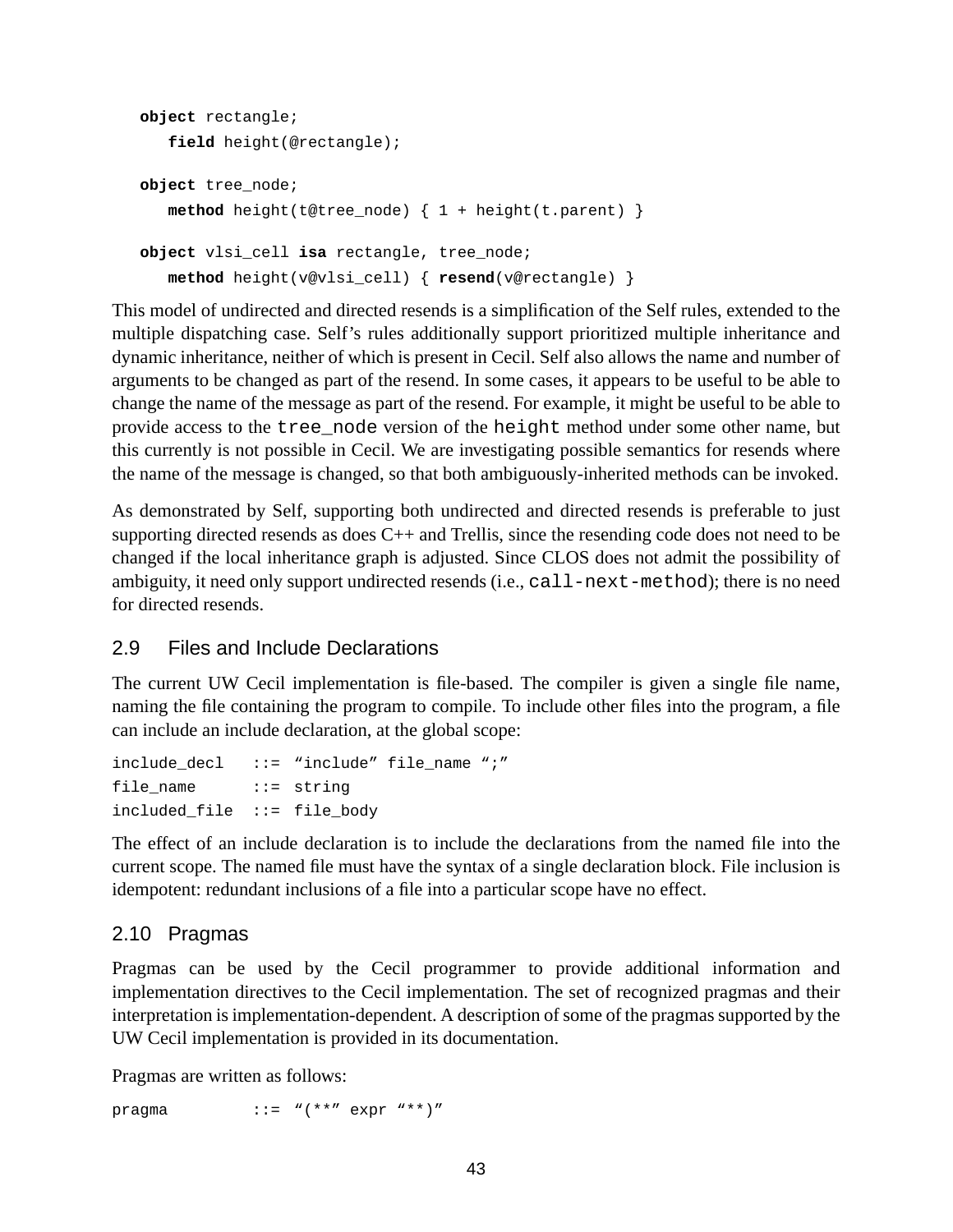The body of a pragma uses the syntax of a Cecil expression, but its interpretation is different (and implementation-dependent). Currently, pragmas may appear as part of most Cecil declarations. In the future, pragmas will likely be able to be provided for any declaration and any expression.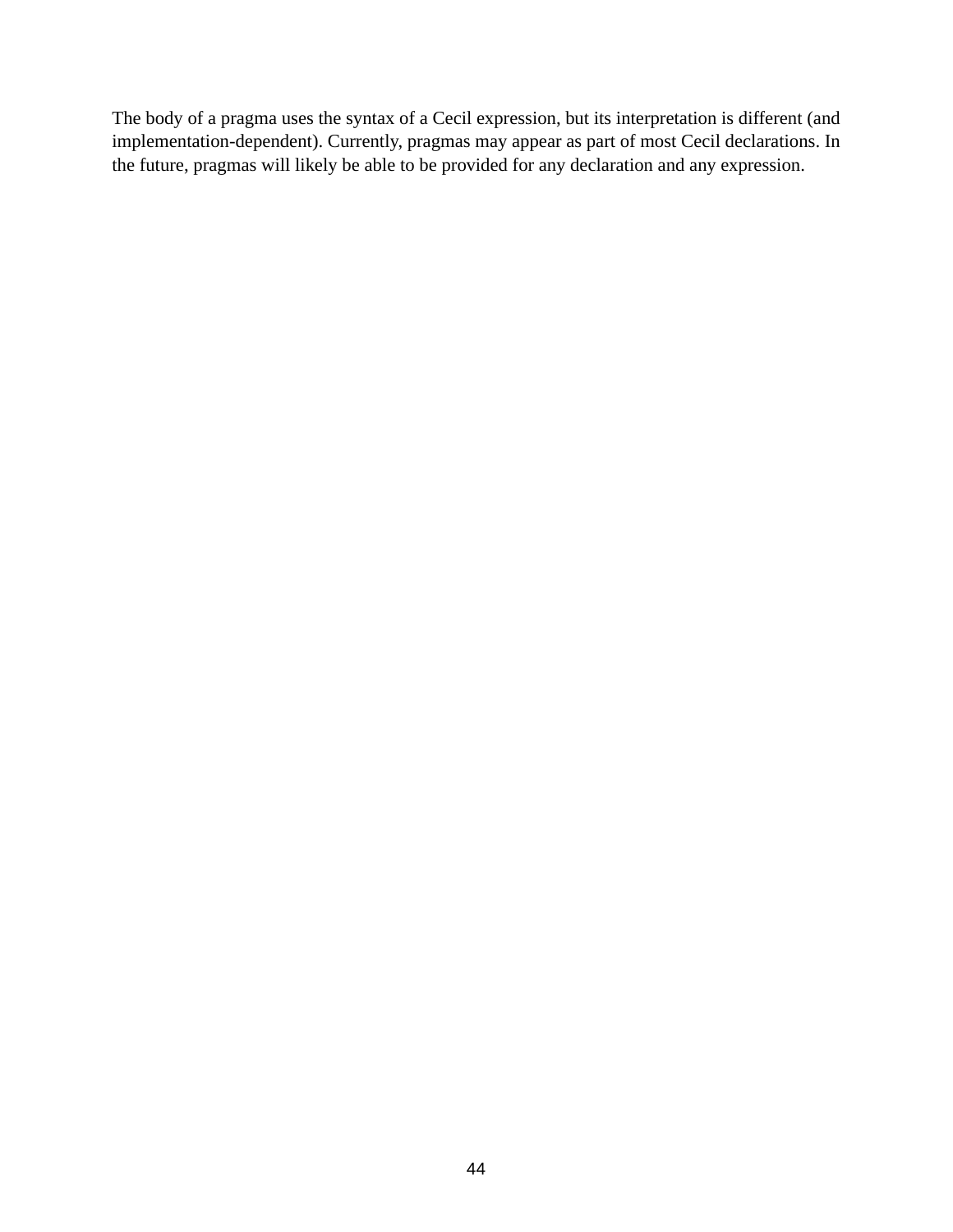# 3 Static Types

Cecil supports a static type system which is layered on top of the dynamically-typed core language. The type system's chief characteristics are the following:

- Type declarations specify the interface required of an object stored in a variable or returned from a method, without placing any constraints on its representation or implementation.
- Argument specializers for method dispatching are separate from type declarations, enabling the type system to contain as special cases type systems for traditional single-dispatching and nonobject-oriented languages.
- Code inheritance can be distinct from subtyping, but the common case where the two are parallel requires only one set of declarations.
- The type checker can detect statically when a message might be ambiguously defined as a result of multiple inheritance or multiple dispatching. It does not rely on the absence of ambiguities to be correct.
- The type system can check programs statically despite Cecil's classless object model.
- Type declarations are optional, providing partial language support for mixed exploratory and production programming.
- Parameterized objects, types, and methods support flexible forms of parametric polymorphism, complementing the inclusion polymorphism supported through subtyping.

This section describes Cecil's static type system in the absence of parameterization; section 4 extends this section to cope with parameterized objects and methods. Section 3.1 presents the major goals for the type system. Section 3.2 presents the overall structure of the type system. Sections 3.3, 3.4, and 3.5 describe the important kinds of declarations provided by programmers that extend the base dynamically-typed core language described in section 2. Sections 3.6, 3.7, 3.8, and 3.9 detail the type-checking rules for the language. Section 3.10 describes how the language supports mixed statically- and dynamically-typed code.

# 3.1 Goals

Static type systems historically have addressed many concerns, ranging from program verification to improved run-time efficiency. Often these goals conflict with other goals of the type system or of the language, such as the conflict between type systems designed to improve efficiency and type systems designed to allow full reusability of statically-typed code.

The Cecil type system is designed to provide the programmer with extra support in two areas: machine-checkable documentation and early detection of some kinds of programming errors. The first goal is addressed by allowing the programmer to annotate variable declarations, method arguments, and method results with explicit type declarations. These declarations help to document the interfaces to abstractions, and the system can ensure that the documentation does not become out-of-date with respect to the code it is documenting. Type inference may be useful as a programming environment tool for introducing explicit type declarations into untyped programs.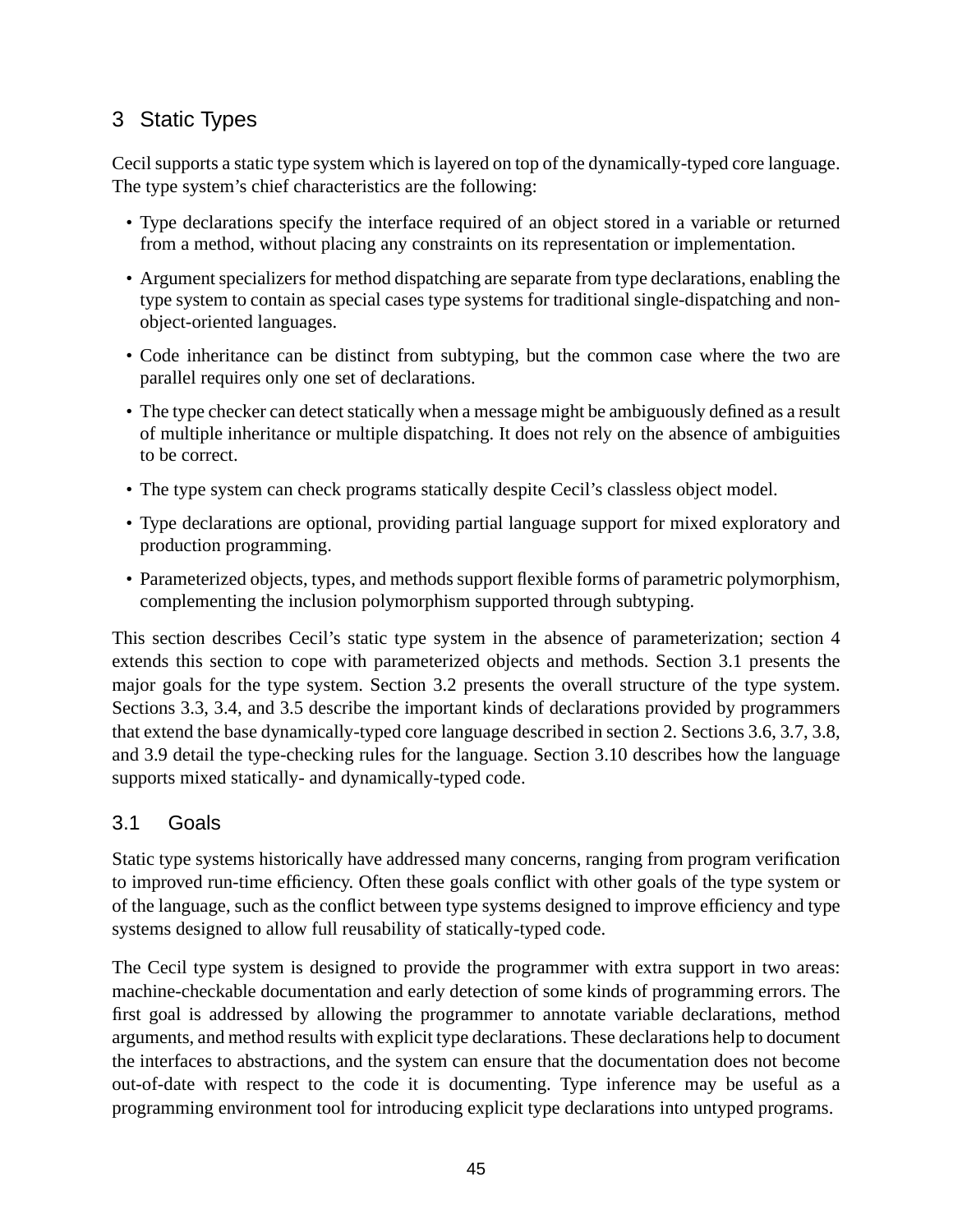The Cecil type system also is intended to help detect programming errors at program definition time rather than later at run-time. These statically-detected errors include "message not understood," "message ambiguous," and "uninitialized field accessed." The type system is designed to verify that there is no possibility of any of the above errors in programs, guaranteeing type safety but possibly reporting errors that are not actually a problem for any particular execution of the program. To make work on incomplete or inconsistent programs easier, type errors are considered warnings, and the programmer always is able to run a program that contains type errors. Dynamic type checking at run-time is the final arbiter of type safety.

Cecil's type system is not designed to improve run-time efficiency. For object-oriented languages, the goal of reusable code is often at odds with the goal of efficiency through static type declarations; efficiency usually is gained by expressing additional representational constraints as part of a type declaration that artificially limit the generality of the code. Cecil's type system strives for specification only of those properties of objects that affect program correctness, i.e., the interfaces to objects, and not of how those properties are implemented. To achieve run-time efficiency, Cecil relies on advanced implementation techniques [e.g., Dean & Chambers 94, Dean *et al.* 95a, Dean *et al.* 95b, Grove *et al.* 95, Grove 95].

Finally, Cecil's type system is *descriptive* rather than *prescriptive*. The semantics of a Cecil program are determined completely by the dynamically-typed core of the program. Type declarations serve only as documentation and partial redundancy checks, and they do not influence the execution behavior of programs. This is in contrast to some type systems, such as Dylan's, where an argument type declaration can mean a run-time type check in some contexts and act as a method lookup specializer in other contexts.

The design of the Cecil type system is affected strongly by certain language features. Foremost of these is multi-methods. Type systems for single dispatching languages are based on the first argument of a message having control, consulting its static type to determine which operations are legal. In Cecil, however, any subset of the arguments to a method may be specialized, leaving the others unspecialized. This enables Cecil to easily model both procedure-based non-object-oriented languages and singly-dispatched object-oriented languages as important special cases, but it also requires the type system to treat specialized arguments differently than unspecialized arguments.

# 3.2 Types and Signatures

A *type* in Cecil is an abstraction of an object. A type represents a machine-checkable interface and an implied but unchecked behavioral specification, and all objects that *conform* to the type must support the type's interface and promise to satisfy its behavioral specification. One type may claim to be a *subtype* of another, in which case all objects that conform to the subtype are guaranteed also to conform to the supertype. The type checker verifies that the interface of the subtype conforms to the interface of the supertype, but the system must accept the programmer's promise that the subtype satisfies the implied behavioral specification of the supertype. Subtyping is explicit in Cecil just so that these implied behavior specifications can be indicated. A type may have multiple direct supertypes, and in general the explicit subtyping relationships form a partial order. As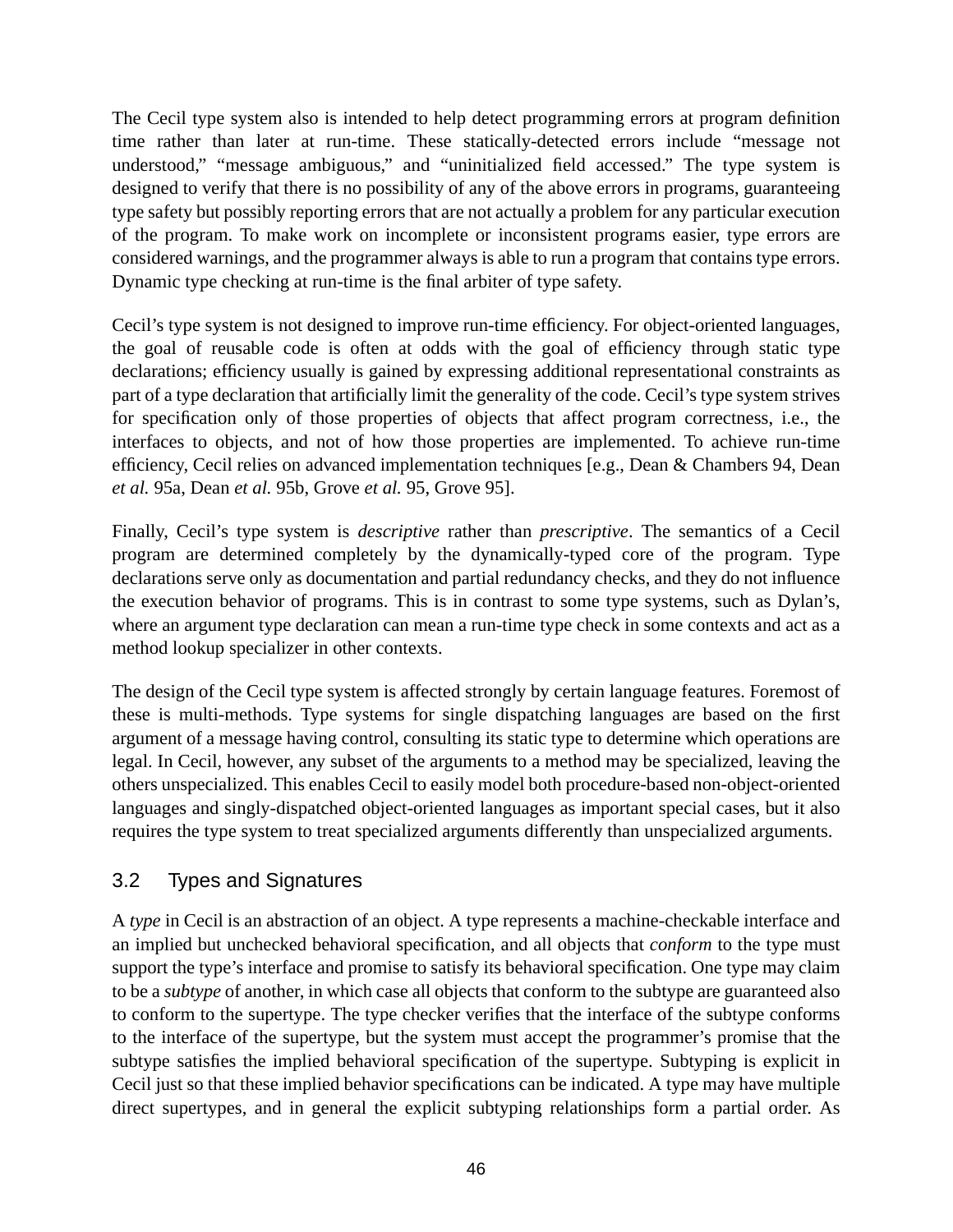described in subsection 3.4, additional type constructors plus a few special types expand the type partial order to a full lattice.

A *signature* in Cecil is an abstraction of a collection of overloaded methods, specifying both an interface (a name, a sequence of argument types, and a result type) and an implied but uncheckable behavioral specification. The interface of a type is defined as the set of signatures that mention that type as one of their argument or result types.

For example, the following types and signatures describe the interface to lists of integers:

```
type int_list subtypes int_collection;
   signature is_empty(int_list):bool;
  signature length(int_list):int;
  signature do(int_list, &(int):void):void;
  signature pair_do(int_list, int_list, &(int,int):void):void;
  signature prepend(int, int_list):int_list;
```
Types and signatures represent a contract between clients and implementors that enable message sends to be type-checked. The presence of a signature allows clients to send messages whose argument types are subtypes of the corresponding argument types in the signature, and guarantees that the type of the result of such a message will be a subtype of the result type appearing in the signature. Any message not covered by some signature will produce a "message not understood" error. Signatures also impose constraints on the implementations of methods, in order to make the above guarantees to clients. The collection of methods implementing a signature must be *conforming*, *complete*, and *consistent*:

- Conformance implies that each method implementing a signature has unspecialized argument types that are supertypes of the corresponding argument types of the signature and a result type that is a subtype of the signature's result type; conformance is Cecil's version of the standard contravariance rule found in singly-dispatched statically-typed languages.
- Completeness implies that the methods must handle all possible argument types that might appear at run-time as an argument to a message declared legal by the signature.
- Consistency implies that the methods must not be ambiguous for any combination of run-time arguments.

Checking completeness and consistency is the subject of section 3.6.2.

In a singly-dispatched language, each type has an associated set of signatures that defines the interface to the type. This association relies on the asymmetry of message passing in such languages, where only the receiver argument impacts method lookup. When type-checking a singly-dispatched message, the type of the receiver determines the set of legal operations, i.e., the set of associated signatures. If a matching signature is found, then the message will be understood at run-time; the static types of the remaining message arguments is checked against the static argument types listed in the signature. For Cecil, we wish to avoid the asymmetry of this sort of type system. Consequently, we view a signature as associated with each of its argument types, not just the first, much as a multi-method in Cecil is associated with each of its argument specializer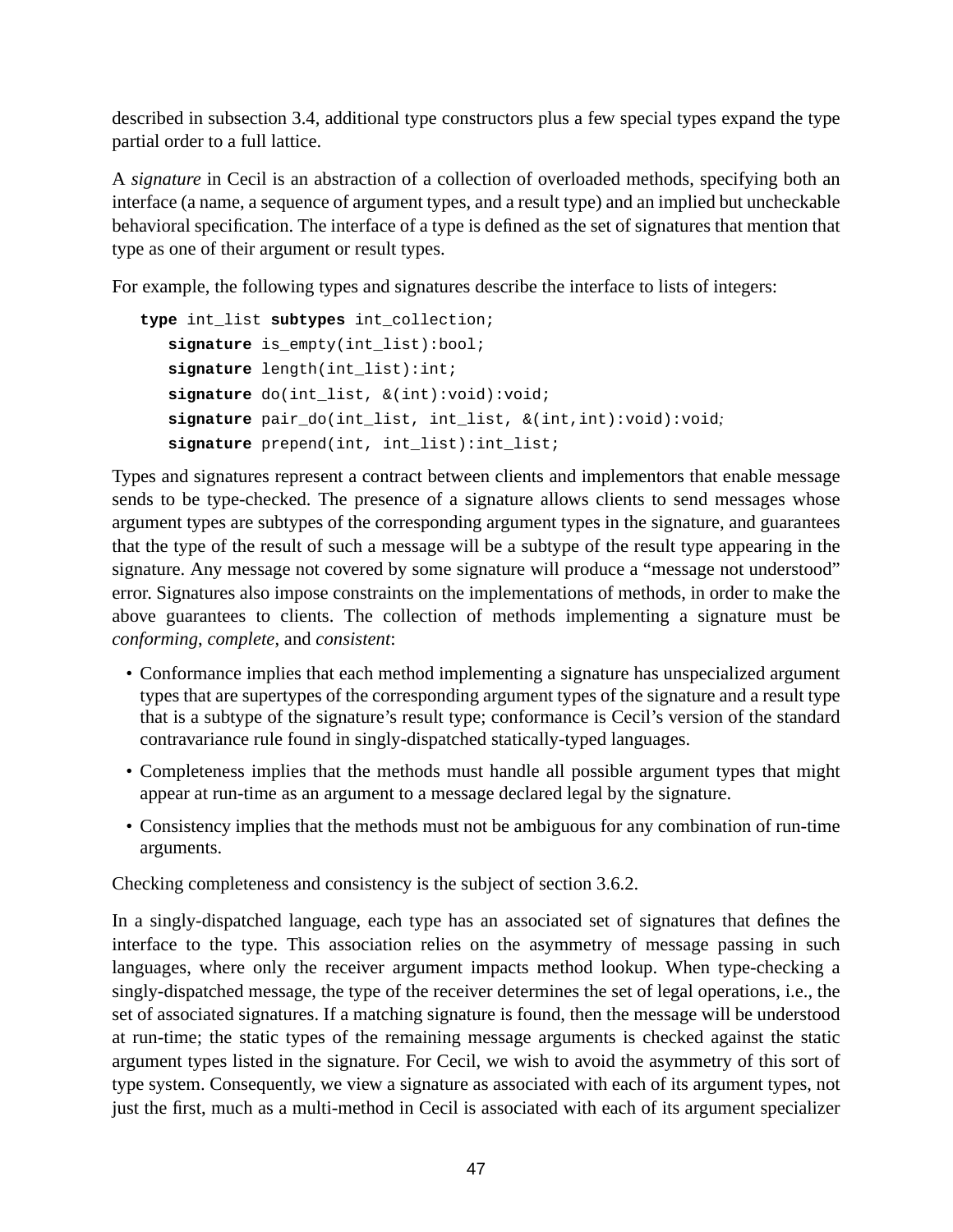objects. For example, the prepend signature above is considered part of both the int type and the int\_list type.

In most object-oriented languages, the code inheritance graph and the subtyping graph are joined: a class is a subtype of another class if and only if it inherits from that other class. Sometimes this constraint becomes awkward [Snyder 86], for example when a class supports the interface of some other class or type, but does not wish to inherit any code. Other times, a class reusing another class's code cannot or should not be considered a subtype; covariant redefinition as commonly occurs in Eiffel programs is one example of this case [Cook 89].

To increase flexibility and expressiveness, Cecil separates subtyping from code inheritance. Types and signatures can be declared independently of object representations and method implementations. However, since in most cases the subtyping graphs and the inheritance graphs are parallel, requiring programmers to define and maintain two separate hierarchies would become too onerous to be practical. To simplify specification and maintenance of the two graphs, in Cecil the programmer can specify both a type and a representation, and the associated subtyping, conformance, and inheritance relations, with a single declaration. Similarly, a single declaration can be used to specify both a signature and a method implementation. In this way we hope to provide the benefits of separating subtyping from code inheritance when it is useful, without imposing additional costs when the separation is not needed.

# 3.3 Type and Signature Declarations

Variable declarations and formal arguments and results of methods, closures, and fields may be annotated with type declarations. The syntax of declarations is extended to include some new declarations:

```
decl ::= let decl
                    | tp_decl
                    | type_ext_decl
                    | object_decl
                    | obj_ext_decl
                    | predicate_decl
                    | disjoint_decl
                    | cover_decl
                    | divide_decl
                    | signature_decl
                    method_decl
                    | field_sig_decl
                    field decl
                    | precedence_decl
                    include decl
                    prim decl
```
In this and subsequent syntax specifications, changes to specifications as described in section 2 are in boldface.

The following example illustrates some of the extensions:

```
object list;
   method is_empty(l@:list):bool \{ l.length = 0 \}signature length(l:list):int;
```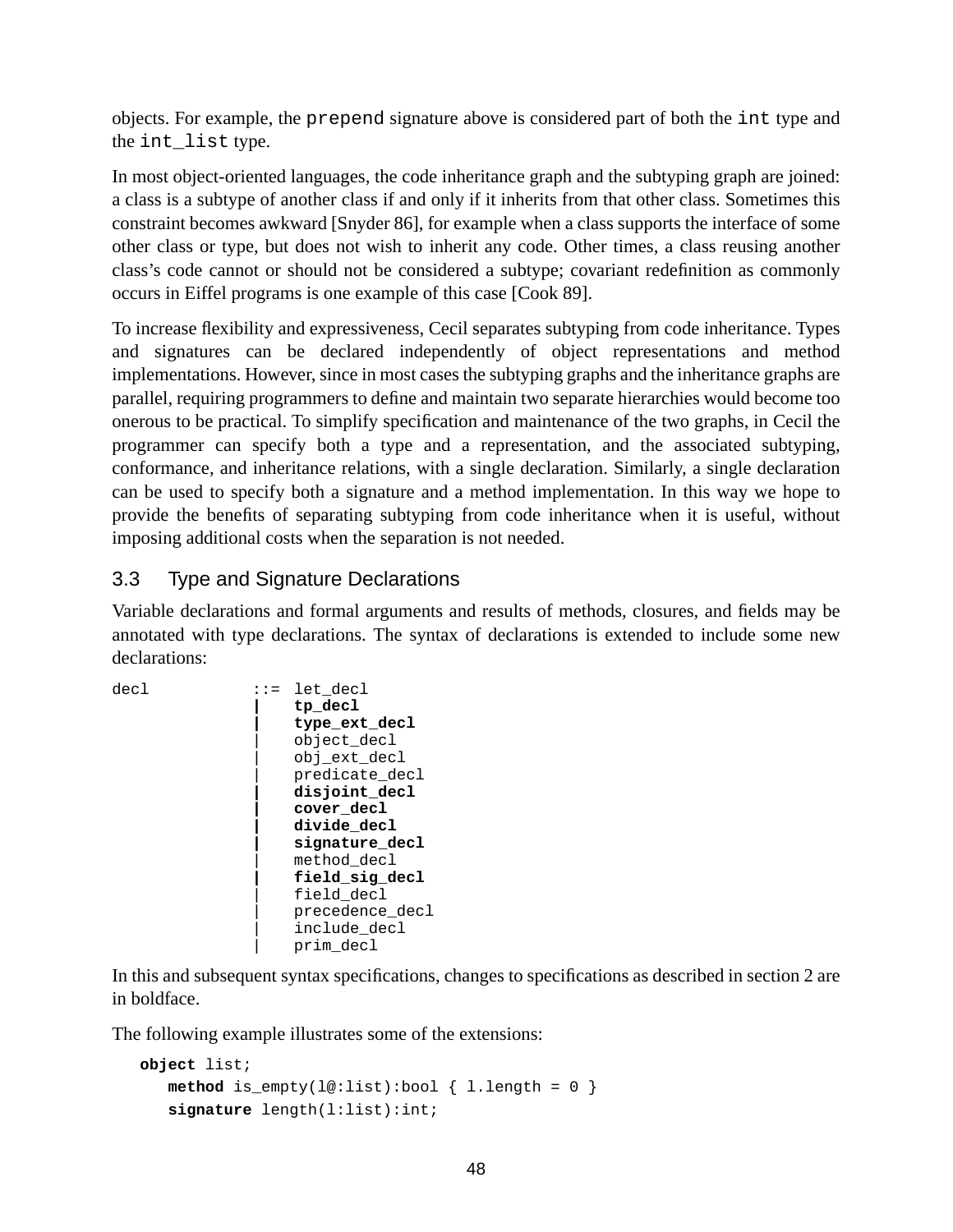```
signature do(l:list, closure: &(int): void): void;
   signature pair do(l1:list, l2:list, closure: &(int,int):void):void;
  method prepend(x:int, l@:list):list {
      object inherits cons { head := x, tail := 1 } }
  method copy_reverse(l:list):list {
      let var l2:list := nil;
      do(1, \&(x:int) { 12 := prepend(x, 12); };
      l2 }
representation cons isa list;
   field head(@:cons):int;
   field tail(@:cons):list;
```
#### 3.3.1 Type Declarations

New user-defined types are introduced with type declarations of the following form (ignoring parameterization and encapsulation aspects):

```
tp_decl ::= "type" name {type_relation} ";"
type_relation ::= "subtypes" types
types \cdots ::= type \{ "," type \}
```
The new type is considered to be a subtype of each of the types listed in the subtypes clause. The induced subtype relation over used-defined types must be a partial order (i.e., it cannot contain cycles).\*

Type names are interpreted in a name space distinct from that of objects and variables and that of message names. A type, an object, and a method may all be named list unambiguously.

#### 3.3.2 Representation and Object Declarations

New user-defined objects are introduced with representation declarations of the following form (again, ignoring parameterization and encapsulation):

| object decl |                                                                  | ::= rep_role rep_kind name {relation} [field_inits] ";"                                                                                            |
|-------------|------------------------------------------------------------------|----------------------------------------------------------------------------------------------------------------------------------------------------|
| rep kind    | $ ::=$ "representation"<br>"object"                              | declares an object implementation<br>declares an object type and implementation                                                                    |
| relation    | $\cdots$ "subtypes" types<br>"inherits" parents<br>"isa" parents | <i>impl conforms to type, type subtypes from type</i><br><i>impl inherits from impl</i><br><i>impl inherits from impl, type subtypes from type</i> |

Representation roles will be described in section 3.5.

If the representation keyword is used, the declaration introduces a new object representation. This object inherits from the objects named in each inherits clause and conforms to the types named in each subtypes clause. As mentioned in section 2.1.1, the inheritance graph cannot have cycles.

An isa clause is syntactic sugar for both a subtypes clause and an inherits clause, i.e., sugar for the case where inheritance and subtyping are parallel. So the following declaration

<sup>\*</sup> It is not strictly necessary to restrict subtyping to a partial order. Cycles in the subtypes relation could be allowed, producing a preorder over types instead of a partial order. This would have any type in a cycle being a subtype of and therefore substitutable for every other type in the cycle. In essense, all types in a cycle would be equivalent as far as the type checker was concerned.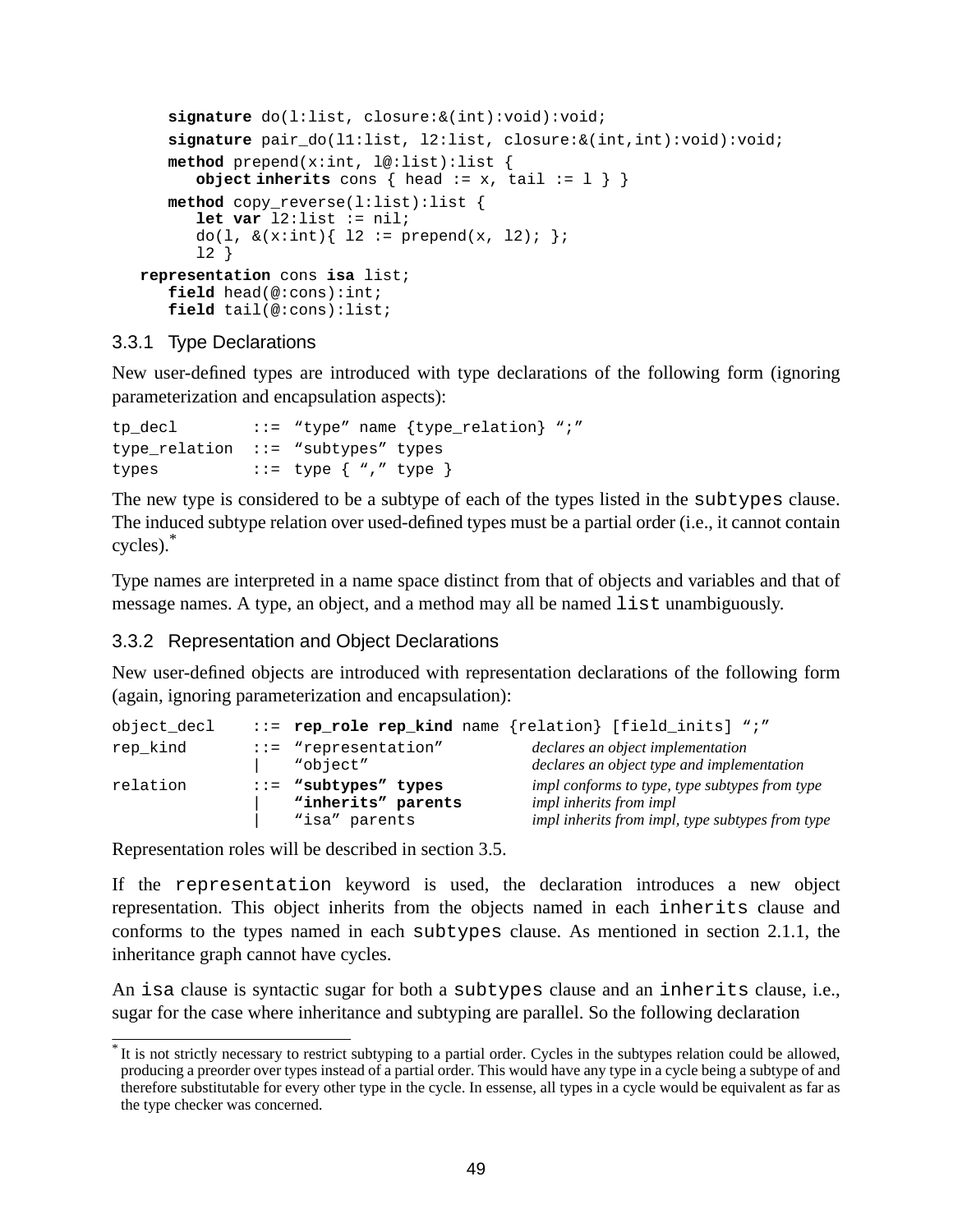**representation** cons **isa** list;

is syntactic sugar for the declaration

**representation** cons **inherits** list **subtypes** *typeof*(list);

where  $typeof(iist)$  represents the most-specific type(s) to which the list object conforms (*typeof* is not legal Cecil syntax).

If the object keyword is used, then the declaration is syntactic sugar for the pair of an object representation declaration and a type declaration. A declaration of the form

**object** *name* **inherits** *namei1*, *namei2*, ..., *namein*  $\textbf{subtypes}$  *name*<sub>s1</sub>, *name*<sub>s2</sub>, ..., *name*<sub>sm</sub> isa  $name_{b1}$ ,  $name_{b2}$ , ...,  $name_{bk}$  ;

is syntactic sugar for the following two declarations:

```
\tt type name \t subtypes name_{s1}, name_{s2}, ..., name_{sm},typeof(name_{b1}), typeof(name_{b2}), ..., typeof(name_{bk});
representation name
                inherits name_{i1}, name_{i2}, ..., name_{in}, name_{b1}, name_{b2}, ..., name_{bk}subtypes name ;
```
Both the object and the type have the same name, but there is no potential for ambiguity since object and type names are resolved in separate name spaces. The new type subtypes from all the types listed in the subtypes clause and from the types to which the objects in the isa clause of the original declaration conform. The new object representation conforms to the new type and inherits from the object representations listed in the inherits and isa clauses of the original declaration.

The object and isa syntactic sugars are designed to make it easy to specify the inheritance and subtyping properties of an object/type pair for the common case that code inheritance and subtyping are parallel. We expect that in most programs, only object and isa declarations will be used; type, representation, inherits, and subtypes declarations are intended for relatively rare cases where finer control over inheritance and subtyping are required.

Object constructor expressions are similarly extended with representation roles, representation kinds, and subtyping relationships:

object\_expr ::= **rep\_role rep\_kind** {relation} [field\_inits]

In an object constructor expression, both the representation keyword and the object keyword have the same effect; the presence or absence of an anonymous type is immaterial.

Representations often add new, implementation-specific operations. For example, the cons representation defined earlier introduced the head and tail fields. To be able to send messages that access these new features, a type must exist that includes the appropriate signatures. If cons were only a representation, then a separate type would need to be defined that included signatures for head and tail. To avoid this extra step, a representation declaration, like an object declaration, introduces a corresponding type. Unlike an object declaration, however, the type derived from a representation declaration is anonymous. It can only be referenced indirectly through the *typeof* internal function that specifies the semantics of the isa and @: syntactic sugars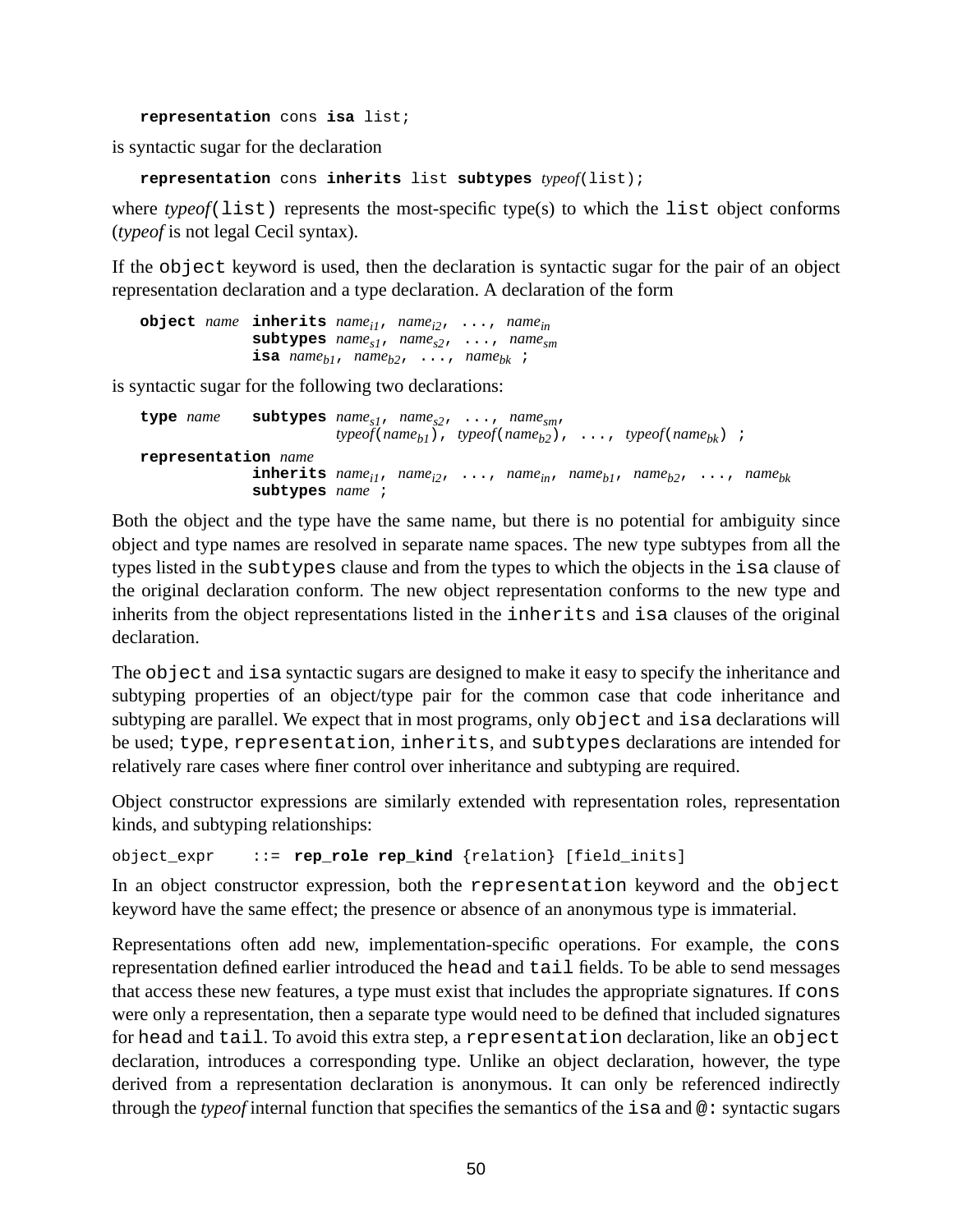(section 3.3.5 describes the @: sugar). Consequently, no variables or unspecialized formals may be declared to be of the anonymous type, and no types may be declared to be subtypes of the anonymous type. This enables object representations to be defined that are not treated as first-class types; the programmer has control over which types are intended to be used in type declarations.

### 3.3.3 Type and Object Extension Declarations

As described in section 2.1.3, objects can be extended with new inheritance relations after they have been defined. In a similar fashion, types can be extended with new subtyping relations using type extension declarations of the following form:

type\_ext\_decl ::= "extend" "type" named\_type {type\_relation} ";"

The syntax of object extension declarations is extended to support augmenting either just an object representation or both an representation and a type:

| obj ext decl | ::= "extend" <b>extend kind</b> named object<br>{relation} [field_inits] ";" |                                                              |
|--------------|------------------------------------------------------------------------------|--------------------------------------------------------------|
| extend kind  | $::=$ "representation"<br>["object"]                                         | extend representation<br>extend both type and representation |

If the extension uses the representation keyword, then the named representation is extended with the appropriate inheritance and conformance relations. Otherwise, both the representation and the type that are named by the extension are updated. A declaration of the form

```
extend object name inherits name<sub>i1</sub>, name<sub>i2</sub>, ..., name<sub>in</sub>
                                 \textbf{subtypes} name<sub>s1</sub>, name<sub>s2</sub>, ..., name<sub>sm</sub>
                                 isa name_{b1}, name_{b2}, ..., name_{bk};
```
is syntactic sugar for the following two declarations:

```
extend type name subtypes name_{s1}, name_{s2}, ..., name_{sm},
                                    typeof(name_{b1}), typeof(name_{b2}), ..., typeof(name_{bk});
extend representation name
                inherits name_{i1}, name_{i2}, ..., name_{i1}, name_{i2}, name_{i3}, name_{i4}, name_{i5}, cdot, name_{i6}subtypes name ;
```
It is an error if there does not exist both a representation and a type with the corresponding name.

Allowing types to be extended externally to have additional supertypes allows third-parties to integrate separately-developed libraries without modifying the separate libraries directly [Hölzle 93].

#### 3.3.4 Signature Declarations

Signatures can be declared using the following syntax:

```
signature decl ::= "signature" method name
                     "(" [arg_types] ")" [type_decl] ";"
arg_type ::= arg_type { "," arg_type }
arg_type ::= [[name] ":"] type
type_decl ::= ":" type
```
The names of formals in a signature are for documentation purposes only; they do not impact the meaning of the signature nor do they have any effect during type checking.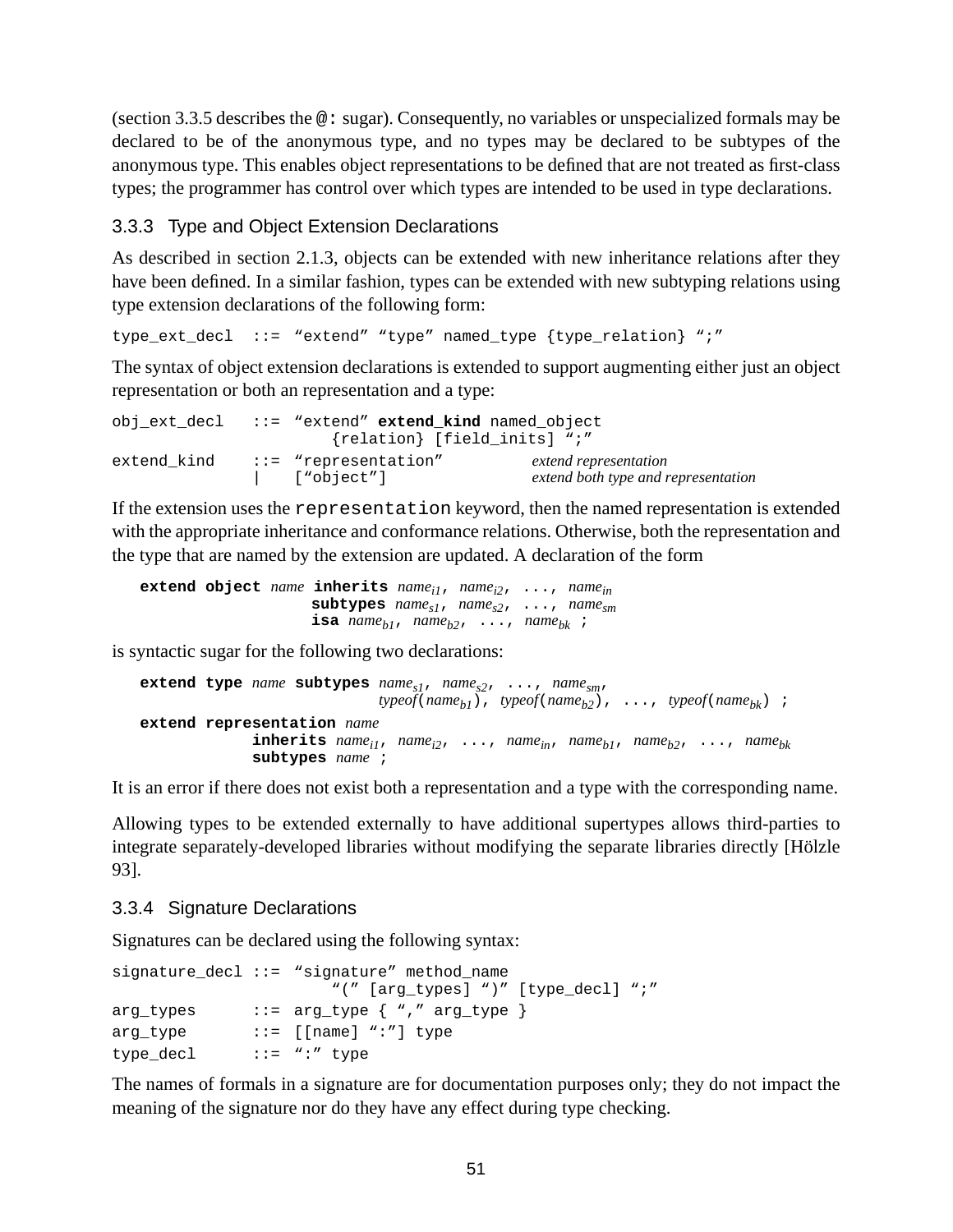Signatures can also be declared in a field-like notation, as follows:

```
field_sig_decl ::= ["var"] "field" "signature" method_name
                       "(" arg type ")" [type decl] ";"
```
A field signature declaration of the form

```
var field signature name(type):typeR;
```
is syntactic sugar for the following two declarations:

```
signature name(type):typeR;
signature set_name(type,typeR):void;
```
A field signature declaration does not require that implementations of the resulting signatures be fields, only that their interface "looks" like they could be implemented by fields. If the var keyword is omitted, then the second set accessor signature is not generated.

3.3.5 Implementation and Method Declarations

The syntax of method implementations is extended in the following way to accommodate static types:

| method_decl | ::= <b>impl_kind</b> method_name                                                                |                                                                                                                           |
|-------------|-------------------------------------------------------------------------------------------------|---------------------------------------------------------------------------------------------------------------------------|
|             | "(" [formals] ")" [type_decl] {pragma}<br>" ${N, n \in \mathbb{Z} \mid \text{prod\_body}}$ ", " |                                                                                                                           |
| impl kind   | "method"                                                                                        | ::= ["method"] "implementation" <i>declares a method implementation</i><br>declares a method signature and implementation |
| specializer | $\cdots =$ [location] [type decl]<br>"@" ":" object                                             | specialized formal<br>sugar for @object : object                                                                          |

Formal parameters of the method implementation and the result of the method implementation can be given explicit type declarations.

If the implementation keyword is used, the declaration introduces a new method implementation. If, however, the method keyword alone is used, the declaration is syntactic sugar for both a method implementation declaration and a signature declaration. A declaration of the form

```
\mathbf{method} name(x_1@obj_1:type_1, \ldots, x_N@obj_N:type_N):type_R \{ body\}
```
is syntactic sugar for the following two declarations:

```
signature name(type1, ..., typeN):typeR;
\text{implementation} name(x_1@obj_1:type_1, ..., x_N@obj_N:type_N):type_R { body }
```
As explained in section 2.2.1, if any of the  $obj_i$  are omitted, they default to any.

A formal in a method or field declaration can be specified with the *x*@:*object* syntax. This syntax is shorthand for *x*@*object*:*typeof*(*object*).

#### 3.3.6 Field Implementation Declarations

Field implementation declarations are similarly extended to accommodate static types:

```
field_decl ::= ["shared"] ["var"] "field" field_kind method_name
                      "(" formal ")" [type_decl] {pragma} [":=" expr] ";"
```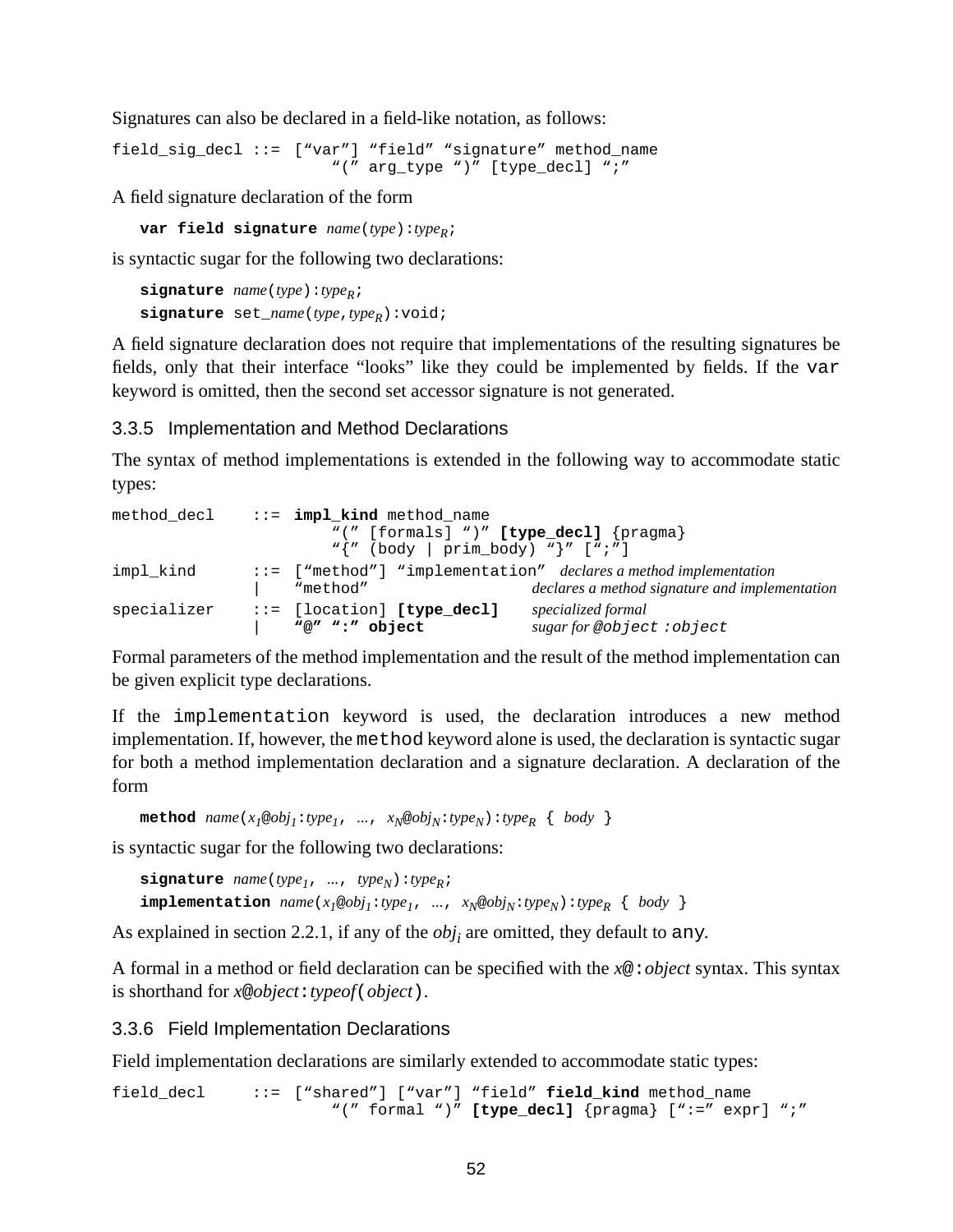field\_kind ::= *empty declare accessor method impl(s) and sig(s)*

| "implementation" *declare just accessor method implementation(s)*

If the implementation keyword is used, then the declaration introduces a field get accessor method implementation, and also a set accessor method implementation if the field is declared with the var keyword. The result type of the field is used as the type of the second argument of the set accessor method; the result type of the set accessor method is void.

If the plain field keyword is used, then the field declaration is syntactic sugar for a field implementation declaration and a field signature declaration. A field declaration of the form

```
shared? var? field name(x@obj:type):typeR := expr;
```
where *shared?* is either the shared keyword or empty and *var?* is the var keyword or empty, is syntactic sugar for the following declarations:

```
shared? var? field implementation name(x@obj:type):typeR := expr;
var? field signature name(type):typeR;
```
The field signature declaration is itself syntactic sugar for one or two signature declarations, depending on whether the var keyword was used.

### 3.3.7 Other Type Declarations

In addition to allowing the formals and results of methods and fields to be annotated with explicit type declarations, variable declarations and closure arguments and results can be annotated with explicit type declarations:

```
let_decl ::= "let" ["var"] name [type_decl] {pragma} ":=" expr ";"
closure_expr ::= [ "&" "(" [closure_formals] ")" [type_decl] ] "{" body "}"
closure_formal ::= [name] [type_decl] formal names are optional, if never referenced
```
If the result type of a closure is omitted, instead of defaulting to dynamic as described in section 3.4.1, the result type is inferred from the type of the result expression in the closure's body. Similarly, if the type of a constant local variable is omitted, it is inferred from the type of its initializing expression; mutable variables and global variables should be given explicit types to avoid dynamic type checking.

#### 3.3.8 Discussion

Subtyping and conformance in Cecil is explicit, in that the programmer must explicitly declare that an object conforms to a type and that a type is a subtype of another type. These explicit declarations are verified as part of type checking to ensure that they preserve the required properties of conformance and subtyping. Explicit declarations are used in Cecil instead of implicit inference of the subtyping relations (*structural subtyping*) for two reasons. One is to provide programmers with error-checking of their assumptions about what objects conform to what types and what types are subtypes of what other types. Another is to allow programmers to encode additional semantic information in the use of a particular type in additional to the information implied by the type's purely syntactic interface. Both of these benefits are desirable as part of Cecil's goal of supporting production of high-quality software. To make exploratory programming easier, a programming environment tool could infer the greatest possible subtype relationships (i.e., the implicit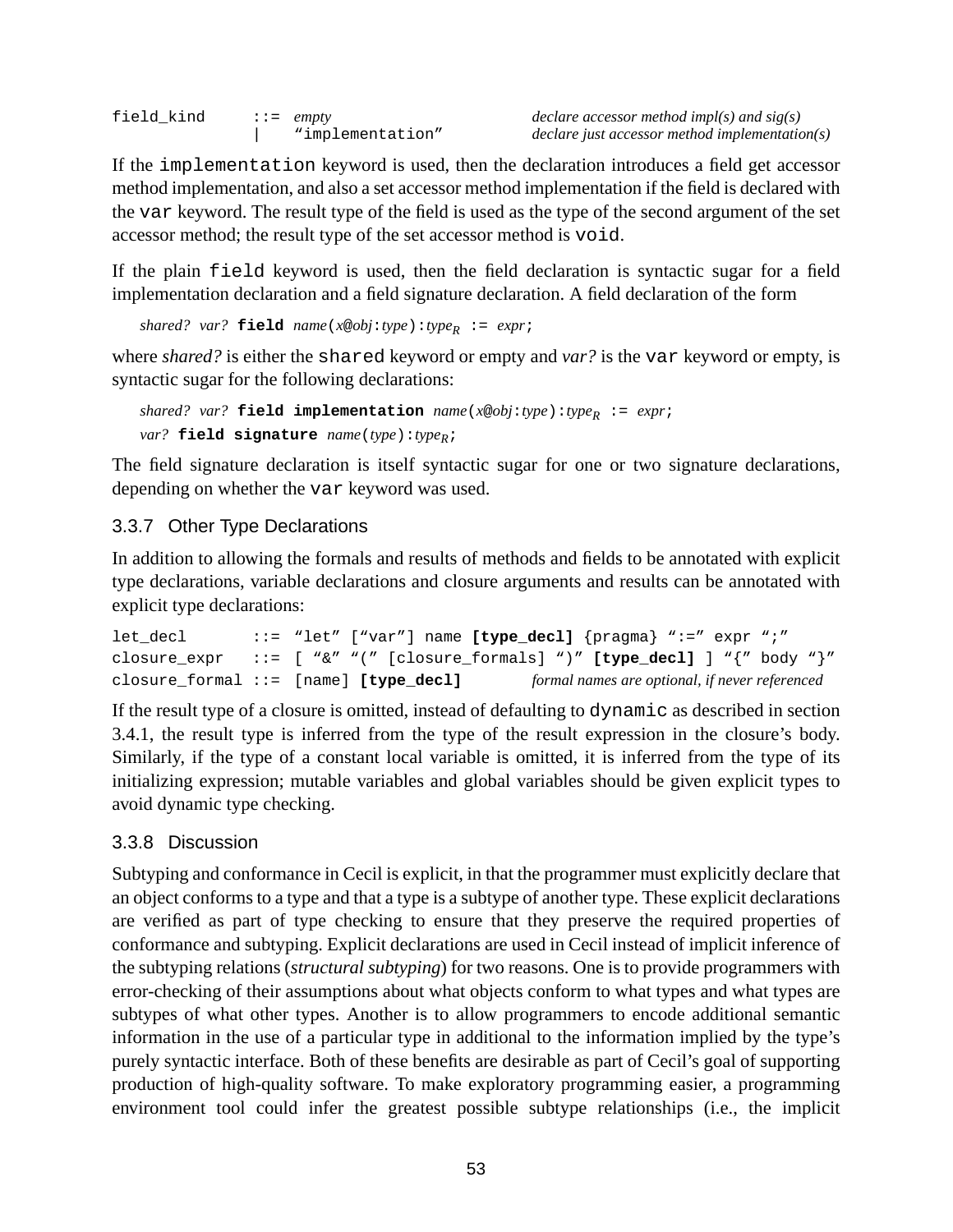"structural" subtyping relationships) for a particular object and add the appropriate explicit subtype declarations automatically.

Separating subtyping from implementation inheritance increases the complexity of Cecil. A simpler language might provide only subtyping, and restrict objects to inherit code only from their supertypes; Trellis takes this approach, for example. However, there is merit in clearly separating the two concepts, and allowing inheritance of code from objects which are not legal supertypes. Studies have found this to be fairly common in dynamically-typed languages [Cook 92]. With the current Cecil design, the only way that an object might not be a legal (structural) subtype of an object from which it inherits is if the child overrides a method of the parent and restricts at least one argument type declaration, a relatively rare occurrence. However, Cecil may eventually support filtering and transforming operations as part of inheritance, such as the ability to exclude operations, to rename operations, or to systematically adjust the argument types of operations, and so would create more situations in one object would inherit from another without being a subtype.

Types cannot have default implementations; only object representations can have methods attached. In other languages, such as Axiom (formerly Scratchpad II) [Watt *et al.*, Jenks & Sutor 92], default implementations can be stored with the type (called the *category* in Axiom). However, in Axiom method lookup rules are complicated by the possibility of methods being inherited both from superclasses and from categories, i.e., along both inheritance and subtyping links. Cecil's inheritance rules are simplified by only searching the inheritance graph. We expect that most typelike entities will actually be declared using the object form so that there is a corresponding representation to hold any default method implementations.

# 3.4 Special Types and Type Constructors

The syntax of types (excluding parameterization) is as follows:

```
type ::= named type
                      | closure_type
                      | lub_type
                      glb_type<br>"(" type ")"
                                                    just for grouping
```
# 3.4.1 Named Types

Types with names can be directly named:

named type ::= name

As described in section 3.3.1, type names are resolved in a name space distinct from the names of variables and objects and of methods.

In addition to user-defined types introduced through type and object declarations, the Cecil type system includes four special predefined types:

• The type void is used as the result type of methods and closures that do not return a result. All types are subtypes of void, enabling a method that returns a result to be used in a context where none is required. The type void may only be used when declaring the result type of a method or closure. The predefined object void has type void.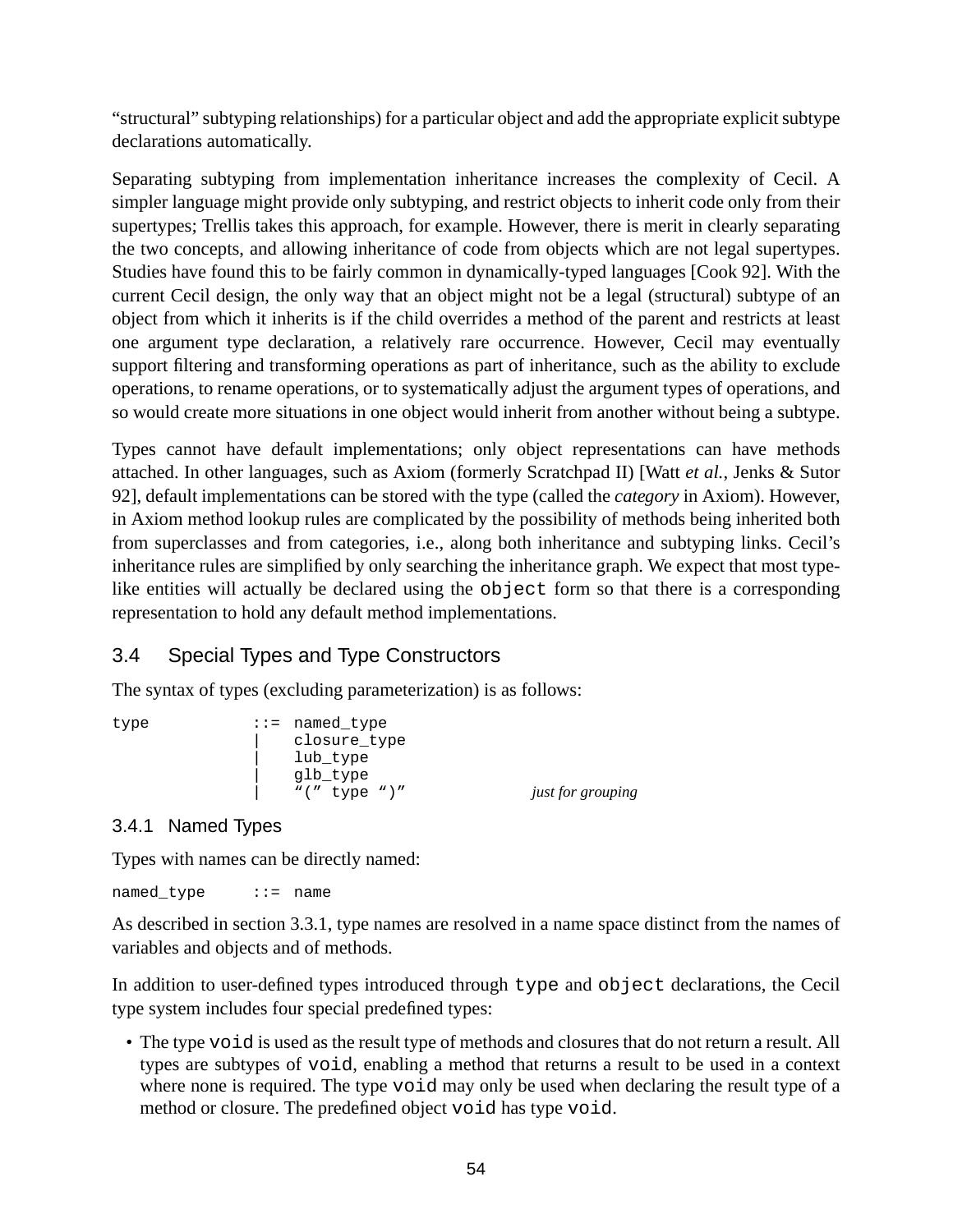- The type any is implicitly a supertype of all types other than void; any may be used whenever a method does not require any special operations of an object.
- The type none is implicitly a subtype of all other types, thus defining the bottom of the type lattice. It is the result type of a closure that terminates with a non-local return, since such a closure never returns to its caller. It also is the result type of the primitive loop method, which also never returns normally. Finally, none is an appropriate argument type for closures that will never be called.
- The type dynamic is used to indicate run-time type checking. Wherever type declarations are omitted, dynamic is implied (with the exception of closure results and constant local variable declarations, as described in section 3.3.7). The dynamic type selectively disables static type checking, in support of exploratory programming, as described in section 3.10.

#### 3.4.2 Closure Types

The type of a closure is described using the following syntax:

```
closure type ::= "&" "(" [arg types] ")" [type decl]
```
(The syntax of arg\_types is specified along with signatures in section 3.3.4.)

A closure type of the form

 $\&(t_1,\ldots,t_N):t_p$ 

describes a closure whose eval method has the signature:

```
signature eval(\&(t_1, \ldots, t_N): t_R, t_1, \ldots, t_N): t_R
```
Closure types are related by implicit subtyping rules that reflect standard contravariant subtyping: a closure type of the form  $\& (t_1, \ldots, t_N) : t_R$  is a subtype of a closure type of the form  $\& (s_1, \ldots, s_N) : s_R$  iff each  $t_i$  is a supertype of the corresponding  $s_i$  and  $t_R$  is a subtype of  $s_R$ .

#### 3.4.3 Least-Upper-Bound Types

The least upper bound of two types in the type lattice is notated with the following syntax:

lub\_type ::= type "|" type

The type  $type_1$  |  $type_2$  is a supertype of both  $type_1$  and  $type_2$ , and a subtype of all types that are supertypes of both *type<sup>1</sup>* and *type<sup>2</sup>* . Least-upper-bound types are most useful in conjunction with parameterized types, described in section 4.

#### 3.4.4 Greatest-Lower-Bound Types

The greatest lower bound of two types is notated with the following syntax:

glb\_type ::= type "&" type

The type *type<sup>1</sup>* & *type<sup>2</sup>* is a subtype of both *type<sup>1</sup>* and *type<sup>2</sup>* , and a supertype of all types that are subtypes of both *type<sup>1</sup>* and *type<sup>2</sup>* . Syntactically, the greatest-lower-bound type constructor has higher precedence than the least-upper-bound type constructor.

Note that the greatest-lower-bound of two types is different than a named type that is a subtype of the two types. For example,

```
type1 & type2
```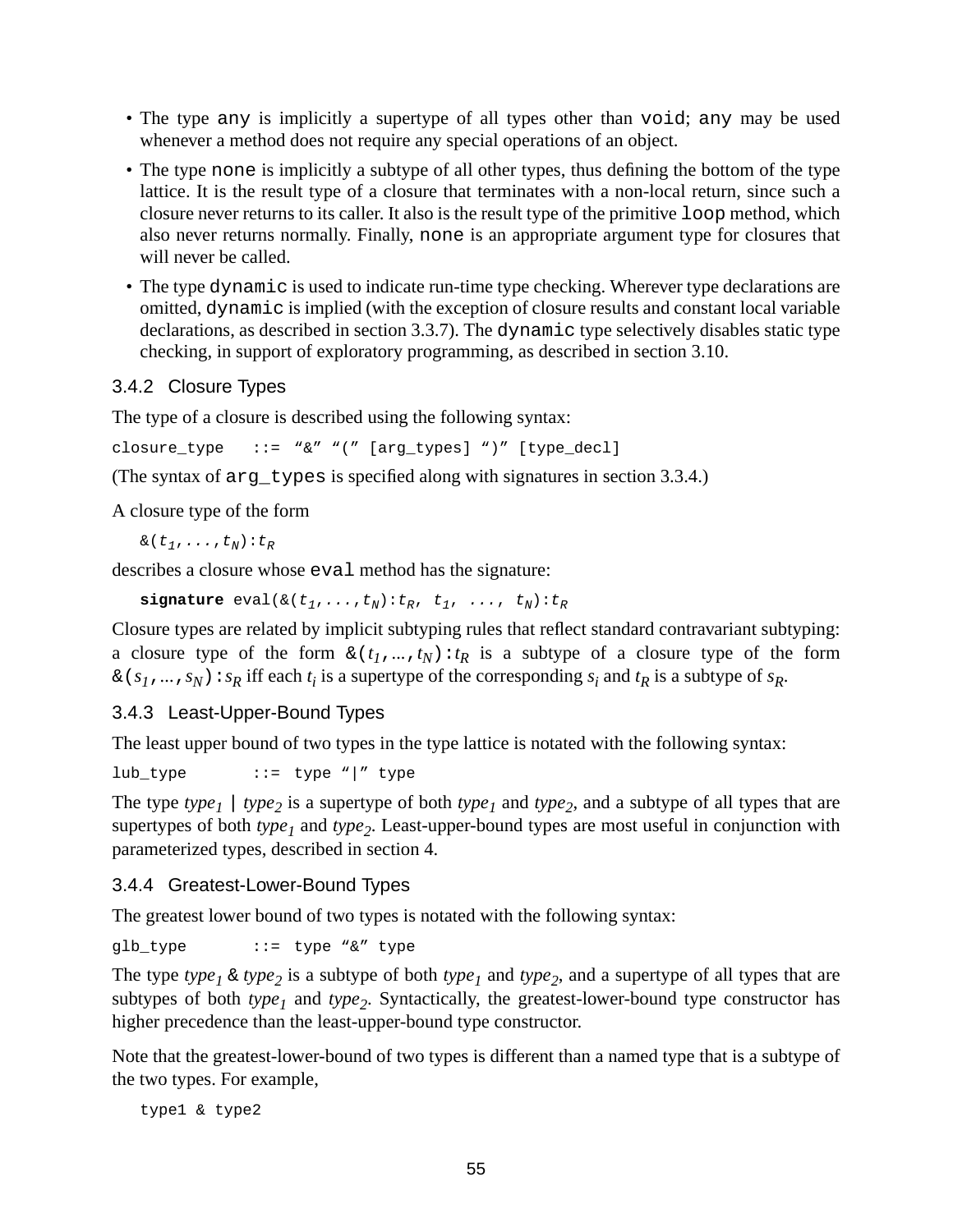is a different type than the type introduced by the declaration

**type** type3 **subtypes** type1, type2;

The type type3 is a subtype of type1  $\&$  type2 (all types that subtype both type1 and type2 are automatically subtypes of type1 & type2), but not identical to it. The reason is that the programmer might later define a type4 type:

**type** type4 **subtypes** type1, type2;

The type type4 is also a subtype of type1 & type2, but type3 and type4 are different and in fact mutually incomparable under the subtype relation. The two types are different because named types include implicit behavioral specifications, and the implication of the two separate type declarations is that the implied behavioral specifications of type3 and type4 are different.

The void, any, and none special types and the greatest-lower-bound and least-upper-bound type constructors serve to extend the explicitly-declared type partial order generated from type and object declarations to a full lattice.

# 3.5 Object Role Annotations

Because Cecil is classless, objects are used both asrun-time entities and asstatic, program structure entities. Some objects, such as nil and objects created at run-time through object constructor expressions, are manipulated at run-time and can appear as arguments to messages at run-time. Such *concrete* objects are required to have all the signatures in their types be supported by corresponding method implementations and all their fields be initialized. In contrast, objects such as cons and list are not directly manipulated at run-time. Instead, they help organize programs, providing repositories for shared methods and defining locations in the type lattice. In return for restricted usage, such *abstract* objects are not required to have their fields fully initialized nor their signatures fully implemented.

To inform the type checker about the part played by an object, its declaration is prefixed with an object representation role annotation:

| rep role | $::=$ "abstract" | only inherited from by named objects;<br>allowed to be incomplete    |
|----------|------------------|----------------------------------------------------------------------|
|          | "template"       | only inherited from or instantiated;<br>uninitialized fields allowed |
|          | "concrete"       | directly usable;<br>must be complete and initialized                 |
|          | ["dynamic"]      | directly usable;<br>no static checks                                 |

Each of these role annotations appears in the list hierarchy:

```
abstract object list isa collection;
template representation cons isa list;
concrete representation nil isa list;
```
Abstract objects are potentially incomplete objects designed to be inherited from and fleshed out by other objects. Abstract objects need not have all their signatures fully implemented nor their fields initialized. For example, the list object is not required to implement the do signature defined for the type list; the implementation of this operation is deferred to children. Because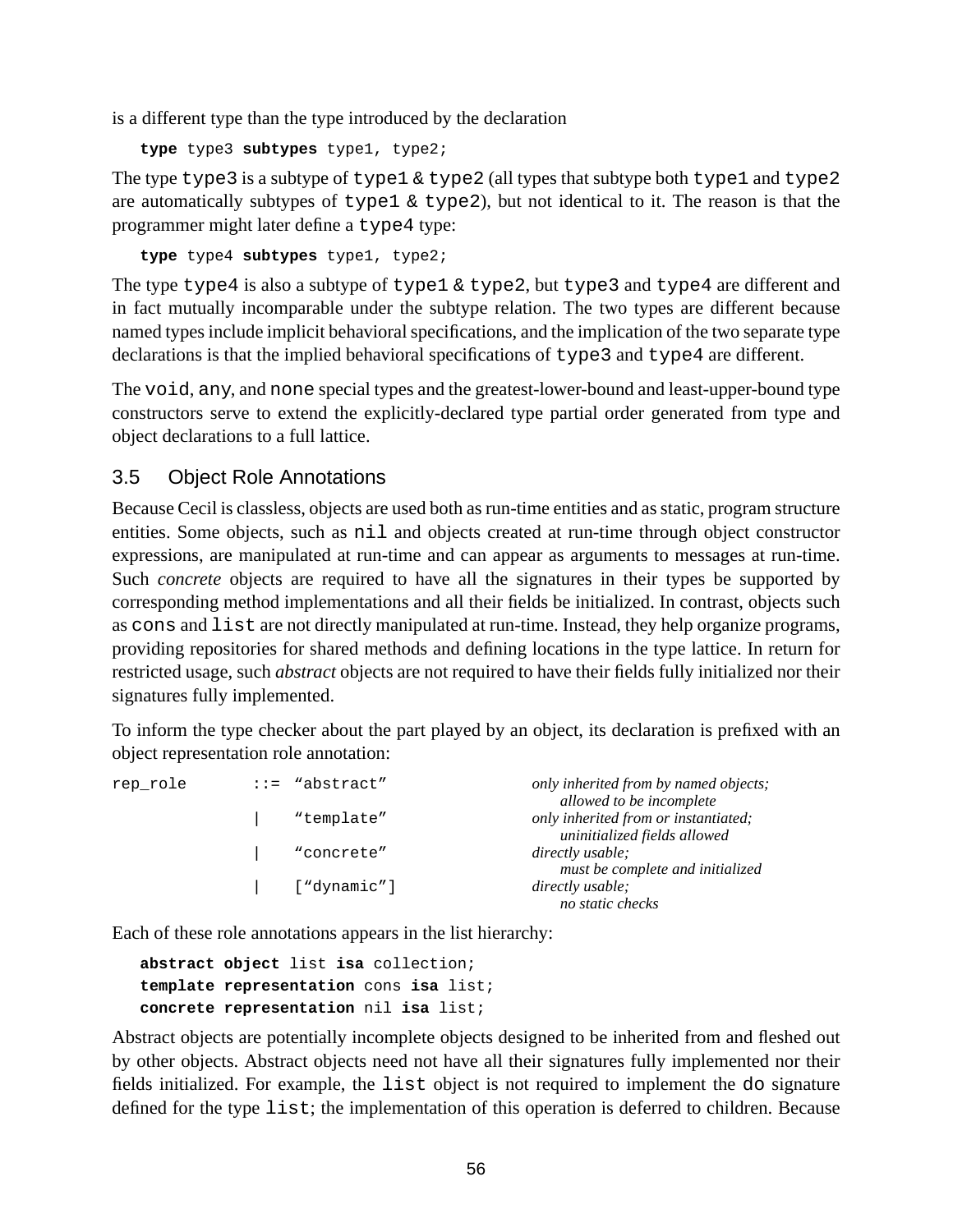an abstract object may be incomplete, it cannot be used directly at run-time, nor can it appear as a parent in an object constructor declaration. Abstract objects are similar to abstract classes in classbased languages.

Template objects are complete objects suitable for direct "instantiation" by object constructor expressions, but are not allowed to be used directly as a value at run-time. Because new method implementations cannot be specified for anonymous objects, all the signatures specified as part of the type of a template object are required to be fully implemented. For example, the cons object is required to fully implement all list operations, including do. However, because template objects will not be sent messages at run-time, they are not required to have their fields initialized. The cons object is not required to have its head and tail fields initialized. Template objects are analogous to concrete classes in class-based languages.

Concrete objects are complete, initialized objects that can be manipulated at run-time. Like template objects, all signatures must be implemented, and in addition all fields must be initialized, either as part of the field declaration or as part of the object declaration or object constructor expression. Like other named objects, named concrete objects can be inherited from as well. (The child object's role can revert to abstract or template.) Anonymous concrete objects correspond to instances in class-based languages; named concrete objects have no direct analogue and are a feature of Cecil's object model.

If the object role annotation is dynamic or omitted, the object is considered fully manipulable by programs but no static checks for incomplete implementation of signatures or uninitialized fields are performed. (The appropriate checks will be made dynamically, as messages are sent and fields accessed.) Dynamic objects are designed to support exploratory programming, as discussed in section 3.10.

Since object constructor expressions create objects to be used at run-time, neither abstract nor template annotations are allowed on object constructor expressions.

Object role annotations help document explicitly the programmer's intended uses of objects. Other languages provide similar support. C++ indirectly supports differentiating abstract from concrete classes through the use of pure virtual functions and private constructors. Eiffel supports a similar mechanism through its deferred features and classes mechanism. Cecil's abstract annotation is somewhat more flexible than these approaches, since an object can be labeled abstract explicitly, even if it has no abstract methods. Such a declaration can be useful to prevent direct instantiation of the object, perhaps because the method implementations are mutually recursive in a way where subclasses are expected to override at least one of the methods to break the recursion.

In an earlier version of Cecil, a fifth annotation, unique, could be used to document the fact that an object was unique. For example,  $nil$ , true, and false all were annotated as unique objects. While the exact semantics of unique was unclear, a plausible interpretation could be that a unique object is like a concrete object except that it could not be used as a parent in an object constructor expression (i.e., it could not be "instantiated" or "copied"). Unique objects could still be inherited from in object declarations, since they might have useful code to be inherited. Unique objects were removed because it was felt that the extra language mechanism was not worthwhile. The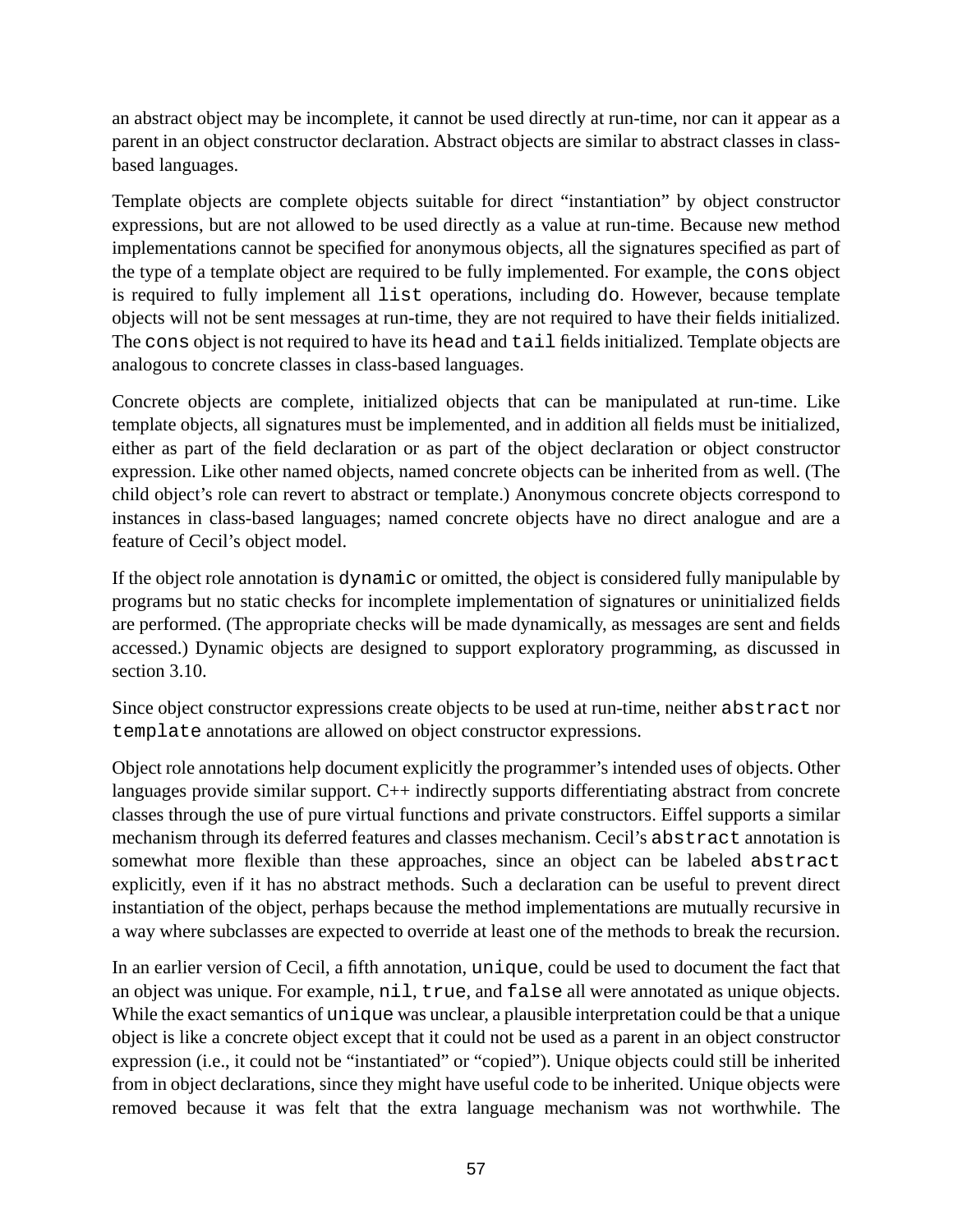template annotation may be removed for a similar reason, since it is not strictly necessary for the type checker, but the distinction between abstract and template objects appears to be useful for documenting the programmer's intentions. The distinction between abstract objects and concrete objects, however, is crucial to being able to write and type-check realistic Cecil code.

# 3.6 Type Checking Messages

This section describes Cecil's type checking rules for message sends and method declarations. Section 3.7 describes type checking for other, simpler kinds of expressions. Parameterized types are described in section 4.

In Cecil, all control structures, instance variable accesses, and basic operators are implemented via message passing, so messages are the primary kind of expression to type-check. For a message to be type-correct, there must be a single most-specific applicable method implementation defined for all possible argument objects that might be used as an argument to the message. However, instead of directly checking each message occurring in the program against the methods in the program, in Cecil we check messages against the set of signatures defined for the argument types of the message, and then check that each signature in the program is implemented conformingly, completely, and consistently by some group of methods.

Using signatures as an intermediary for type checking has three important advantages. First, the type-checking problem is simplified by dividing it into two separable pieces. Second, checking signatures enables all interfaces to be checked for conformance, completeness, and consistency independent of whether messages exist in the program to exercise all possible argument types. Finally, signatures enable the type checker to assign blame for a mismatch between implementor and client. If some message is not implemented completely, the error is either "message not understood" or "message not implemented correctly." If the signature is absent, it is the former, otherwise the latter. Signatures inform the type checker (and the programmer) of the intended interfaces of abstractions, so that the system may report more informative error messages. Of course, the "missing signature" error is sometimes the appropriate message to report, but the type checker cannot accurately distinguish this from the "message not understood" alternative.

Subsection 3.6.1 describes checking messages against signatures, and subsection 3.6.2 describes checking signatures against method implementations.

### 3.6.1 Checking Messages Against Signatures

Given a message of the form *name* (*expr*<sub>1</sub>, ..., *expr*<sub>N</sub>), where each *expr*<sub>i</sub> type-checks and has static type  $T_i$ , the type checker uses the  $T_i$  to locate all signatures of the form *name* ( $S_1$ , ...,  $S_N$ ) :  $S_R$  where each type  $S_i$  is a supertype of the corresponding  $T_i$ . If this set of applicable signatures is empty, the checker reports a "message not understood" error. Otherwise, the message send is considered typecorrect.

To determine the type of the result of the message send, the type system calculates the most-specific result type of any applicable signature. This most-specific result type is computed as the greatest lower bound of the result types of all applicable signatures. In the absence of other type errors, this greatest lower bound will normally correspond to the result type of the most-specific signature.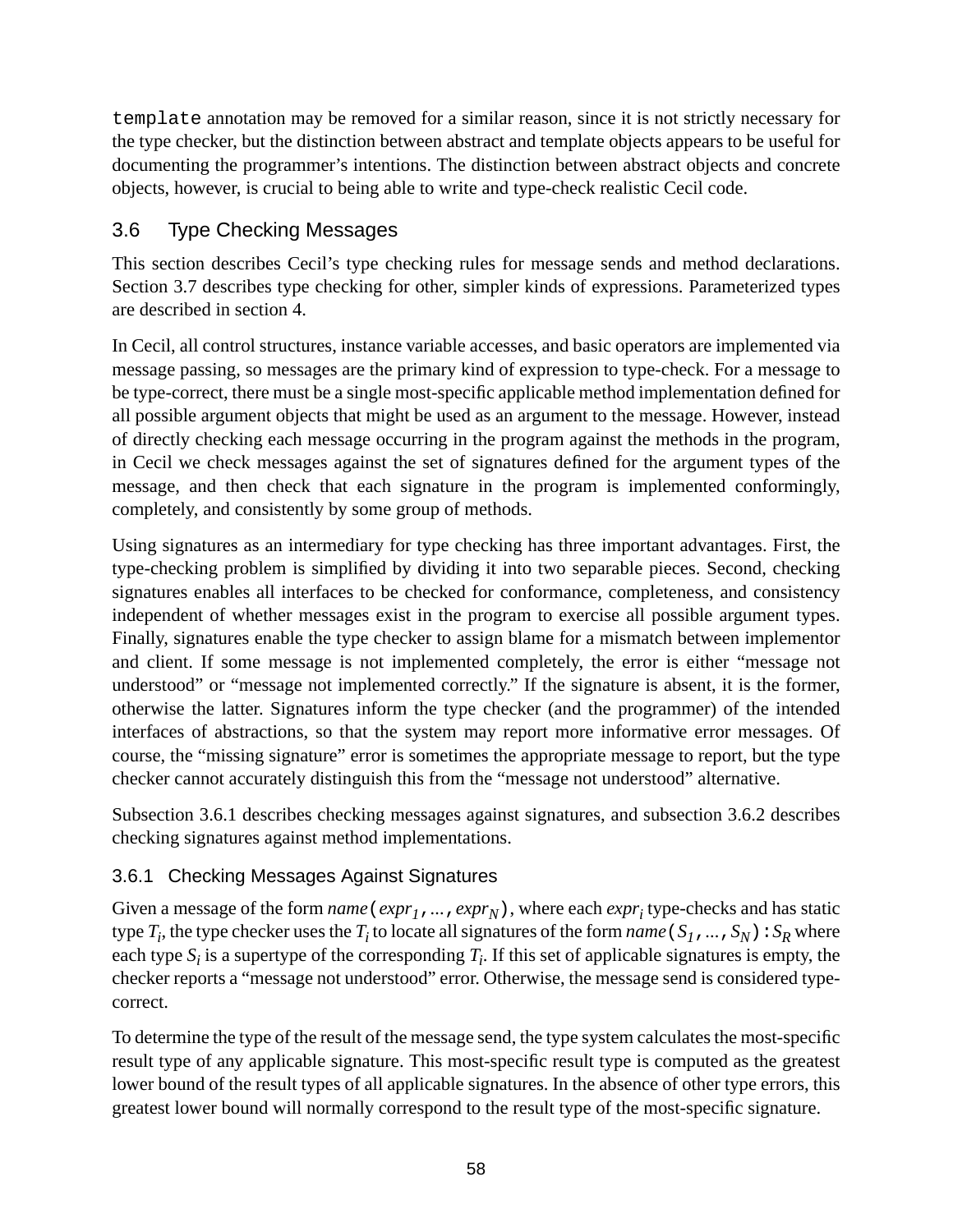To illustrate, consider the message copy(some\_list), where the static type of some\_list is list. The following types and signatures are assumed to exist:

```
type collection;
type list subtypes collection;
type array subtypes collection;
signature copy(collection):collection;
signature copy(list):list;
signature copy(array):array;
```
The signature  $copy(array)$ : array is not applicable, since list, the static type of some list, is not a subtype of array. The dynamic type of some list might turn out to conform to array at run-time (e.g., if there were some data structure that was both a list and an array), but the static checker cannot assume this and so must ignore that signature. The first two signatures do apply, so the copy message is considered legal. The type of the result is known to be both a list and a collection. The greatest lower bound of these two is list, so the result of the copy message is of type list.

Unlike method dispatching, it is acceptable for more than one signature to be applicable to a message. Signatures are contracts that clients can assume, and if more than one signature is applicable, then the client can assume more guarantees about the type of the result. The greatest lower bound is used to calculate the message's result type, rather than the least upper bound, because each signature can be assumed to be in force. At run-time, a method will be selected, and that method will be required to honor the result type guarantees of all the applicable signatures, and so the target method implementation will return an object that conforms to the result types of all the applicable signatures, i.e., the greatest lower bound of these signatures. In common practice, some most-specific signature's result type will be the greatest lower bound, such as the list type selected above.

# 3.6.2 Checking Signatures Against Method Implementations

The type checker ensures that, for every signature in the program, all possible messages that could be declared type-safe by the signature would in fact locate a single most-specific method with appropriate argument and result type declarations, given the current set of representation and type declarations in the program. This involves locating all methods to which the signature is applicable (i.e., all those that could be invoked by a message covered by the signature) and ensuring that they conformingly, completely, and consistently implement the signature.

More precisely:

• A signature is considered *applicable* to a method iff they have the same name and number of arguments and there exists some sequence of argument objects that both inherits from the specializers of the method and conforms to the argument types of the signature. Abstract objects are not included when considering possible argument objects, since they are not required to be complete implementations and are restricted from being manipulated at runtime. (This is the key distinction between abstract and non-abstract objects.) Template objects are included, since they are required to fully implement all applicable signatures.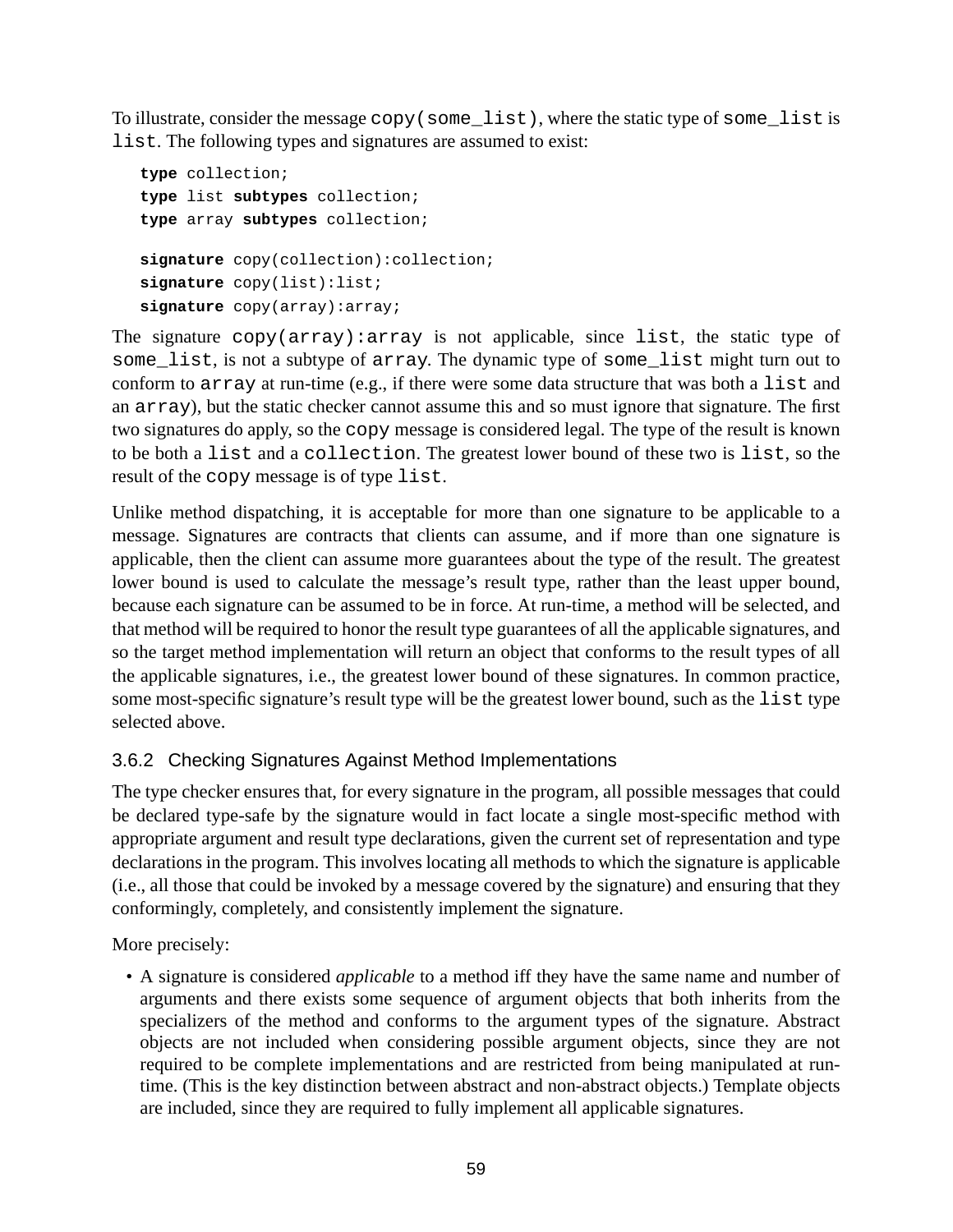- A method *conforms* to a signature iff
	- for each formal, all objects that inherit from the formal's specializer and conform to the signature's corresponding argument type also conform to the formal's declared type (for unspecialized formals, this constraint amounts to requiring that the formal's type is a supertype of the signature argument's type), and
	- the method's result type is a subtype of the signature's result type.
- A set of methods *completely* implement a signature iff, for each possible sequence of argument objects that conforms to the argument types in the signature, there exists at least one method in the set that is applicable to the argument objects, i.e., where the argument objects inherit from the method's specializers.
- A set of methods *consistently* implement a signature iff, for each possible sequence of argument objects that conforms to the argument types in the signature, there exists a single most-specific applicable method in the set.

Conformance of a method against a signature can be checked in isolation of any other methods and signatures in the program. However, in the presence of multi-methods, it is not possible to check individual methods in isolation for completeness and consistency, since interactions among multimethods can introduce ambiguities where none would exist if the multi-methods were not jointly defined within one program.

To type-check in the presence of Cecil's prototype-based object model, *object representatives* are extracted from the program. Each named template, concrete, and dynamic object is considered a distinct object representative, and each static occurrence of an object constructor expression is considered an object representative. A finite number of representatives are extracted from any given program. Representatives are then used as the potential run-time argument objects when testing whether a signature is applicable to a method and whether a set of methods completely and consistently implement a signature. The object representative for an object constructor expression acts as a proxy for all the objects created at run-time by executing that object constructor expression. Since each object created by a particular object constructor expression inherits the same set of methods and has the same type, only one representative need be checked to ensure type safety of all objects created by the object constructor expression at run-time. Object representatives are analogous to concrete classes in a class-based language and maps in the Self implementation [Chambers *et al.* 89].

Conceptually, for each signature, the type checker enumerates all possible *message representatives* that are covered by the signature, where the arguments to the message representative are object representatives that conform to the signature's argument types. (A much more efficient algorithm to perform this checking is described elsewhere [Chambers & Leavens 94].) For each message representative, the type checker simulates method lookup and checks that the simulated message would locate exactly one most-specific method. If no method is found, the type checker reports a "signature implemented incompletely" error. If multiple mutually ambiguous methods are found, the type checker reports a "signature implemented inconsistently" error. Otherwise, the single most-specific method has been found for the message representative. In this case, the type checker also verifies that the argument object representatives conform to the declared argument types of the target method and that the declared result type of the method is a subtype of the signature's result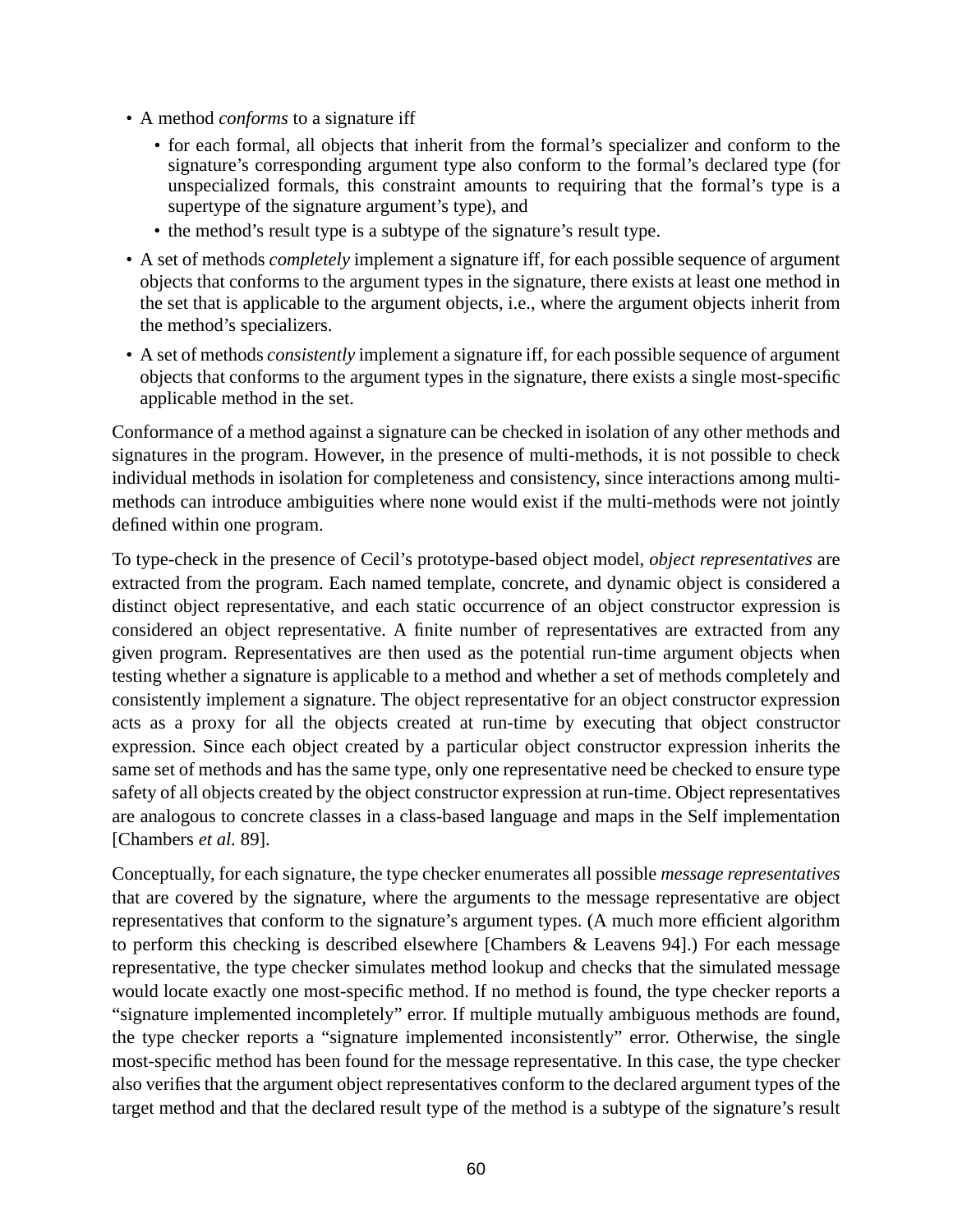type. If all these tests succeed, then all run-time messages matching the message representative are guaranteed to execute successfully.

For example, consider type-checking the implementation of the following signature:

```
signature pair do(collection, collection, \&(int, int):void):void;
```
The type checker would first collect all object representatives that conform to collection and all those that conform to  $\&$  (int,int):void. For a small system, the collectionconforming object representatives might be the following:

```
representation nil inherits list;
representation cons inherits list;
representation inherits cons;
representation array inherits collection;
```
The list and collection objects are not enumerated because they are abstract. The third representative is extracted from the object constructor expression in the prepend method. A single object representative stands for the closure object.

Once the applicable object representatives are collected, the type checker enumerates all possible combinations of object representatives conforming to the argument types in the signature to construct message representatives. These message representatives are the following:

```
pair_do(nil,nil,closure);
pair_do(nil,cons,closure);
pair_do(nil,representation inherits cons,closure);
pair_do(nil,array,closure);
pair do(cons,nil,closure);
pair_do(cons,cons,closure);
...
pair_do(array,representation inherits cons,closure);
pair do(array, array, closure);
```
For each message representative, method lookup is simulated to verify that the message is understood, that the declared argument types are respected, and that the target method returns a subtype of the signature's type.

### 3.6.3 Comparison with Other Type Systems

For singly-dispatched languages, most type systems apply contravariant rules to argument and result types when checking that the overriding method can safely be invoked in place of the overridden method: argument types in the overriding method must be supertypes of the corresponding argument types of the overridden method, while the result type must be a subtype. Cecil's type system does not directly compare one method against another to enforce contravariant redefinition rules, but instead compares one method against an applicable signature to enforce contravariant rules for non-specialized arguments. In Cecil terms, in a singly-dispatched language a signature is inferred from the superclass's method, and then all subclass methods (i.e., those methods that are applicable to the signature) are checked for conformance to the signature.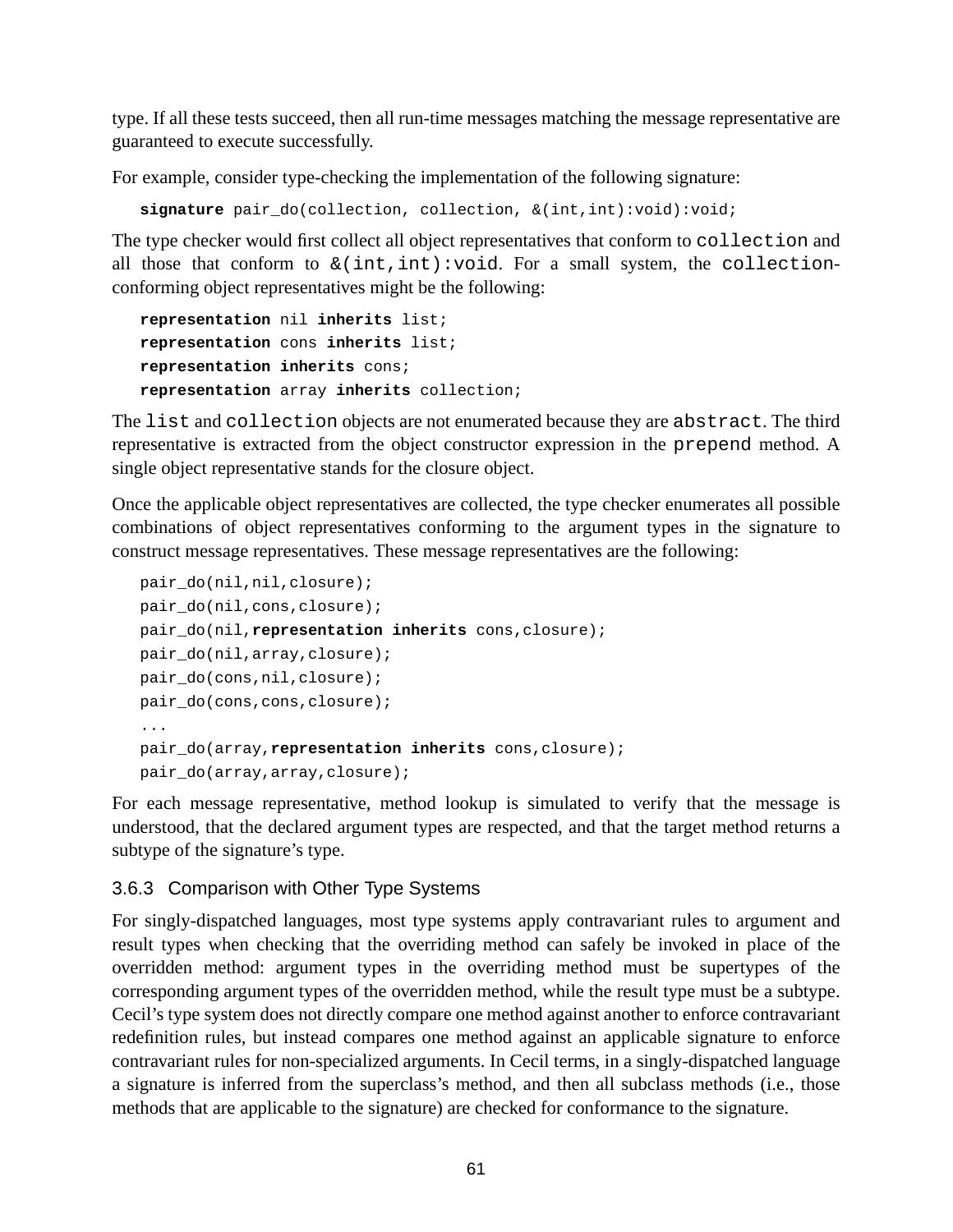Specialized arguments need not obey contravariant restrictions. The type of a specialized argument for one method can be a subtype of the type of the corresponding argument for a more general method. This does not violate type safety because run-time dispatching will guarantee that the method will only be invoked for arguments that inherit from the argument specializer, and the static type checker has verified that all objects that inherit from the specializer also conform to the specialized argument's type. Unspecialized arguments cannot safely be covariantly redefined, because there is no run-time dispatching on such arguments ensuring that the method will only be invoked when the type declaration is correct.

Singly-dispatched languages make the same distinction between specialized and unspecialized arguments implicitly in the way they treat the type of the receiver. For most singly-dispatched languages, the receiver argument is omitted from the signatures being compared, leaving only unspecialized arguments and hence the contravariant redefinition rule. If the receiver type were included as an explicit first argument, it would be given special treatment and allowed to differ covariantly. (In fact, it must, since the receiver's type determines when one method overrides another!) For Cecil, any of the arguments can be specialized or unspecialized, requiring us to make the distinction explicit. If all methods in a Cecil program specialized on their first argument only, Cecil's type checking rules would reduce to those found in a traditional singly-dispatched language.

Few multiply-dispatched languages support static type systems. Two that are most relevant are Polyglot [Agrawal *et al.* 91] and Kea [Mugridge *et al.* 91]. In both of these systems, type checking of method consistency and completeness requires that all "related" methods (all methods in the same generic function in Polyglot and all variants of a function in Kea) be available to the type checker, just as does Cecil. Neither Polyglot nor Kea distinguishes subtyping from inheritance nor interfaces from implementations. Additionally, neither Polyglot nor Kea supports a notion of abstract classes that are not required to be completely implemented but that include some notion of an operation that is expected to be implemented by subclasses; signatures play this role in Cecil.

### 3.6.4 Type Checking Inherited Methods

Cecil does not require that a method be re-type-checked when inherited by a descendant, even if that descendant is not a subtype. This feat is accomplished by verifying that all descendant objects conform to the declared type of the corresponding formal of the inherited method. If the declared type is the type of the specializer, such as would arise with a type declaration using the @: syntax, then all descendant objects are required to be subtypes of the specializer as well. This may be constraining. For example, consider the following set and bag implementation fragments:

```
template object bag isa unordered_collection;
  field elems(@:bag):list;
  method add(b@:bag, x:int):void {
     b.elems := cons(b.elems, x);method includes(b@:bag, x:int):bool {
     b.elems.includes(x) }
   ...
template object set isa unordered_collection inherits bag;
  method add(s@:set, x:int):void {
      if_not(includes(s, x), \{ resend(s, x) \}) }
```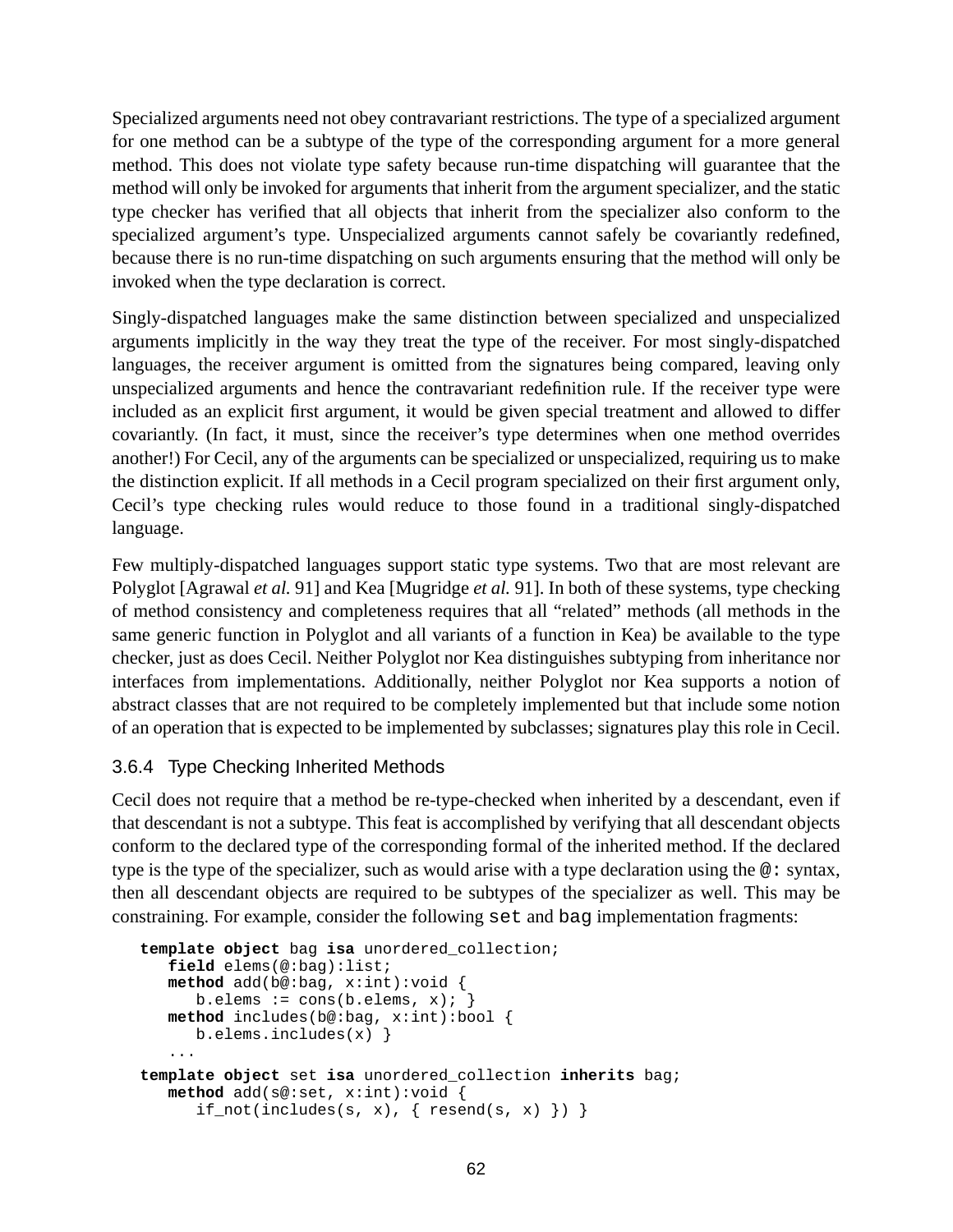Here the type checker would report an error, since set inherits from bag but is not a subtype, violating the conformance requirements for bag's elems, add, and includes methods. $^*$  In this case, a new type bag\_like\_object could be created that understood the elems and set elems messages and the b formal of the bag add and includes methods should be changed to be of this type:

```
abstract object bag_like_object;
  field elems(@:baq_like_object):list;
template object bag isa unordered_collection, bag_like_object;
  method add(b@bag:bag_like_object, x:int):void {
     b.elems := cons(b.elems, x); }
  method includes(b@bag:bag_like_object, x:int):bool {
     b.elems.includes(x) }
   ...
template object set isa unordered_collection, bag_like_object inherits bag;
  method add(s@set:bag_like_object, x:int):void {
      if\_not(includes(s, x), {reesend(s, x)} )
```
The programmer could go further and move many of the bag operations into the bag\_like\_object. Eventually, set would simply inherit from bag\_like\_object, not bag. In this situation, all inheritance links would parallel subtyping links, and the two would not need to be distinguished.

If such reorganizations can always be made satisfactorily, with the resulting inheritance and subtyping graphs parallel, then it may not be necessary to separate inheritance from subtyping in the language. However, such an approach may not always be feasible. Creating the intermediate bag like object is somewhat tedious; the original code was easy to read and dynamically type-safe. Moreover, the implementation of bag might be written independently and not under control of the programmer building set. In these cases, simply reusing the implementation of bag for set is convenient. Unfortunately, Cecil's type rules currently seem to prevent the simple solution. One alternative would simply be to re-type-check a method whenever it was inherited by an object that was not also a subtype. The  $\omega$ : notation could be interpreted as indicating that this sort of re-type-checking was to be done. Re-type-checking would require access to at least part of the inherited method's source code, however. Another alternative would be to relax the conformance constraint for any object that inherited an overriding method. In this example, the bag add method would not need to be rewritten, since the set add method "shadows" it for the only descendant object that is not also a subtype; the includes method would still need to be rewritten. Also, the resend in the set add method would become type-incorrect, since it is passing an argument of type set to a method expecting an argument of type bag. This alternative is close to the idea of encapsulating the use of inheritance from clients, as with private inheritance in C++. We consider the separation of subtyping from inheritance, when coupled with the desire to avoid retypechecking methods when inherited, to be an important area for future work.

<sup>\*</sup>Sets are not subtypes of bags since sets do not support the behavioral specification of bags. A client could detect the difference between a set and a bag by adding the same element twice to an unordered collection and testing how much the size of the collection changed.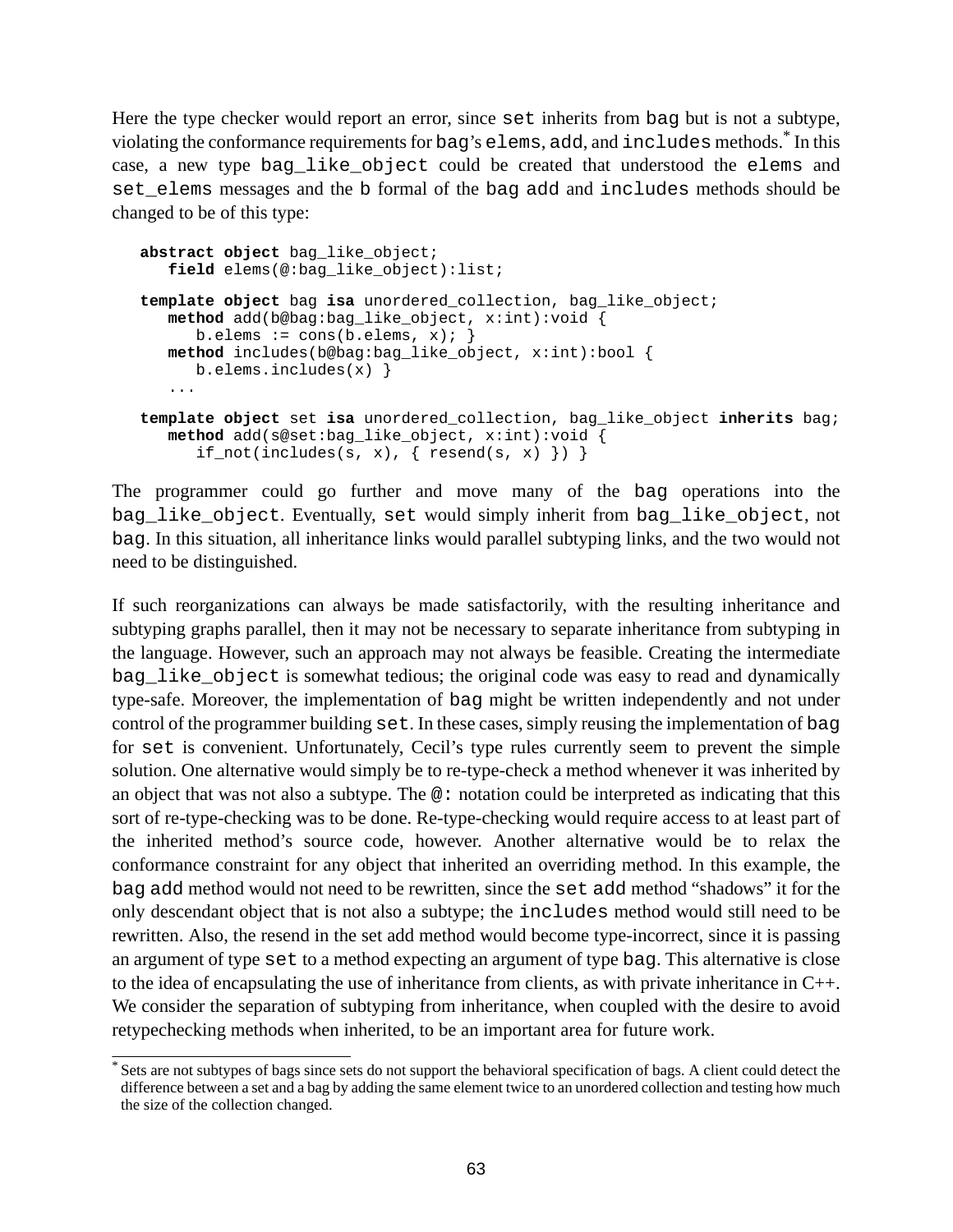# 3.7 Type Checking Expressions, Statements, and Declarations

Type checking an expression or statement determines whether it is type-correct, and if type-correct also determines the type of its result. Type checking a declaration simply checks for type correctness. All constructs are type-checked in a typing context containing the following information:

- a binding for each variable or object name in scope to either:
	- the variable's declared type and an indication of whether the variable binding is assignable or constant, or
	- to an object with a role annotation and a set of conformed-to types.
- the set of inheritance relations currently in scope;
- a binding for each type name in scope to the corresponding type;
- the set of subtyping relations currently in scope;
- the set of signatures currently in scope (for type checking messages);
- the set of method declarations currently in scope (for type checking resends).

The type checking rules for expressions are as follows:

- A literal constant is always type-correct. The type of the result of a literal constant is the corresponding predefined type.
- A reference *name* is type-correct iff *name* is defined in the typing context (i.e., if there exists a declaration of that name earlier in the same scope or in a lexically-enclosing scope) as either a variable or an object. If a variable, then the reference is type-correct, with the type of the result being the associated type of the variable in the typing context. If an object, then the reference is type-correct iff the object is a concrete or dynamic object, with the type of the result being the type of the named object.
- An object constructor expression of the general form

```
role-annotation object inherits parent_1, \dots, parent_Ksubtypes supertype1, ..., supertypeL
                                isa parent-and-supertype1, ..., parent-and-supertypeM
                                \{ \text{field}_1 \otimes \text{obj}_1 : \text{= } expr_1, \text{...}, \text{field}_N \otimes \text{obj}_N : \text{= } expr_N \}
```
is type-correct iff:

- each *parent<sub>i</sub>* name is bound to a non-abstract non-void object in the typing context;
- each *supertype*<sup>*i*</sup> notates a type other than none in the current typing context;
- each *parent-and-supertype*<sup>*j*</sup> name is bound to a non-abstract non-void object in the typing context;
- if @*obj<sup>i</sup>* is present, then *obj<sup>i</sup>* names an ancestor of the newly created object (if absent, it is considered to be the same as the newly created object);
- each *field*<sub>*i*</sub> names a field  $F_i$  specialized on or inherited unambiguously by  $obj_i$ , ignoring any overriding methods, and  $F_i$  is not shared;
- each  $\exp r_i$  is type-correct, returning an object of static type  $T_i$ , and  $T_i$  is a subtype of the type of the contents of the field *F<sup>i</sup>* ;
- no field  $F_i$  is initialized more than once;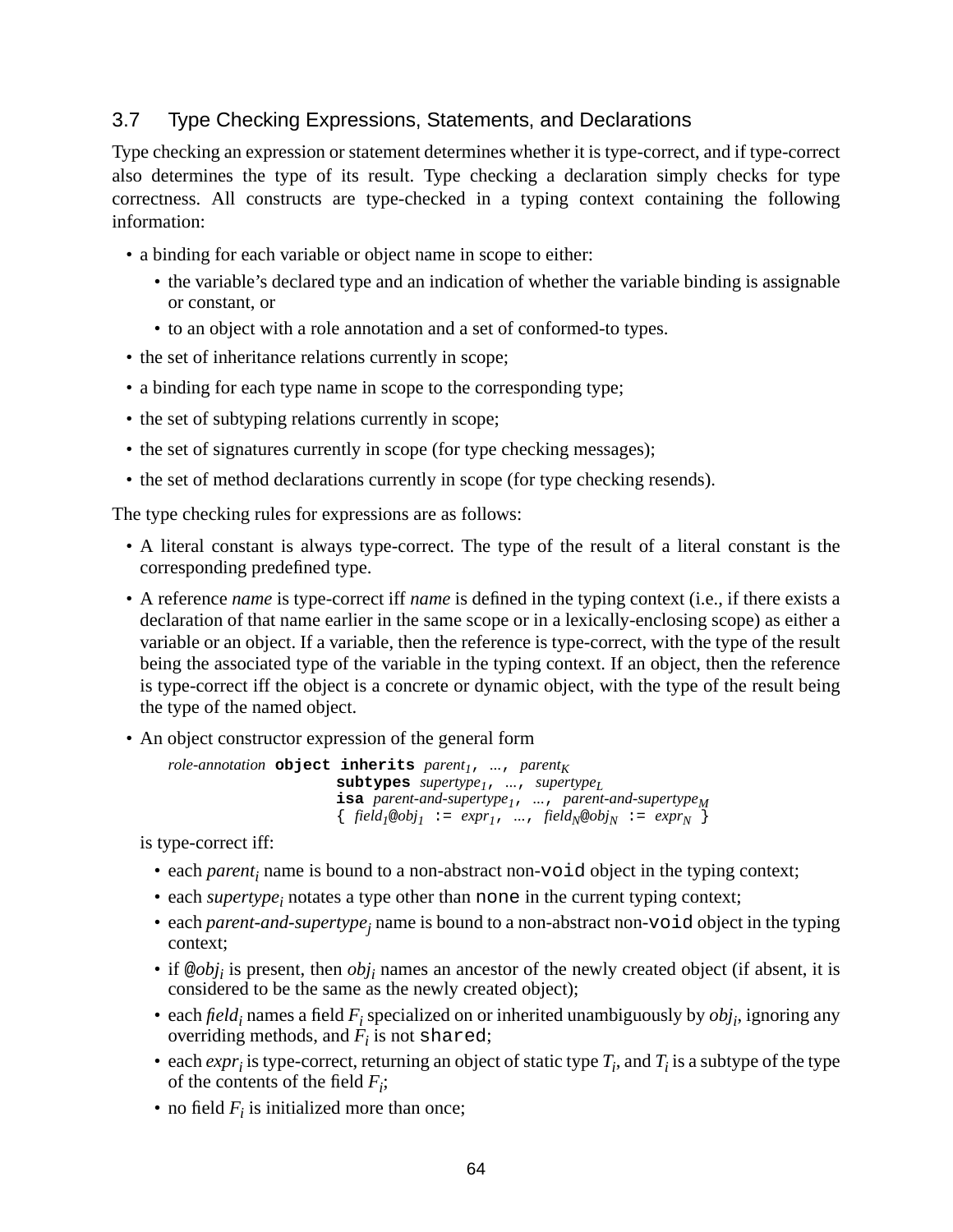- *role-annotation* is neither abstract nor template; and
- if *role-annotation* is concrete, then there do not exist any fields specialized on or inherited by the newly created object that do not have a default initial value and are not initialized as part of the object creation expression.

The representation keyword may be used in place of the object keyword without effect. The type of the result of an object constructor expression is a new anonymous type that is a subtype of each of the *supertype<sup>i</sup>* types and each of the types of the *parent-and-supertype<sup>j</sup>* objects.

• A closure constructor expression of the general form

 $\& (x_1 : type_1, ..., x_N : type_N) : type_R \{ body\}$ 

is type-correct iff:

- the  $x_i$ , where provided, are distinct;
- each of the *type*<sub>*i*</sub>, if provided, notates a non-void type in the current typing context;
- *type<sup>R</sup>* , if provided, notates a type in the current typing context;
- *body* is type-correct, checked in a typing context constructed by extending the current typing context with constant variable bindings for each of the  $x_i$  to the corresponding type *type<sup>i</sup>* ; and
- the type of the result of *body* is a subtype of *type*<sub>*R*</sub>, if provided; if : *type*<sub>*R*</sub> is omitted, then *type<sup>R</sup>* is inferred to be the type of the result of *body*.

The type of the result of a closure constructor expression of the above form is

&(*type1*, *...*, *typeN*):*typeR*.

- A vector constructor expression of the general form  $[expr_1, ..., expr_N]$  type-correct iff each of the  $expr_i$  is type-correct, with static type  $T_i$  which is not void. The type of the result of a vector constructor expression is the predefined parameterized type i\_vector instantiated with the least upper bound of the *T<sup>i</sup>* . (See section 4 for information on parameterized types.)
- A message expression of the general form *name*(*expr1*, *...*, *exprN*) is type-correct iff:
	- each of the  $\exp r_i$  is type-correct, with static type  $T_i$  which is not void;<sup>\*</sup> and
	- the set  $S = \{S_1, ..., S_M\}$  of applicable signatures is non-empty, where *S* is the set of signatures in the current typing context of the form  $S_i =$  **signature** *name* ( $t_{i1}$ , ...,  $t_{iN}$ ):  $t_{iR}$  where each  $T_i$  is a subtype of  $t_i$ .

The type of the result of a message is the greatest lower bound of each of the result types *t iR* of the applicable signatures. Verifying correctness of the implementation of signatures is described in subsection 3.6.2.

• A resend expression of the general form

 $\text{resend}(..., x_i \text{aparent}_i, ..., \text{expr}_i, ...)$ 

is type-correct iff:

- each of the arguments  $x_i$  or  $expr_i$  is type-correct, with static type  $T_i$  which is not void;
- the resend is nested textually in the body of a method *M*;
- *M* takes the same number of arguments, *N*, as does the resend;

<sup>\*</sup> The check that the argument type is not void is not strictly necessary, since no signature will have an argument type that is a supertype of void.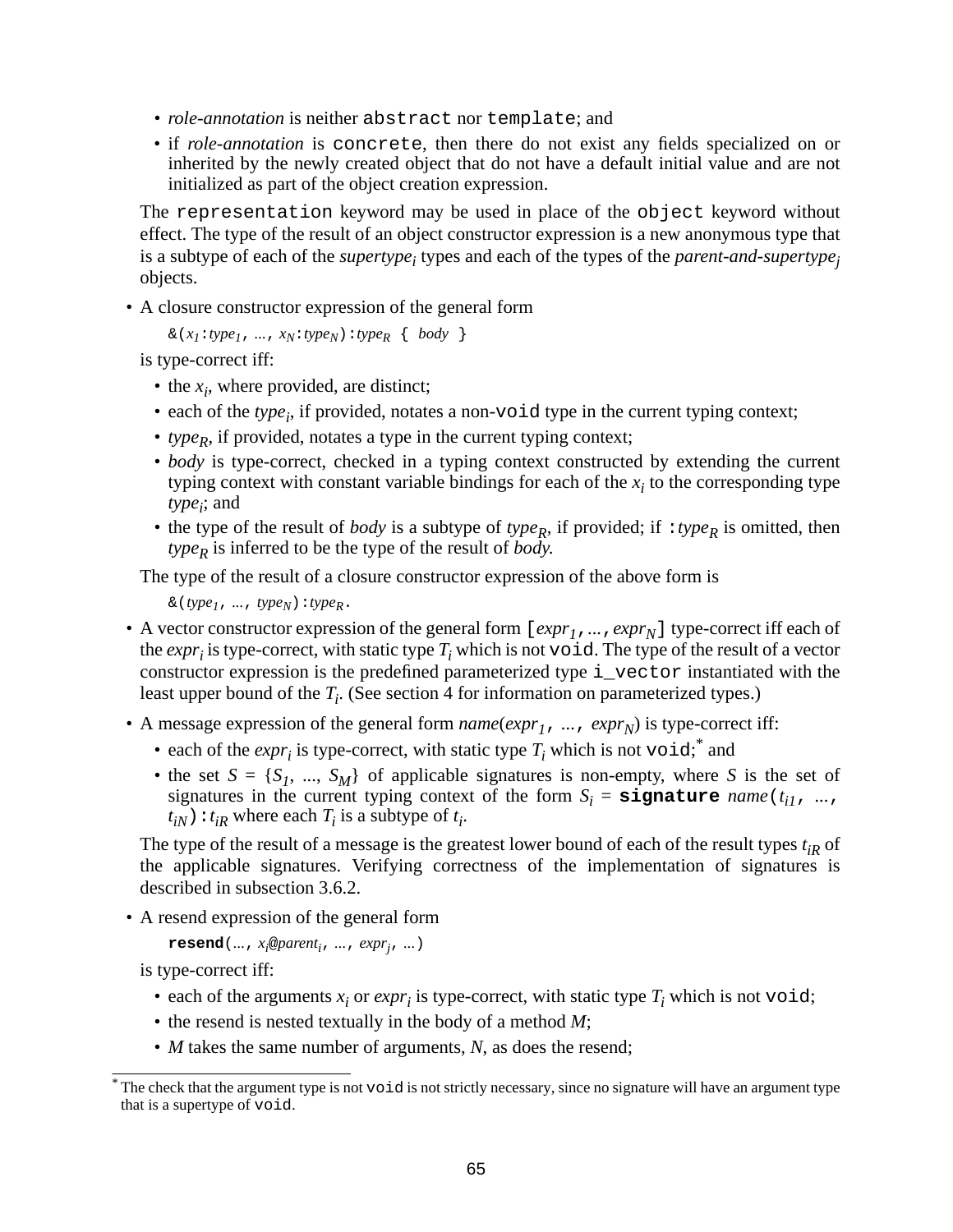- for each specialized formal parameter *formal*<sup>*i*</sup> of *M*, specialized on *object*<sup>*i*</sup>, the *i*<sup>th</sup> argument to the resend is *formal<sup>i</sup>* , possibly suffixed with @*parent<sup>i</sup>* , and *formal<sup>i</sup>* is not shadowed with a local variable of the same name;
- for each unspecialized formal parameter *formal<sup>j</sup>* of *M*, the *j th* argument to the resend is not be suffixed with @*parent<sup>j</sup>* ;
- for each resend argument of the form *formali*@*parent<sup>i</sup>* , *parent<sup>i</sup>* is a proper ancestor of *object<sup>i</sup>* , the specializer of *formal<sup>i</sup>* , other than void; and
- when method lookup is simulated with a message name the same as *M* and with *N* arguments, where argument *i* is either any (if *formal<sup>i</sup>* of *M* is unspecialized), *parent<sup>i</sup>* (if the argument of the resend is directed using the @*parent<sup>i</sup>* suffix notation), or *object<sup>i</sup>* , the specializer of *formal<sup>i</sup>* (otherwise), and where the resending method *M* is removed from the set of applicable methods in the current typing context, exactly one most-specific target method *R* is located, and the argument type declarations of this target method  $S_i$  are supertypes of the corresponding *T<sup>i</sup>* .

The type of the result of a resend expression is the declared result type of the target method *R*.

• A parenthetical expression of the form ( *body* ) is type-correct iff *body* is type-correct. The type of the result of a parenthetical expression is the type of the result of *body*.

The following rules define type-correctness of statements:

- An assignment statement of the form *name* : = *expr* is type-correct iff:
	- *expr* is type-correct, with static type *Texpr*;
	- *name* is bound to an assignable variable of type  $T_{name}$  in the current typing context; and
	- *Texpr* is a subtype of *Tname*.

The type of the result of an assignment statement is void.

- A declaration block is type-correct iff its declarations are type-correct, when checked in a typing context where all namesin the declaration block are available throughout the declaration block. The type of the result of a declaration block is void.
- An expression statement is type-correct iff the expression is type-correct, with static type *T*. The type of the result of the expression statement is *T*.
- A non-local return statement, of the form  $\land$  *expr*, is type-correct iff:
	- *expr* is type-correct, with static type *T*;
	- the non-local return statement is nested textually inside the body of a method *M*; and
	- *T* is a subtype of the declared result type of *M*.

The type of the (local) result of a non-local return is none.

The body of a method, closure, or parenthetical expression is type-correct iff its statements are type-correct*.* The type of the result of a body is the type of its last statement, if present, or void, otherwise.

The following rules define type-correctness of declarations:

- A variable declaration of the form **let** *var name*:*type* := *expr*, where *var* is either var or empty, is type-correct iff:
	- *name* is not otherwise defined in the same scope;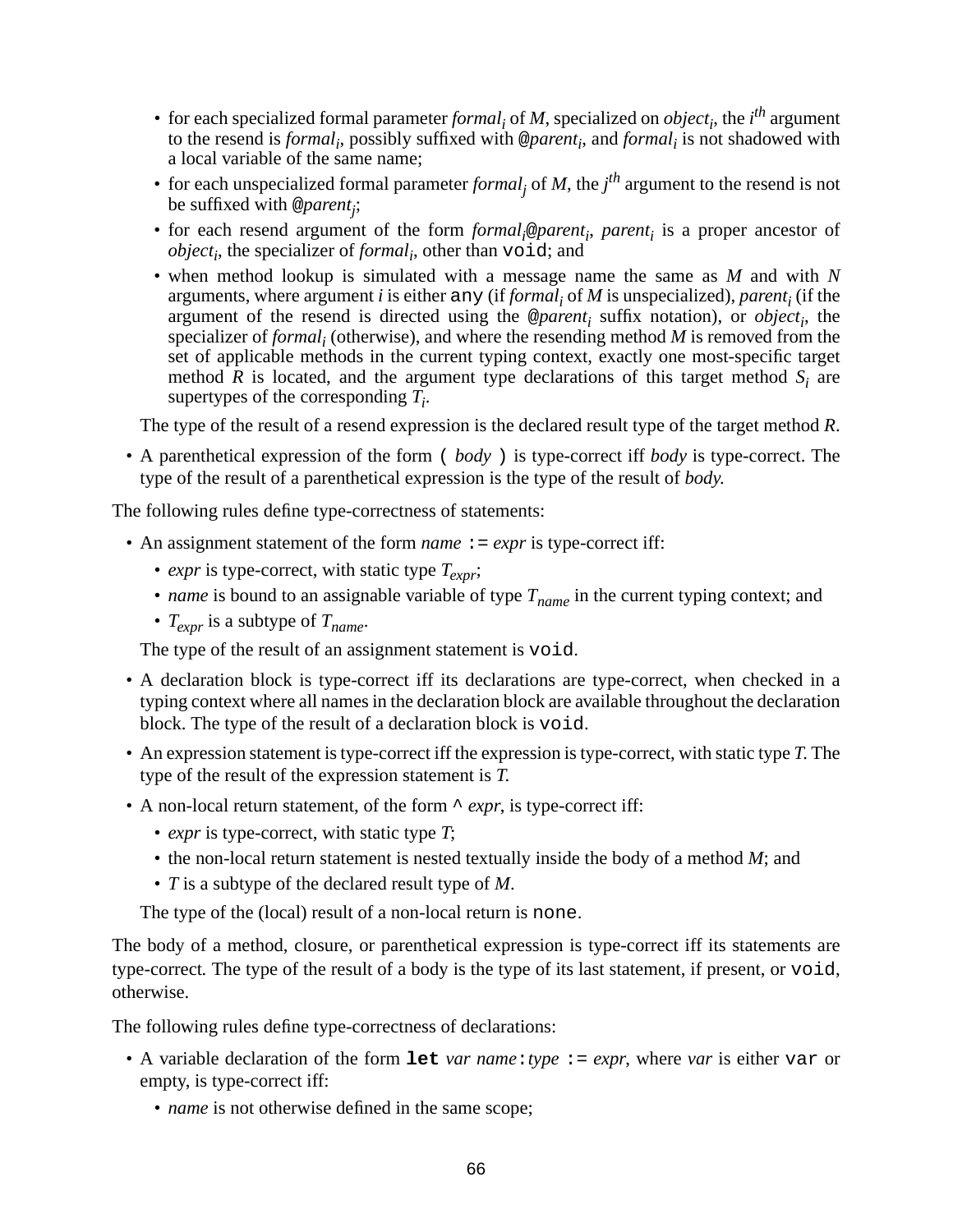- *type* notates a type in the current typing context; and
- *expr* is type-correct in a typing context where *name* and all variables defined later in the same declaration block are unbound, resulting in static type *T*, and *T* is a subtype of *type*.

The typing context is extended to include a variable binding for *name* to the type *type* that is assignable if *var* is var and constant otherwise.

• A type declaration of the form

**type** *name* **subtypes** *supertype1*, *...*, *supertype<sup>N</sup>*

is type-correct iff each of the *supertype<sup>i</sup>* notates a type other than none in the current typing context and no cycles are introduced into the subtyping graph as a result of the declaration. As a result of the declaration, the typing context is extended to include a type binding from *name* to a new type that is a subtype of each of the *supertype<sup>i</sup>* types.

• A representation declaration of the form

*role-annotation kind name* **inherits**  $parent_1$ , ...,  $parent_K$ **subtypes** *supertype1*, *...*, *supertype<sup>L</sup>* **isa** *parent-and-supertype1*, *...*, *parent-and-supertype<sup>M</sup>*  $\{ \text{field}_1 \otimes \text{obj}_1 : \text{= } expr_1, \dots, \text{field}_N \otimes \text{obj}_N : \text{= } expr_N \}$ 

is type-correct under the same conditions as the analogous object constructor expression, with the following changes:

- abstract objects may be named in inherits and is a clauses;
- the abstract and template role annotations are allowed; and
- no cycles are allowed to be introduced into the inheritance and subtyping graphs.

The typing context is extended to include an object binding from *name* to a new object with role *role-annotation* that inherits from the *parent<sup>i</sup>* objects and the *parent-and-supertype<sup>j</sup>* objects. If *kind* is the representation keyword, then the new object conforms to the  $supportype<sub>k</sub>$  types. Otherwise, *kind* is the keyword  $object$ , and the typing context is also extended with a type binding from *name* to a new type that is a subtype of each of the *supertype<sup>i</sup>* types, and the new object conforms to the new type.

• A type extension declaration of the form

**extend type** *name* **subtypes** *supertype1*, *...*, *supertype<sup>N</sup>*

is type-correct iff:

- *name* is bound in the typing context to a type other than void, any, none, and dynamic; and
- the same constraints on the subtypes clause as with the type declaration are satisfied.

As a result of the declaration, the typing context is extended to reflect that the type *name* is a subtype of each of the *supertype<sup>i</sup>* types.

• A representation extension declaration of the form

**extend** *kind name* **inherits**  $parent_1$ , ...,  $parent_K$ **subtypes** *supertype1*, *...*, *supertype<sup>L</sup>* **isa** *parent-and-supertype1*, *...*, *parent-and-supertype<sup>M</sup>*  $\{ \text{field}_1 \otimes \text{obj}_1 := \text{expr}_1, \dots, \text{field}_N \otimes \text{obj}_N := \text{expr}_N \}$ 

is type-correct iff:

• *name* is bound in the typing context to an object other than void and any;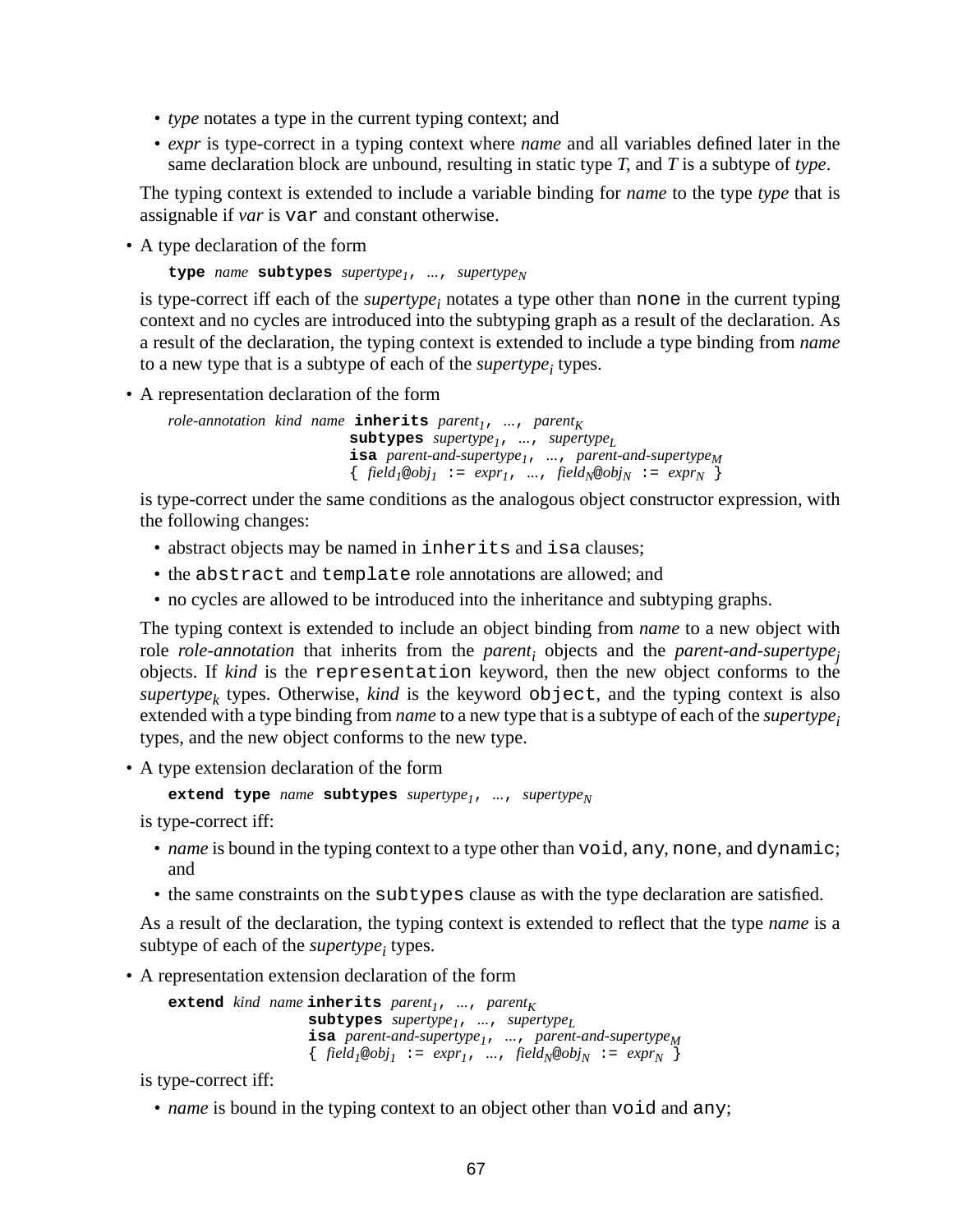- if *kind* is object or omitted, then *name* also is bound in the typing context to a type other than void, any, none, and dynamic;
- the same constraints on the inherits, subtypes, isa, and field initialization clauses as with the object representation declaration are satisfied; and
- none of the *field*<sub>*i*</sub>@*obj*<sub>*i*</sub> initialize fields already specialized on or inherited by the object before the extension.

As a result of the declaration, the typing context is extended to reflect that the object *name* inherits from the *parent<sup>i</sup>* objects and the *parent-and-supertype<sup>j</sup>* objects. If *kind* is the representation keyword, then the typing context is extended to reflect that the object conforms to the *supertype<sup>k</sup>* types. Otherwise, *kind* is the keyword object, and the typing context is extended to reflect that the *name* type is a subtype of each of the *supertype<sup>i</sup>* types and that the *name* object conforms to the *name* type.

• A signature declaration of the form

```
\text{signature} name(x_1: type_1, \ldots, x_N: type_N): type_R
```
is type-correct iff:

- the  $x_i$ , when provided, are distinct;
- each of the *type*<sup>*i*</sup> notates a type other than void in the typing context; and
- *type<sup>R</sup>* notates a type in the typing context.

The typing context is extended to include the corresponding signature.

• A field signature declaration of the form

```
var field signature name(x:type):typeR
```
is type-correct iff:

- *type* notates a type other than void in the typing context; and
- *type<sup>R</sup>* notates a type other than void in the typing context.

The typing context is extended to include the signature

```
signature name(type):typeR
```
and, if *var* is var, the signature

```
signature set_name(type,typeR):void
```
• A method implementation declaration of the general form

**method** *kind*  $name(x_1@obj_1:type_1, ..., x_N@obj_N:type_N):type_R \{ body\}$ 

is type-correct iff:

- the  $x_i$ , when provided, are distinct;
- each of the *type*<sup>*i*</sup> notates a type other than void in the typing context;
- if  $\omega$ *obj<sub>i</sub>* is present, then *obj<sub>i</sub>* conforms to *type<sub>i</sub>*;
- *type<sup>R</sup>* notates a type in the typing context;
- *body* is type-correct when checked in a typing context constructed by extending the current typing context with constant variable bindings for each of the  $x_i$  to the corresponding type *type<sup>i</sup>* ; and
- the type of the result of *body* is a subtype of *type<sup>R</sup>* .

The typing context is extended to include the declared method implementation. If *kind* is not implementation, then the typing context is also extended to include the signature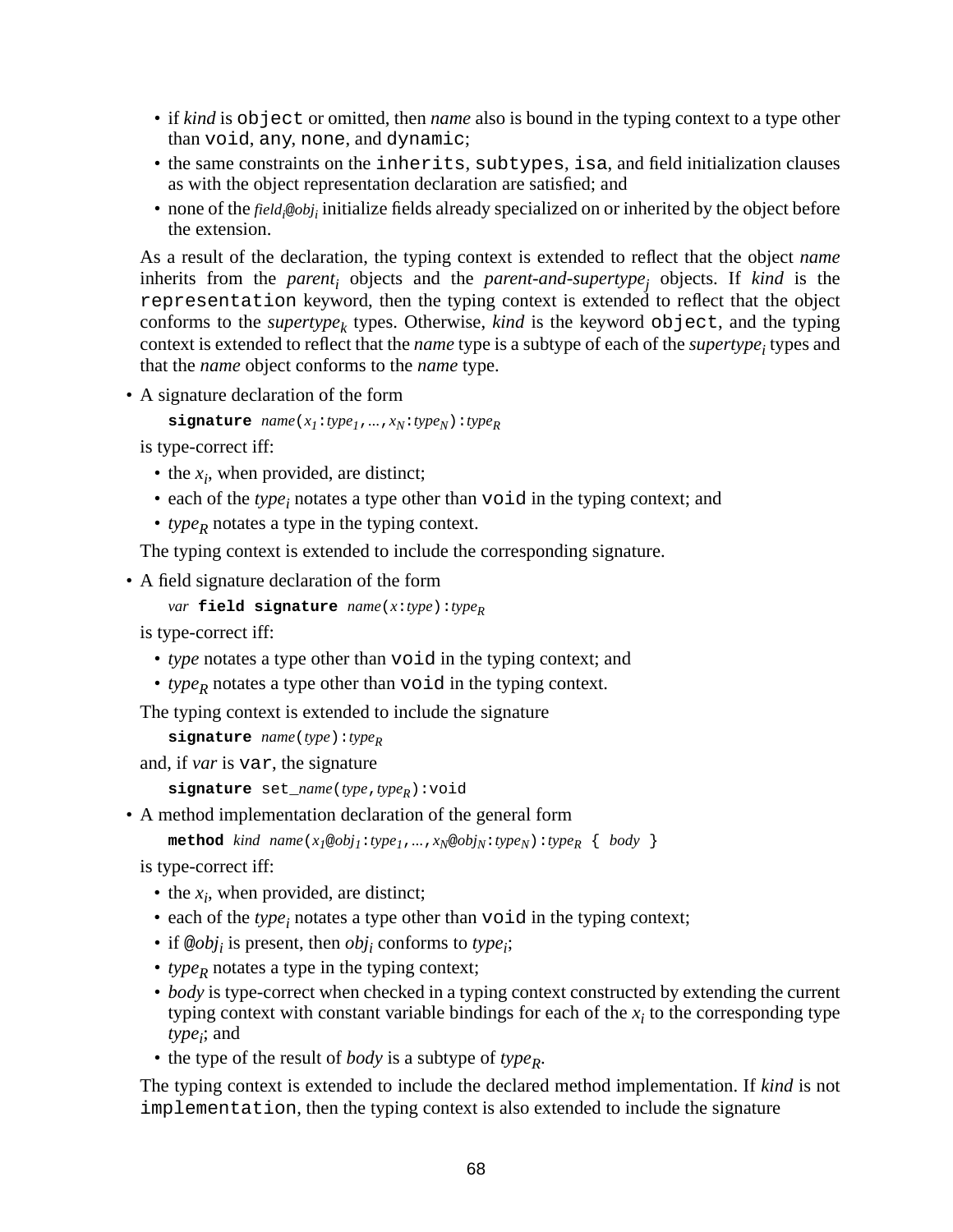**signature** *name*(*type1*,*...*,*typeN*):*type<sup>R</sup>*

• A field implementation declaration of the general form

```
shared var field kind name(x@obj:type):typeR := expr;
```
is type-correct iff:

- *type* notates a type other than void in the typing context;
- if @*obj* is present, then *obj* conforms to *type*;
- *type<sup>R</sup>* notates a type other than void in the typing context;
- if  $:= \text{expr}$  is provided, then *expr* is type-correct, with static type *T*, and *T* is a subtype of *type<sup>R</sup>* ; and
- if *shared* is shared, then := *expr* is provided*.*

The typing context is extended to include the declared field get accessor method implementation, plus the set accessor method implementation if *var* is var, plus the get (and possibly set) signature(s) if *kind* is not implementation.

# 3.8 Type Checking Subtyping Declarations

When the programmer declares that an object conforms to a type (via a subtypes or isa clause), the type system trusts this declaration and uses it when checking conformance and subtyping. However, it is possible that the programmer's claim is wrong, and that the object in fact does not faithfully implement the interface of the types to which it supposedly conforms. In this case, the signature implementation checking, described in section 3.6.2, is sufficient to detect and report the error, so no additional checking is required. When enumerating and checking message representatives matching a signature defined on the supertype, the object in question, if not abstract, will be enumerated, and the error will be detected because some signature will not be implemented properly for that object. If the object is abstract, no type error will be reported. This will not affect running programs since the abstract object cannot be used in a message. Also, since abstract objects are allowed to be incomplete, it is unclear whether a type error really exists.

# 3.9 Type Checking Predicate Objects

Predicate objects are intended to represent alternative ways of implementing an object's interface. Accordingly, it should be possible to type-check programs using predicate objects, under the assumption that the particular state of the object does not affect its external interface. In particular, to guarantee type safety in the presence of predicate objects, the type checker must verify that for each message declared in the interface of some object *O*:

- at all times there is an implementation of the message inherited by the object *O*; and
- at no time are there several mutually ambiguous implementations of the message inherited by the object *O*.

These two tests correspond to extending the tests of completeness and consistency of method implementations to cope with the presence of predicate objects.

The set of methods inherited by the object *O* from normal objects is fixed at program-definition time and can be type-checked in the standard way. Methods inherited from predicate objects pose more of a problem. If two predicate objects might be inherited simultaneously by an object, either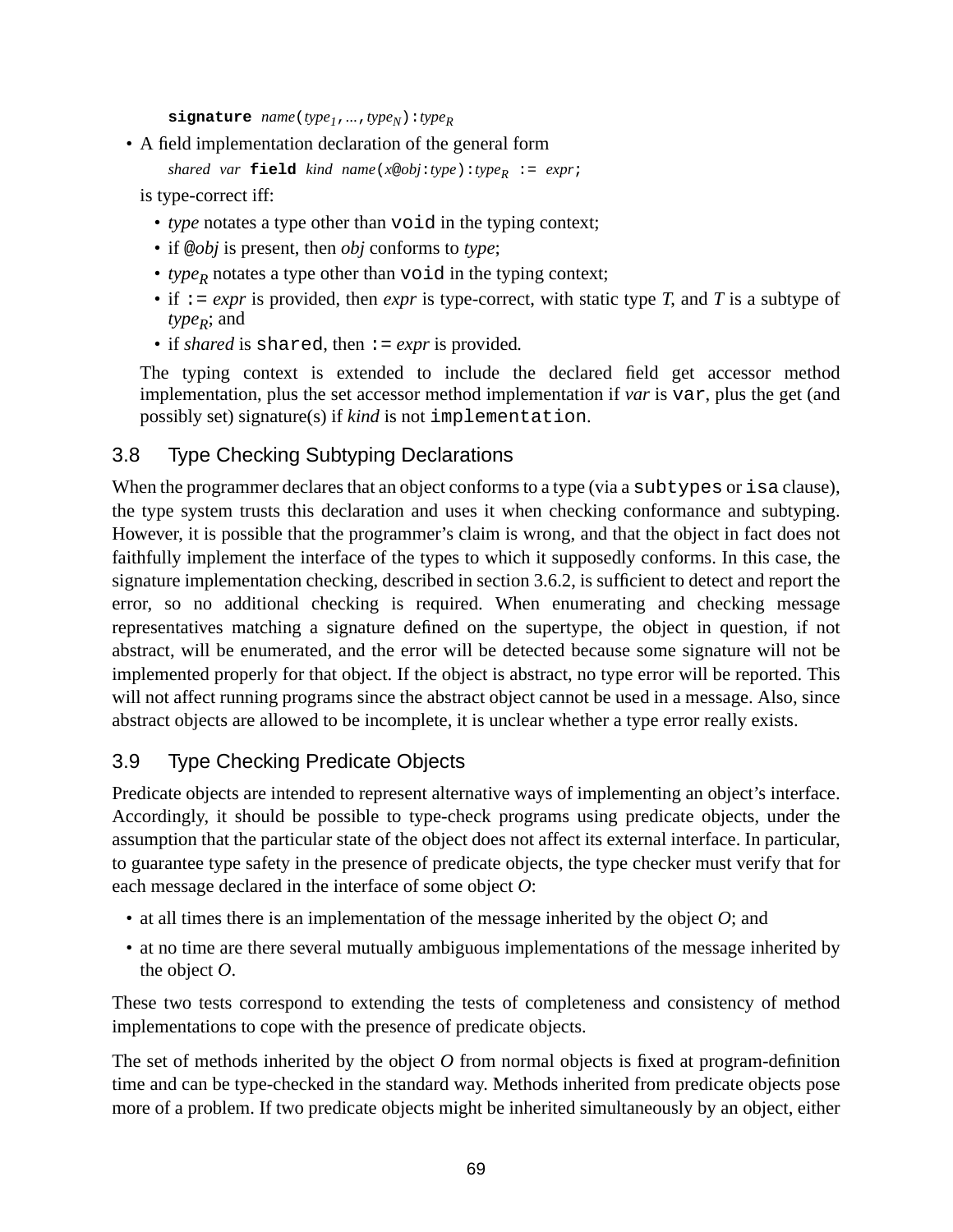one predicate object must be known to override the other or they must have disjoint method names. For example, in the bounded buffer implementation described in section 2.4, since an object can inherit from both the non\_empty\_buffer and the non\_full\_buffer predicate objects, the two predicate objects should not implement methods with the same name. Similarly, if the only implementations of some message are in some set of predicate objects, then one of the predicate objects must always be inherited for the message to be guaranteed to be understood. In other words, the checker needs to know when one predicate object *implies* another, when two predicate objects are *mutually exclusive*, and when a group of predicate objects is *exhaustive*. Once these relationships among predicate objects are determined, the rest of type-checking becomes straightforward.

Ideally, the system would be able to determine all these relationships automatically by examining the predicate expressions attached to the various predicate objects. However, predicate expressions in Cecil can run arbitrary user-defined code, and consequently the system would have a hard time automatically inferring implication, mutual exclusion, and exhaustiveness. Consequently, we rely on explicit user declarations to determine the relationships among predicate objects; the system can verify dynamically that these declarations are correct.

A declaration already exists to describe when one predicate object implies another: the isa declaration. If one predicate object explicitly inherits from another, then the first object's predicate is assumed to imply the second object's predicate. Any methods in the child predicate object override those in the ancestor, resolving any ambiguities between them.

Mutual exclusion and exhaustiveness are specified using declarations of the following form:

```
disjoint_decl ::= "disjoint" named_objects ";"
cover_decl ::= "cover" named_object "by" named_objects ";"
divide_decl ::= "divide" named_object "into" named_objects ";"
named_objects ::= named_object { "," named_object }
```
The disjoint declaration

**disjoint** *object1*, *...*, *objectn*;

implies to the static type checker that the predicate objects named by each of the *object<sup>i</sup>* will never be inherited simultaneously, i.e., that at most one of their predicate expressions will evaluate to true at any given time. Mutual exclusion of two predicate objects implies that the type checker should not be concerned if both predicate objects define methods with the same name, since they cannot both be inherited by an object. To illustrate, the following declarations extend the earlier bounded buffer example with mutual exclusion information:

**disjoint** empty\_buffer, non\_empty\_buffer; **disjoint** full\_buffer, non\_full\_buffer;

The system can infer that empty\_buffer and full\_buffer are mutually exclusive with partially full buffer. Note that empty buffer and full buffer are not necessarily mutually exclusive.

The cover declaration

```
cover object by object<sub>1</sub>, ..., object<sub>n</sub>;
```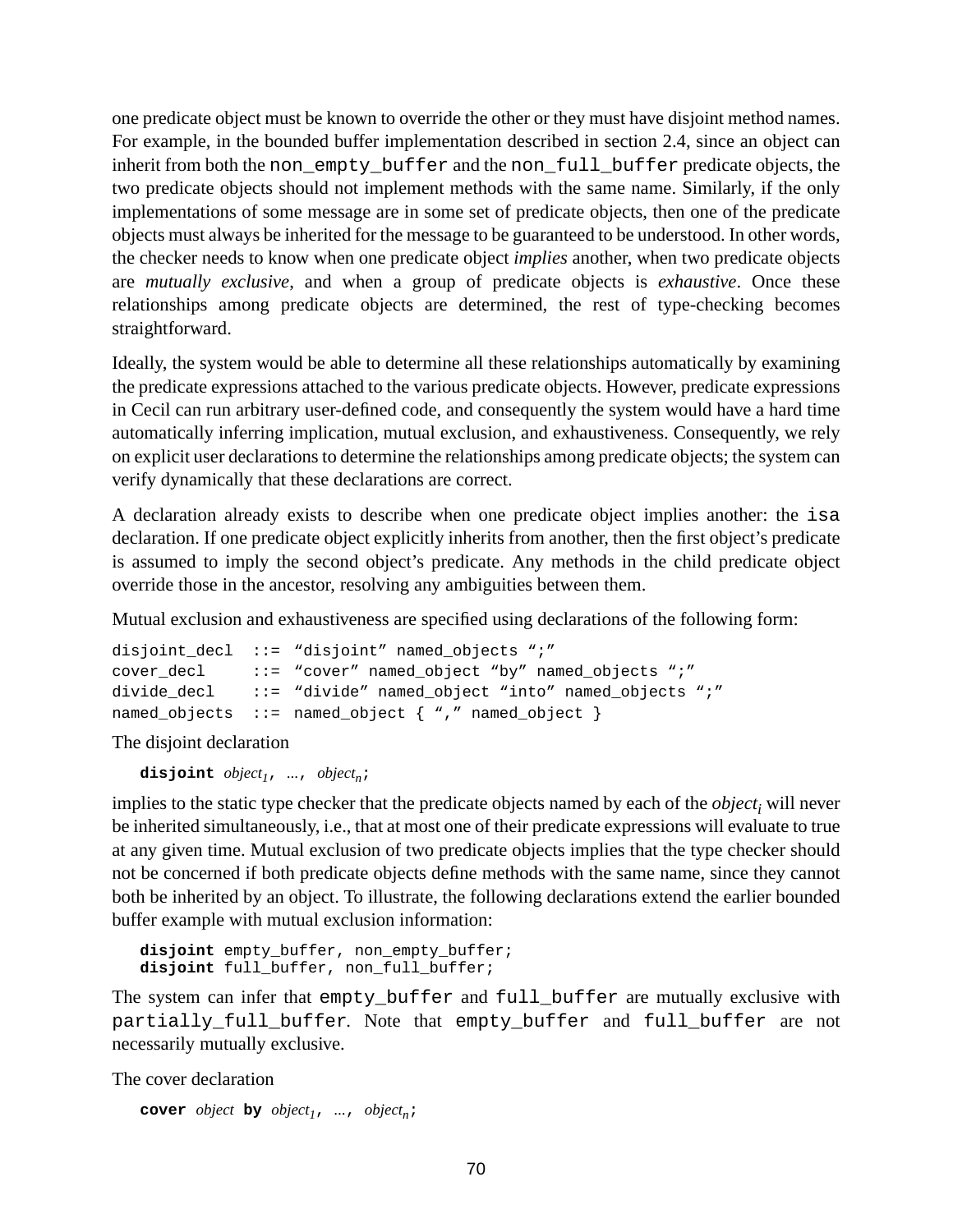implies that whenever an object *O* descends from *object*, the object *O* will also descend from at least one of the *object<sup>i</sup>* predicate objects; each of the *object<sup>i</sup>* are expected to descend from *object* already. Exhaustiveness implies that if all of the *object<sup>i</sup>* implement some message, then any object inheriting from *object* will understand the message. For example, the following coverage declaration extends the bounded buffer predicate objects:

**cover** buffer **by** empty\_buffer, partially\_full\_buffer, full\_buffer;

Often a group of predicate objects divide an abstraction into a set of exhaustive, mutually-exclusive subcases. The divide syntactic sugar makes specifying such situations easier. A declaration of the form

```
divide object into object_1, ..., object<sub>n</sub>;
```
is syntactic sugar for the following two declarations:

**disjoint** *object1*, *...*, *objectn*; **cover** *object* **by** *object<sub>1</sub></sub>, ..., <i>object<sub>n</sub></sub>*;

Since fields are accessed solely through accessor methods, checking accesses to fields in predicate objects reduces to checking legality of messages in the presence of predicate objects, as described above. To ensure that fields are always initialized before being accessed, the type checker simply checks that the values of all fields potentially inherited by an object are initialized either at the declaration of the field or at the creation of the object.

# 3.10 Mixed Statically- and Dynamically-Typed Code

One of Cecil's major design goals is to support both exploratory programming and production programming and in particular to support the gradual evolution from programs written in an exploratory style to programs written in a production programming style. Both styles benefit from object-oriented programming, a pure object model, user-defined control structures using closures, and a flexible, interactive development environment. The primary distinction between the two programming styles relates to how much effort programmers want to put into polishing their systems. Programmers in the exploratory style want the system to allow them to experiment with partially-implemented and partially-conceived systems, with a minimum of work to construct and subsequently revamp systems; rapid feedback on incomplete and potentially inconsistent designs is crucial. The production programmer, on the other hand, is concerned with building reliable, high-quality systems, and wants as much help from the system as possible in checking and polishing systems.

To partially support these two programming styles within the same language, type declarations and type checking are optional. Type declarations may be omitted for any argument, result, or local variable. Programs without explicit type declarations are smaller and less redundant, maximizing the exploratory programmer's ability to rapidly construct and modify programs. Later, as a program (or part of a program) matures, the programmer may add type declarations incrementally to evolve the system into a more polished and reliable production form.

Omitted type declarations are treated as dynamic; dynamic may also be specified explicitly as the type of some argument, result, or variable. An expression of type dynamic may legally be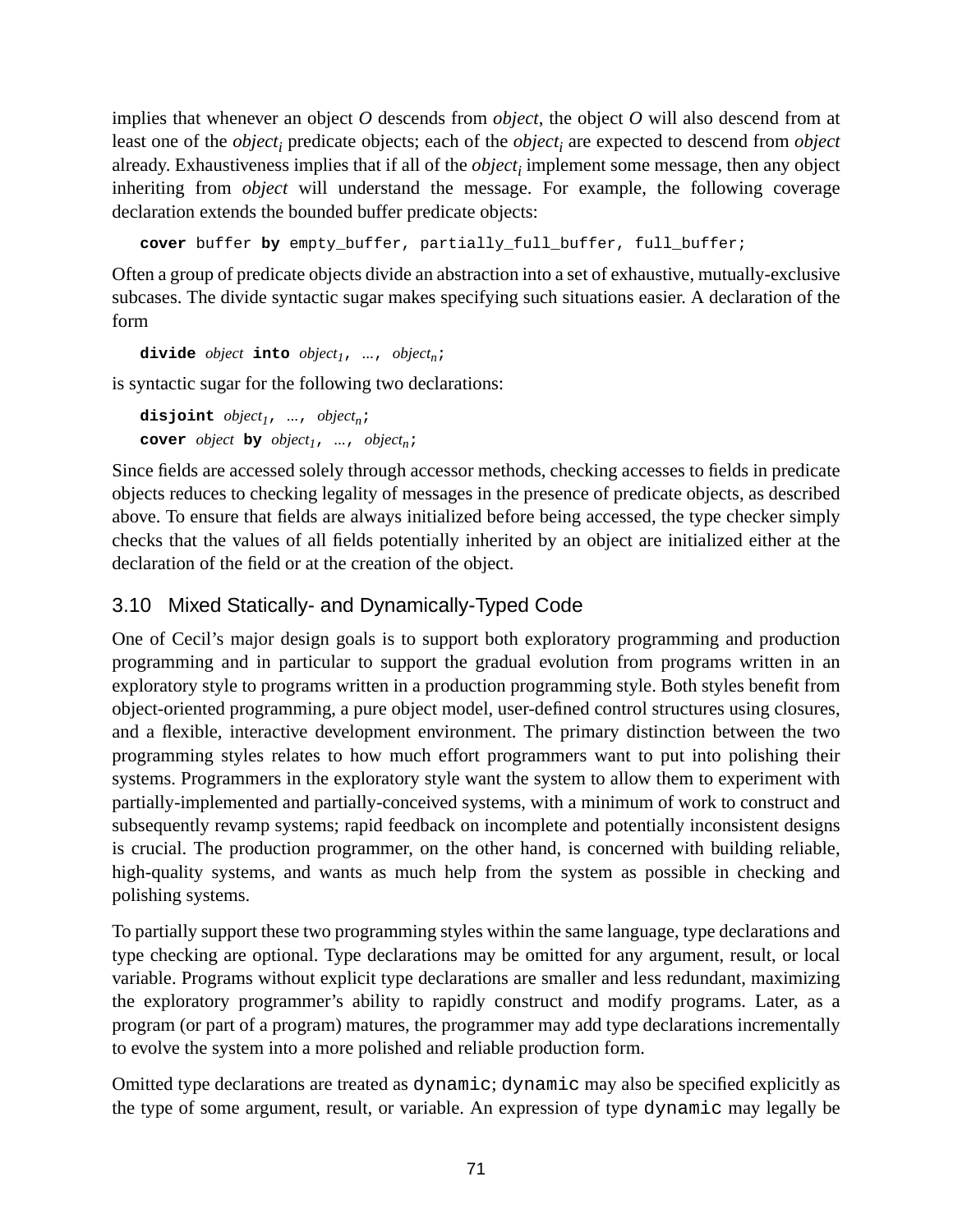passed as an argument, returned as a result, or assigned to a variable of any type. Similarly, an expression of any type may be assigned to, passed to, or returned from a variable, argument, or result, respectively, of type dynamic. This approach to integrating dynamically-typed code with statically-typed code has the effect of checking type safety statically wherever two statically-typed expressions interact (assuming that at run-time the objects resulting from evaluating the staticallytyped expressions actually conform to the given types), and deferring to run-time checking at message sends whenever a dynamically-typed expression is used.

A consequence of this semantics for the dynamic type is that the static type safety of staticallytyped expressions can be broken by passing an incorrect dynamically-typed value to a staticallytyped piece of the program. Dynamic type checking will catch errors eventually, but run-time type errors can occur inside statically-typed code even if the code passes the type checker. An alternative approach would check types dynamically at the "interface" between dynamically- and staticallytyped code: whenever a dynamically-typed value is assigned to (or passed to, or returned as) a statically-typed variable or result, the system could perform a run-time type check of the dynamically-typed value as part of the assignment. This approach would then ensure the integrity of statically-typed code: no run-time type errors can occur within statically-typed code labeled type-correct by the typechecker, even when mixed with buggy dynamically-typed code. Unfortunately, this approach has some difficulties. One problem is that objects defined in exploratory mode should not be required to include explicit subtyping declarations; such declarations could hinder the free-flowing nature of exploratory programming. However, if such an object were passed to statically-typed code, the run-time type check at the interface would fail, since the object had not been declared to be a subtype of the expected static type. We have chosen for the moment to skip the run-time check at the interface to statically-typed code in order to support use of statically-typed code from exploratory code, relying on dynamic checking at each message send to ensure that the dynamically-typed object supports all required operations. An alternative might be to perform some form of inference of the subtyping relationships of dynamically-typed objects, like that incorporated in object-oriented systems based on implicit structural subtyping, and use these inferred subtyping relationships for the run-time type check.

Cecil supports the view that static type checking is a useful tool for programmers willing to add extra annotations to their programs, but that all static efficiently-decidable checking techniques are ultimately limited in power, and programmers should not be constrained by the inherent limitations of static type checking. The Cecil type system has been designed to be flexible and expressive (in particular by supporting multi-methods, separating the subtype and code inheritance graphs, and supporting explicit and implicit parameterization) so that many reasonable programs will successfully type-check statically, but we recognize that there may still be reasonable programs that either will be awkward to write in a statically-checkable way or will be difficult if not impossible to statically type-check in any form. Accordingly, error reports do not prevent the user from executing the suspect code; users are free to ignore any type checking errors reported by the system, relying instead of dynamic type checks. Static type checking is a useful tool, not a complete solution.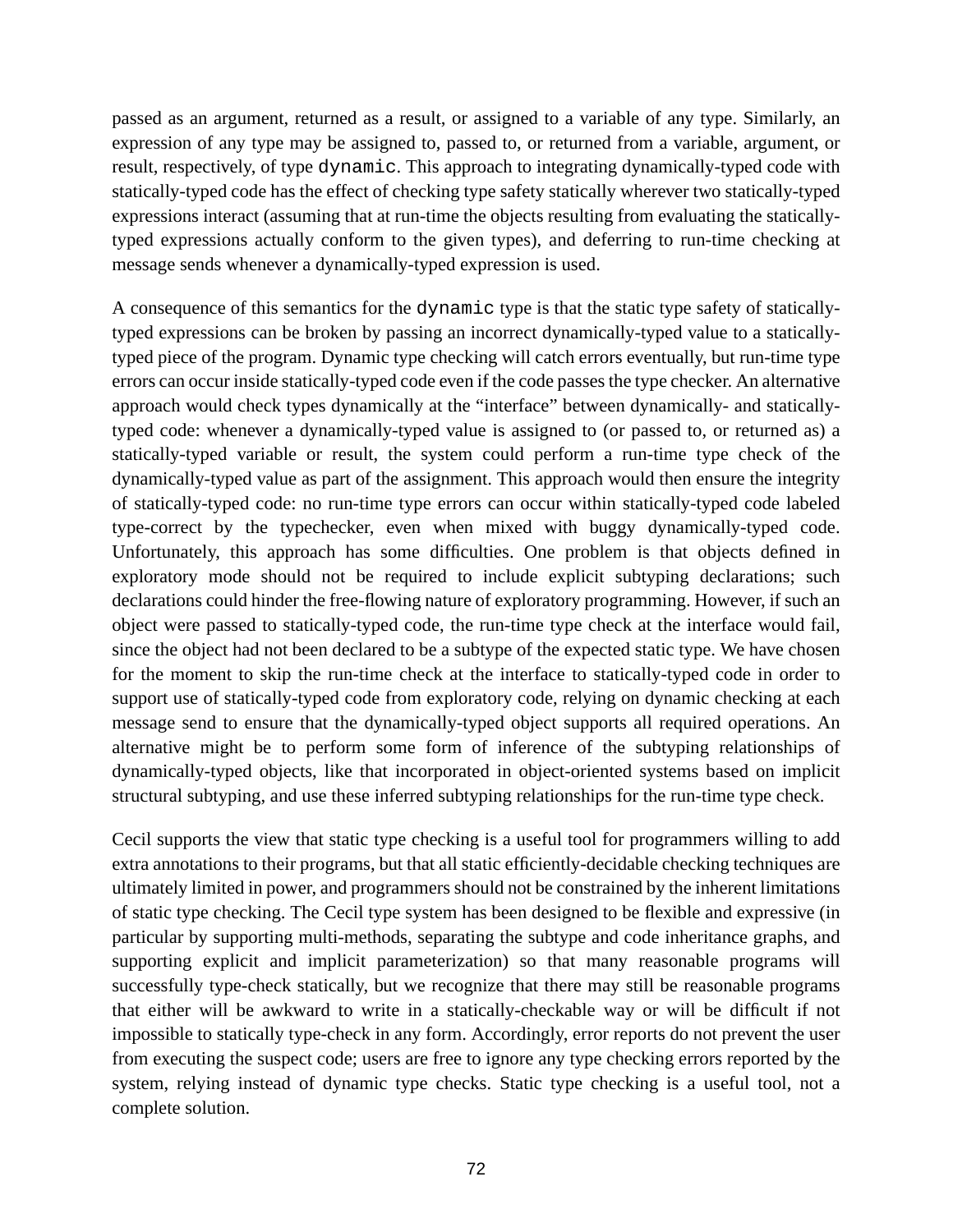# 4 Parameterization and Bounded Parametric Polymorphism

Practical statically-typed languages need bounded parametric polymorphism. Without some mechanism for *type parameterization*, programmers must either resort to multiple similar implementations of the same abstraction that differ only in type annotations, or insert type casts, often at the client side, to indicate the more precise types of expressions than the type checker infers. For example, if parameterization is not available, several nearly identical implementations of list or array may be needed for lists or arrays of integers, strings, etc., and control structures such as if and map could not be reused for a variety of argument types. Accordingly, Cecil supports the definition of parameterized object representations, method and field implementations, types, signatures, and subtype and inheritance relations. The programmer is allowed to express the assumptions on the type parameters in such declarations using mixed subtype and signature *type constraints*. For example, a type parameter may be restricted to be a subtype of a certain type or to be any type such that a certain signature holds. Type constraints in Cecil generalize F-bounded polymorphism [Canning et al. 89] and Theta-style where clauses [Day et al. 95, Liskov et al. 94].

This section presents type parameterization and type constraints in Cecil. A more formal development, although in a simpler setting and using a slightly different notation, appears elsewhere [Litvinov 98]. The next subsection introduces parameterization. Subsection 4.2 adds constraints to achieve bounded polymorphism. Subsection 4.3 describes constraint solving and type inference. Subsection 4.4 describes an advanced use of the type system to express F-bounded polymorphism. The last subsection reviews related work.

## 4.1 Parameterized Declarations

## 4.1.1 Type Parameters, Type Variables, and Instantiating Types

Cecil supports parametric polymorphism by allowing declarations to be parameterized with *type variables*. (This facility is not provided for variable declarations, for which it would be unsound.) A forall T1, ... ,Tn prefix introduces type variables T1, ... ,Tn in a declaration. The scope of these type variables is the declaration that has this prefix, within which the type variables may be used as regular types:

```
tp_decl ::= [type_cxt] "type" name [formal_params]
                       {type_relation} ";"
object_decl ::= [type_cxt] rep_role rep_kind name [formal_params]
                       {relation} [field_inits] ";"
predicate_decl ::= [type_cxt] [privacy] "predicate" name [formal_params]
                       {relation} [field_inits] ["when" expr] ";"
type_ext_decl ::= [type_cxt] [privacy] "extend" "type" named_type
                       {type_relation} ";"
obj_ext_decl ::= [type_cxt] [privacy] "extend" extend_kind named_object
                       {relation} [field_inits] ";"
signature_decl ::= [type_cxt] [privacy] "signature" method_name
                       "(" [arg_types] ")" [type_decl] ";"
method_decl ::= [type_cxt] [privacy] impl_kind method_name
                       "(" [formals] ")" [type_decl] {pragma}
                       "{" (body | prim_body) "}" [";"]
```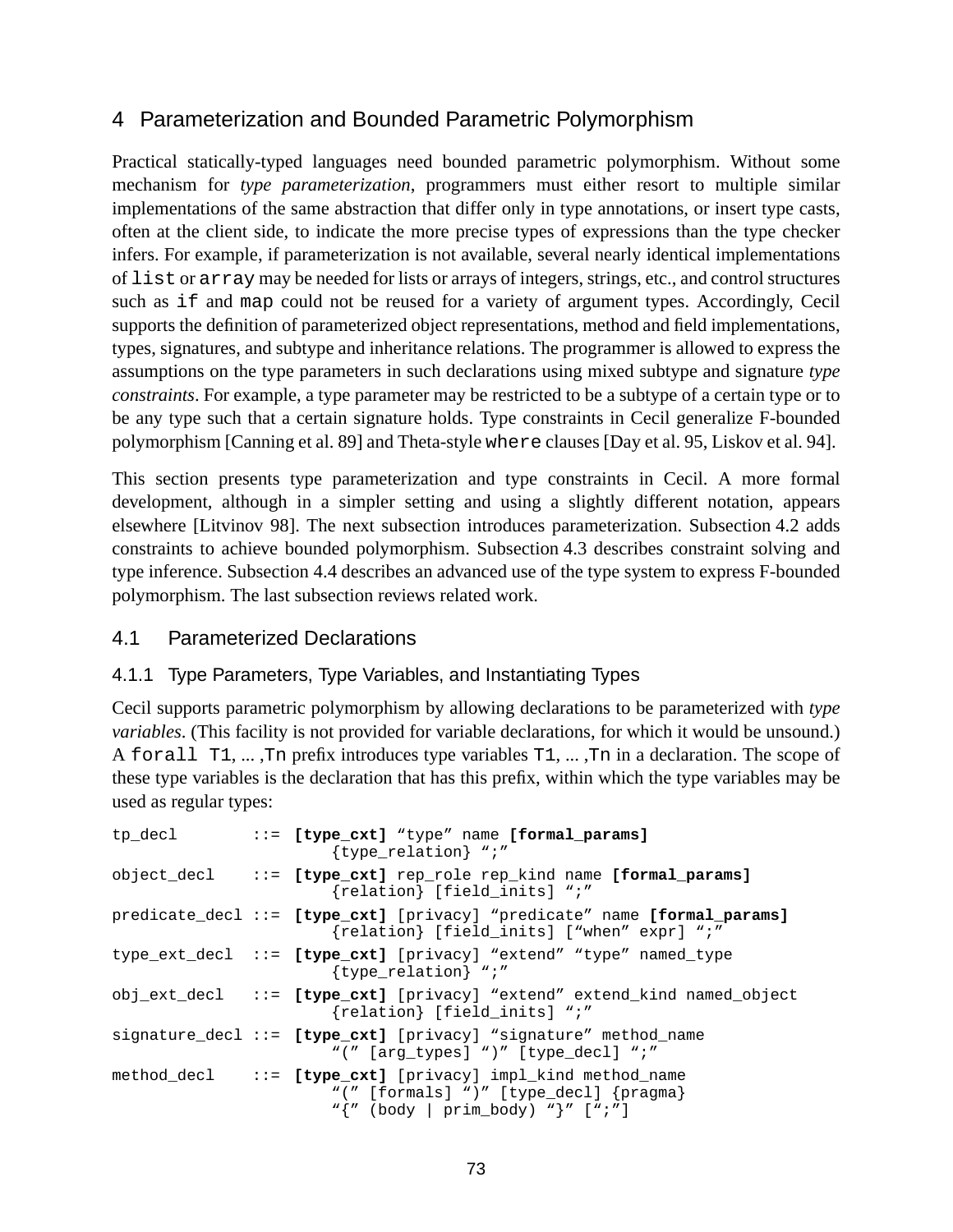```
field_sig_decl ::= [type_cxt] [field_privacy] ["var"] "field" "signature"
                      msg_name [formal_params] "(" arg_type ")"
                      [type decl] ";"
field_decl ::= [type_cxt] [field_privacy] ["shared"] ["var"] "field"
                      field_kind msg_name [formal_params] "(" formal ")"
                      [type decl] {pragma} [":=" expr] ";"
method_name ::= msg_name [formal_params] | op_name
type_cxt ::= "forall" formal_param { "," formal_param }
formal_params ::= "[" formal_param { "," formal_param } "]"
formal_param ::= ["'"] name_binding
name_binding ::= name declares a type variable called name
```
To use a polymorphic declaration, it must be *instantiated* by providing the *instantiating type* for each type variable. Type variables are "formals" and instantiating types are "actuals" of a parameterized declaration. In the following example an immutable vector object i\_vector, method fetch, and an extend declaration are parameterized with type variable T (intended to denote the type of the vector elements):

```
forall T: template object i_vector[T];
forall T: extend i_vector[T] isa collection[T];
forall T: method fectch(a@:i\_vector[T], index:int):T \{ ... \}var my_vec:i_vector[num] := concrete object isa i_vector[num];
var result:num := fetch(my_vec, 5);
```
Note that parameterization is unsound and is disallowed in the following cases:

- Variable (let) declarations cannot be parameterized.
- The type of a field cannot reference any type parameters except those of the object to which the field is attached. Moreover, the type of a field attached to a concrete object cannot reference any type parameters.

#### 4.1.2 Explicit and Implicit Parameterization

A type parameter is *explicit* if the corresponding instantiating type is to be explicitly provided by clients of the declaration, or *implicit* if it is to be inferred automatically by the typechecker. A polymorphic object or method declaration specifies which parameters are explicit by listing the corresponding type variables in brackets following the name of the declared entity. The explicitly instantiating types should be similarly given in brackets whenever the object, type, or message is referenced:

```
named_object ::= name [params]
named_type ::= name [params]
message ::= msg_name [params] "(" [exprs] ")"
dot_msg ::= dot_expr "." msg_name [params] ["(" [exprs] ")"]
params ::= "[" types "]"
```
In the previous example, the i\_vector object is explicitly parameterized and requires all clients to provide instantiating types, as in i\_vector[num]. Method fetch, in contrast, is parameterized implicitly; in the expression  $f(t) = \frac{1}{2}$  the instantiating type for T is inferred to be num. Inference allows the programmer to avoid writing the often obvious instantiating types; it is a key feature of Cecil. It is described in more details in Section 4.3.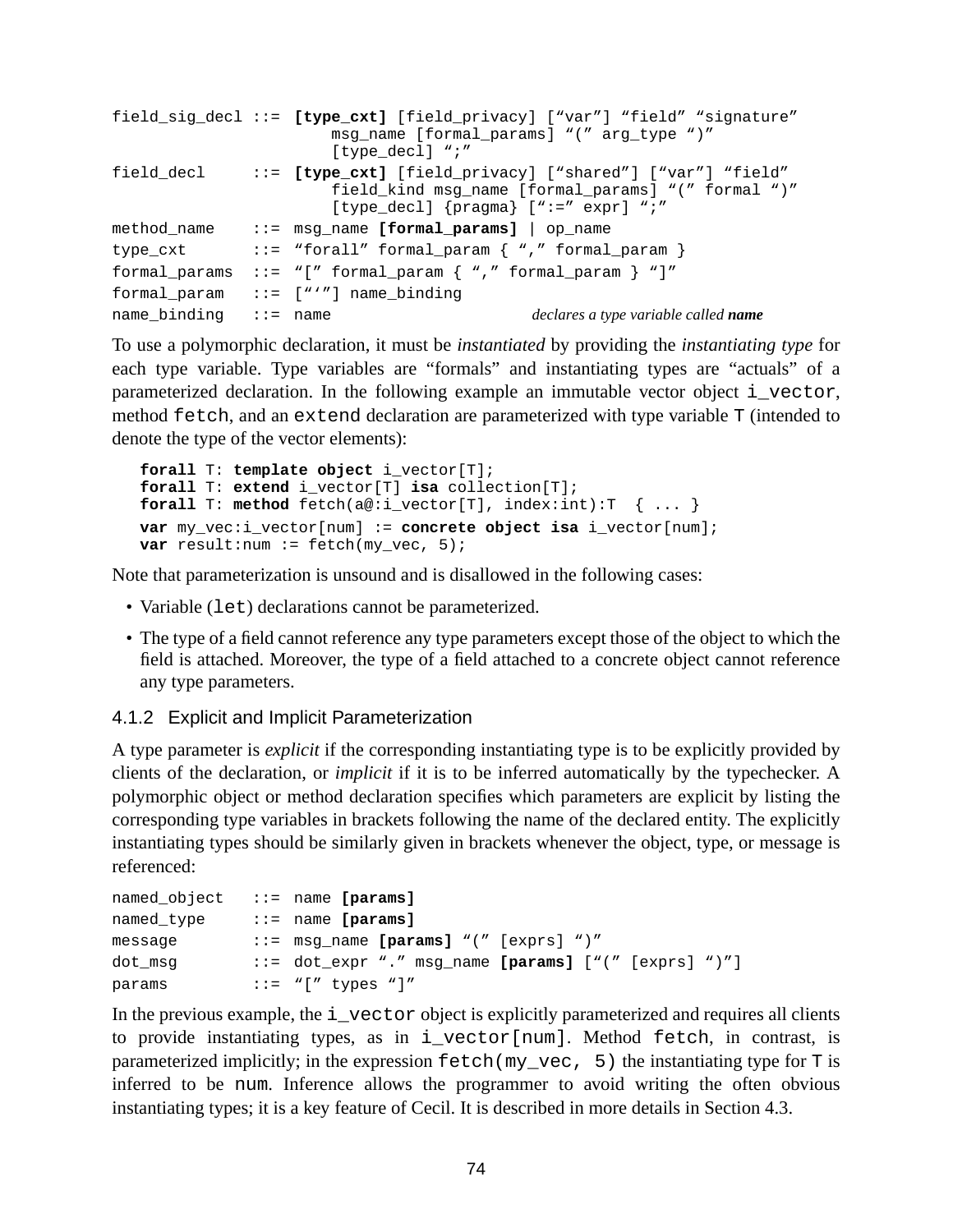The number of explicit type parameters is considered part of the "name" of the declared entity. For example, multiple objects can be declared with the same name, as long as they are declared with different numbers of explicit type parameters.\* Also, method lookup is extended to include the number of explicit parameters of candidate methods (which must match that at the callsite) as part of the method selection process. Method lookup does not depend on the instantiating types, however. For example, message sends  $foo[int]()$  and  $foo[string]()$  will always be dispatched to the same method implementation, but  $f \circ \text{dist}$ , string]() will be dispatched to a different implementation.

Parameterized extension declarations are only instantiated internally by the typechecker. Their type parameters therefore are always implicit.

4.1.3 Omitting the Explicit forall Clause: the Backquote Sugar

Type variables can be introduced implicitly — without listing them in the forall clause. This provides a more concise notation for parameterized declarations by omitting the explicit forall prefix. A type variable is introduced implicitly in a declaration if:

- it is preceded by a backquote (') somewhere in its header (see more on the backquote sugar in Section 4.2), or
- it appears inside the square brackets following the name of a parameterized object or message being introduced in an object or method declaration, in which case the type variable is an explicit type parameter of that object or method.

So the declarations from the previous example can be rewritten more concisely as:

```
template object i_vector[T];
extend i_vector['T] isa collection[T];
method fetch(a@:i_vector['T], index:int):T { ... }
```
The expressions remain the same since the backquote sugar does not affect whether or not a type parameter is explicit. Note that the names of type variables shadow names of globally visible types, whether the variables are introduced in a forall clause, using the backquote sugar, or as an explicit type parameter. For example, if a declaration introduces a type variable called int, all occurrences of int in that declaration will refer to that type variable and not the predefined integer type.

## 4.2 Bounded Polymorphism and Type Constraints

It is often necessary to express some assumptions or restrictions on type parameters. For example, a sort method can only sort collections whose elements can be compared with each other. A matrix\_multiply method may require that matrix elements be numbers. This situation is known as bounded polymorphism [Cardelli & Wegner 85]. Cecil supports bounded polymorphism by allowing *type constraints* on type parameters.

<sup>\*</sup> This feature does not interact well with mixed dynamic and static typing, since the number of parameters affects the execution behavior of the program, violating the principle that static types do not affect the execution semantics. In the future, the number of parameters may be removed from the "name" of an object or method, so that parameters are confined to the (optional) static type system.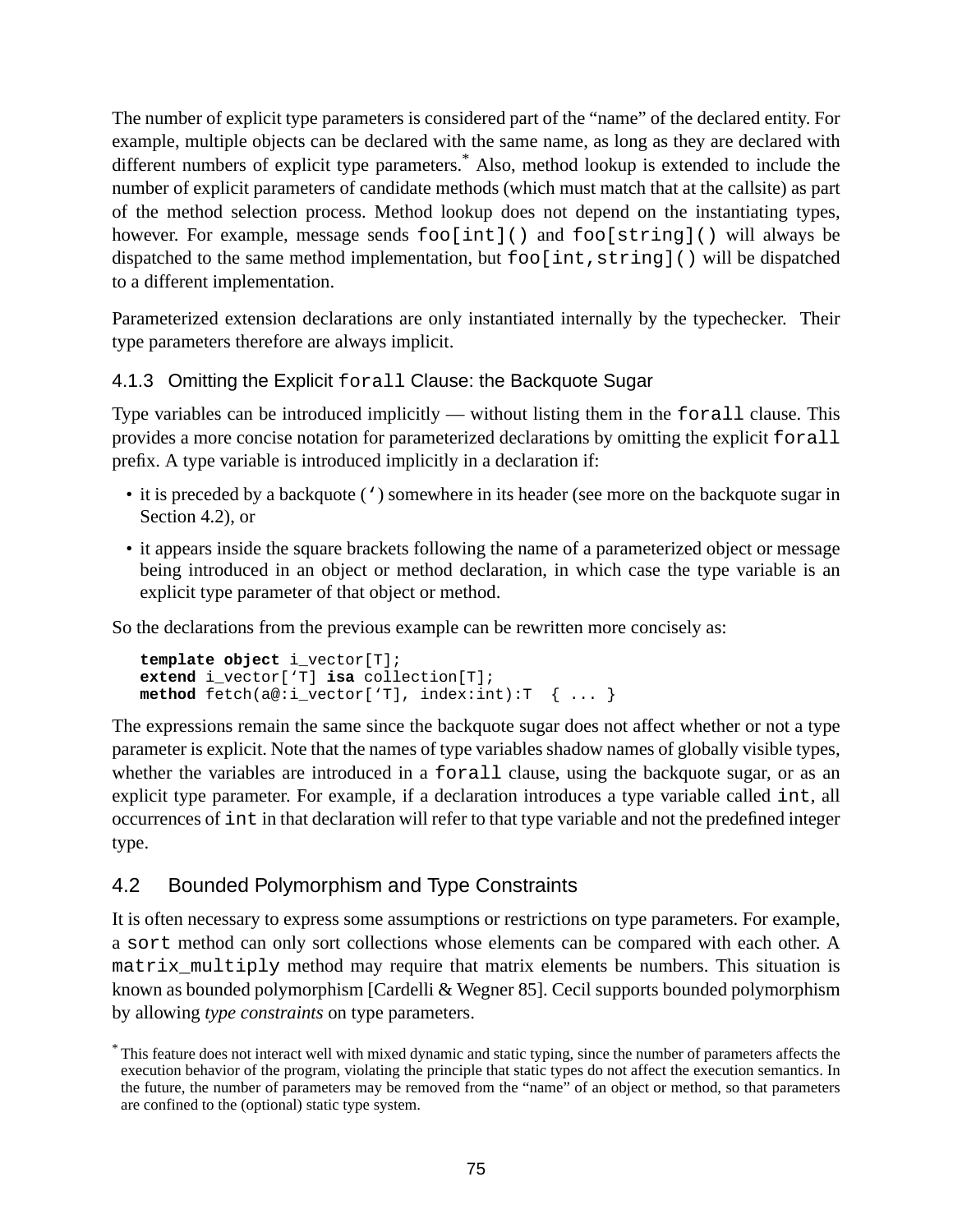There are two kinds of type constraints in Cecil. A *subtype constraint* specifies the requirement that one type be a subtype of another. A common use of subtype constraints is to specify upper or lower bounds of type variables. In the following example, the type of matrix elements is constrained to be a subtype of num:

```
method matrix_multiply(a:matrix['T], b:matrix['T]):matrix[T]
   where T<=num
{
   ...
}
```
A *signature constraint* specifies the requirement that the given signature hold. A common use of signature constraints is to require certain operations to be provided for the type parameters. In the following example, the message send of  $\leq$  in the body of sort is guaranteed to be legal as long as the constraint is satisfied:

```
method sort(a:array['T]):void
   where signature <=(T,T):bool
{
   ...
   let a_i:T := a!i;let a_i : r := a_i;
   if(a_i <= a_j, { ... swap a!i and a!j ... });
   ...
}
```
Type constraints are allowed in the where part of the forall clause and in a where clause following the header of a declaration. The common case of the subtype constraints, type variables' upper bounds, are also allowed wherever that type variable is introduced (in a forall clause, using the backquote sugar, or as an explicit type parameter).

```
type_cxt ::= "forall" formal_param { "," formal_param } [type_cons] ":"
type_cons ::= "where" type_constraint { "," type_constraint }
type_constraint::= sub_constraint | sig_constraint
sub_constraint ::= type ("<=" | ">=") type
sig_constraint ::= "signature" (msg_name [params] | op_name)
                       "(" [arg_types] ")" type_decl
name_binding ::= name [">=" type] ["<=" type]
tp_decl ::= [type_cxt] [privacy] "type" name [formal_params]
                       {type_relation} [type_cons] ";"
object_decl ::= [type_cxt] [privacy] rep_role rep_kind name [formal_params]
                       {relation} [type_cons] [field_inits] ";"
predicate_decl ::= [type_cxt] [privacy] "predicate" name [formal_params]
                       {relation} [type_cons] [field_inits] ["when" expr] ";"
type_ext_decl ::= [type_cxt] [privacy] "extend" "type" named_type
                       [type_cons] {type_relation} ";"
obj_ext_decl ::= [type_cxt] [privacy] "extend" extend_kind named_object
                       {relation} [type_cons] [field_inits] ";"
signature_decl ::= [type_cxt] [privacy] "signature" method_name
                       "(" [arg_types] ")" [type_decl] [type_cons] ";"
method_decl ::= [type_cxt] [privacy] impl_kind method_name
                       "(" [formals] ")" [type_decl] [type_cons] {pragma}
                       "{" (body | prim_body) "}" [";"]
```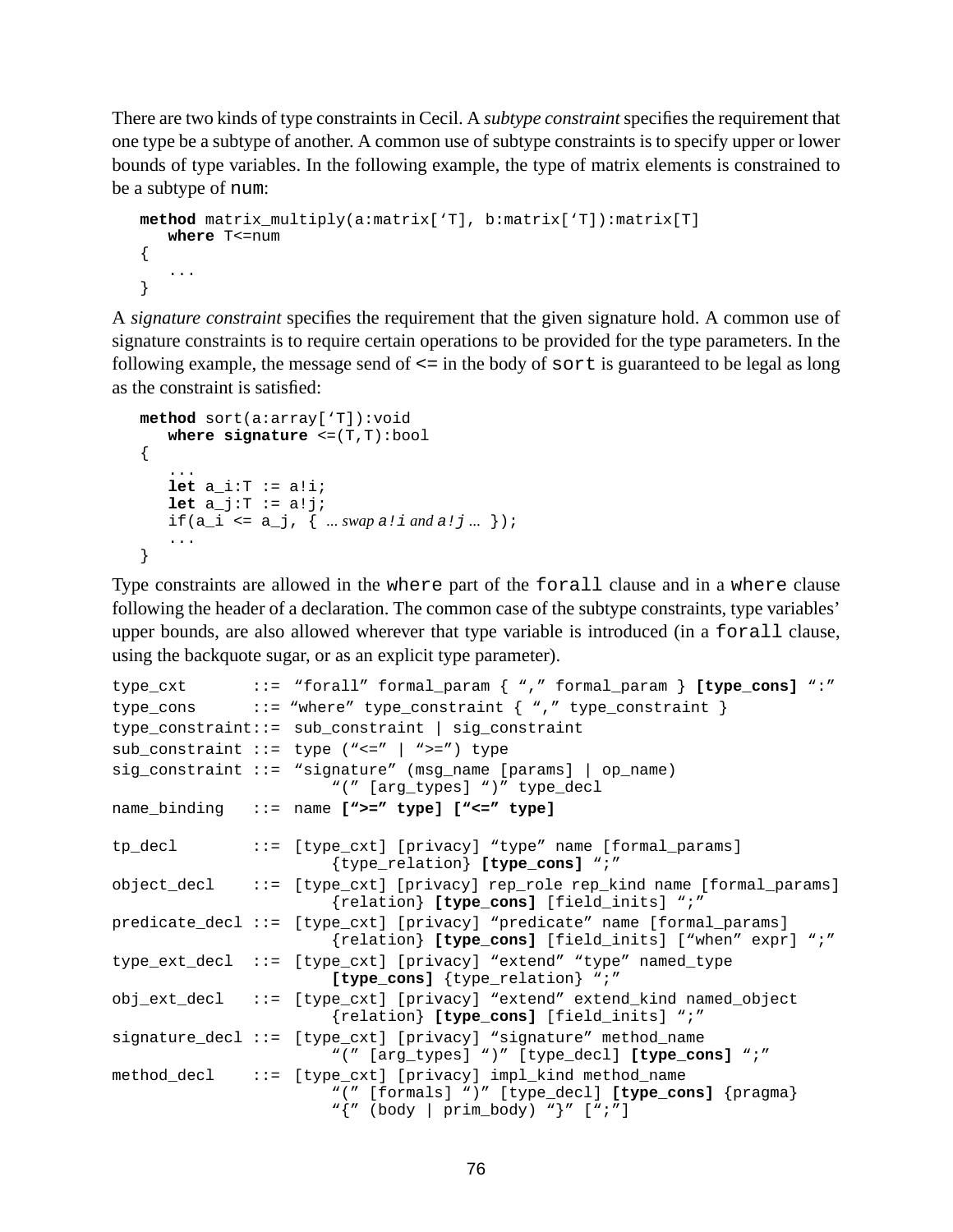```
field_sig_decl ::= [type_cxt] [field_privacy] ["var"] "field" "signature"
                       msg_name [formal_params] "(" arg_type ")"
                       [type_decl] [type_cons] ";"
field_decl ::= [type_cxt] [field_privacy] ["shared"] ["var"] "field"
                       field_kind msg_name [formal_params] "(" formal ")"
                        [type_decl] [type_cons] {pragma} [":=" expr] ";"
```
The matrix\_multiply method in the above example can be re-written more concisely as follows (this sacrifices the visual symmetry between the arguments a and b, but is semantically equivalent, because it introduces exactly the same type variable and constraint):

```
method matrix_multiply(a:matrix['T<=num], b:matrix[T]):matrix[T]
{ ... }
```
The @: syntactic sugar is extended to allow a type variable with an upper bound. This idiom is used when it is desirable to give a more precise type to a formal that is specialized on some object (and the type of the formal is expected to subtype the specializer object). For example,

```
method foo(x@: 'T<=bar) : T { ... }
```
desugars into

```
\texttt{method} foo(x@bar:'T<=bar):T { ... }
```
It is a useful programming idiom to associate constraints with parameterized types. For example, the type of a binary search tree may require that the comparison operation be defined on the type of the tree element, similarly to the sorting method above:

```
template object binary_tree[T] where signature <=(T,T):bool;
```
Cecil provides a syntactic sugar that automatically inserts these associated constraints. If a backquoted type variable is used as an explicit instantiating parameter of a parameterized type, the constraints that the type associates with its explicit parameter in the corresponding position are imposed on the type variable. For example, in the following method:

```
method insert(t@:binary_tree['T], elm:T):void { ... }
```
the constraint where signature  $\leq (T,T)$ : bool is automatically added, so in the body of insert it is legal to send the message <= to tree elements and elm.

#### 4.3 Constraint Solving and Type Inference

The following typechecking tasks in Cecil lead to constraint solving:

- To typecheck a message send  $m[T_1',...,T_m'](E_1,...,E_n)$ , where the types of  $E_1,...,E_n$  are  $T_1,...,T_n$ , the signature constraint  $\texttt{signature}~m[T_1',...,T_m']$   $(T_1,...,T_n)$ : $\texttt{T}_{result}$  is solved. Here  $\texttt{T}_{result}$  is a fresh type variable and can be instantiated with some type. The type of the message send is the most specific type that T*result* can take on while the signature constraint can be solved successfully.
- To check whether  $S_I$  is a subtype of  $S_2$ , the subtype constraint  $S_I \leq S_2$  is solved.  $S_I$  is a subtype of *S<sup>2</sup>* iff the constraint can be solved successfully.
- Whenever a declaration with constraints in its header is instantiated, the instantiated constraints must be solved. If they cannot be solved successfully, such instantiation is not *legal* and so is disallowed.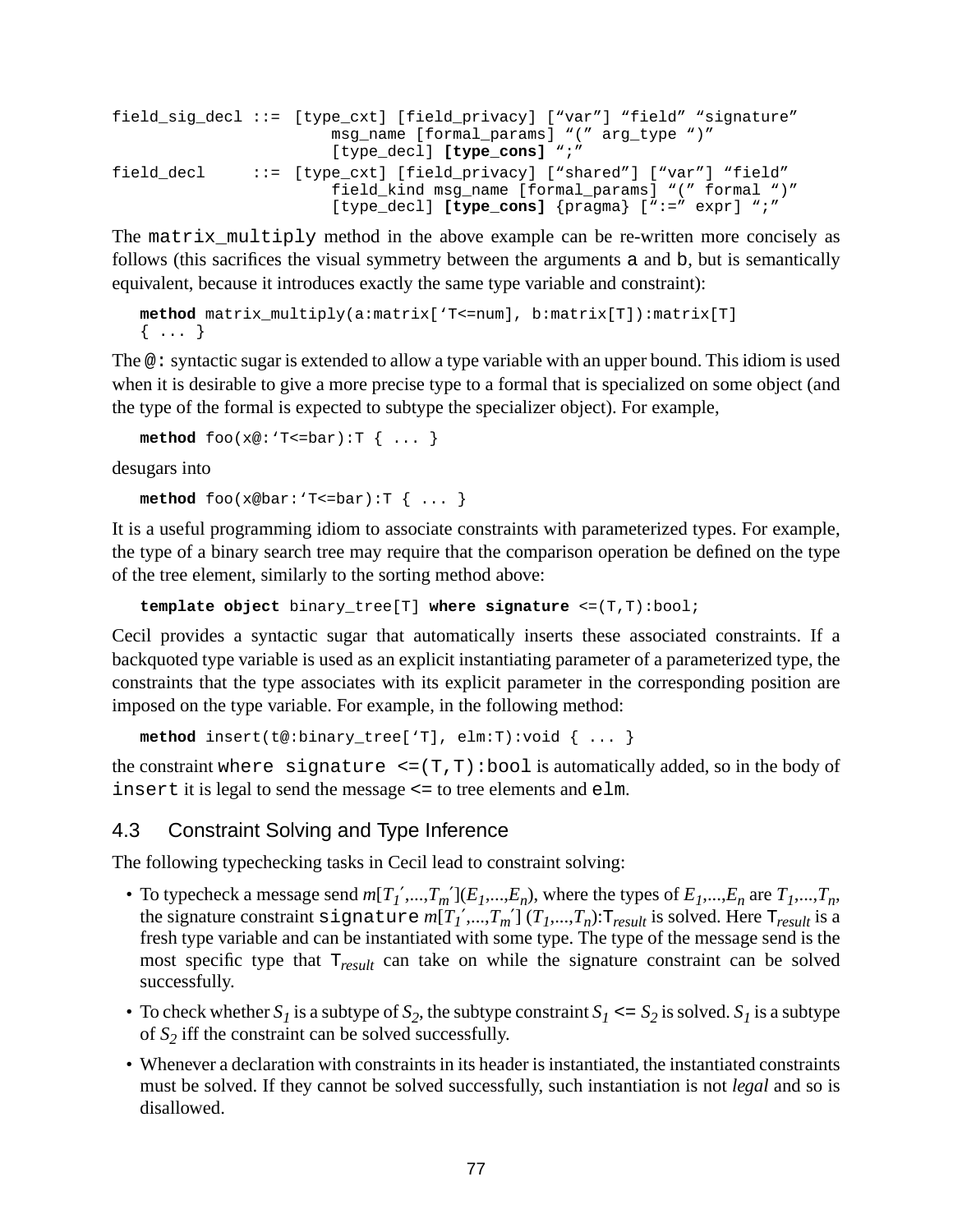Given a constraint to solve, *constraint solving* proceeds as follows. A "set-to-be-solved" of constraints is created, initially containing this one constraint. One constraint at a time is picked and removed from this set. A matching constraint is produced from the program declarations, if possible, otherwise constraint solving fails. Two constraints match if they have the same structure (*e.g.*, both are signature constraints for the same message name and number of arguments) and the types in the corresponding positions are the same; fresh type variables may be instantiated with types during matching. While producing the matching constraint, new constraints to be solved may arise, in which case they are added to the set-to-be-solved. Constraint solving succeeds when the set-to-be-solved becomes empty.

The matching constraint can be produced either by taking a constraint or declaration available in the program, or by combining other constraints produced from the program declarations. More specifically:

- A polymorphic subtype or signature declaration present in the program can be instantiated by substituting types or fresh type variables for its type variables; its constraints, if any, need to be solved and are added to the set-to-be-solved. A subtype of signature declaration with no type variables is treated as an available constraint itself.
- When typechecking the body of a polymorphic declaration, the constraints in its header are available.
- Constraints can be combined based on the standard properties of subtyping, such as transitivity, and of signatures, such as contravariance. For example, if the program contains declarations signature = (num, num): bool and extend int isa num, they can be combined to yield the constraint  $signature = (int, num):bool.$  Matching of types and substitutions of types for fresh type variables are performed as needed.

*Inference of instantiating types* is the part of constraint solving whereby the typechecker decides how to instantiate polymorphic declarations, i.e., what types to substitute for type variables. Intuitively, when typechecking a message send, the typechecker tries to find the "best" instantiations of declarations involved in solving the signature constraint, i.e., the instantiations that lead to the most precise result type. When checking whether a type is a subtype of another, the typechecker only needs to prove that some appropriate instantiations exist.

Consider, for example, typechecking the message send  $\text{print}(\text{my}_\text{coll})$  in the context of the following declarations:

```
abstract object printable;
signature print(p:printable):void;
abstract object collection[T];
extend collection['T <= printable] isa printable;
method print(a@:collection['T <= printable]):void
{ print("["); a.do(\&(e:T)\{ print(e) \}); print("]") }
extend string isa printable; -- assume string implements print
let my coll:collection[string] := ...;
print(my_coll);
```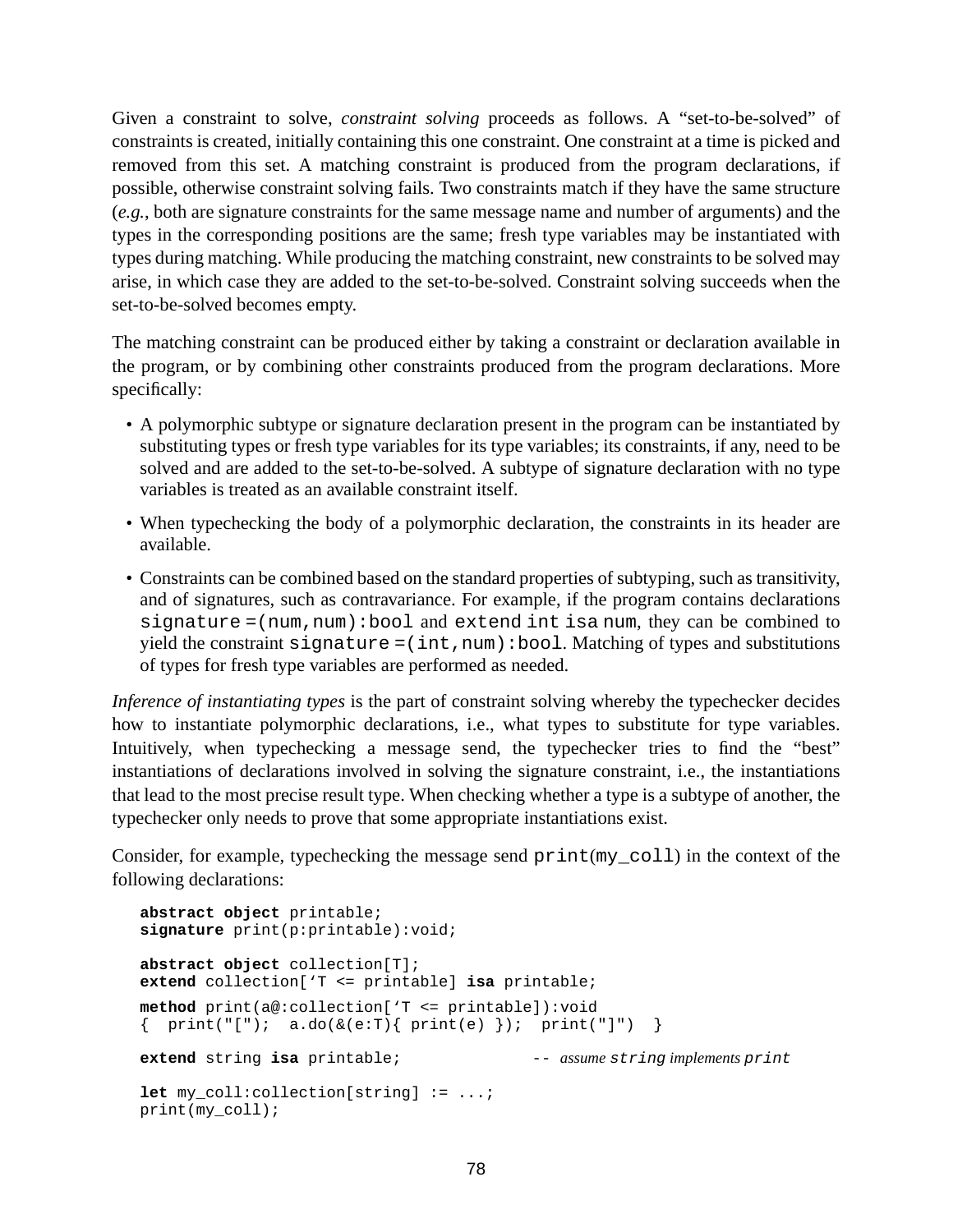Since my\_coll has type collection[string], in order to check this send, the typechecker needs to solve the constraint signature print(collection[string]):T*result* where T*result* is a fresh type variable; this is the first constraint in the set-to-be-solved. A matching constraint can be produced by instantiating the signature corresponding to method print (collection['T<=printable]):void. Two substitutions need to take place to achieve matching: void for T*result* and string for T. Also, the signature's instantiated subtype constraint string <= printable is added to the set-to-be-solved. This time, the program already contains an exactly matching declaration (the subtype declaration corresponding to extend string isa printable). No more constraints are added to the set-to-be-solved, so constraint solving is complete. The instantiating type string was automatically inferred for the type variable T of the polymorphic method declaration.

## 4.4 F-bounded Polymorphism

This subsection describes an example of advanced use of the Cecil type system, F-bounded polymorphism. As we will see, no special support for this powerful idiom is needed in the type system — it is made possible by allowing constraints to be recursive, whereby a type variable can appear in its own bound.

For our first example, let us consider an abstract object ordered and a binary method >. A *binary method* is a method that expects two arguments of similar types; the  $>$  method can be applied, for example, to two numbers or two strings, but not a string and a number. We would like to define this method once, in the ordered object, and have other objects, such as num and string, inherit it. The simplest way to achieve it seems to be as follows:

```
abstract object ordered;
   signature <=(x:ordered, y:ordered):bool;
  \texttt{method} >(x:ordered, y:ordered):bool { not(x <= y) }
extend num isa ordered;
extend string isa ordered;
```
This code, however, leads to an undesirable effect. Since > and <= are defined for ordered and num and string are its subclasses, we are required to write implementations of <= to compare a num and a string, which we may not want. To avoid mixing of subclasses of ordered, we can apply F-bounded polymorphism as follows:

```
abstract object ordered[T] where T <= ordered[T];
   signature <=(x:'T, y:'T):bool where T <= ordered[T];
   method >(x:'T, y:'T):bool where T <= ordered[T]
      \{ \text{not}(x \leq y) \}extend num isa ordered[num];
   method \leq (x@:num, y@:num): bool \{ \ldots \}extend string isa ordered[string];
   method \leq (x@:string, y@:string):bool \{ \ldots \}
```
Now method > can be instantiated with num for T (because the instantiated constraint num <= ordered[num] can be solved: there is a corresponding declaration in the program) or with string for T, but cannot with  $(s^{string} | num)$  for T (which would be required in order to compare a num and a string).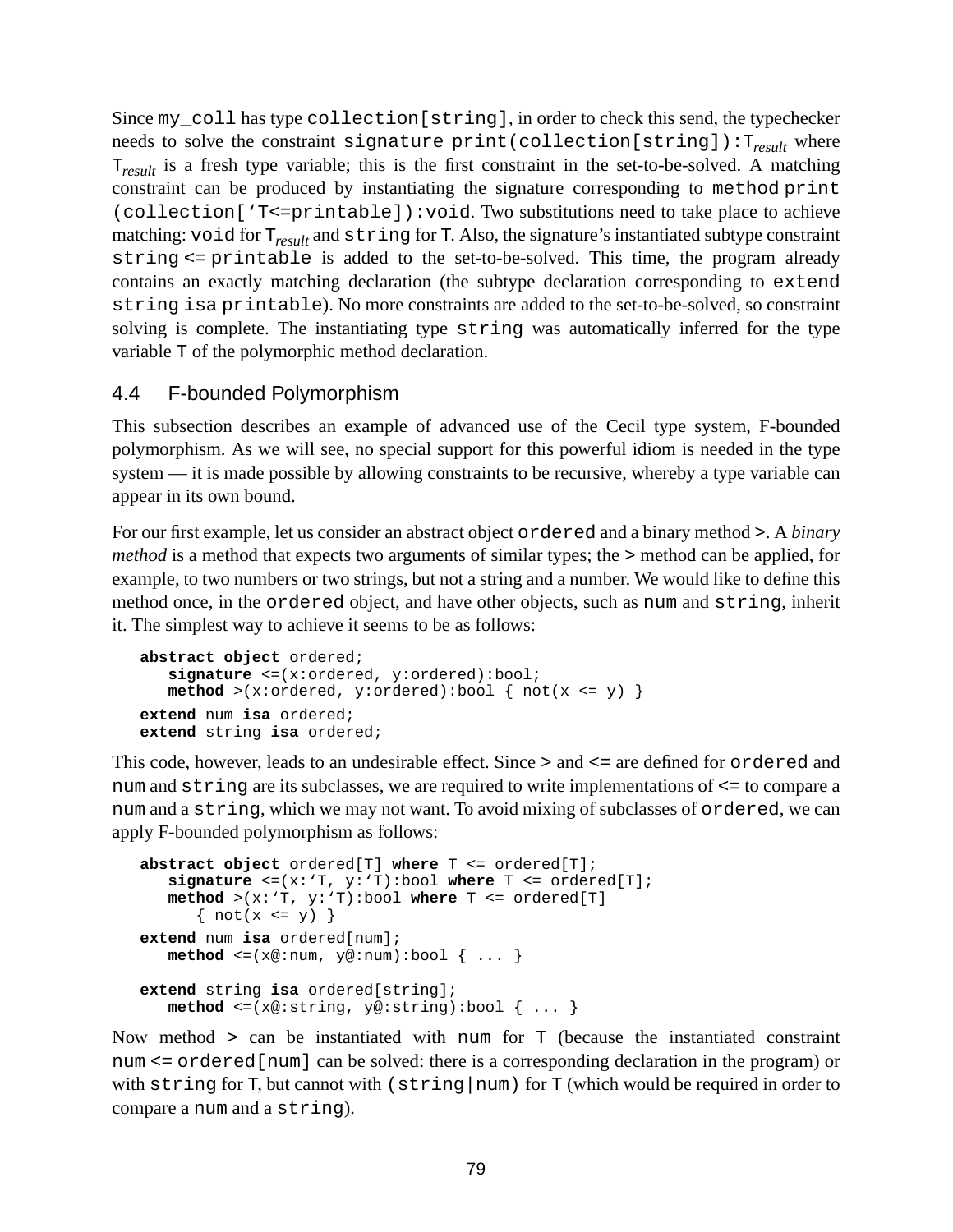With this scheme, in addition to defining binary methods itself, ordered and all its subtypes can inherit binary methods from other objects, for example:

```
abstract object comparable[T] where T <= comparable[T];
   signature =(x:'T, y:'T):bool where T <= comparable[T];
   method !=(x:'T, y:'T):bool where T <= comparable[T]
      \{ \text{not}(x = y) \}extend ordered['T] isa comparable[T];
   \text{method} = (x@:num, y@:num):bool \{ \dots \}\texttt{method} = (x@:string, y@:string):bool \{ ... \}
```
Moreover, num can have subtypes, such as int or float, which can be compared with each other, but not with string or its subtypes:

**extend** int **isa** num; **extend** float **isa** num; 3 != 3.14 *-- legal*

F-bounded polymorphism can be applied similarly to express families of two or more mutually recursive types. For example, consider a simplified model-view framework, where the model and the view must be able refer to each other and invoke operations on each other. \* Moreover, instances of the model-view framework, such as a drawing model and a drawing view, must be able to invoke specific operations on each other without loss of type safety. The following code shows how the generic model-view framework can be defined:

```
abstract object model['M <= model[M,V], 'V <= view[M,V]];
   field views(@:model['M,'V]):set[V] := new_set[V]();
  method register_view(m@:model['M,'V], view:V):void {
     m.views.add(view); }
  method update(m@:model['M,'V]):void {
     m.views.do(&(v:V){
        v.update();
      }); }
abstract object view['M <= model[M,V], 'V <= view[M,V]];
   field model(@:view['M,'V]):M;
   signature update(v@:view['M,'V]):void;
```
Both model and view are parameterized by the type of the model and the view with the corresponding upper bounds on these two parameters. Correspondingly, the code for the model and view objects is parameterized by the actual types of the instantiation of the framework. For example, the following code instantiates the generic model-view framework to construct a bitmap drawing model and view:

```
template object drawing isa model[drawing,drawing_view];
   field bitmap(@:drawing):bitmap;
  method set_pixel(m@:drawing, pos:position, value:color):void {
     bitmap.pixel(pos) := value;
     m.views.do(&(v:drawing_view){
        v.update_pixel(pos, value);
```
\* Thanks to Gail Murphy for suggesting this problem to us.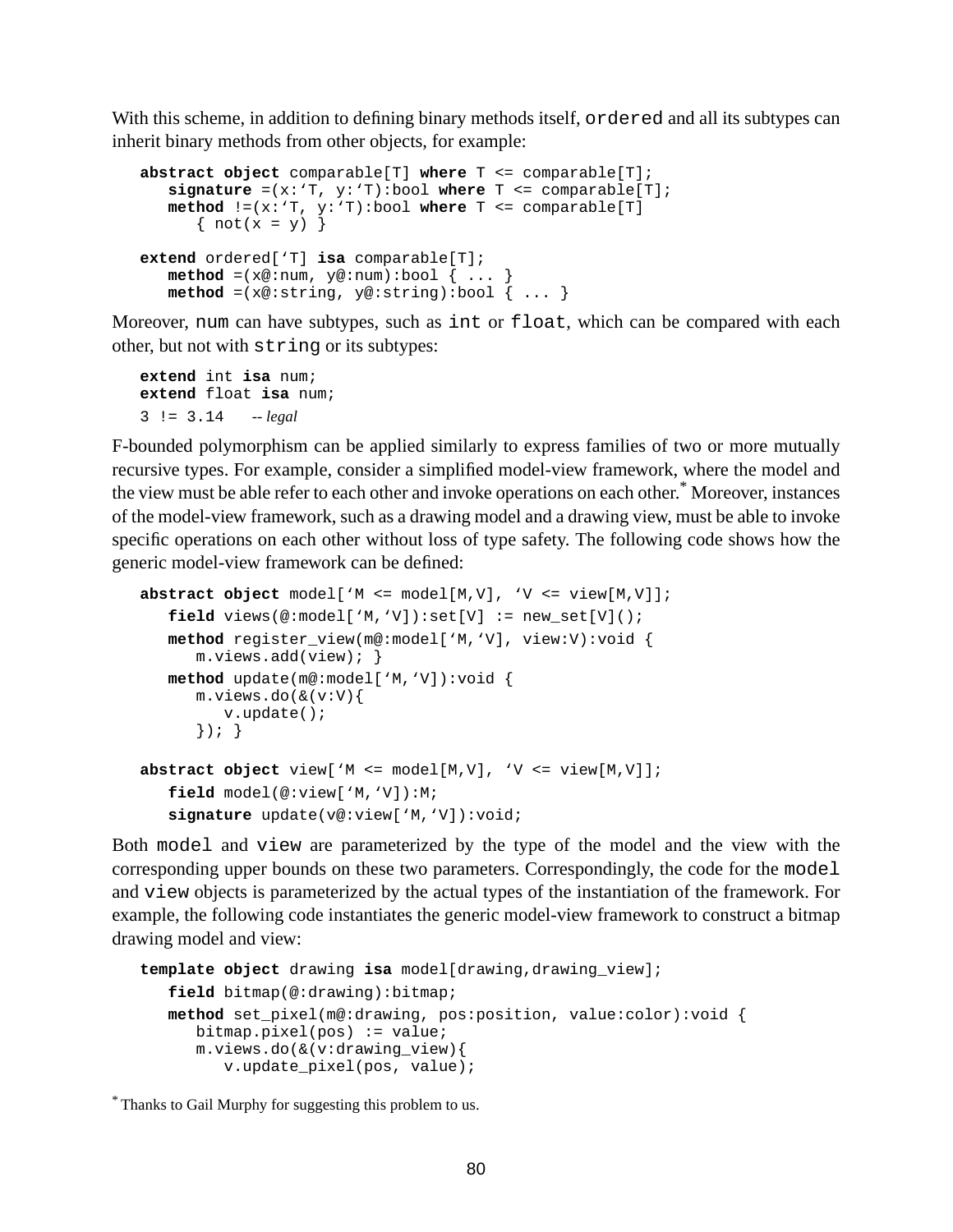```
template object drawing_view isa view[drawing,drawing_view];
  method update(v@:drawing_view):void {
      screen.plot(v.model.bitmap); }
  method update pixel(v@:drawing view, pos:position, value:color):void {
      screen.plot_pixel(pos, value); }
  method new_drawing_view(m@:drawing):drawing_view {
      concrete object isa drawing_view { model := m } }
```
Both drawing and drawing view add new operations that need to be called by the other type. By parameterizing model as was done, the type of the views field in drawing is known statically to be set of (subtypes of) drawing\_view. This knowledge allows the set\_pixel operation in drawing to invoke the update\_pixel operation without generating either a static type-error or requiring a dynamic "typecase" or "narrow" operation. Similarly, because of the way view is parameterized, the model field in its child drawing\_view will be known statically to refer to a (subtype of) drawing, allowing the update operation of drawing\_view to access the bitmap field of the model in a statically type-safe manner. Note that it is legal to instantiate model and view with drawing and drawing\_view, because the instantiated subtype constraints can be solved successfully.

Alternatively to the unparameterized drawing and drawing\_view, the programmer could parameterize them in a way similar to how model and view are parameterized, in order to allow further refinement of these two types. This is similar to having the parameterized ordered subtype of comparable, as opposed to the unparameterized num and string subtypes of ordered, in our earlier examples.

## 4.5 Related Work

 $\}$ ) ;  $\}$ 

We categorize related work on polymorphic type systems for object-oriented languages into several groups: languages based on F-bounded polymorphism and explicit subtyping, languages based on SelfType or matching, languages based on signature constraints and implicit structural subtyping, languages based on instantiation-time checking, languages based on covariant redefinition, and languages offering local type inference. Cecil includes the core expressiveness of both F-bounded polymorphism (and its restrictions SelfType and matching) and signature constraints, provided uniformly over a wide range of declarations. Except where noted below, other languages based on these ideas support strict subsets of the expressiveness of Cecil, although sometimes with more compact syntax. Also, the other languages do not support multi-methods, complete separation of inheritance from subtyping, and least-upper-bound and greatest-lowerbound type expressions, except where noted below. In most other systems, classes corresponds to Cecil's abstract or template objects with parallel subtype and inheritance hierarchies.

#### 4.5.1 Languages Based on F-Bounded Polymorphism

Pizza is an extension to Java based on F-bounded polymorphism [Odersky & Wadler 97]. Like Cecil, Pizza supports classes with mutually recursive bounds, crucial for supporting interrelated families of classes such as the model-view example from section 4.4. Also like Cecil, Pizza automatically infers instantiating type parameters of polymorphic methods and constructors,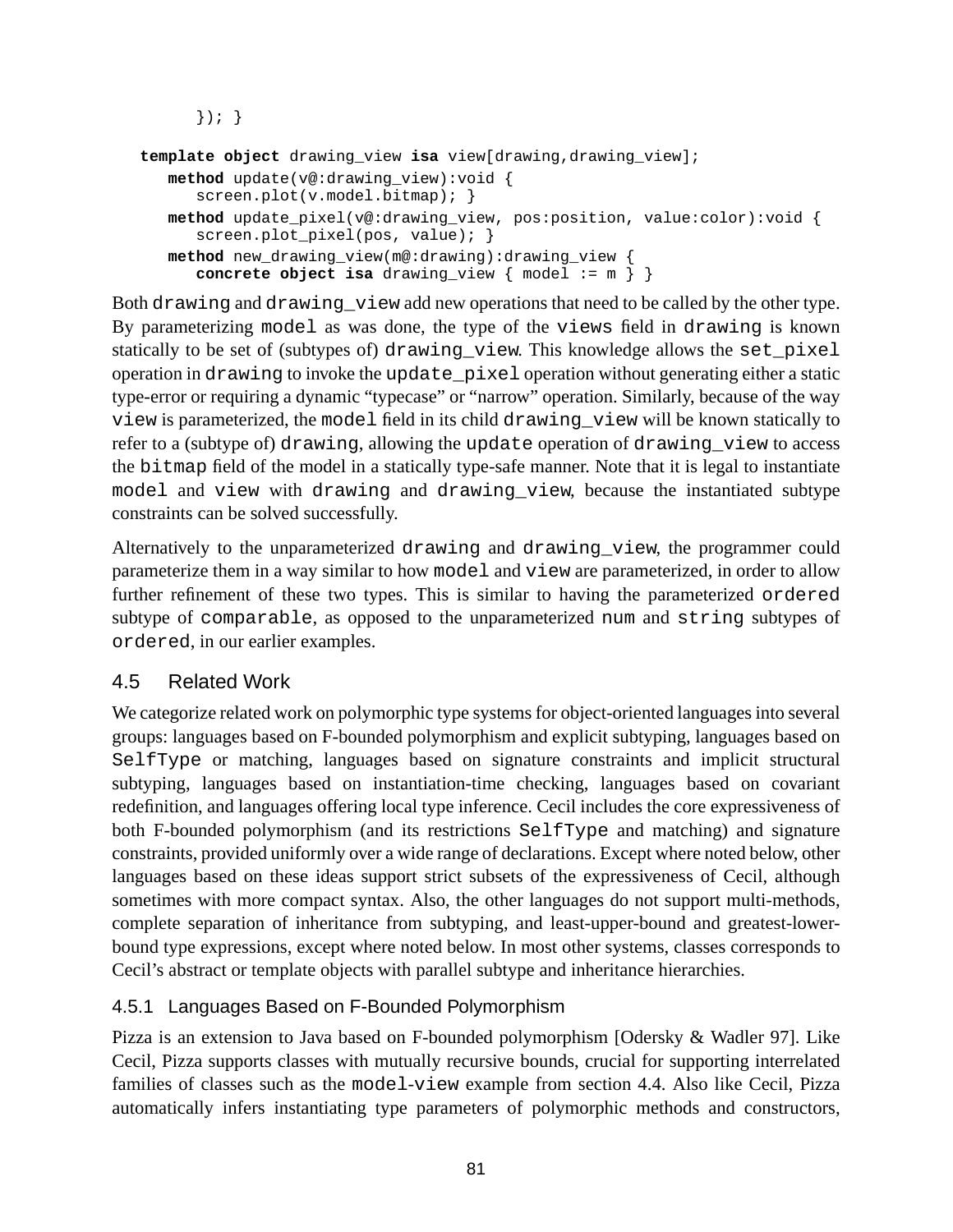although the instantiating parameters must match the actual argument types exactly, which is more restrictive than Cecil which can infer appropriate supertypes of the argument types. Pizza lacks signature constraints and the resulting implicit structural subtyping. Pizza does not support any subtyping between different instances of a parameterized type, such as the desirable and legal subtyping between different read-only interfaces to collection types as in our i\_vector example. Pizza also inherits several restrictions from its Java base, including that it does not allow contravariant method overriding. Pizza extends Java with first-class, lexically nested functions and with algebraic data types and pattern-matching. The authors justify introducing algebraic data types by claiming that classes allow new representations to be added easily but not new operations, while algebraic data types support the reverse. Cecil's multi-methods enable both new representations and new operations to be added easily, avoiding the need for new language constructs.

Bruce, Odersky, and Wadler [Bruce et al. 98] recently proposed to extend Pizza with special support for declaring families of mutually recursive classes. They argue that pure F-bounded polymorphism is too cumbersome for programmers to use in practice. We have not found pure Fbounded polymorphism to be untenable, however; the model-view example from section 4.4 illustrates our approach. Our experience may be better than theirs because our multi-method framework encourages us to treat each argument and parameter symmetrically and uniformly, while their model is complicated by the asymmetry between the implicit receiver and the explicit arguments. Nevertheless, we are working on syntactic sugars that would make the more sophisticated uses of F-bounded polymorphism simpler.

Agesen, Freund, and Mitchell propose a similar extension to Java [Agesen et al. 97]. It differs from Pizza and Cecil in being able to parameterize a class over its superclass. However, this feature cannot be typechecked when the abstraction is declared, but instead must be rechecked at each instantiation.

Haskell's type classes can be viewed as a kind of F-bounded polymorphism [Wadler & Blott 89]. Haskell automatically infers the most-general parameterization and constraints on functions that take polymorphic arguments, as well as automatically inferring instantiations on calls to such functions; Cecil requires polymorphic methods to explicitly declare type variables and constraints over these variables. (In some cases, Haskell cannot unambiguously infer instantiations.) However, Haskell is not truly object-oriented, in that after instantiation, no subtype polymorphism remains; values of different classes but a common supertype cannot be mixed together at run-time, preventing for instance lists of mixed integers and floats.

ML<sup>≤</sup> is a powerful polymorphic object-oriented language supporting multi-methods [Bourdoncle & Merz 97]. ML<sub>≤</sub> supports subtyping directly, but treats inheritance as a separate syntactic sugar (which must follow the subtyping relation). Similarly to Cecil,  $\text{ML}_\leq$  constrains type variables using sets of potentially recursive subtype constraints, supports inference of type parameters to methods, and supports least-upper-bound type expressions (although not greatest-lower-bound type expressions).  $ML_{\le}$  also supports parameterization over type constructors, while in Cecil type constructors must be instantiated before use.  $ML_\leq$  supports explicit declarations of co- and contravariant type parameters of type constructors, while Cecil uses polymorphic subtype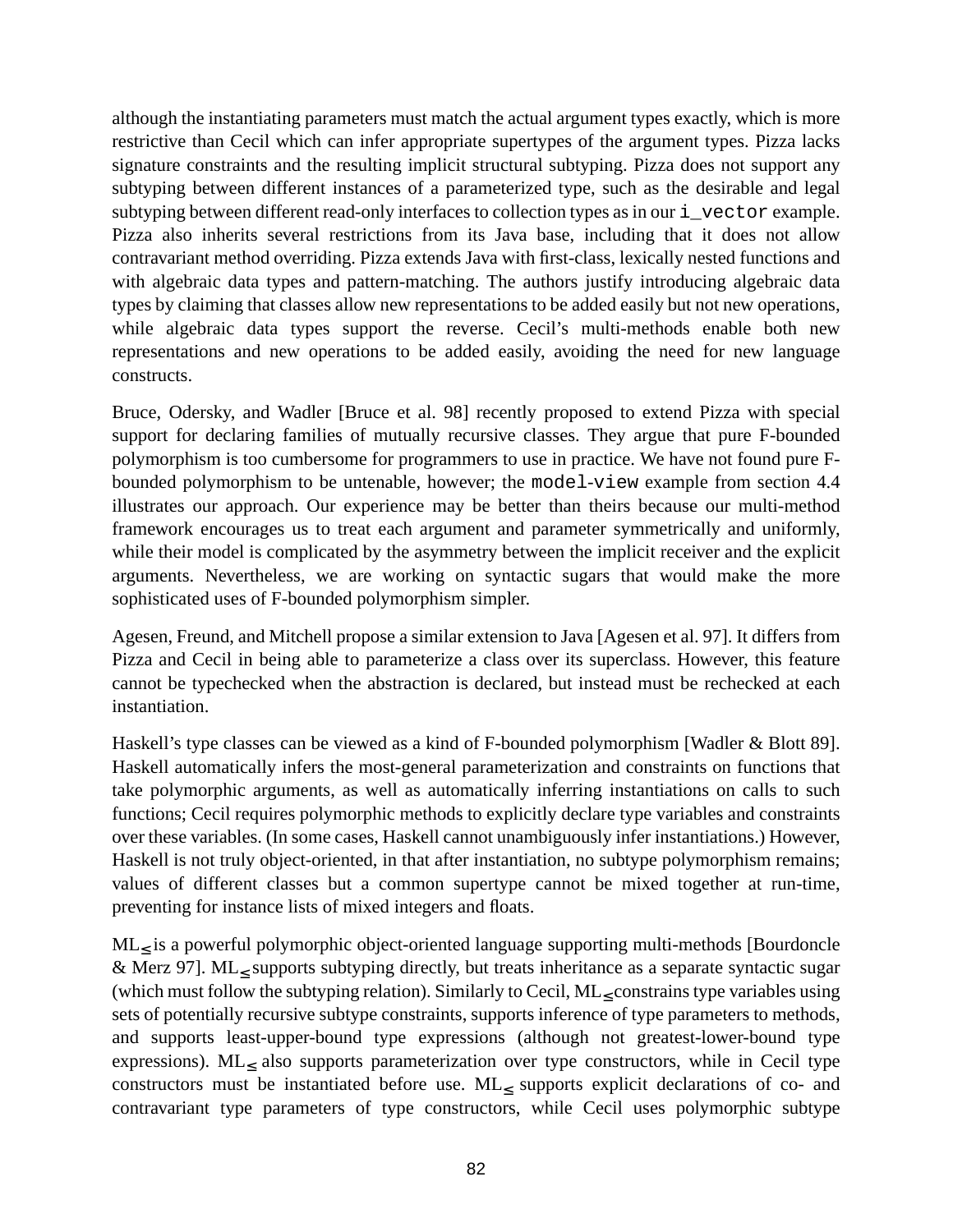declarations to achieve more general effects.  $ML<sub>≤</sub>$  only allows subtyping between types in the same type constructor "class," however, which for instance restricts subtyping to be between types with the same number of type parameters with the same variance properties, and ML<sup>≤</sup> does not support other forms of constrained subtyping, conformance, or inheritance. Cecil supports multiple polymorphic signature declarations for the same message, while  $ML_\leq$  allows only a single signature declaration per message.  $ML_{\leq}$  is purely functional and side-effect-free.

## 4.5.2 Languages Based on SelfType or Matching

Some languages provide only restricted forms of F-bounded polymorphism. In TOOPLE [Bruce et al. 93] and Strongtalk [Bracha & Griswold 93], a special type SelfType is introduced, which can be used as the type of method arguments, results, or variables; roughly speaking, a class *C* with references to SelfType can be modeled with the F-bounded declaration

```
forall SelfType where SelfType <= C[SelfType]:
 template object C[SelfType];
```
SelfType supports binary methods like <= and methods like copy that return values of exactly the same type as their receiver, but it does not support other kinds of F-bounded parameterization. Other languages provide a related notion called matching, which allows a kind of F-bounded polymorphism where a single type variable is bounded by a function of itself (but of no other type variables); languages with matching include PolyTOIL [Bruce et al. 95b] and LOOM [Bruce et al. 97]. The key advantage of SelfType and matching is convenient syntactic support for a common idiom, but it is less powerful than F-bounded polymorphism. Additionally, the LOOM language drops subtyping altogether in favor of matching, which costs it the ability to support run-time mixing of values of different classes but common supertypes, such as performing binary operations on the elements of a list of mixed integers and floats. SelfType and matching also are weaker than F-bounded polymorphism in that they force subclasses to continually track the more specific type; they cannot stop narrowing at some subclass and switch to normal subtyping below that point. For example, with F-bounded polymorphism, the parameterized ordered type can have its type parameter "narrowed" and then fixed (say at ordered[num]), allowing subtypes of the fixed type (such as int and float) to be freely mixed. This open/closed distinction for recursive references to a type was noted previously by Eifrig *et al.* [Eifrig et al. 94].

## 4.5.3 Languages Based on Signature Constraints and Implicit Structural Subtyping

Some languages use collections of signatures to constrain polymorphism, where any type which supports the required signatures can instantiate the parameterized declaration. These systems can be viewed as treating the signature constraints as defining "protocol" types and then inferring a structural subtyping relation over user-defined and protocol types. This inference is in contrast to the systems described earlier which require that the protocol types be declared explicitly, and that legal instantiations of the protocols be declared as explicit subtypes. Implicit structural subtyping can be more convenient, easier to understand, more adaptable to program evolution, and better suited to combining separately written code without change, while explicit by-name subtyping avoids inferring subtyping relations that ignore behavioral specifications, and may interact better with inheriting default implementations of protocol types. Neither is clearly better than the other; Cecil supports both easily. In addition, Cecil allows new supertypes to be added to previously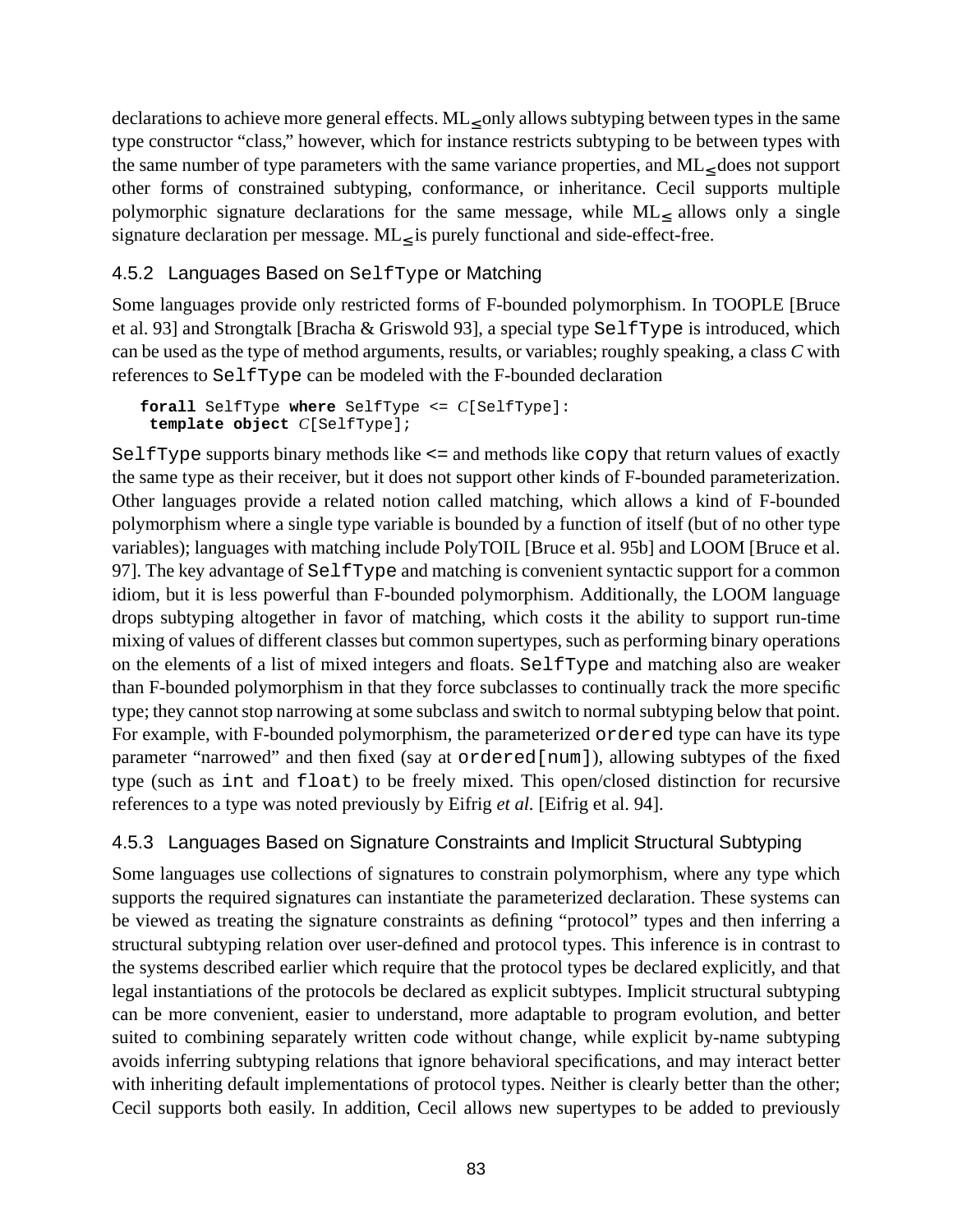declared types, avoiding one limitation of explicit subtyping when adding new explicit protocol types and adapting previously written objects to conform to them.

Strongtalk is a type system for Smalltalk where programmers define protocol types explicitly, use protocols to declare the types of arguments, results, and variables, and let the system infer subtype and conformance relations between protocols and classes; like Cecil, subtyping and inheritance are separated. Precise details of the type system are not provided, but it appears that Strongtalk supports explicit parameterization (but without constrained polymorphism) for protocols and classes, a kind of parametric typing with dependent types and type inference for methods, leastupper-bound type expressions, and a form of SelfType. To avoid accidental subtyping, a class may be branded with one or more protocols. Like Cecil, type declarations and typechecking are optional in Strongtalk.

Interestingly, a later version of Strongtalk appears to have dropped inferred structural subtyping and brands in favor of explicit by-name subtyping [Bracha 96]. This later version also introduces the ability to declare that different instantiations of a parameterized type are subtype-related either co- or contravariantly with respect to its parameter types. Both Strongtalk systems are subsets of Cecil's type system.

Theta [Day et al. 95, Liskov et al. 94] and PolyJ [Myers et al. 97] support signature constraints called where clauses. Unlike Cecil, only explicit type variables are supported, and clients must provide instantiations of all type variables when using a parameterized abstraction. No subtype relation holds between different instantiations of the same parameterized type, preventing idioms such as the covariantly related read-only collection interfaces.

Recursively constrained types are the heart of a very sophisticated type system [Eifrig et al. 95]. In this system, type variables and sets of constraints over them are automatically inferred by the system. Subtyping is inferred structurally, viewing objects as records and using standard record subtyping rules. Technically, the constraints on type variables are (mutually recursive) subtype constraints, but anonymous types may be introduced as part of the subtype constraints, providing a kind of signature constraint. Instead of instantiating polymorphic entities and inferring ground types for expressions, their system simply checks whether the inferred constraints over the whole program are satisfiable, without ever solving the constraints. For example, when computing the type of the result of a message, their system may return a partially constrained type variable, while Cecil must infer a unique, most-specific ground type. As a result, their system can typecheck programs Cecil cannot. On the other hand, because Cecil computes named types for all subexpressions, it can give simpler type error messages for incorrect programs; recursively constrained types can provide only the constraint system that was unsatisfiable as the error message, and this constraint system may be as large as the program source code itself. Their system limits syntactically where least-upper-bound and greatest-lower-bound subtype constraints can appear to ensure that such constraints can always be solved, while Cecil places no syntactic limits but may report a type error due to incompleteness of the particular deterministic algorithm used by the typechecker.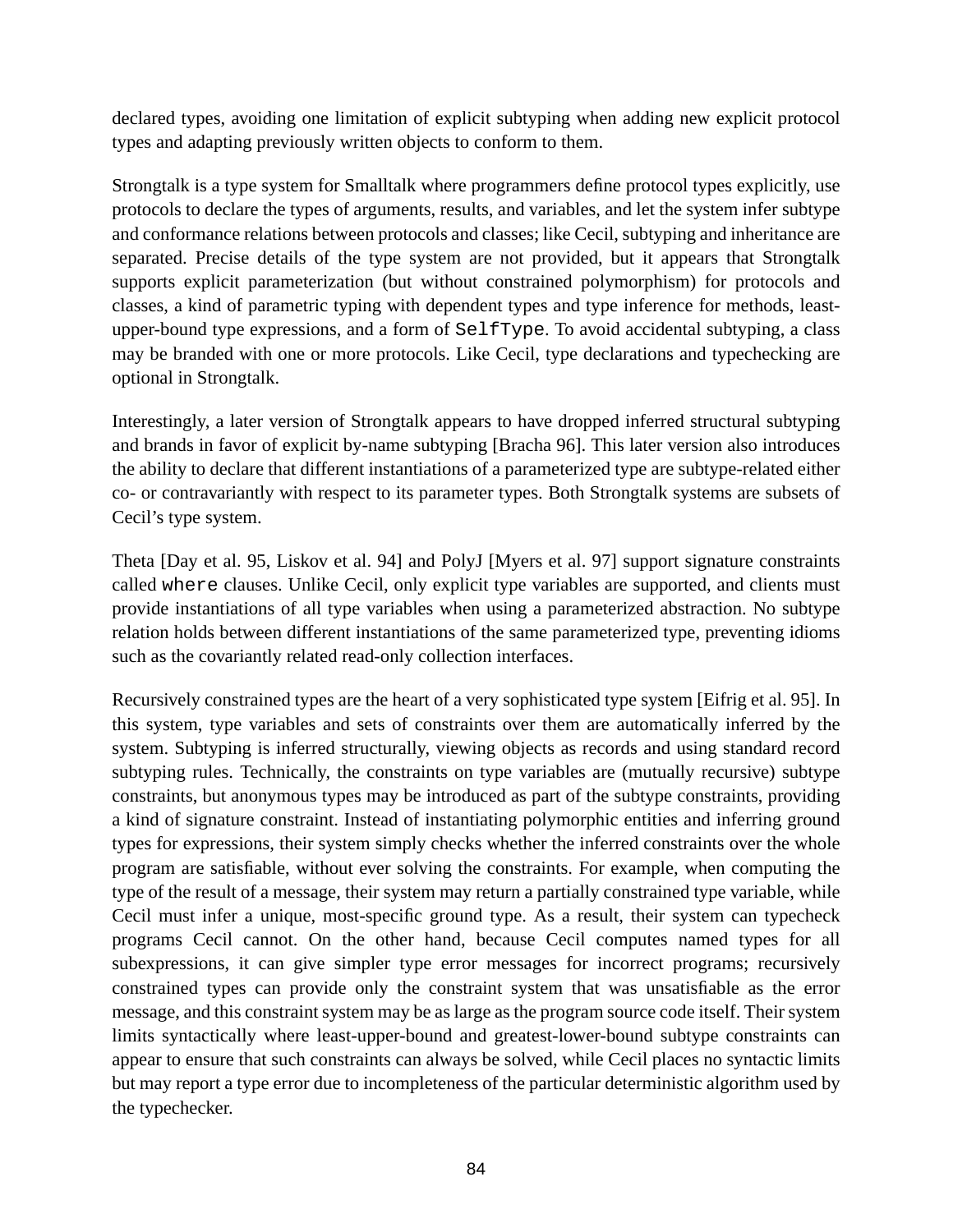## 4.5.4 Languages Based on Instantiation-Time Checking

Some languages, including C++ [Stroustrup 86] and Modula-3 [SRC], dispense with specifying constraints on type variables entirely, relying instead on checking each instantiation separately. These languages are very flexible in what sort of parameterized declarations and clients can be written, as the only constraints that need be met are that the individual instantiations made in some program typecheck, and they are simple for programmers to use. (C++ also allows constant values as parameters in addition to types.) However, dropping explicit constraints on instantiating type variables loses the ability to check a parameterized declaration for type correctness once and for all separately from its (potentially unknown) clients, loses the specification benefit to programmers about how parameterized declarations should be used, and forces the source code of parameterized entities to be made available to clients in order for them to typecheck instantiations.

## 4.5.5 Languages Based on Covariant Redefinition

Some languages support bounded polymorphic classes through covariant redefinition of types or operations: a polymorphic class is defined as a regular class that has an "anchor" type member initialized to the upper bound of the type parameter, and instances are made by defining subclasses that redefine some anchor types to selected subtypes. Instances may themselves be further subclassed and their anchor types narrowed. Eiffel supports covariant overriding of methods and instance variables, and uses the like construct to refer to anchors [Meyer 92]; Eiffel also supports unbounded parameterized classes as well. Beta supports virtual patterns as anchor classes [Madsen & Møller-Pedersen 89, Madsen et al. 93], and Thorup adapted this idea in his proposed virtual types extension to Java [Thorup 97]. While all of these mechanisms seem natural to programmers in many cases and are syntactically concise, they suffer from a loss of static type safety. In contrast, Cecil can directly support all of the standard examples used to justify such mechanisms (including binary methods and the model-view example), for instance using one or more mutually recursive F-bounded type parameters, without sacrificing static type safety. We are working on syntactic support for the general pattern of mutually recursive F-bounded type parameters, in hopes of achieving the same syntactic conciseness and programmer comprehensibility as well.

## 4.5.6 Languages Offering Local Type Inference

The work on local type inference in an extension of  $F_{\leq}$  [Pierce & Turner 98], especially the "local type argument synthesis," is very similar to inference of instantiating types in Cecil: they address a similar problem and use a similar inference algorithm. Their setting is different from Cecil's: they work within an impredicative type system whereas Cecil's is essentially predicative. In contrast with their system, Cecil handles F-bounded quantification, signature constraints, by-name subtyping, and overloading (with multiple dispatch). An earlier work on type inference in  $F_{\leq}$ [Cardelli 93] presents a faster algorithm which is more restrictive in some cases due to asymmetric treatment of method arguments.

A similar kind of type inference is also offered by GJ, a language that adds parameterized types to Java [Bracha et al. 98]. Compared to its predecessor, Pizza, in GJ the type of an expression does not depend on its context, and the type inference supports subsumption and empty collections (which may be considered as having multiple incomparable collection types). GJ only provides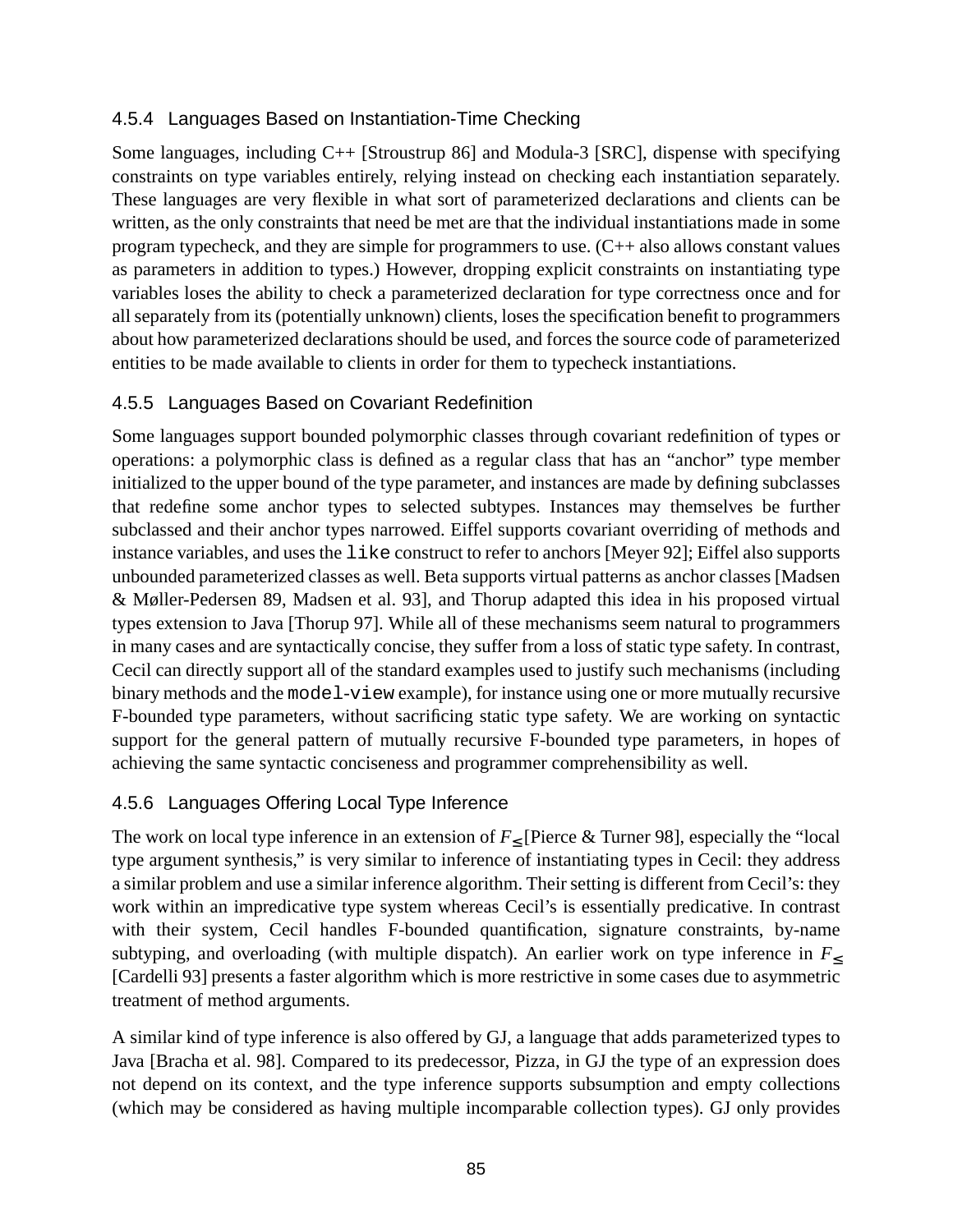non-variant type parameters whereas in Cecil covariant or contravariant type parameters can be expressed using polymorphic subtype declarations and are supported by type inference. Type inference in GJ seeks to find the smallest instantiating types for type variables, whereas the goal of type inference in Cecil is to infer the most specific type of an expression (which may be achieved, for example, with the biggest instantiating type for a contravariant type parameter). GJ supports Fbounded polymorphism, but does not provide other advanced language constructs, such as signature constraints, independently parameterized subtype declarations, and multi-methods. The authors of GJ report on the positive experience with their 20,000-line GJ compiler (written in GJ, too) which extensively uses parameterization for container classes and the Visitor pattern. The 125,000-line Vortex compiler written in Cecil [Dean et al. 96] also uses parameterization extensively for container classes as well as in heavily parameterized optimization and interprocedural analysis frameworks [Litvinov 98]. Since Cecil allows additions of new multimethods and new branches of multi-methods to the existing code, there is no need to use the Visitor pattern in Vortex.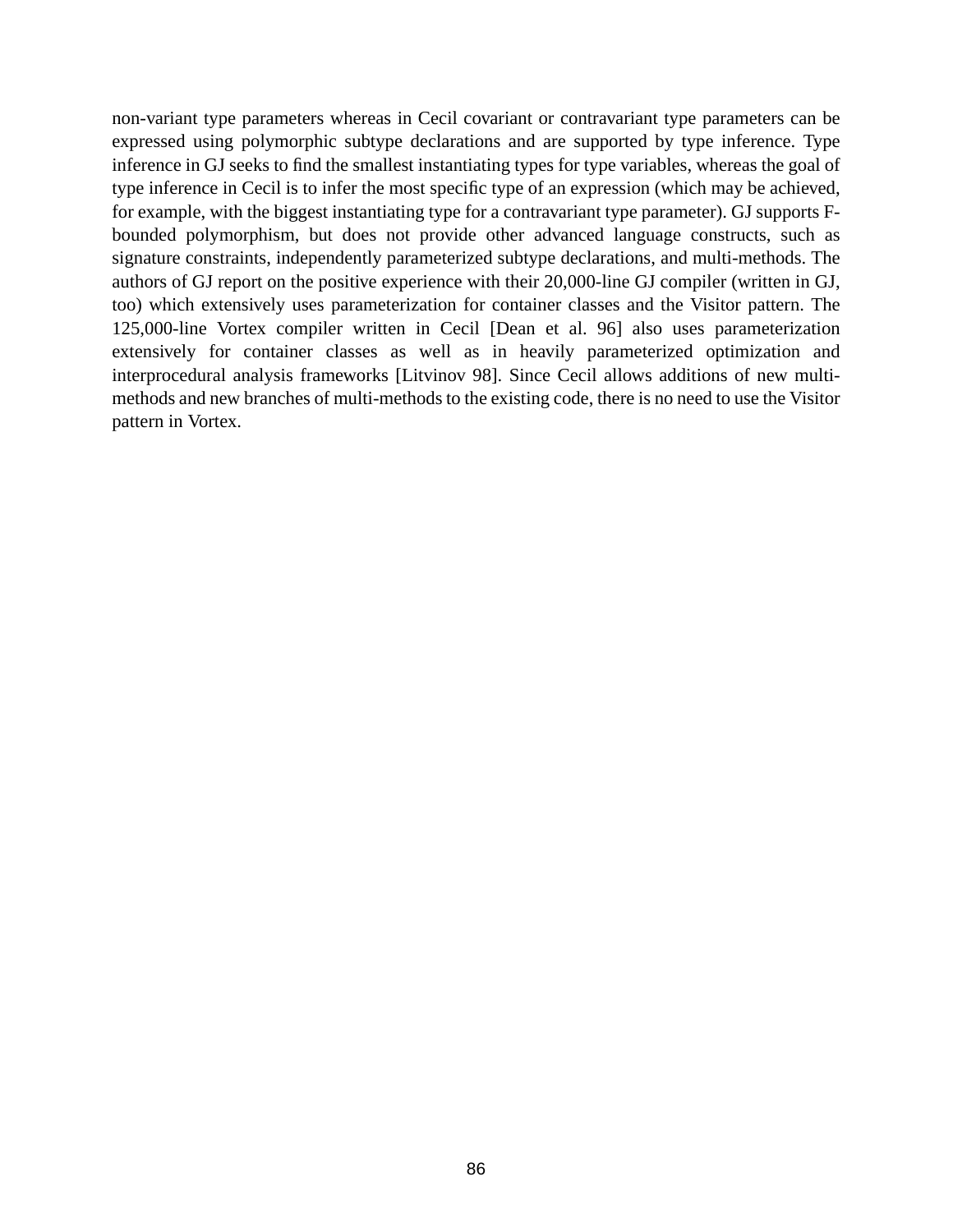# 5 Modules

Object-oriented methods encourage programmers to develop reusable libraries of code. However, multi-methods can pose obstacles to smoothly integrating code that was developed independently. Unlike with singly-dispatched systems, if two classes that subclass a common class are included into a program, it is possible for incompleteness or inconsistency to result. The additional expressiveness and flexibility of multi-methods creates new pitfalls for integration.

Encapsulation and modularity of multi-methods is a related problem. To enable easier program reuse and maintenance, it is often desirable to encapsulate a data structure's implementation. However, in a multiply-dispatched language achieving this encapsulation is less straightforward than it would be in either an abstract data type based language, such as CLU, or a singly dispatched object-oriented language, such as C++ or Smalltalk. In ADT-based or singly-dispatched languages, direct access to an object's representation can be limited to a statically-determined region of the program.

An early approach to encapsulation in Cecil suffered from the problem that privileged access could always be gained by writing methods that specialized on the desired data structures [Chambers 92b]. A newer module system for Cecil was designed [Chambers and Leavens 94], but there are unsolved challenges with allowing different multi-methods of the same generic function to have different visibility. A still newer module system has been designed, and a prototype implemented, as part of the next-generation Diesel language. This design shows promise, but it is not yet ready for "prime time."

For now, Cecil's syntax has been extended to support module and encapsulation declarations, but these declarations are not enforced; they are merely advisory stylized comments. The syntax of declarations is extended to support modules as follows:

| decl       | $\cdots$ module decl                                                                              |
|------------|---------------------------------------------------------------------------------------------------|
|            | import decl                                                                                       |
|            | let decl                                                                                          |
|            | tp decl                                                                                           |
|            | type ext decl                                                                                     |
|            | object decl                                                                                       |
|            | obj_ext_decl                                                                                      |
|            | predicate_decl                                                                                    |
|            | disjoint decl                                                                                     |
|            | cover_decl                                                                                        |
|            | divide decl                                                                                       |
|            | signature_decl<br>method decl                                                                     |
|            | field_sig_decl                                                                                    |
|            | field_decl                                                                                        |
|            | precedence decl                                                                                   |
|            | include_decl                                                                                      |
|            | prim_decl                                                                                         |
| privacy    | ::= "public"   "protected"   "private"                                                            |
|            | module_decl ::= [privacy] "module" module_name [extension] "{"<br>${friendship   decl} "}'$ [";"] |
| extension  | ::= "extends" module_names                                                                        |
| friendship | $ ::=$ "friend" module names ";"                                                                  |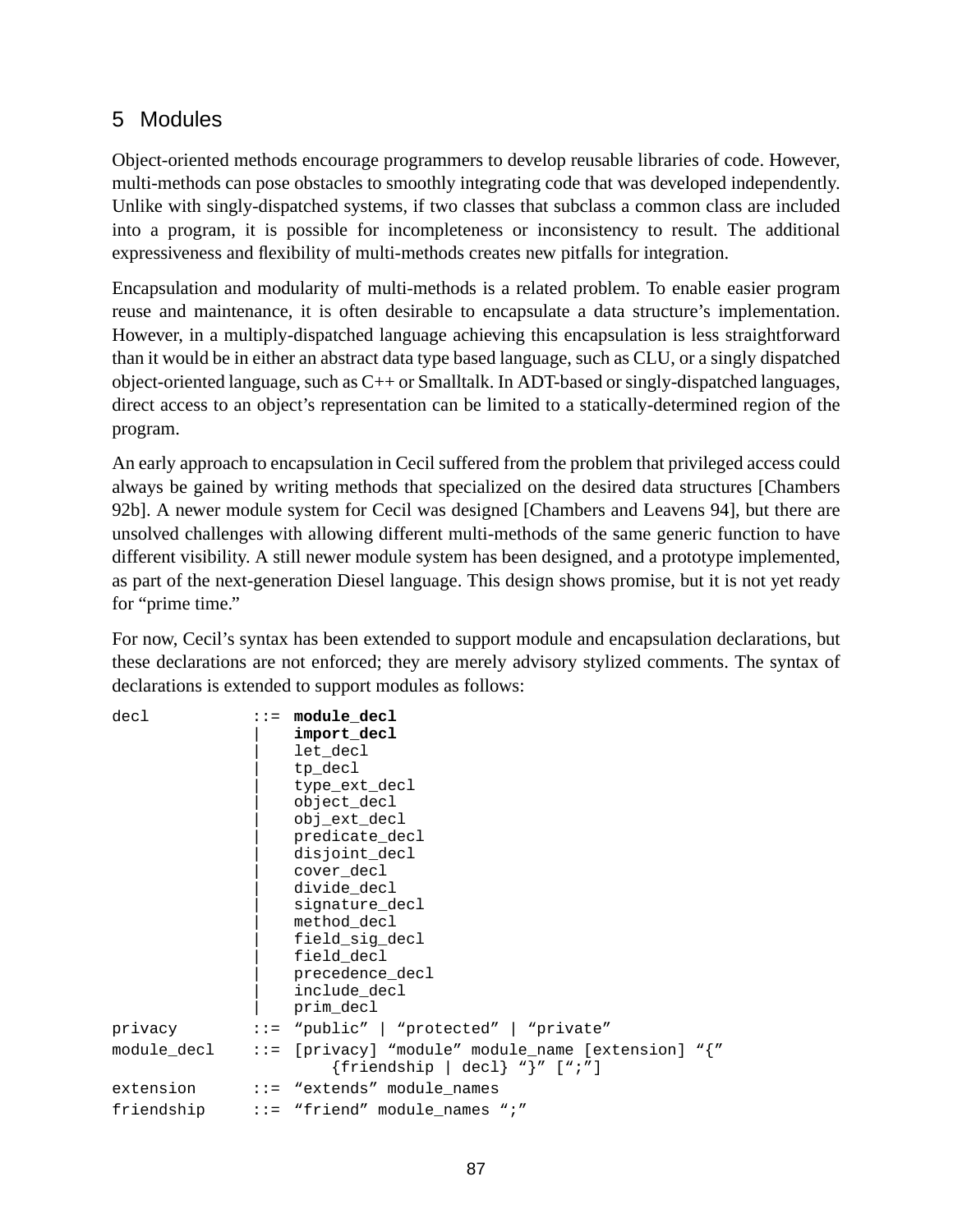```
module_names ::= module_name {"," module_name}
module_name ::= name
import_decl ::= [privacy] "import" ["friend"] module_names ";"
```
Also, most declarations have an optional privacy annotation allowed.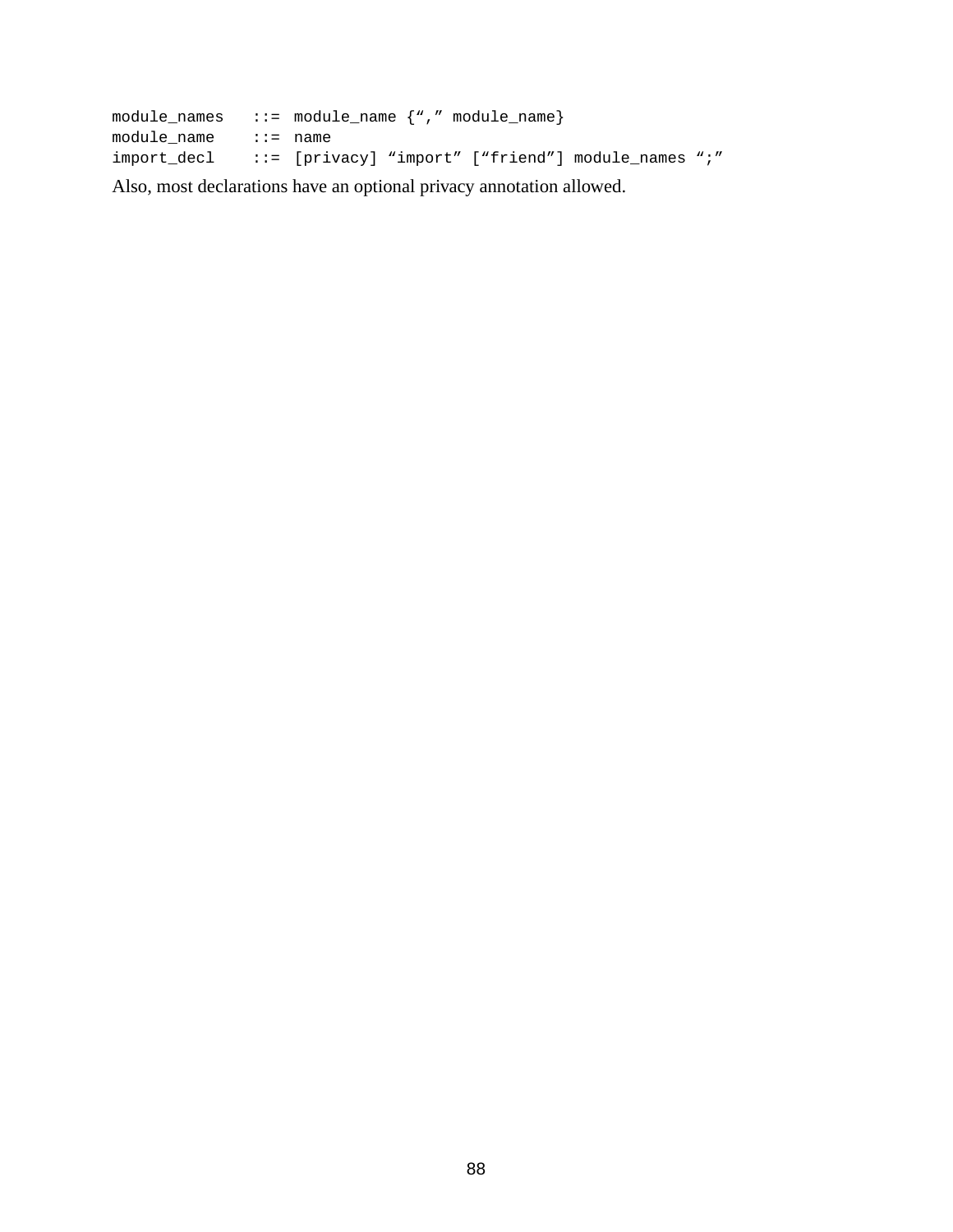## 6 Related Work

Cecil builds upon much of the work done with the Self programming language [Ungar  $&$  Smith 87, Hölzle *et al.* 91a]. Self offers a simple, pure, classless object model with state accessed via message passing just like methods. Cecil extends Self with multi-methods, copy-down and initialize-only data slots, lexically-scoped local methods and fields, object extensions, static typing, and a module system. Cecil has simpler method lookup and encapsulation rules, at least when considering only the single dispatching case. Cecil's model of object creation is different than Self's. However, Cecil does not incorporate dynamic inheritance, one of the most interesting features of Self; predicate objects are Cecil's more structured but more restricted alternative to dynamic inheritance. Freeman-Benson independently developed a proposal for adding multi-methods to Self [Freeman-Benson 89].

Common Loops [Bobrow *et al.* 86] and CLOS [Bobrow *et al.* 88, Gabriel *et al.* 91] incorporate multi-methods in dynamically-typed class-based object-oriented extensions to Lisp. Method specializations (at least in CLOS) can be either on the class of the argument object or on its value. One significant difference between Cecil's design philosophy and that in CLOS and its predecessors is that Cecil's multiple inheritance and multiple dispatching rules are unordered and report any ambiguities in the source program as message errors, while in CLOS left-to-right linearization of the inheritance graph and left-to-right ordering of the argument dispatching serves to resolve all message ambiguities automatically, potentially masking real programming errors. We feel strongly that the programmer should be made aware of potential ambiguities since automatic resolution of these ambiguities can easily lead to obscure errors in programs. Cecil offers a simpler, purer object model, optional static type checking, and encapsulation. CLOS and its predecessors include extensive support for method combination rules and reflective operations [Kiczales *et al.* 91] not present in Cecil.

Dylan [Apple 92] is a new language which can be viewed as a slimmed-down CLOS, based in a Scheme-like language instead of Common Lisp. Dylan is similar to CLOS in most of the respects described above, except that Dylan always accesses state through messages. Dylan supports a form of type declarations, but these are not checked statically, cannot be parameterized, and are treated both as argument specializers and type declarations, unlike Cecil where argument specializers and argument type declarations are distinct.

Polyglot is a CLOS-like language with a static type system [Agrawal *et al.* 91]. However, the type system for Polyglot does not distinguish subtyping from code inheritance (classes are the same as types in Polyglot), does not support parameterized or parametrically polymorphic classes or methods, and does not support abstract methods or signatures. To check consistency among multimethods within a generic function, at least the interfaces to all multi-methods of a generic function must be available at type-check-time. This requirement is similar to that of Cecil that the whole program be available at type-check-time to guarantee that two multi-methods are not mutually ambiguous for some set of argument objects.

Kea is a higher-order polymorphic functional language supporting multi-methods [Mugridge *et al.* 91]. Like Polyglot (and most other object-oriented languages), inheritance and subtyping in Kea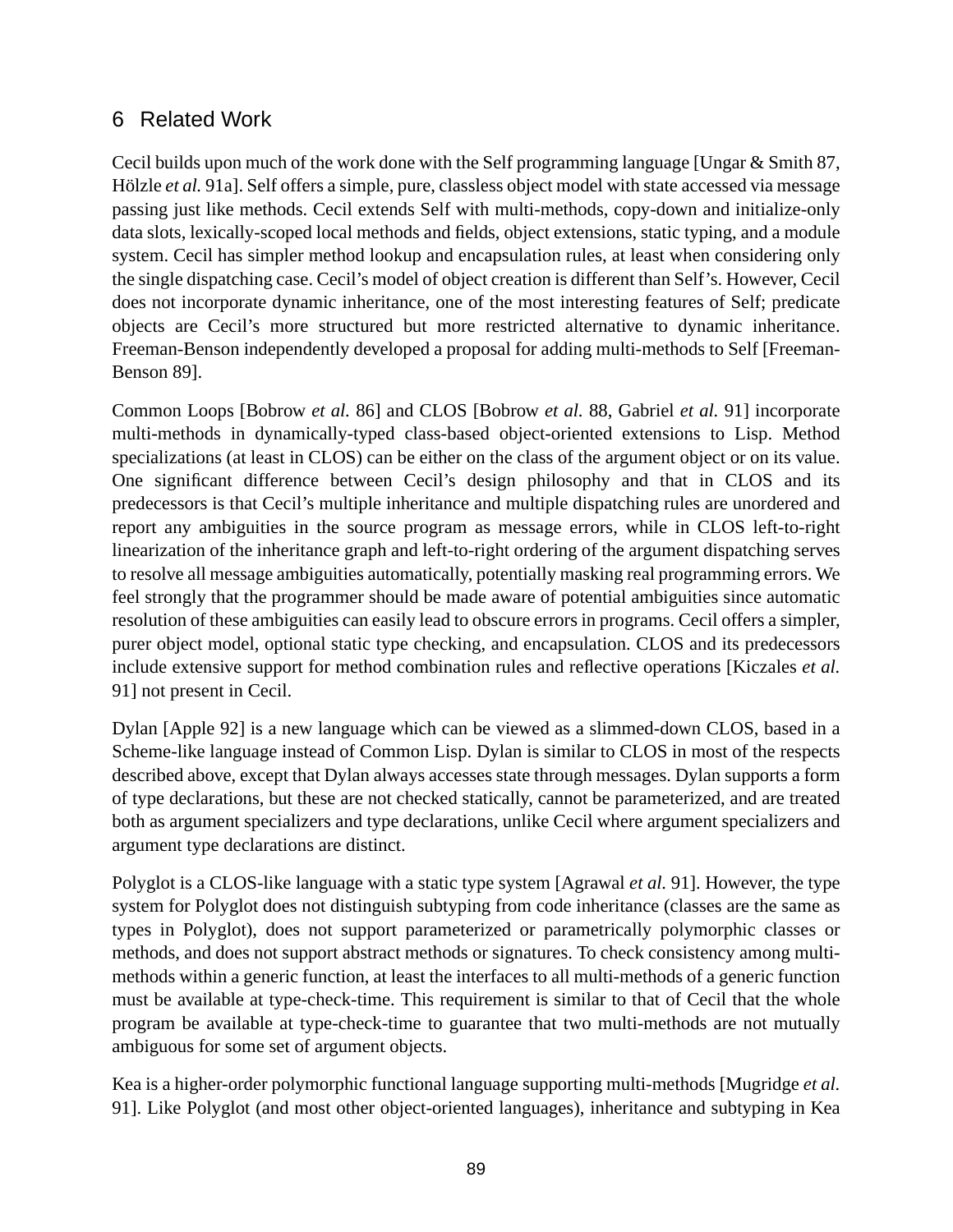are unified. Kea's type checking of multi-methods is similar to Cecil's in that multi-methods must be both complete and consistent. It appears that Kea has a notion of abstract methods as well.

Leavens describes a statically-typed applicative language NOAL that supports multi-methods using run-time overloading on the declared argument types of methods [Leavens 89, Leavens & Weihl 90]. NOAL was designed primarily as a vehicle for research on formal verification of programs with subtyping using behavioral specifications, and consequently omits theoretically unnecessary features that are important for practical programming, such as inheritance of implementation, mixed static and dynamic type checking, and mutable state. Other theoretical treatments of multi-methods have been pursued by Rouaix [Rouaix 90], Ghelli [Ghelli 91], Castagna [Castagna *et al.* 92, Castagna 95], and Pierce and Turner [Pierce & Turner 92, Pierce & Turner 93].

The RPDE<sup>3</sup> environment supports *subdivided methods* where the value of a parameter to the method or of a global variable helps select among alternative method implementations [Harrison & Ossher 90]. However, a method can be subdivided only for particular values of a parameter or global variable, not its class; this is much like supporting only CLOS's eql specializers.

A number of languages, including C++ [Stroustrup 86, Ellis & Stroustrup 90], Ada [Barnes 91], and Haskell [Hudak *et al.* 90], support static overloading on function arguments, but all overloading is resolved at compile-time based on the static types of the arguments (and results, in the case of Ada) rather than on their dynamic types as would be required for true multiple dispatching.

Trellis\* supports an expressive, safe static type system [Schaffert *et al.* 85, Schaffert *et al.* 86]. Cecil's parameterized type system includes features not present in Trellis, such as implicitly-bound type variables and uniform treatment of constrained type variables. Trellis restricts the inheritance hierarchy to conform to the subtype hierarchy; it only supports is a-style superclasses.

POOL is a statically-typed object-oriented language that distinguishes inheritance of implementation from inheritance of interface [America & van der Linden 90]. POOL generates types automatically from all class declarations (Cecil allows the programmer to restrict which objects may be used astypes). Subtyping isimplicit (structural) in POOL: all possible legalsubtype relationships are assumed to be in force. Programmers may add explicit subtype declarations as a documentation aid and to verify their expectations. One unusual aspect of POOL is that types and classes may be annotated with *properties*, which are simple identifiers that may be used to capture distinctions in behavior that would not otherwise be expressed by a purely syntactic interface. This ameliorates some of the drawbacks of implicit subtyping.

Emerald is another classless object-oriented language with a static type system [Black *et al.* 86, Hutchinson 87, Hutchinson *et al.* 87, Black & Hutchinson 90]. Emerald is not based on multiple dispatching and in fact does not include support for inheritance of implementation. Types in Emerald are arranged in a subtype lattice, however.

<sup>\*</sup>Formerly known as Owl and Trellis/Owl.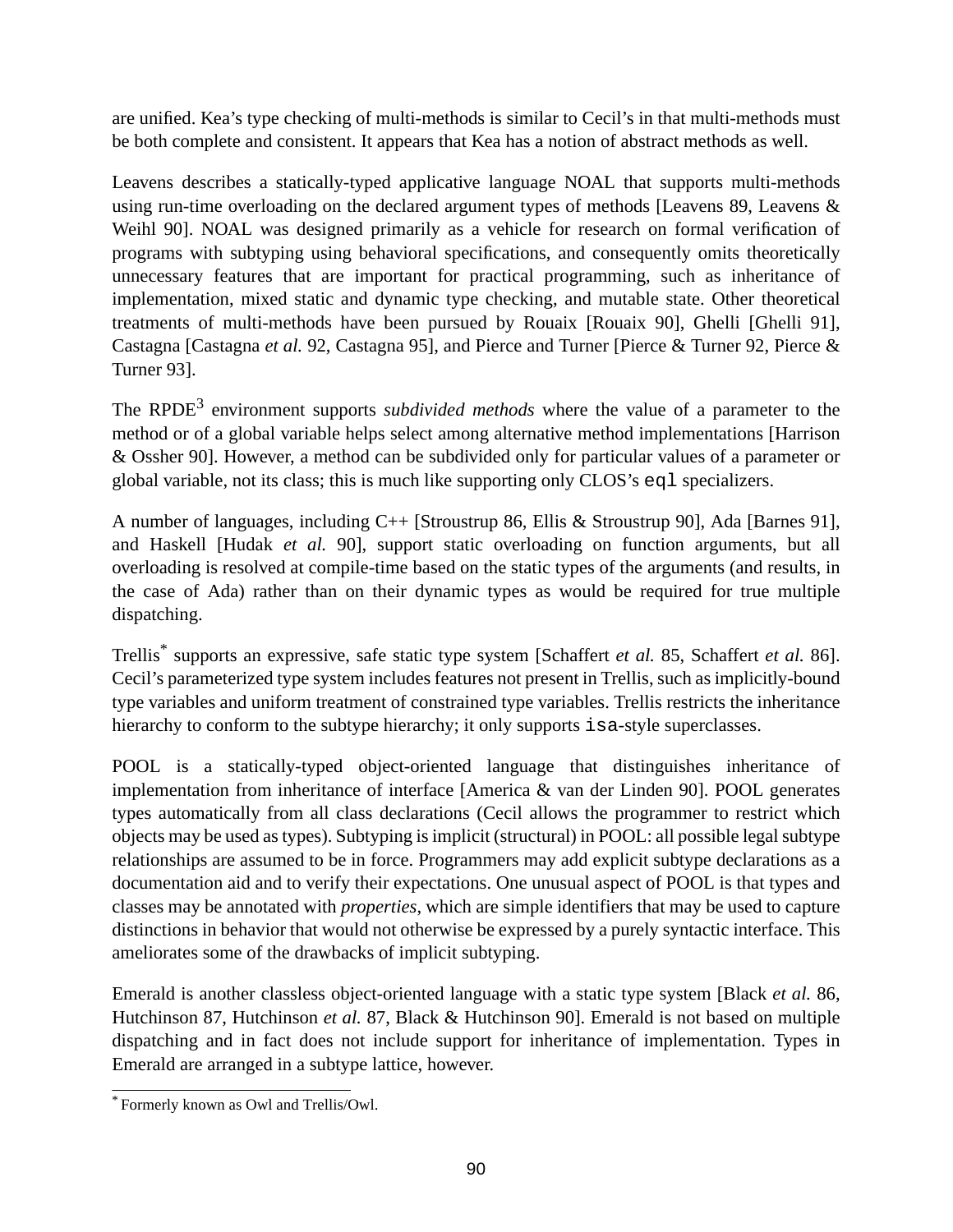Rapide [Mitchell *et al.* 91] is an extension of Standard ML modules [Milner *et al.* 90] with subtyping and inheritance. Although Rapide does not support multi-methods and relies on implicit subtyping, many other design goals for Rapide are similar to those for Cecil.

Some more recent languages support some means for distinguishing subtyping from inheritance. These languages include Theta [Day *et al.* 95], Java [Sun 95], and Sather [Omohundro 93]. Theta additionally supports an enhanced CLU-like where-clause mechanism that provides an alternative to F-bounded polymorphism. C++'s private inheritance supports a kind of inheritance without subtyping.

Several languages support some form of mixed static and dynamic type checking. For example, CLU [Liskov *et al.* 77, Liskov *et al.* 81] allows variables to be declared to be of type any. Any expression may be assigned to a variable of type any, but any assignments of an expression of type any to an expression of another type must be explicitly coerced using the parameterized force procedure. Cedar supports a similar mechanism through its REF ANY type [Teitelman 84]. Modula-3 retains the REFANY type and includes several operations including NARROW and TYPECASE that can produce a more precisely-typed value from a REFANY type [Nelson 91, Harbison 92]. Cecil provides better support for exploratory programming than these other languages since there is no source code "overhead" for using dynamic typing: variable type declarations are simply omitted, and coercions between dynamically-typed expressions and statically-typed variables are implicit. On the other hand, in Cecil it sometimes can be subtle whether some expression is statically-typed or dynamically-typed.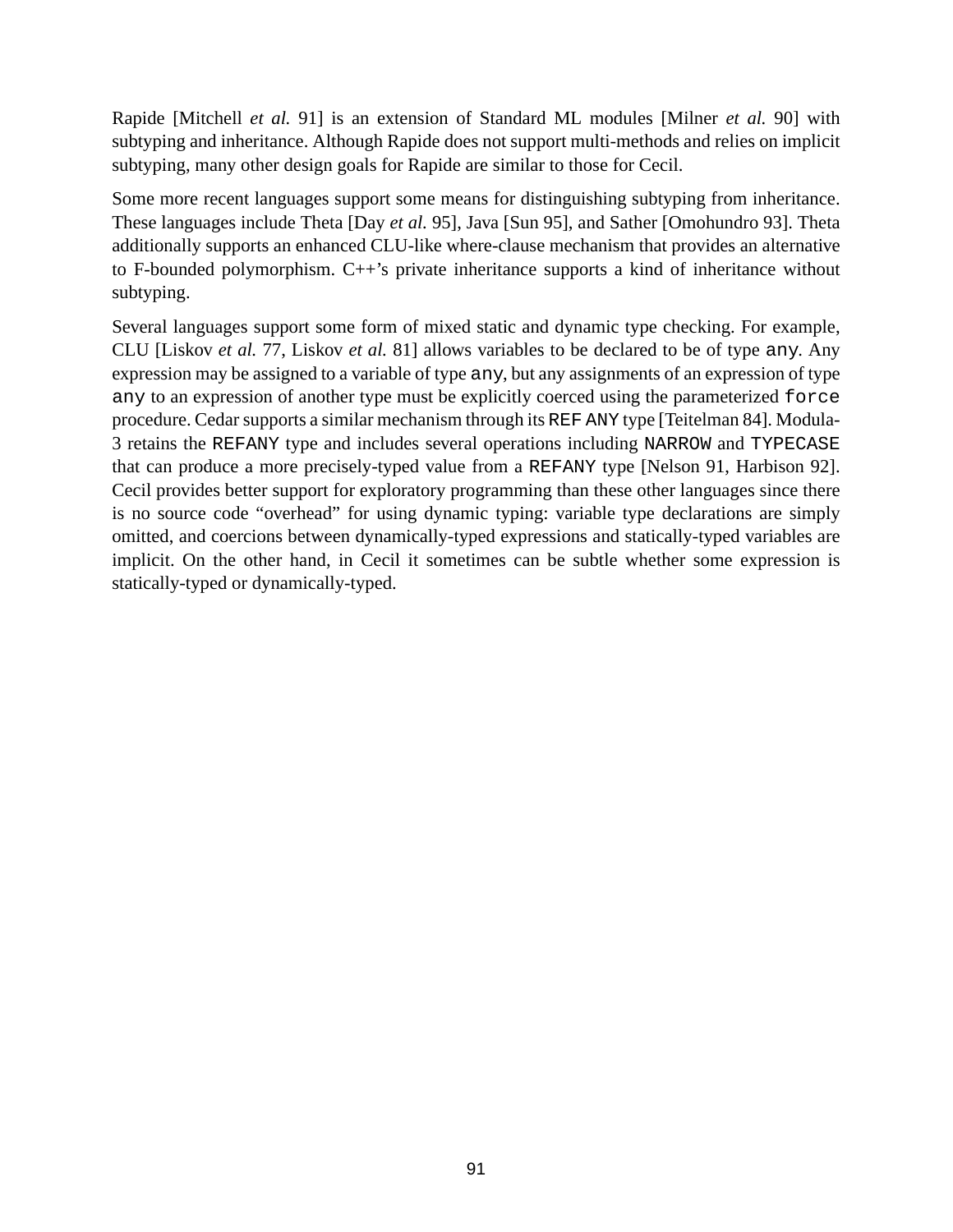# 7 Conclusion

Cecil is a pure object-oriented language intended to support the rapid construction of reliable, extensible systems. It incorporates a relatively simple object model which is based on multiple dispatching. Cecil compliments this object model with a static type system that describes the interfaces to objects instead of their representations and a module system to group and encapsulate objects and methods. Cecil's type system distinguishes subtyping from code inheritance, but uses notation that strives to minimize the burden on the programmer of maintaining these separate object and type relationships. The type system supports explicitly and implicitly parameterized types and methods to precisely capture the relationships among argument types and result types in a convenient and concise way. Cecil supports both an exploratory programming style and a production programming style, in part by allowing a program to mature incrementally from a dynamically-typed system to a statically-typed system. Some areas of Cecil's design are the subject of current work, including the details of the parameterization mechanism in the static type system, the precise semantics of the module system, and a formal specification of the static and dynamic semantics of the language.

#### Acknowledgments

The Cecil language design and the presentation in this document have benefitted greatly from discussions with members of the Self group including David Ungar, Urs Hölzle, Bay-Wei Chang, Ole Agesen, Randy Smith, John Maloney, and Lars Bak, with members of the Kaleidoscope group including Alan Borning, Bjorn Freeman-Benson, Michael Sannella, Gus Lopez, and Denise Draper, with the Cecil group including Claudia Chiang, Jeff Dean, Charles Garrett, David Grove, Vassily Litvinov, Vitaly Shmatikov, and Stuart Williams, and others including Peter Deutsch, Eliot Moss, John Mitchell, Jens Palsberg, Doug Lea, Rick Mugridge, John Chapin, Barbara Lerner, and Christine Ahrens. Gary Leavens collaborated with the author to refine the static type system, devise the module system, and develop an efficient typechecking algorithm. Claudia Chiang implemented the first version of the Cecil interpreter, in Self. Stuart Williams augmented this interpreter with a type checker for the monomorphic subset of the Cecil type system. Jeff Dean, Greg DeFouw, Charles Garrett, David Grove, MaryAnn Joy, Vassily Litvinov, Phiem Huynh Ngoc, Vitaly Shmatikov, Ben Teitelbaum, and Tina Wong have worked on various aspects of the Vortex optimizing compiler for object-oriented languages, a.k.a. the UW Cecil implementation. A conversation with Danny Bobrow and David Ungar at OOPSLA '89 provided the original inspiration for the Cecil language design effort.

This research has been supported by a National Science Foundation Research Initiation Award (contract number CCR-9210990), a NSF Young Investigator Award (contract number CCR-945767), a University of Washington Graduate School Research Fund grant, a grant from the Office of Naval Research (contract number N00014-94-1-1136), and gifts from Sun Microsystems, IBM Canada, Xerox PARC, Edison Design Group, and Pure Software.

More information on the Cecil language and Vortex optimizing compiler projects are available via http://www.cs.washington.edu/research/projects/cecil and via anonymous ftp from cs.washington.edu:pub/chambers.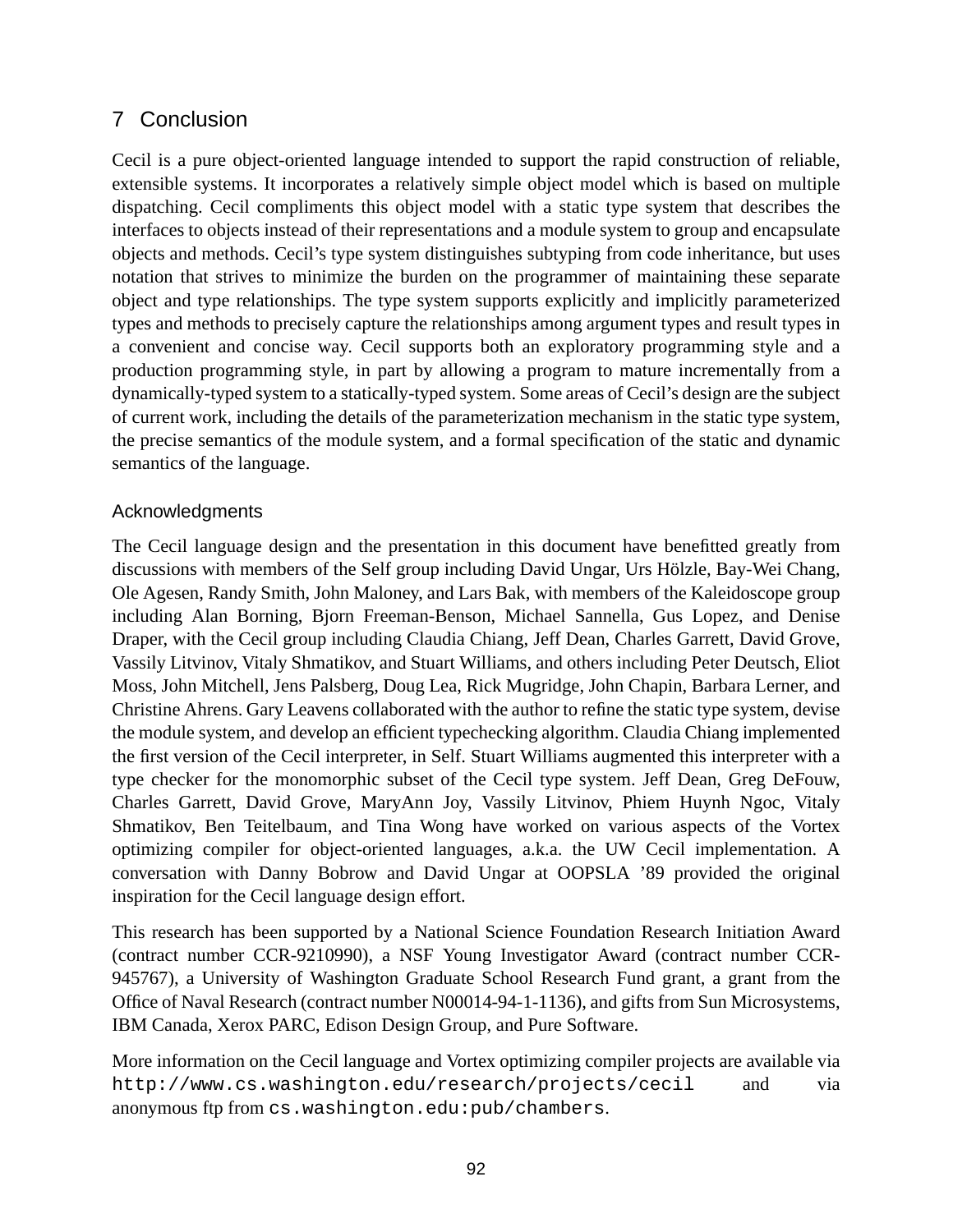#### References

- [Agesen et al. 97] Ole Agesen, Stephen N. Freund, and John C. Mitchell. Adding Type Parameterization to the Java Language. In *Proceedings OOPSLA '97*, Atlanta, GA, October 1997.
- [Agrawal *et al.* 91] Rakesh Agrawal, Linda G. DeMichiel, and Bruce G. Lindsay. Static Type Checking of Multi-Methods. In *OOPSLA '91 Conference Proceedings*, pp. 113-128, Phoenix, AZ, October, 1991. Published as *SIGPLAN Notices 26(11)*, November, 1991.
- [America & van der Linden 90] Pierre America and Frank van der Linden. A Parallel Object-Oriented Language with Inheritance and Subtyping. In *OOPSLA/ECOOP '90 Conference Proceedings*, pp. 161- 168, Ottawa, Canada, October, 1990. Published as *SIGPLAN Notices 25(10)*, October, 1990.
- [Andersen & Reenskaug 92] Egil P. Andersen and Trygve Reenskaug. System Design by Composing Structures of Interacting Objects. In *ECOOP '92 Conference Proceedings*, pp. 133-152, Utrecht, the Netherlands, June/July 1992. Published as *Lecture Notes in Computer Science 615*, Springer-Verlag, Berlin, 1992.
- [Apple 92] *Dylan, an Object-Oriented Dynamic Language*. Apple Computer, April, 1992.
- [Barnes 91] J. G. P. Barnes. *Programming in Ada, 3rd Edition.* Addison-Wesley, Wokingham, England, 1991.
- [Black et al. 86] Andrew Black, Norman Hutchinson, Eric Jul, and Henry Levy. Object Structure in the Emerald System. In *OOPSLA '86 Conference Proceedings*, pp. 78-86, Portland, OR, September, 1986. Published as *SIGPLAN Notices 21(11)*, November, 1986.
- [Black & Hutchinson 90] Andrew P. Black and Norman C. Hutchinson. Typechecking Polymorphism in Emerald. Technical report TR 90-34, Department of Computer Science, University of Arizona, December, 1990.
- [Bobrow *et al.* 86] Daniel G. Bobrow, Kenneth Kahn, Gregor Kiczales, Larry Masinter, Mark Stefik, and Frank Zdybel. CommonLoops: Merging Lisp and Object-Oriented Programming. In *OOPSLA '86 Conference Proceedings*, pp. 17-29, Portland, OR, September, 1986. Published as *SIGPLAN Notices 21(11)*, November, 1986.
- [Bobrow *et al.* 88] D. G. Bobrow, L. G. DeMichiel, R. P. Gabriel, S. E. Keene, G. Kiczales, D. A. Moon. Common Lisp Object System Specification X3J13. In *SIGPLAN Notices 23(Special Issue)*, September, 1988.
- [Borning 86] A. H. Borning. Classes Versus Prototypes in Object-Oriented Languages. In *Proceedings of the 1986 Fall Joint Computer Conference*, pp. 36-40, Dallas, TX, November, 1986.
- [Bourdoncle & Merz 97] François Bourdoncle and Stephan Merz. Type Checking Higher-Order Polymorphic Multi-Methods. In *Conference Record of the 24th ACM SIGPLAN-SIGACT Symposium on Principles of Programming Languages*, pages 302–315, January 1997.
- [Bracha & Griswold 93] Gilad Bracha and David Griswold. Strongtalk: Typechecking Smalltalk in a Production Environment. In *OOPSLA '93 Conference Proceedings*, pp. 215-230, Washington, D.C., September 1993. Published as *SIGPLAN Notices 28(10)*, October 1993.
- [Bracha 96] Gilad Bracha. The Strongtalk Type System for Smalltalk, 1996. OOPSLA '96 Workshop on Extending the Smalltalk Language, available from http://java.sun.com/people/gbracha/nwst.html.
- [Bracha et al. 98] Gilad Bracha, Martin Odersky, David Stoutamire, and Philip Wadler. Making the Future Safe for the Past: Adding Genericity to the Java Programming Language. In *OOPSLA '98 Conference Proceedings*, Vancouver, B.C., October, 1998.
- [Bruce et al. 93] Kim B. Bruce, Jon Crabtree, Thomas P. Murtagh, Robert van Gent, Allyn Dimock, and Robert Muller. Safe and decidable type checking in an object-oriented language. In *Proceedings OOPSLA '93*, pages 29–46, October 1993. Published as ACM SIGPLAN Notices, volume 28, number 10.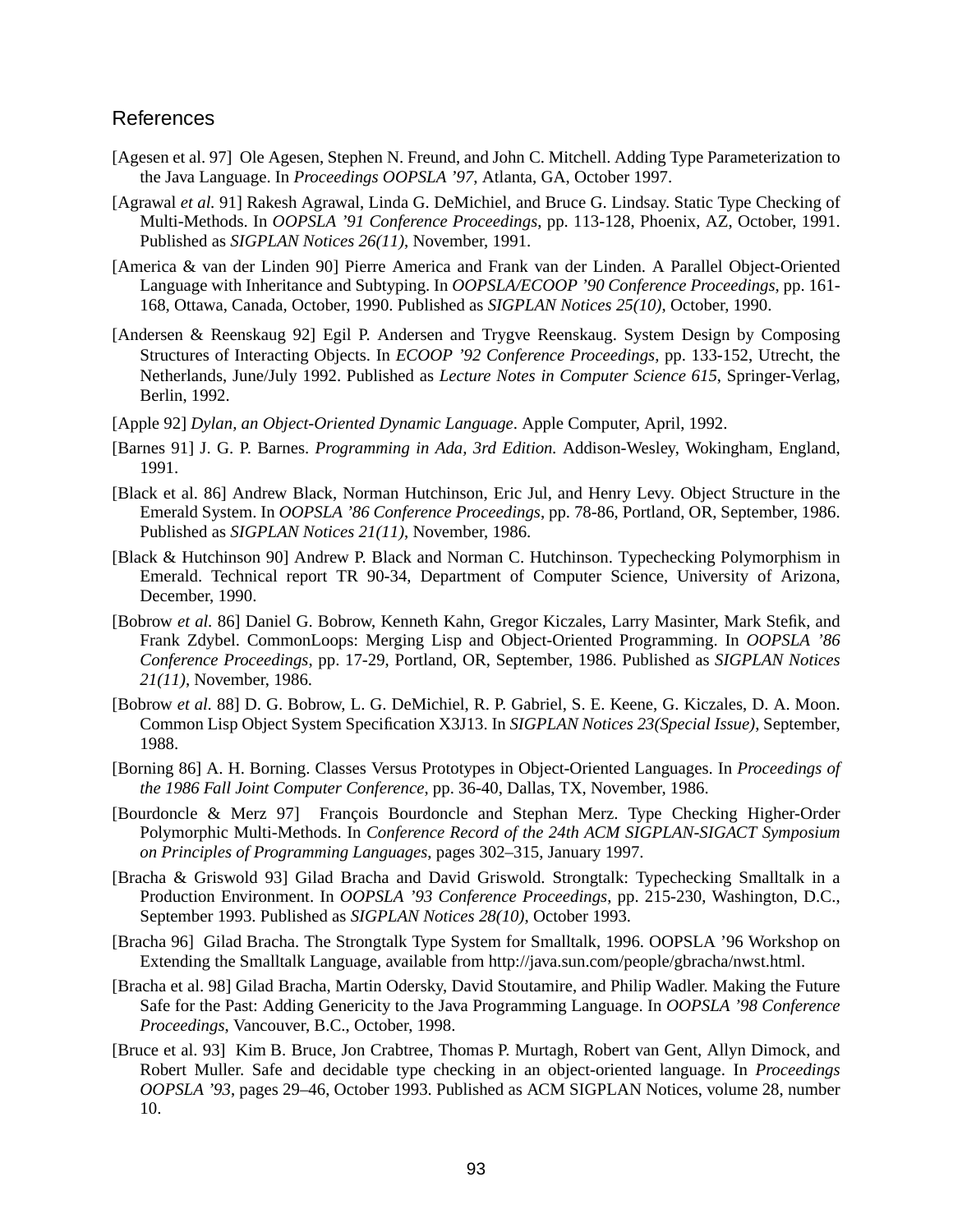- [Bruce et al. 95b] Kim B. Bruce, Angela Schuett, and Robert van Gent. PolyToil: A Type-Safe Polymorphic Object-Oriented Language. In *Proceedings ECOOP '95*, Aarhus, Denmark, August 1995. Springer-Verlag.
- [Bruce et al. 97] Kim B. Bruce, Adrian Fiech, and Leaf Petersen. Subtyping is not a good "Match" for object-oriented languages. In *Proceedings ECOOP '97*. Springer-Verlag, June 1997.
- [Bruce et al. 98] Kim B. Bruce, Martin Odersky, and Philip Wadler. A Statically Safe Alternative to Virtual Types. In *Proceedings ECOOP '98*, Brussels, Belgium, July 1998. Springer-Verlag.
- [Canning *et al.* 89] Peter S. Canning, William R. Cook, Walter L. Hill, John C. Mitchell, and William Olthoff. F-Bounded Quantification for Object-Oriented Programming. In *Proceedings of the Conference on Functional Programming Languages and Computer Architecture*, 1989.
- [Cardelli & Wegner 85] Luca Cardelli and Peter Wegner. On Understanding Types, Data Abstraction, and Polymorphism. In *Computing Surveys 17(4)*, pp. 471-522, December, 1985.
- [Cardelli 93] Luca Cardelli. An implementation of Fsub. Research Report 97, Digital Equipment Corporation Systems Research Center, 1993.
- [Castagna *et al.* 92] Giuseppe Castagna, Giorgio Ghelli, and Giuseppe Longo. A Calculus for Overloaded Functions with Subtyping. In *Proceedings of the 1992 ACM Conference on Lisp and Functional Programming*, pp. 182-192, San Francisco,June, 1992. Published as *Lisp Pointers 5(1)*,January-March, 1992.
- [Castagna 95] Giuseppe Castagna. Covariance and Contravariance: Conflict without a Cause. In *ACM Transactions on Programming Languages and Systems 17(3)*, pp. 431-447, May 1995.
- [Chambers *et al.* 89] Craig Chambers, David Ungar, and Elgin Lee. An Efficient Implementation of Self, a Dynamically-Typed Object-Oriented Language Based on Prototypes. In *OOPSLA '89 Conference Proceedings*, pp. 49-70, New Orleans, LA, October, 1989. Published as *SIGPLAN Notices 24(10)*, October, 1989. Also published in *Lisp and Symbolic Computation 4(3)*, Kluwer Academic Publishers, June, 1991.
- [Chambers *et al.* 91] Craig Chambers, David Ungar, Bay-Wei Chang, and Urs Hölzle. Parents are Shared Parts: Inheritance and Encapsulation in Self. In *Lisp and Symbolic Computation 4(3)*, Kluwer Academic Publishers, June, 1991.
- [Chambers & Ungar 91] Craig Chambers and David Ungar. Making Pure Object-Oriented Languages Practical. In *OOPSLA '91 Conference Proceedings*, pp. 1-15, Phoenix, AZ, October, 1991. Published as *SIGPLAN Notices 26(10)*, October, 1991.
- [Chambers 92a] Craig Chambers. *The Design and Implementation of the Self Compiler, an Optimizing Compiler for Object-Oriented Programming Languages*. Ph.D. thesis, Department of Computer Science, Stanford University, March, 1992.
- [Chambers 92b] Craig Chambers. Object-Oriented Multi-Methods in Cecil. In *ECOOP '92 Conference Proceedings*, pp. 33-56, Utrecht, the Netherlands, June/July, 1992. Published as *Lecture Notes in Computer Science 615*, Springer-Verlag, Berlin, 1992.
- [Chambers 93a] Craig Chambers. The Cecil Language: Specification and Rationale. Technical report #93- 03-05, Department of Computer Science and Engineering, University of Washington, March, 1993.
- [Chambers 93b] Craig Chambers. Predicate Classes. In *ECOOP '93 Conference Proceedings*, pp. 268-296, Kaiserslautern, Germany, July, 1993. Published as *Lecture Notes in Computer Science 707*, Springer-Verlag, Berlin, 1993.
- [Chambers & Leavens 94] Craig Chambers and Gary T. Leavens. Typechecking and Modules for Multi-Methods. In *OOPSLA '94 Conference Proceedings*, pp. 1-15, Portland, OR, October 1994. Published as *SIGPLAN Notices 29(10)*, October 1994. An expanded and revised version to appear in *ACM Transactions on Programming Languages and Systems*.
- [Chang & Ungar 90] Bay-Wei Chang and David Ungar. Experiencing Self Objects: An Object-Based Artificial Reality. Unpublished manuscript, 1990.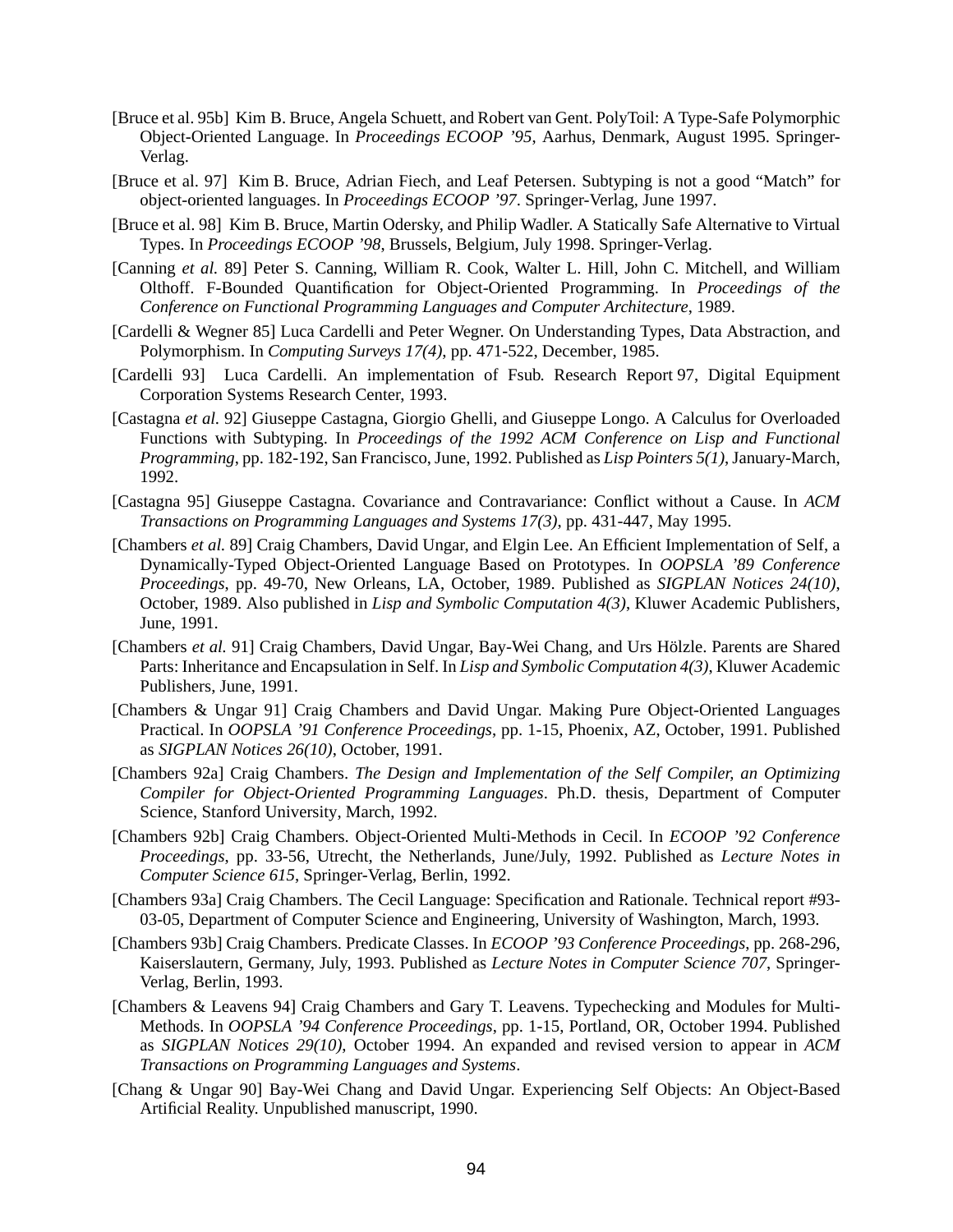- [Cook 89] W. R. Cook. A Proposal for Making Eiffel Type-Safe. In *ECOOP '89 Conference Proceedings*, pp. 57-70, Cambridge University Press, July, 1989.
- [Cook *et al.* 90] William Cook, Walter Hill, and Peter Canning. Inheritance is not Subtyping. In *Conference Record of the 17th Annual ACM Symposium on Principles of Programming Languages*, San Francisco, CA, January, 1990.
- [Cook 92] William R. Cook. Interfaces and Specifications for the Smalltalk-80 Collection Classes. In In *OOPSLA '92 Conference Proceedings*, pp. 1-15, Vancouver, Canada, October, 1992. Published as *SIGPLAN Notices 27(10)*, October, 1992.
- [Day *et al.* 95] Mark Day, Robert Gruber, Barbara Liskov, and Andrew C. Meyers. Subtypes vs. Where Clauses: Constraining Parametric Polymorphism. In *Proceedings of the 1995 ACM Conference on Object-Oriented Programming Systems, Languages, and Applications (OOPSLA '95)*, pp. 156-168, Austin, TX, October 1995.
- [Dean & Chambers 94] Jeffrey Dean and Craig Chambers. Towards Better Inlining Decisions Using Inlining Trials. In *Proceedings of the ACM Symposium on Lisp and Functional Programming*, pp. 273- 282, Orlando, FL, June 1994. Published as *Lisp Pointers 7(3)*, July-September 1994.
- [Dean *et al.* 95a] Jeffrey Dean, Craig Chambers, and David Grove. Selective Specialization in Object-Oriented Languages. In *Proceedings of the 1995 SIGPLAN Conference on Programming Language Design and Implementation (PLDI '95),* La Jolla, CA, June 1995.
- [Dean *et al.* 95b] Jeffrey Dean, David Grove, and Craig Chambers. Optimization of Object-Oriented Programs Using Static Class Hierarchy Analysis. In *Proceedings of the European Conference on Object-Oriented Programming (ECOOP '95)*, Århus, Denmark, August 1995.
- [Dean et al. 96] Jeffrey Dean, Greg DeFouw, Dave Grove, Vassily Litvinov, and Craig Chambers. Vortex: An Optimizing Compiler for Object-Oriented Languages. In *OOPSLA'96 Conference Proceedings*, San Jose, CA, October 1996.
- [Eifrig et al. 95] Jonathan Eifrig, Scott Smith, and Valery Trifonov. Sound Polymorphic Type Inference for Objects. In *OOPSLA'95 Conference Proceedings*, pages 169–184, Austin, TX, October 1995.
- [Ellis & Stroustrup 90] Margaret A. Ellis and Bjarne Stroustrup. *The Annotated C++ Reference Manual*. Addison-Wesley, Reading, MA, 1990.
- [Freeman-Benson 89] Bjorn N. Freeman-Benson. A Proposal for Multi-Methods in Self. Unpublished manuscript, December, 1989.
- [Gabriel *et al.* 91] Richard P. Gabriel, Jon L White, and Daniel G. Bobrow. CLOS: Integrating Object-Oriented and Functional Programming. In *Communications of the ACM 34(9)*, pp. 28-38, September, 1991.
- [Ghelli 91] Giorgio Ghelli. A Static Type System for Message Passing. In *OOPSLA '91 Conference Proceedings*, pp. 129-145, Phoenix, AZ, October, 1991. Published as *SIGPLAN Notices 26(11)*, November, 1991.
- [Goldberg & Robson 83] Adele Goldberg and David Robson. *Smalltalk-80: The Language and Its Implementation*. Addison-Wesley, Reading, MA, 1983.
- [Goldberg 84] Adele Goldberg. *Smalltalk-80: The Interactive Programming Environment*. Addison-Wesley, Reading, MA, 1984.
- [Grove *et al.* 95] David Grove, Jeffrey Dean, Charles Garrett, and Craig Chambers. Profile-Guided Receiver Class Prediction. In *Proceedings of the 1995 ACM Conference on Object-Oriented Programming Systems, Languages, and Applications (OOPSLA '95)*, Austin, TX, October 1995.
- [Grove 95] David Grove. The Impact of Interprocedural Class Analysis on Optimization. In *Proceedings of CASCON '95*, pp. 195-203, Toronto, Canada, November 1995.
- [Halbert & O'Brien 86] Daniel C. Halbert and Patrick D. O'Brien. Using Types and Inheritance in Object-Oriented Languages. Technical report DEC-TR-437, Digital Equipment Corp., April, 1986.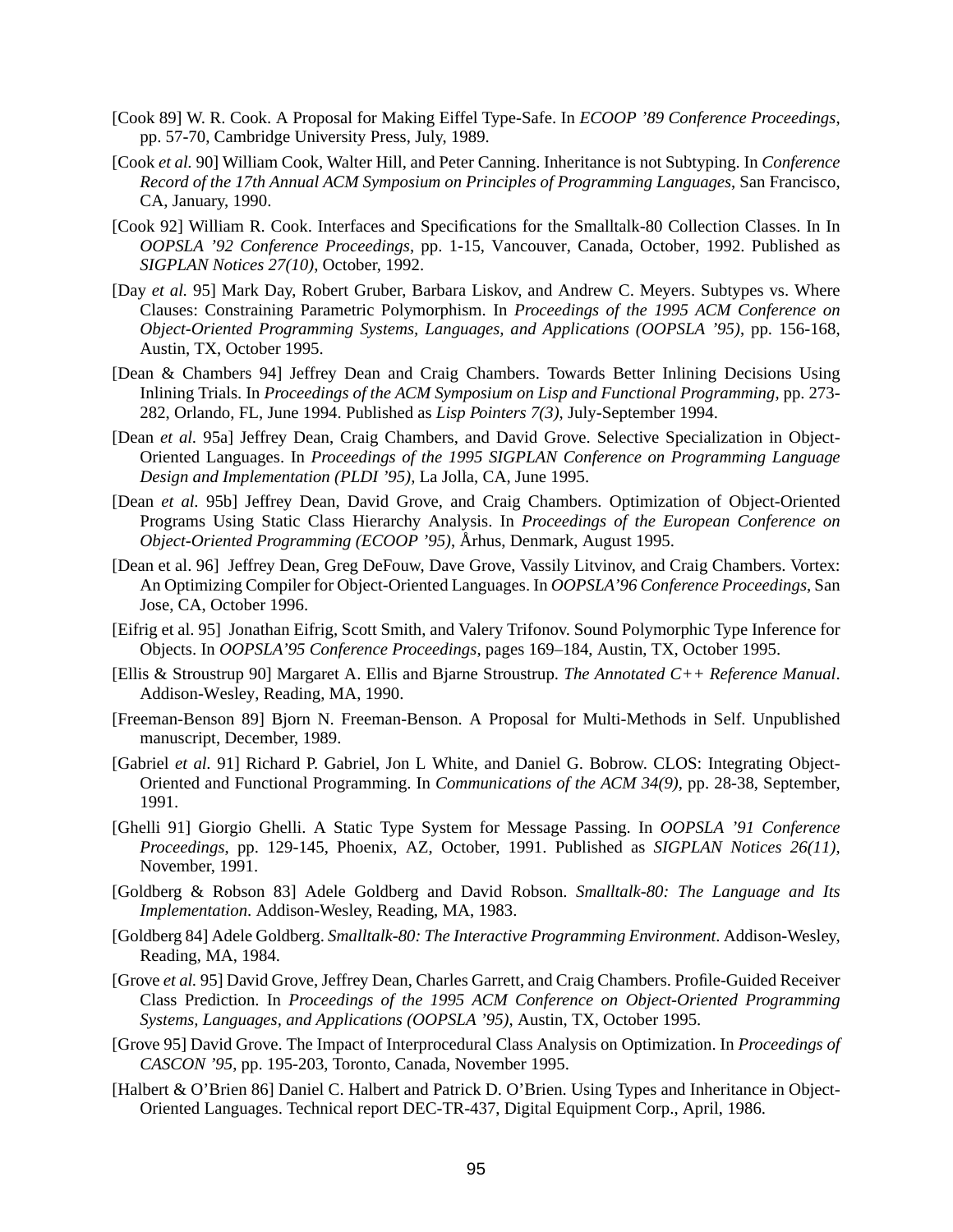[Harbison 92] Samuel P. Harbison. *Modula-3*. Prentice Hall, Englewood Cliffs, NJ, 1992.

- [Harrison & Ossher 90] William Harrison and Harold Ossher. Subdivided Procedures: A Language Extension Supporting Extensible Programming. In *Proceedings of the 1990 International Conference on Computer Languages*, pp. 190-197, New Orleans, LA, March, 1990.
- [Harrison & Ossher 93] William Harrison and Harold Ossher. Subject-Oriented Programming (A Critique of Pure Objects). In *OOPSLA '93 Conference Proceedings*, pp. 411-428, Washington, D.C., September 1993. Published as *SIGPLAN Notices 28(10)*, October 1993.
- [Hölzle *et al.* 91a] Urs Hölzle, Bay-Wei Chang, Craig Chambers, Ole Agesen, and David Ungar. *The Self Manual, Version 1.1*. Unpublished manual, February, 1991.
- [Hölzle *et al.* 91b] Urs Hölzle, Craig Chambers, and David Ungar. Optimizing Dynamically-Typed Object-Oriented Programming Languages with Polymorphic Inline Caches. In *ECOOP '91 Conference Proceedings*, pp. 21-38, Geneva, Switzerland, July, 1991.
- [Hölzle *et al.* 92] Urs Hölzle, Craig Chambers, and David Ungar. Debugging Optimized Code with Dynamic Deoptimization. To appear in *Proceedings of the SIGPLAN '92 Conference on Programming Language Design and Implementation*, San Francisco, CA, June, 1992.
- [Hölzle 93] Urs Hölzle. Integrating Independently-Developed Components in Object-Oriented Languages. In *ECOOP '93 Conference Proceedings*, pp. 36-56, Kaiserslautern, Germany, July 1993. Published as *Lecture Notes in Computer Science 707*, Springer-Verlag, Berlin, 1993.
- [Hudak *et al.* 90] Paul Hudak, Philip Wadler, Arvind, Brian Boutel, Jon Fairbairn, Joseph Fasel, Kevin Hammond, John Hughes, Thomas Johnsson, Dick Kieburtz, Rishiyur Nikhil, Simon Peyton Jones, Mike Reeve, David Wise, Jonathan Young. *Report on the Programming Language Haskell, Version 1.0*. Unpublished manual, April, 1990.
- [Hutchinson 87] Norman C. Hutchinson. *Emerald: An Object-Based Language for Distributed Programming.* Ph.D. thesis, University of Washington, January, 1987.
- [Hutchinson *et al.* 87] Norman C. Hutchinson, Rajendra K. Raj, Andrew P. Black, Henry M. Levy, and Eric Jul. The Emerald Programming Language Report. Technical Report 87-10-07, Department of Computer Science, University of Washington, October, 1987.
- [Ingalls 86] Daniel H. H. Ingalls. A Simple Technique for Handling Multiple Polymorphism. In *OOPSLA '86 Conference Proceedings*, pp. 347-349, Portland, OR, September, 1986. Published as *SIGPLAN Notices 21(11)*, November, 1986.
- [Jenks & Sutor 92] Richard D.Jenks and Robert S. Sutor. *Axiom: the Scientific Computing System*. Springer-Verlag. 1992.
- [Kiczales *et al.* 91] Gregor Kiczales, James des Rivières, and Daniel G. Bobrow. *The Art of the Meta-Object Protocol*. MIT Press, Cambridge, MA, 1991.
- [Kristensen *et al.* 87] B. B. Kristensen, Ole Lehrmann Madsen, Birger Møller-Pedersen, and Kristen Nygaard. The BETA Programming Language. In *Research Directions in Object-Oriented Programming*, MIT Press, Cambridge, MA, 1987.
- [LaLonde *et al.* 86] Wilf R. LaLonde, Dave A. Thomas, and John R. Pugh. An Exemplar Based Smalltalk. In *OOPSLA '86 Conference Proceedings,* pp. 322-330, Portland, OR, September, 1986. Published as *SIGPLAN Notices 21(11)*, November, 1986.
- [Leavens 89] Gary Todd Leavens. *Verifying Object-Oriented Programs that use Subtypes*. Ph.D. thesis, MIT, 1989.
- [Leavens & Weihl 90] Gary T. Leavens and William E. Weihl. Reasoning about Object-Oriented Programs that use Subtypes. In *OOPSLA/ECOOP '90 Conference Proceedings*, pp. 212-223, Ottawa, Canada, October, 1990. Published as *SIGPLAN Notices 25(10)*, October, 1990.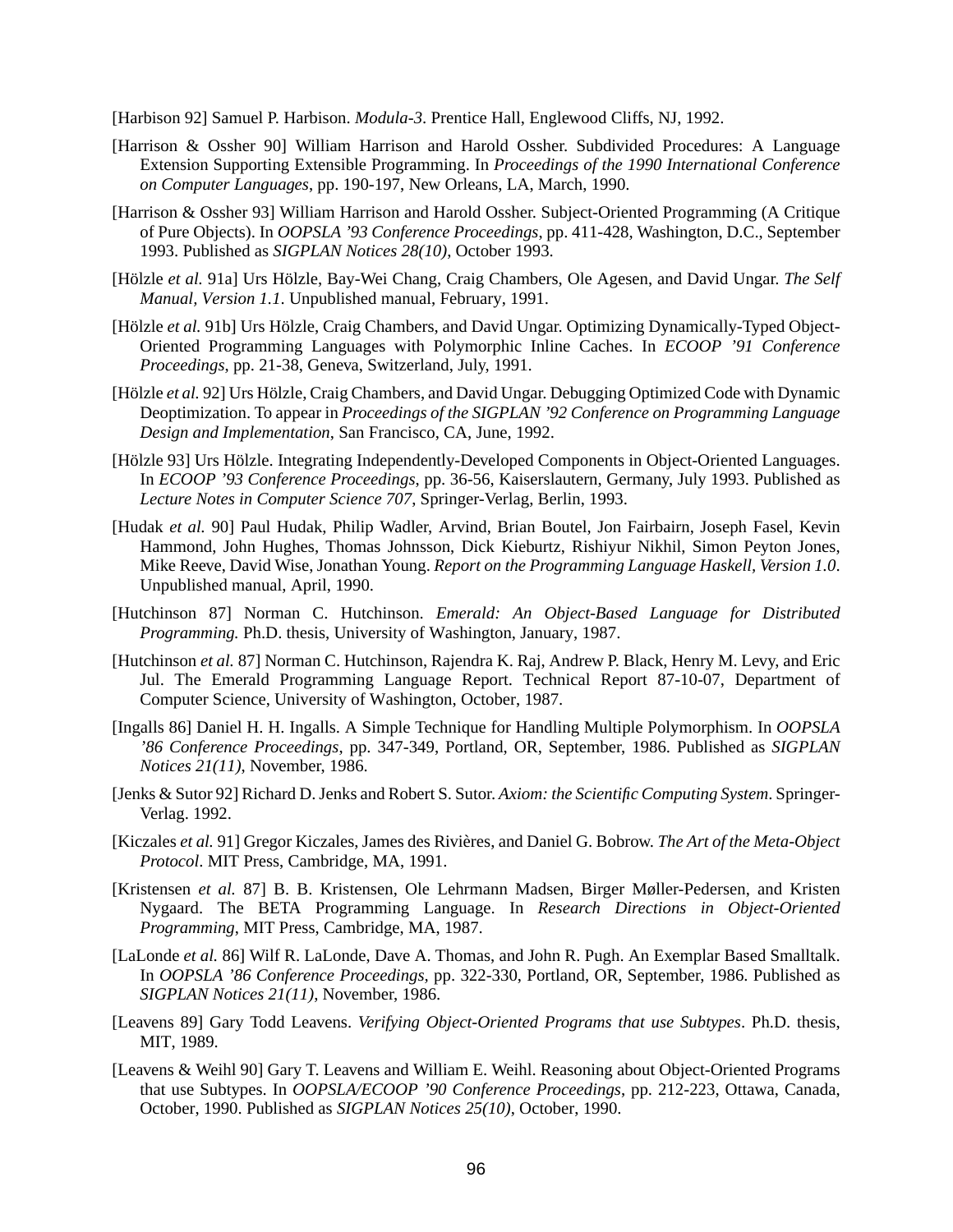- [Lieberman 86] Henry Lieberman. Using Prototypical Objects to Implement Shared Behavior in Object-Oriented Systems. In *OOPSLA '86 Conference Proceedings*, pp. 214-223, Portland, OR, September, 1986. Published as *SIGPLAN Notices 21(11)*, November, 1986.
- [Lieberman *et al.* 87] Henry Lieberman, Lynn Andrea Stein, and David Ungar. The Treaty of Orlando. In *Addendum to the OOPSLA '87 Conference Proceedings*, pp. 43-44, Orlando, FL, October, 1987. Published as *SIGPLAN Notices 23(5)*, May, 1988.
- [Liskov *et al.* 77] Barbara Liskov, Alan Snyder, Russell Atkinson, and J. Craig Schaffert. Abstraction Mechanisms in CLU. In *Communications of the ACM 20(8)*, pp. 564-576, August, 1977.
- [Liskov *et al.* 81] Barbara Liskov, Russell Atkinson, Toby Bloom, Eliot Moss, J. Craig Schaffert, Robert Scheifler, and Alan Snyder. *CLU Reference Manual*. Springer-Verlag, Berlin, 1981.
- [Liskov et al. 94] Barbara Liskov, Dorothy Curtis, Mark Day, Sanjay Ghemawhat, Robert Gruber, Paul Johnson, and Andrew C. Myers. Theta Reference Manual. Technical Report Programming Methodology Group Memo 88, MIT Laboratory for Computer Science, February 1994.
- [Litvinov 98] Vassily Litvinov. Constraint-Based Polymorphism in Cecil:Towards a Practical and Static Type System. In *OOPSLA '98 Conference Proceedings*, Vancouver, B.C., October, 1998.
- [Madsen & Møller-Pedersen 89] Ole Lehrmann Madsen and Birger Møller-Pedersen. Virtual Classes: A Powerful Mechanism in Object-Oriented Programming. In *Proceedings OOPSLA '89*, pages 397–406, October 1989. Published as ACM SIGPLAN Notices, volume 24, number 10.
- [Madsen et al. 93] Ole Lehrmann Madsen, Birger Møller-Pedersen, and Krysten Nygaard. *Object-Oriented Programming in the Beta Programming Language*. Addison-Wesley, Reading, MA, 1993.
- [Meyer 86] Bertrand Meyer. Genericity versus Inheritance. In *OOPSLA '86 Conference Proceedings*, pp. 391-405, Portland, OR, September, 1986. Published as *SIGPLAN Notices 21(11)*, November, 1986.
- [Meyer 88] Bertrand Meyer. *Object-Oriented Software Construction*. Prentice Hall, New York, 1988.
- [Meyer 92] Bertrand Meyer. *Eiffel: The Language*. Prentice Hall, New York, 1992.
- [Milner *et al.* 90] Robin Milner, Mads Tofte, and Robert Harper. *The Definition of Standard ML*. MIT Press, Cambridge, MA, 1990.
- [Mitchell *et al.* 91] John Mitchell, Sigurd Meldal, and Neel Hadhav. An Extension of Standard ML Modules with Subtyping and Inheritance. In *Conference Record of the ACM Symposium on Principles of Programming Languages*, Williamsburg, VA, January, 1991.
- [Moon 86] David A. Moon. Object-Oriented Programming with Flavors. In *OOPSLA '86 Conference Proceedings,* pp. 1-8, Portland, OR, September, 1986. Published as *SIGPLAN Notices 21(11)*, November, 1986.
- [Mugridge *et al.* 91] W. B. Mugridge, J. G. Hosking, and J. Hamer. Multi-Methods in a Statically-Typed Programming Language. Technical report #50, Department of Computer Science, University of Auckland, 1991. Also in *ECOOP '91 Conference Proceedings*, Geneva, Switzerland, July, 1991.
- [Myers et al. 97] Andrew C. Myers, Joseph A. Bank, and Barbara Liskov. Parameterized Types for Java. In *Conference Record of the 24th ACM SIGPLAN-SIGACT Symposium on Principles of Programming Languages*, pages 132–145, January 1997.
- [Nelson 91] Greg Nelson, editor. *Systems Programming with Modula-3*. Prentice Hall, Englewood Cliffs, NJ, 1991.
- [Odersky & Wadler 97] Martin Odersky and Philip Wadler. Pizza into Java: Translating Theory into Practice. In *Conference Record of the 24th ACM SIGPLAN-SIGACT Symposium on Principles of Programming Languages*, pages 146–159, January 1997.
- [Omohundro 93] Stephen Omohundro. *The Sather 1.0 Specification*. Unpublished manual, June 1993.
- [Pierce & Turner 92] Benjamin C. Pierce and David N. Turner. Statically Typed Multi-Methods via Partially Abstract Types. Unpublished manuscript, October, 1992.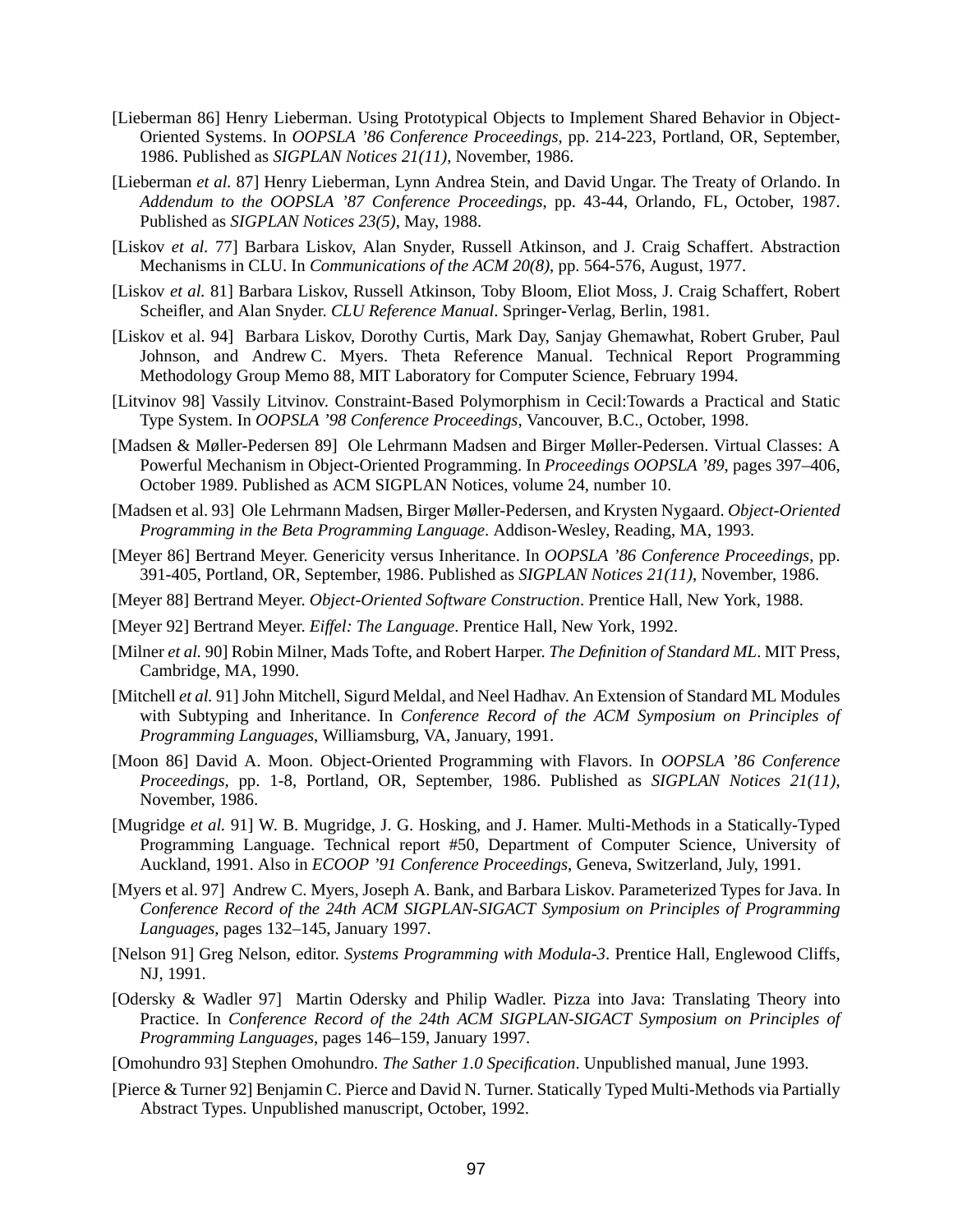- [Pierce & Turner 93] Benjamin C. Pierce and David N. Turner. Object-Oriented Programming Without Recursive Types. In *Conference Record of the 20th Annual ACM Symposium on Principles of Programming Languages*, January, 1993.
- [Pierce & Turner 98] Benjamin C. Pierce and David N. Turner. Local Type Inference. In *Conference Record of the 25th ACM SIGPLAN-SIGACT Symposium on Principles of Programming Languages*, pages 252– 265, January 1998.
- [Rees & Clinger 86] Jonathan Rees and William Clinger, editors. *Revised<sup>3</sup> Report on the Algorithmic Language Scheme*. In *SIGPLAN Notices 21(12)*, December, 1986.
- [Rouaix 90] Francois Rouaix. Safe Run-Time Overloading. In *Conference Record of the 17th Annual ACM Symposium on Principles of Programming Languages*, pp. 355-366, San Francisco, CA, January, 1990.
- [SRC] DEC SRC Modula-3 Implementation. Digital Equipment Corporation Systems Research Center. http://www.research.digital.com/SRC/modula-3/html/home.html.
- [Santas 93] Philip S. Santas. A Type System for Computer Algebra. In *International Symposium on Symbolic and Algebraic Computation*. 1993.
- [Schaffert *et al.* 85] Craig Schaffert, Topher Cooper, and Carrie Wilpolt. Trellis Object-Based Environment, Language Reference Manual. Technical report DEC-TR-372, November, 1985.
- [Schaffert *et al.* 86] Craig Schaffert, Topher Cooper, Bruce Bullis, Mike Kilian, and Carrie Wilpolt. An Introduction to Trellis/Owl. In *OOPSLA '86 Conference Proceedings*, pp. 9-16, Portland, OR, September, 1986. Published as *SIGPLAN Notices 21(11)*, November, 1986.
- [Snyder 86] Alan Snyder. Encapsulation and Inheritance in Object-Oriented Programming Languages. In *OOPSLA '86 Conference Proceedings*, pp. 38-45, Portland, OR, September, 1986. Published as *SIGPLAN Notices 21(11)*, November, 1986.
- [Steele 84] Guy L. Steele Jr. *Common LISP*. Digital Press, 1984.
- [Stroustrup 86] Bjarne Stroustrup. *The C++ Programming Language*. Addison-Wesley, Reading, MA, 1986.
- [Sun 95] Sun Microsystems. *The Java Language Specification.* Unpublished manual, May 1995.
- [Teitelman 84] Warren Teitelman. *The Cedar Programming Environment: A Midterm Report and Examination*. Xerox PARC technical report CSL-83-11, June, 1984.
- [Thorup 97] Kresten Krab Thorup. Genericity in Java with Virtual Types. In *Proceedings ECOOP '97*, Jyvaskyla, Finland, June 1997. Springer-Verlag.
- [Touretzky 86] D. Touretzky. *The Mathematics of Inheritance Systems.* Morgan-Kaufmann, 1986.
- [Ungar & Smith 87] David Ungar and Randall B. Smith. Self: The Power of Simplicity. In *OOPSLA '87 Conference Proceedings*, pp. 227-241, Orlando, FL, October, 1987. Published as *SIGPLAN Notices 22(12)*, December, 1987. Also published in *Lisp and Symbolic Computation 4(3)*, Kluwer Academic Publishers, June, 1991.
- [Ungar *et al.* 91] David Ungar, Craig Chambers, Bay-Wei Chang, and Urs Hölzle. Organizing Programs without Classes. In *Lisp and Symbolic Computation 4(3)*, Kluwer Academic Publishers, June, 1991.
- [Ungar 95] David Ungar. Annotating Objects for Transport to Other Worlds. In *Proceedings of the 1995 ACM Conference on Object-Oriented Programming Systems, Languages, and Applications (OOPSLA '95)*, pp. 73-87, Austin, TX, October 1995.
- [Wadler & Blott 89] Philip Wadler and Stephen Blott. How to Make *ad-hoc* Polymorphism Less *ad-hoc*. In *Conference Record of the Sixteenth Annual ACM Symposium on Principles of Programming Languages*, pages 60–76, January 1989.
- [Watt *et al.* 88] Steven M. Watt, Richard D. Jenks, Robert S. Sutor, and Barry M. Trager. The Scratchpad II Type System: Domains and Subdomains. In *Proceedings of the International Workshop on Scientific Computation*, Capri, Italy, 1988. Published in *Computing Tools for Scientific Problem Solving*, A. M. Miola, ed., Academic Press, 1990.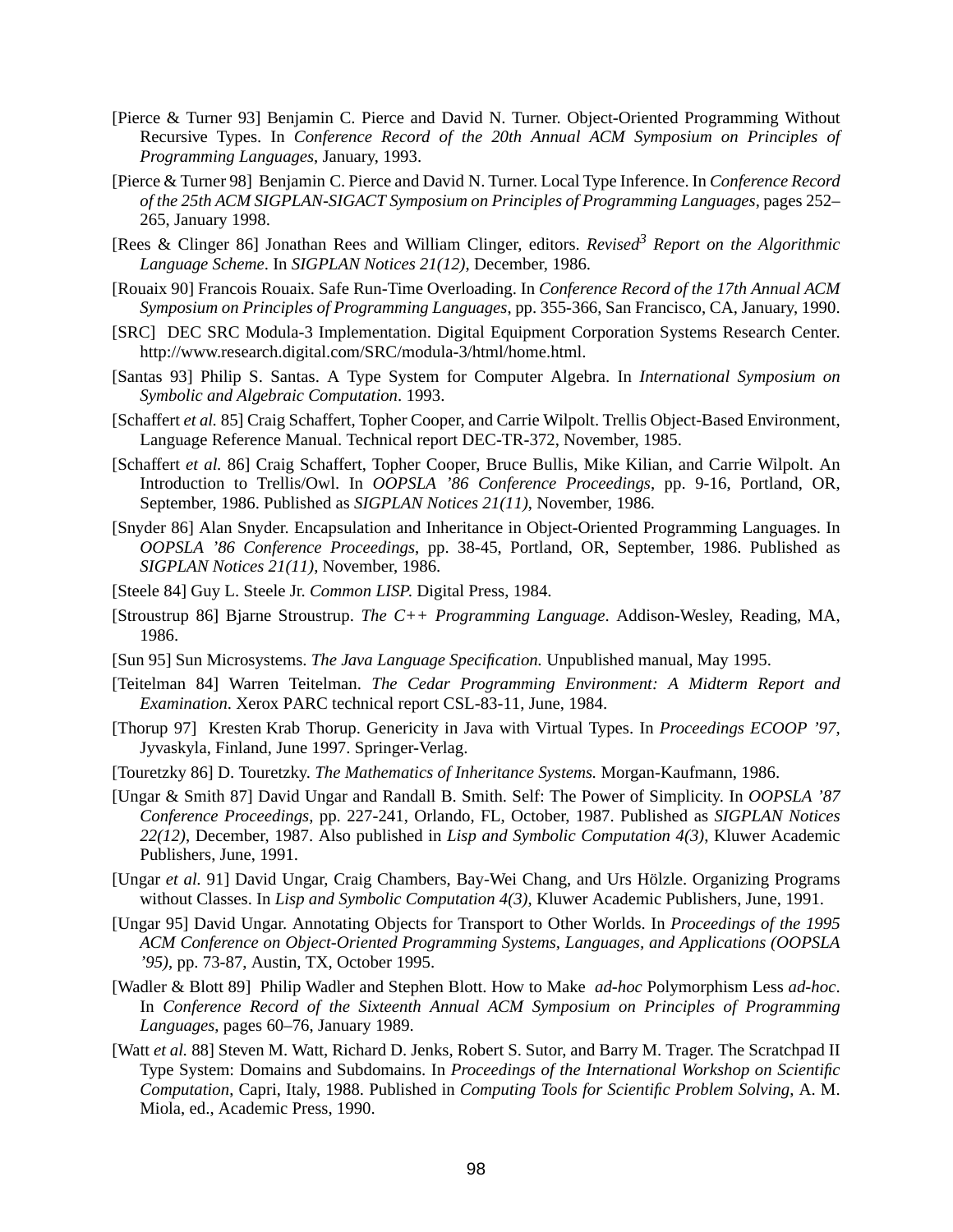## Appendix A Annotated Cecil Syntax

In our EBNF notation, vertical bars ( $\vert$ ) are used to separate alternatives. Braces ( $\{ \ldots \}$ ) surround strings that can be repeated zero or more times. Brackets ([...]) surround an optional string. Parentheses are used for grouping. Literal tokens are included in quotation marks ("...").

### A.1 Grammar

| a program is a sequence of declaration blocks and statements |  |                                       |  |  |  |
|--------------------------------------------------------------|--|---------------------------------------|--|--|--|
| program                                                      |  | $::=$ file body                       |  |  |  |
| file body                                                    |  | $ ::= \{ top\_decl\_block   start \}$ |  |  |  |

*a declaration block is an unbroken sequence of declarations where names are available throughout; declaration blocks at the top level can be interspersed with pragmas*

| $top\_decl\_block ::= {dec1   pragma}$ |                            |  |
|----------------------------------------|----------------------------|--|
| decl_block                             | $ ::=$ decl $\{$ decl $\}$ |  |

*a declaration is a variable, a field, or a method declaration*

| $: \, \, \mathrel{\mathop:}\, =$ | module decl     |
|----------------------------------|-----------------|
|                                  | import decl     |
|                                  | let decl        |
|                                  | tp decl         |
|                                  | type ext decl   |
|                                  | object decl     |
|                                  | obj ext decl    |
|                                  | predicate_decl  |
|                                  | disjoint decl   |
|                                  | cover decl      |
|                                  | divide decl     |
|                                  | signature decl  |
|                                  | method decl     |
|                                  | field sig decl  |
|                                  | field decl      |
|                                  | precedence decl |
|                                  | include decl    |
|                                  | prim decl       |
|                                  |                 |

*privacy of a declaration defaults to public*

privacy ::= "public" | "protected" | "private"

*modules package up independent subsystems*

```
module_decl ::= [privacy] "module" module_name [extension] "{"
                      {friendship | decl} "}" [";"]
extension ::= "extends" module_names
friendship ::= "friend" module_names ";"
module_names ::= module_name {"," module_name}
module name ::= name
```

```
import declarations specify used modules
import_decl ::= [privacy] "import" ["friend"] module_names ";"
```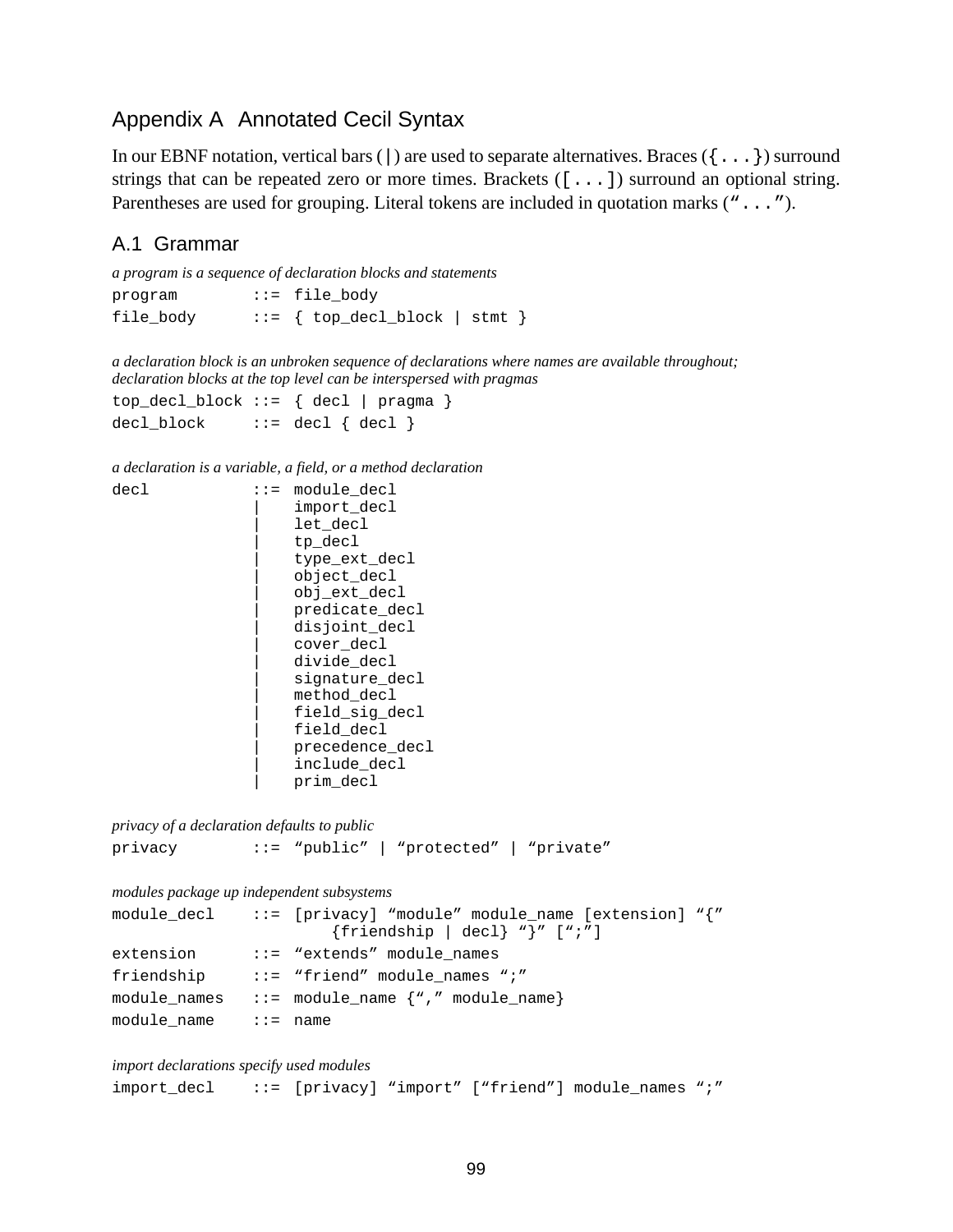*variable declarations bind names to objects; if "var" is present then variable is assignable* let\_decl ::= [privacy] "let" ["var"] name [type\_decl] {pragma}  $" := " \text{expr} "$ 

| type, representation, and object declarations create new implementations and/or types |  |                                                                  |                                                                                                                                         |  |
|---------------------------------------------------------------------------------------|--|------------------------------------------------------------------|-----------------------------------------------------------------------------------------------------------------------------------------|--|
| tp decl                                                                               |  | ::= [type_cxt] [privacy] "type" name [formal_params]             | {type_relation} [type_cons] ";" declares an object type                                                                                 |  |
| object decl                                                                           |  | {relation} [type_cons] [field_inits] ";"                         | ::= [type_cxt] [privacy] rep_role rep_kind name [formal_params]                                                                         |  |
| rep role                                                                              |  | $::=$ "abstract"                                                 | only inherited from by named objects;<br>allowed to be incomplete                                                                       |  |
|                                                                                       |  | "template"                                                       | only inherited from or instantiated;<br>uninitialized fields allowed                                                                    |  |
|                                                                                       |  | "concrete"                                                       | completely usable;<br>must be complete and initialized                                                                                  |  |
|                                                                                       |  | $[$ "dynamic"]                                                   | completely usable; accesses checked dynamically                                                                                         |  |
| rep_kind                                                                              |  | ::= "representation"                                             | declares an object implementation                                                                                                       |  |
|                                                                                       |  | "object"                                                         | declares an object type and implementation                                                                                              |  |
|                                                                                       |  | type_relation ::= "subtypes" type_patterns                       |                                                                                                                                         |  |
| relation                                                                              |  | $ ::=$ type relation<br>"inherits" parents<br>"isa" parents      | type subtypes from type, or impl conforms to type<br><i>impl inherits from impl</i><br>impl inherits from impl, type subtypes from type |  |
| parents                                                                               |  | $ ::= \text{ named\_object\_p} { "," \text{ named\_object\_p} }$ |                                                                                                                                         |  |
| field_inits                                                                           |  | ::= "{" field_init { "," field_init } "}"                        |                                                                                                                                         |  |
| field_init                                                                            |  | ::= msg_name [location] ":=" expr                                |                                                                                                                                         |  |
| location                                                                              |  | $ ::=$ "@" named object                                          |                                                                                                                                         |  |

*predicate object declaration*

```
predicate_decl ::= [type_cxt] [privacy] "predicate" name [formal_params]
                       {relation} [type_cons] [field_inits] ["when" expr] ";"
```
*declarations of the relationships among predicate objects*

| disjoint_decl ::= [privacy] "disjoint" named_objects ";"                 |  |  |  |  |
|--------------------------------------------------------------------------|--|--|--|--|
| cover_decl ::= [privacy] "cover" named_object "by" named_objects ";"     |  |  |  |  |
| divide_decl ::= [privacy] "divide" named_object "into" named_objects ";" |  |  |  |  |
| named_objects ::= named_object $\{$ "," named_object $\}$                |  |  |  |  |

|             | extensions adjust the declaration of an existing object and/or type |                                                                                                                       |
|-------------|---------------------------------------------------------------------|-----------------------------------------------------------------------------------------------------------------------|
|             | [type_cons] {type_relation} ";"                                     | type_ext_decl ::= [type_cxt] [privacy] "extend" "type" named_type_p                                                   |
|             |                                                                     | obj_ext_decl ::= [type_cxt] [privacy] "extend" extend_kind named_object_p<br>{relation} [type_cons] [field_inits] ";" |
| extend_kind | ::= "representation"<br>["object"]                                  | extend representation<br>extend both type and representation                                                          |

*signature declarations declare method signatures*

```
signature_decl ::= [type_cxt] [privacy] "signature" method_name
                      "(" [arg_type_ps] ")" [type_decl_p] [type_cons] ";"
arg_type_ps ::= arg_type_op \{ "," arg_type_op \}arg_type_p ::= [[name] ":"] type_pattern
method_name ::= msg_name [formal_params] | op_name
msg_name ::= name
```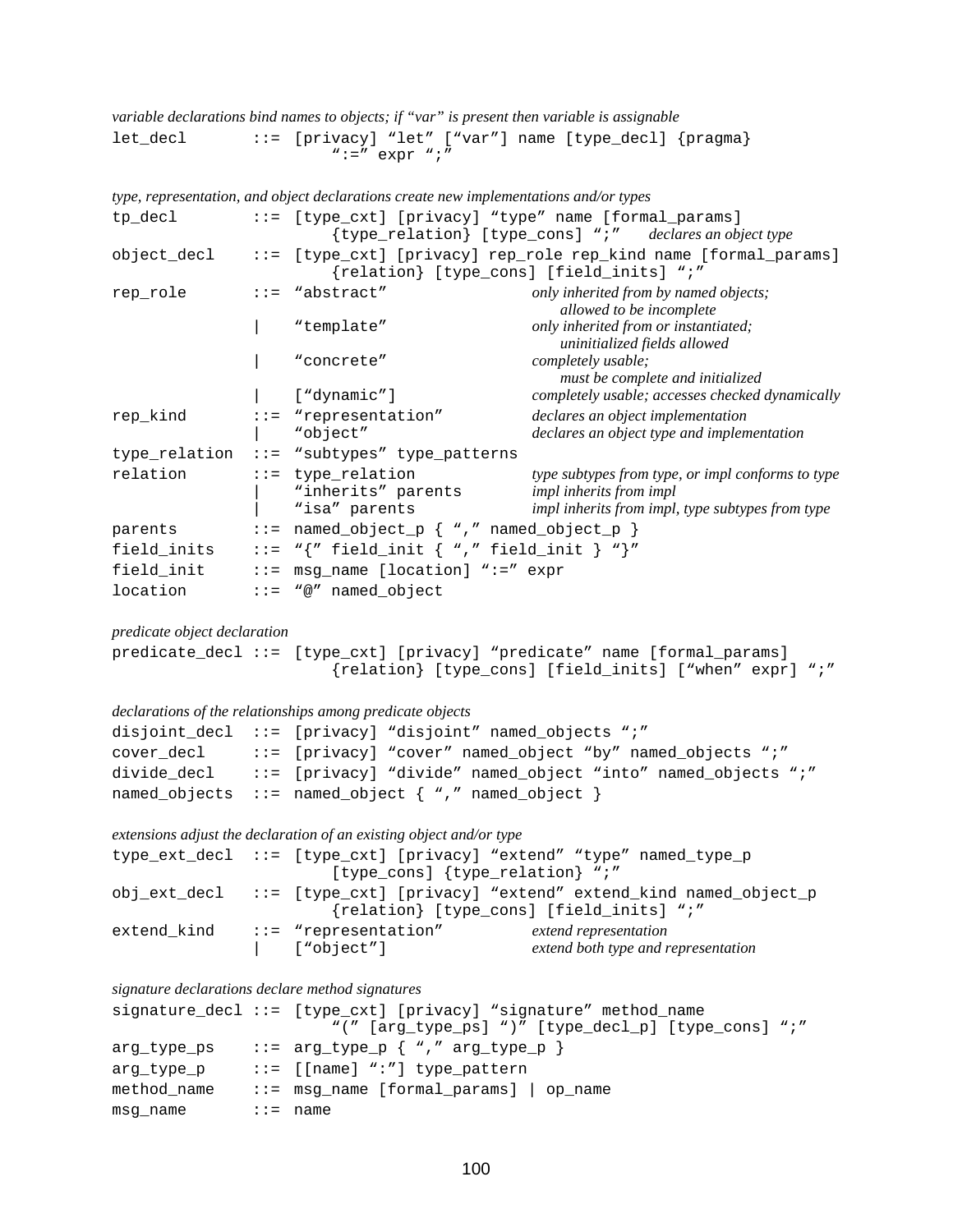|             | implementation declarations define new method implementations; method decls define signatures, too                                                                                                                                                                                                                                                                                                                                                                                                                                                                                  |                                                                                                                    |
|-------------|-------------------------------------------------------------------------------------------------------------------------------------------------------------------------------------------------------------------------------------------------------------------------------------------------------------------------------------------------------------------------------------------------------------------------------------------------------------------------------------------------------------------------------------------------------------------------------------|--------------------------------------------------------------------------------------------------------------------|
| method decl | ::= [type_cxt] [privacy] impl_kind method_name<br>" ${'' \wedge \cdots \wedge \cdots \wedge \cdots \wedge \cdots \wedge \cdots \wedge \cdots \wedge \cdots \wedge \cdots \wedge \cdots \wedge \cdots \wedge \cdots \wedge \cdots \wedge \cdots \wedge \cdots \wedge \cdots \wedge \cdots \wedge \cdots \wedge \cdots \wedge \cdots \wedge \cdots \wedge \cdots \wedge \cdots \wedge \cdots \wedge \cdots \wedge \cdots \wedge \cdots \wedge \cdots \wedge \cdots \wedge \cdots \wedge \cdots \wedge \cdots \wedge \cdots \wedge \cdots \wedge \cdots \wedge \cdots \wedge \cdots \$ | "(" [formals] ")" [type_decl_p] [type_cons] {pragma}                                                               |
| impl kind   | "method"                                                                                                                                                                                                                                                                                                                                                                                                                                                                                                                                                                            | ::= ["method"] "implementation" declares a method implementation<br>declares a method signature and implementation |
| formals     | $::=$ formal $\{$ "," formal $\}$                                                                                                                                                                                                                                                                                                                                                                                                                                                                                                                                                   |                                                                                                                    |
| formal      | $ ::=$ [name] specializer                                                                                                                                                                                                                                                                                                                                                                                                                                                                                                                                                           | formal names are optional, if never referenced                                                                     |
| specializer | ::= location [type_decl_p]<br>[type_decl_p]<br>"@" ":" named object p                                                                                                                                                                                                                                                                                                                                                                                                                                                                                                               | specialized formal<br>unspecialized formal<br>$sugar for @named\_obj\_p: named\_obj\_p$                            |

*field declarations declare accessor method signatures and/or implementations*

|            | [type decl p] [type cons] ";"                                   | field_sig_decl ::= [type_cxt] [field_privacy] ["var"] "field" "signature"<br>msg_name [formal_params] "(" arg_type_p ")"                                              |
|------------|-----------------------------------------------------------------|-----------------------------------------------------------------------------------------------------------------------------------------------------------------------|
| field_decl |                                                                 | ::= [type_cxt] [field_privacy] ["shared"] ["var"] "field"<br>field_kind msg_name [formal_params] "(" formal ")"<br>[type_decl_p] [type_cons] {pragma} [":=" expr] ";" |
| field kind | $\therefore$ = empty<br>  "implementation"                      | declare accessor method impl(s) and $sig(s)$<br>$\theta$ declare just accessor method implementation(s)                                                               |
|            | field_privacy ::= privacy [ ("get" [ privacy "set" ]   "set") ] |                                                                                                                                                                       |

```
precedence declarations control the precedence and associativity of binary operators
```
prec\_decl ::= [privacy] "precedence" op\_list [associativity] {precedence} ";"

|            | [dssociativity] \precedence\ /                                                 |
|------------|--------------------------------------------------------------------------------|
|            | associativity ::= "left_associative"   "right_associative"   "non_associative" |
| precedence | ::= "below" op_list   "above" op_list   "with" op_list                         |
| op list    | $::=$ op_name $\{$ "," op_name $\}$                                            |

*include declarations control textual file inclusions (implementation specific)* include\_decl ::= "include" file\_name ";" file\_name ::= string

*primitive body declarations include an arbitrary piece of code in the compiled file (implementation specific)* prim\_decl ::= prim\_body ";"

*primitive method bodies support access to code written in other languages (implementation specific)* prim\_body ::= "prim" { language\_binding } language\_binding::= language ":" code\_string | language "{" code\_chars "}" language  $\therefore$  name *currently recognize* rtl and c\_++ code\_string ::= string code\_chars ::= brace\_balanced\_chars *any characters, with balanced use of "{" and "}"*

#### *body of a method or closure*

| body | $ ::= \{ \text{stmt} \} \text{ result}$ |             |
|------|-----------------------------------------|-------------|
|      | empty                                   | return void |
| stmt | $ ::=$ decl block                       |             |
|      | assignment ";"                          |             |
|      | expr "i"                                |             |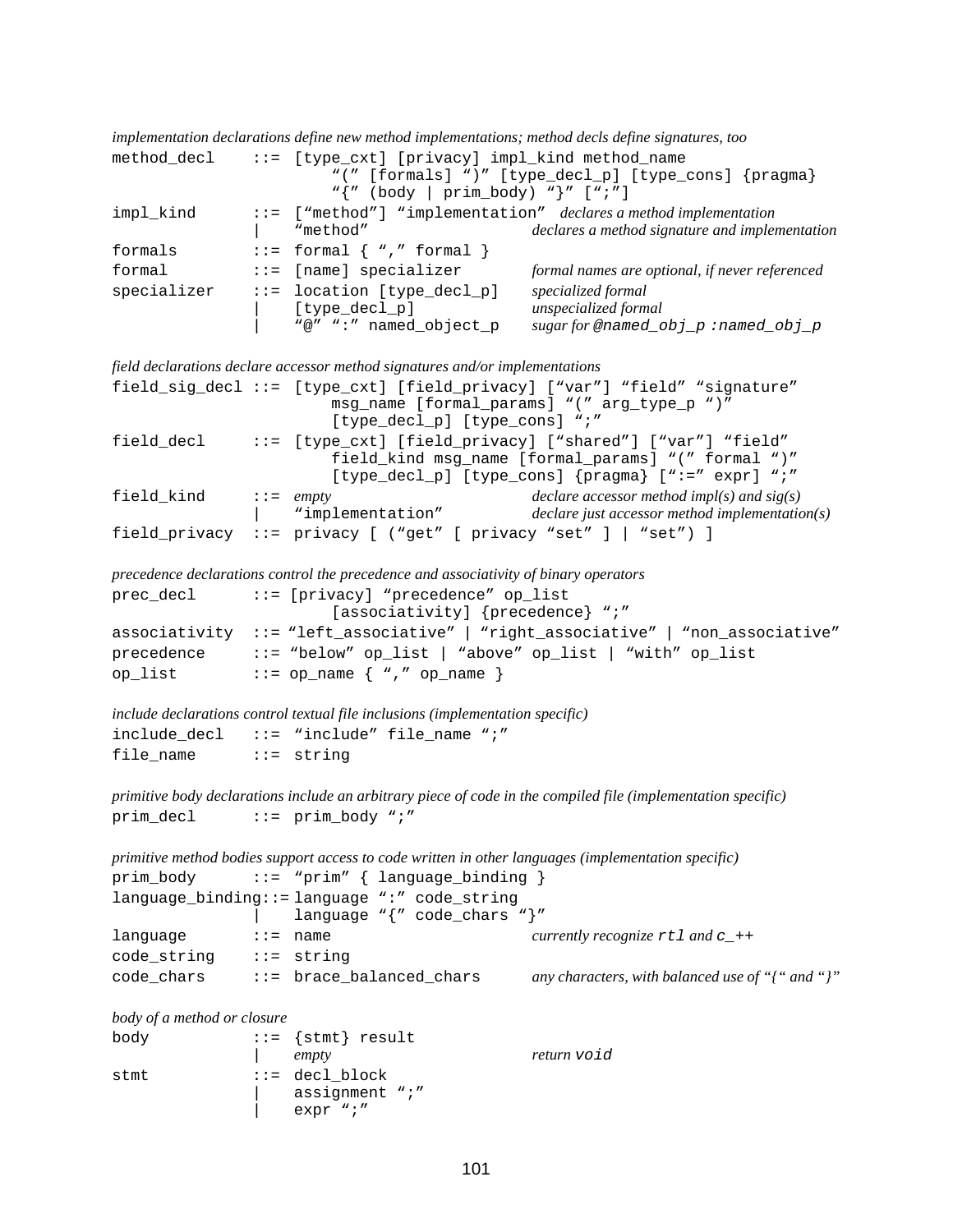| result                                         |         | $::=$ normal return<br>non_local_rtn                                        | return an expression<br>return from the lexically-enclosing method                 |
|------------------------------------------------|---------|-----------------------------------------------------------------------------|------------------------------------------------------------------------------------|
| normal_return                                  |         | $::=$ decl_block<br>assignment [";"]<br>$expr$ [";"]                        | return void<br>return void<br>return result of expression                          |
| non_local_rtn                                  | $: : =$ | $W \wedge W$ [ $W \uparrow W$ ]<br>"^" $expr$ [";"]                         | do a non-local return, returning void<br>do a non-local return, returning a result |
|                                                |         | assignment only allowed if name is assignable; returns void                 |                                                                                    |
| assignment                                     |         | ::= qualified_name ":=" expr<br>assign_msg                                  | assignment-like syntax for messages                                                |
| assign_msg                                     | $: z =$ | lvalue_msg ":=" expr                                                        | sugar for set_msg(exprs, expr)                                                     |
| lvalue_msg                                     |         | $::=$ message<br>dot_msg<br>unop_msg<br>binop_msg                           |                                                                                    |
| expressions                                    |         |                                                                             |                                                                                    |
| expr                                           | $: : =$ | binop_expr                                                                  |                                                                                    |
| binary msgs have lowest precedence             |         |                                                                             |                                                                                    |
|                                                |         | binop_expr ::= binop_msg   unop_expr                                        |                                                                                    |
| binop_msg                                      |         | ::= binop_expr op_name binop_expr                                           | predecence and associativity as declared                                           |
| unary msgs have second-lowest precedence       |         |                                                                             |                                                                                    |
| unop_expr                                      |         | $::=$ unop_msg $ $ dot_expr                                                 |                                                                                    |
| unop_msg                                       |         | ::= op_name unop_expr                                                       | $\&$ and $\uparrow$ are not allowed as unary operators                             |
| dotted messages have second-highest precedence |         |                                                                             |                                                                                    |
| dot_expr                                       |         | $ ::= dot_msg   simple\_expr$                                               |                                                                                    |
| dot_msg                                        |         | ::= dot_expr "." msg_name [params] ["(" [exprs] ")"]                        | sugar for msg_name [params] (dot_expr, exprs)                                      |
| simple messages have highest precedence        |         |                                                                             |                                                                                    |
| simple_expr ::= literal                        |         |                                                                             |                                                                                    |
|                                                |         | ref_expr                                                                    |                                                                                    |
|                                                |         | vector_expr                                                                 |                                                                                    |
|                                                |         | closure_expr                                                                |                                                                                    |
|                                                |         | object_expr<br>message                                                      |                                                                                    |
|                                                |         | resend                                                                      |                                                                                    |
|                                                |         | paren_expr                                                                  |                                                                                    |
|                                                |         |                                                                             |                                                                                    |
| literal constants                              |         |                                                                             |                                                                                    |
| literal                                        |         | $ ::=$ integer<br>float                                                     |                                                                                    |
|                                                |         | character                                                                   |                                                                                    |
|                                                |         | string                                                                      |                                                                                    |
|                                                |         |                                                                             |                                                                                    |
| ref_expr                                       |         | reference a variable or a named object implementation<br>::= qualified_name | reference a local or global variable                                               |
|                                                |         | named_object                                                                | reference a named object                                                           |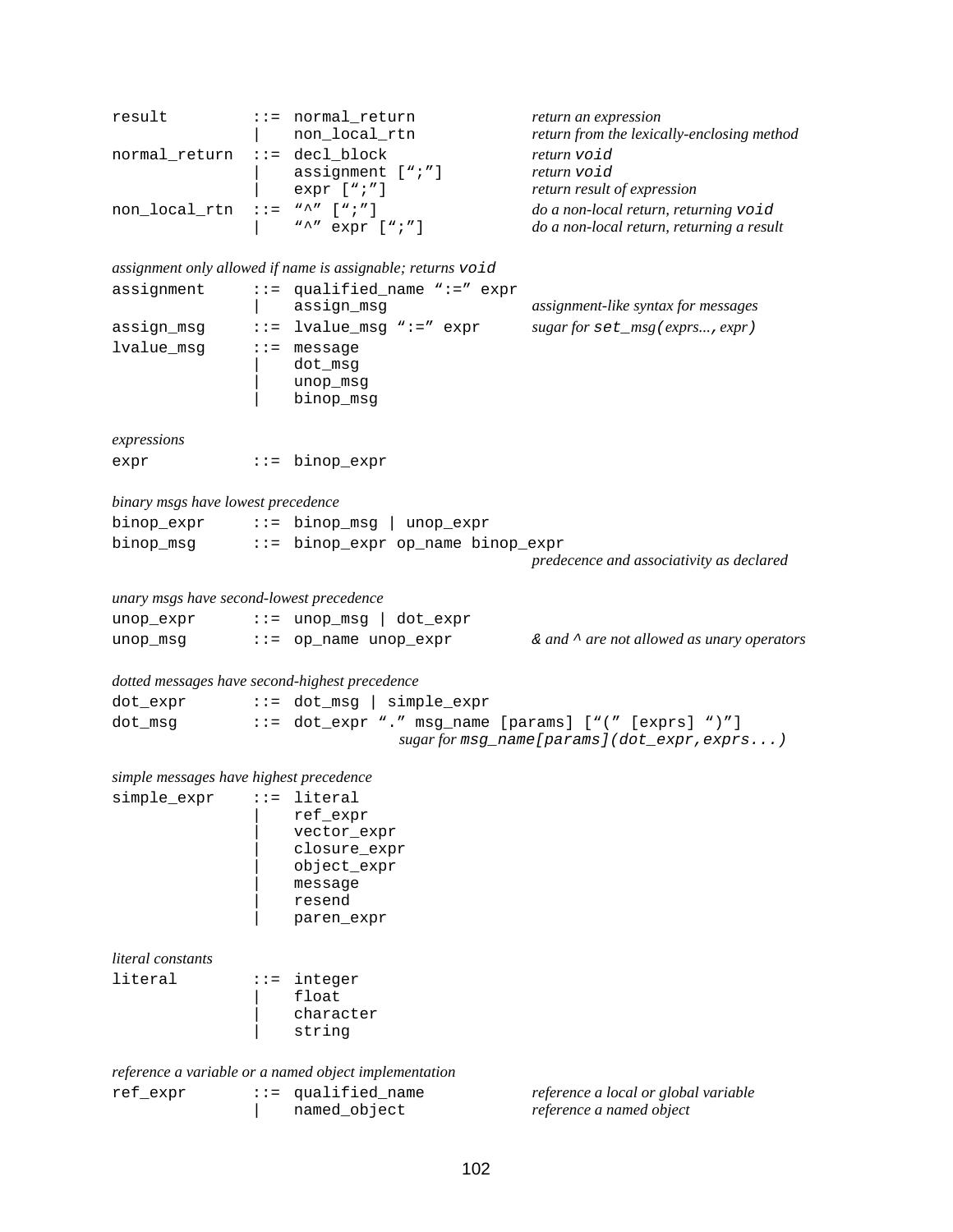```
build a vector
vector expr ::= "[" [express] "] "exprs ::= expr \{ ", " expr \}build a closure
closure expr ::= [ ``\&'' "(" [closure formals] ")" [type decl] ] "{" body "}"
closure_formals::= closure_formal { "," closure_formal }
closure_formal ::= [name] [type_decl] formal names are optional, if never referenced
build a new object
object expr ::= rep role rep kind {relation} [field inits]
send a message
message ::= msg name [params] "(" [exprs] ")"
resend the message
resend ::= "resend" [ "(" resend_args ")" ]
resend_args ::= resend_arg { "," resend_arg }
resend_arg ::= expr corresponding formal of sender must be
                                                unspecialized
                   | name undirected resend (name is a specialized formal)
                   | name location directed resend (name is a specialized formal)
introduce a new nested scope
paren_expr ::= "(" body ")"
name something perhaps in another module
qualified_name ::= [module_name "$"] name
name an object
named\_object ::= qualified_name [params]
named_object_p ::= qualified_name [param_patterns]
type contexts and constraints
type_cxt ::= "forall" formal_param { "," formal_param }
                       [type_cons] ":"
type_cons ::= "where" type_constraint { "," type_constraint }
type_constraint::= sub_constraint | sig_constraint
sub_constraint ::= type_pattern ("<=" | ">=") type_pattern
sig_constraint ::= "signature" (msg_name [param_patterns] | op_name)
                        "(" [arg_type_ps] ")" type_decl_p
```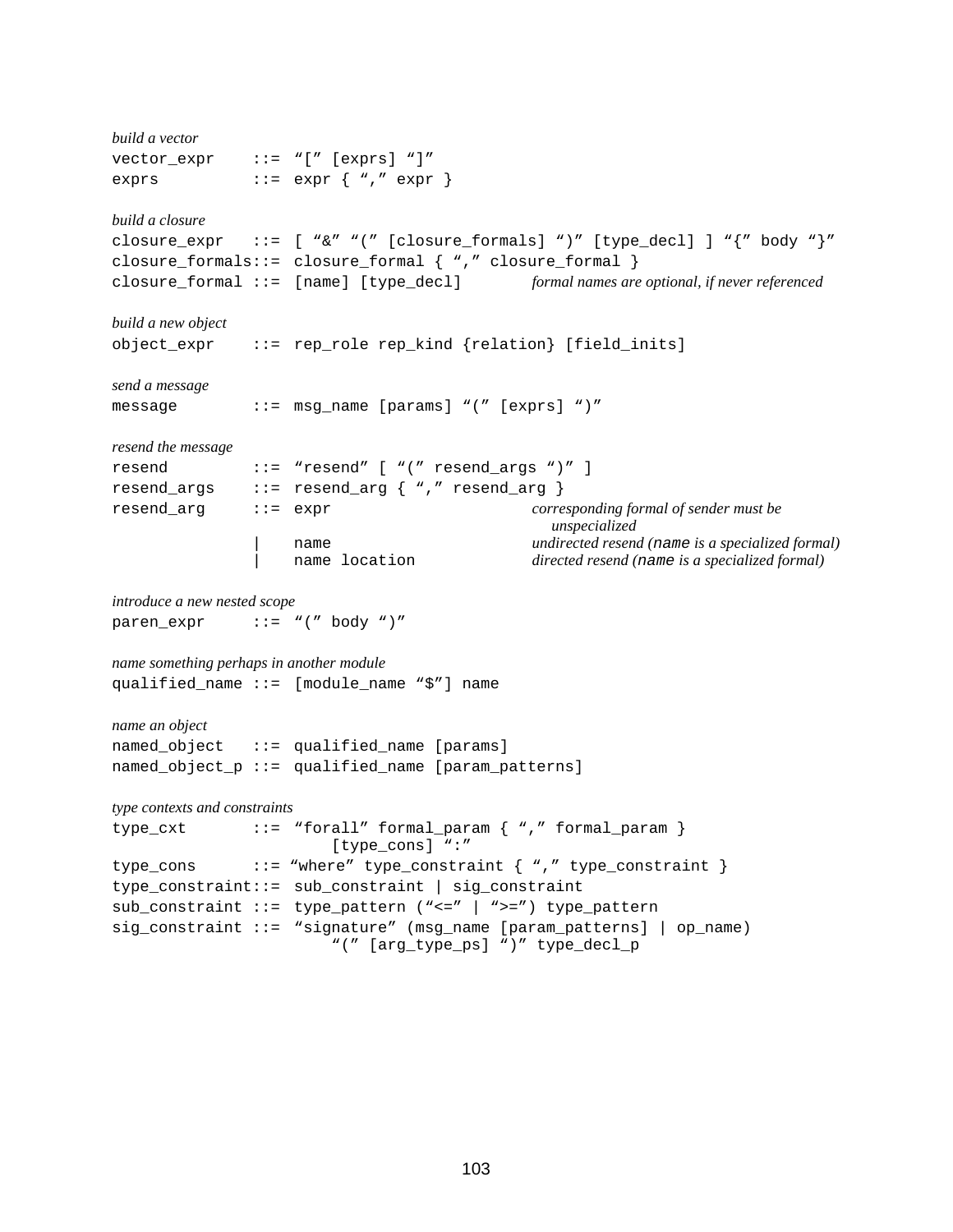| syntax of types |         |                                                                  |
|-----------------|---------|------------------------------------------------------------------|
| types           |         | ::= type { "," type }                                            |
| type            | $: z =$ | named_type<br>closure_type<br>lub_type<br>glb_type<br>paren_type |
| named_type      |         | ::= qualified_name [params]                                      |
|                 |         | closure_type ::= $``\&''$ "(" [arg_types] ")" [type_decl]        |
| arg_types       |         | $ ::= arg_type { " " " arg_type }$                               |
| arg_type        |         | $::=$ [[name] ":"] type                                          |
| lub_type        |         | $::=$ type " " type                                              |
| glb_type        |         | ::= type "&" type                                                |
| paren_type      |         | ::= $" (" type ")"$                                              |

*type patterns are types that can contain binding occurrences of implicit type parameters*

```
type_patterns ::= type_pattern { "," type_pattern }
type_pattern ::= binding_type_p
                  | named_type_p
                  | closure_type_p
                  | lub_type_p
                  | glb_type_p
                  | paren_type_p
binding_type_p ::= "'" name_binding
named_type_p ::= qualified_name [param_patterns]
closure_type_p ::= "&" "(" [arg_type_ps] ")" [type_decl_p]
lub_type_p ::= type_p "|" type_p
glb_type_p ::= type_p "&" type_p
paren_type_p ::= "(" type_p ")"
```
#### *name\_binding introduces a type variable called name*

name\_binding ::= name [">=" type\_pattern] ["<=" type\_pattern]

type\_decl ::= ":" type type\_decl\_p ::= ":" type\_pattern

```
formal type parameters for objects and methods
formal_params ::= "[" formal_param { "," formal_param } "]"
formal_param ::= ["'"] name_binding
```
*actual type parameters for objects and methods* params ::= "[" types "]"

```
actual type parameters for types that may contain binding occurrences of implicit type variables
param_patterns ::= "[" type_patterns "]"
```
*pragmas can be added at various points in a program to provide implementation-specific hints/commands* pragma  $::=$  "(\*\*" exprs "\*\*)"